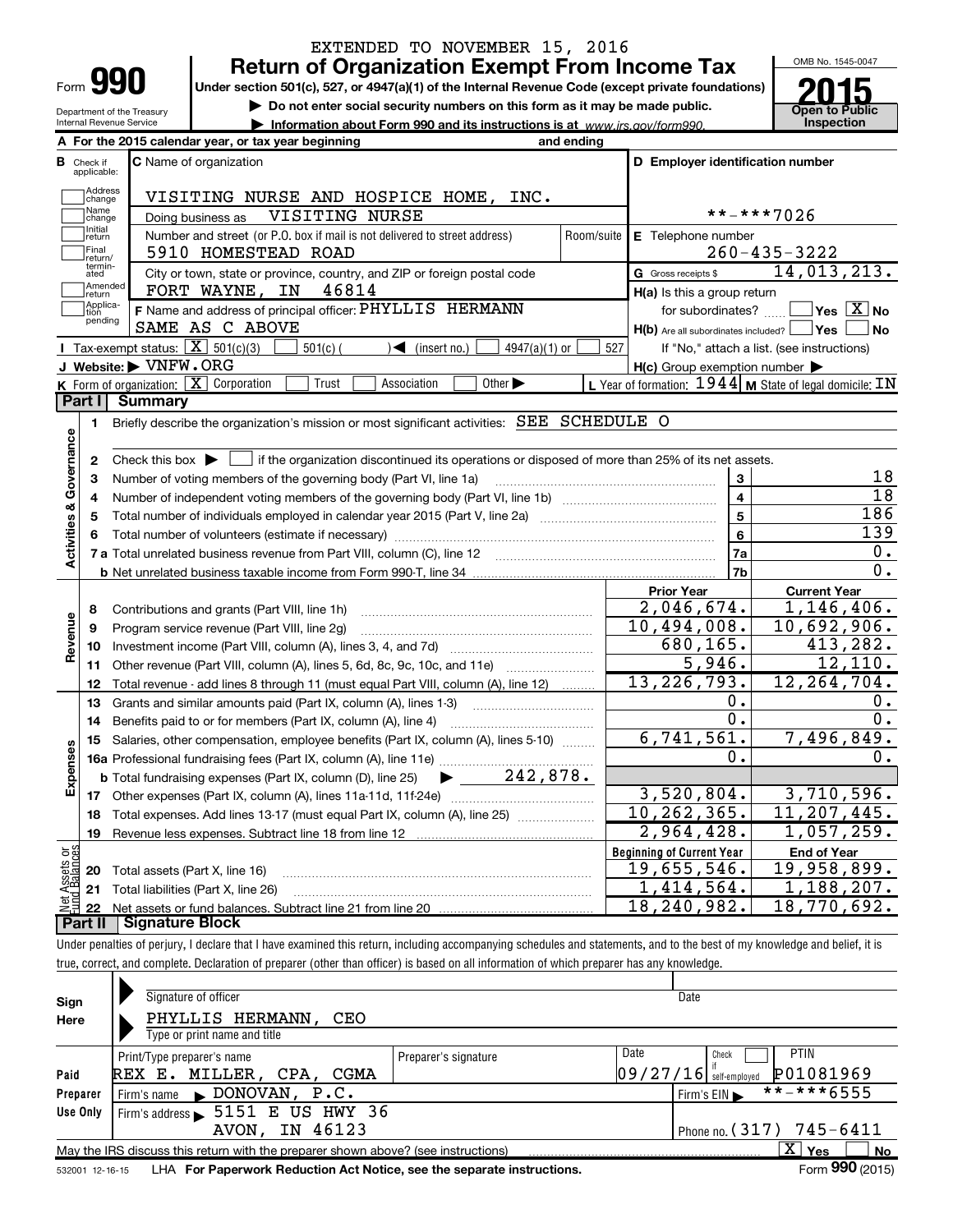|              | **-***7026<br>VISITING NURSE AND HOSPICE HOME, INC.<br>$_{Page}$ 2<br>Form 990 (2015)                                                                          |  |
|--------------|----------------------------------------------------------------------------------------------------------------------------------------------------------------|--|
|              | <b>Part III   Statement of Program Service Accomplishments</b>                                                                                                 |  |
|              |                                                                                                                                                                |  |
| 1            | Briefly describe the organization's mission:                                                                                                                   |  |
|              | VISITING NURSE PROVIDES COMPASSIONATE CARE TO ALLEVIATE SUFFERING AND<br>ENSURE QUALITY OF LIFE FOR THOSE AFFECTED BY SERIOUS ILLNESS.                         |  |
|              |                                                                                                                                                                |  |
|              |                                                                                                                                                                |  |
| $\mathbf{2}$ | Did the organization undertake any significant program services during the year which were not listed on                                                       |  |
|              | Yes $\boxed{X}$ No<br>the prior Form 990 or 990-EZ?                                                                                                            |  |
|              | If "Yes," describe these new services on Schedule O.                                                                                                           |  |
| 3            | Yes $\boxed{X}$ No<br>Did the organization cease conducting, or make significant changes in how it conducts, any program services?                             |  |
|              | If "Yes," describe these changes on Schedule O.                                                                                                                |  |
| 4            | Describe the organization's program service accomplishments for each of its three largest program services, as measured by expenses.                           |  |
|              | Section 501(c)(3) and 501(c)(4) organizations are required to report the amount of grants and allocations to others, the total expenses, and                   |  |
| 4a           | revenue, if any, for each program service reported.<br>8,838,692.<br>9,736,512.<br>(Revenue \$<br>(Expenses \$                                                 |  |
|              | including grants of \$<br>(Code:<br>THE ORGANIZATION OFFERS HOSPICE SERVICE IN THE HOME TO THOSE WISHING TO                                                    |  |
|              | REMAIN AT HOME AND TO THOSE IN A SKILLED NURSING FACILITY.<br>FOR SUCH                                                                                         |  |
|              | THIS ALLOWS THE ABILITY TO STAY IN A FAMILIAR ENVIRONMENT<br>PATIENTS,                                                                                         |  |
|              | PROVIDING COMFORT AND PEACE TO PATIENTS AND FAMILIES. THE ORGANIZATION                                                                                         |  |
|              | ALSO PROVIDES THE OPTION OF HOSPICE HOME TO THOSE THAT MEET THE                                                                                                |  |
|              | CRITERIA AND CAN NO LONGER REMAIN IN THEIR HOMES,<br>OFTEN IN THEIR FINAL                                                                                      |  |
|              | HOSPICE HOME OFFERS 24 HOUR CARE IN A FREE-STANDING, 14-BED<br>DAYS.                                                                                           |  |
|              | IN 2015, THE ORGANIZATION PROVIDED HOSPICE SERVICE TO 928<br>FACILITY.                                                                                         |  |
|              | PATIENTS COMPRISING 55,957 DAYS OF SERVICE.                                                                                                                    |  |
|              |                                                                                                                                                                |  |
|              |                                                                                                                                                                |  |
|              |                                                                                                                                                                |  |
| 4b           | 847,778. including grants of \$<br>956, 394.<br>(Revenue \$<br>(Code:<br>(Expenses \$<br>THE ORGANIZATION PROVIDES PALLIATIVE HOME HEALTH CARE SERVICES.<br>ΙN |  |
|              | 2015, THE ORGANIZATION PROVIDED NURSING, THERAPY, AND HOME HEALTH AIDE                                                                                         |  |
|              | SERVICES TO 458 PATIENTS, COMPRISING 2,554 DAYS OF SERVICE.<br>THE                                                                                             |  |
|              | ORGANIZATION ALSO PROVIDES PALLIATIVE CONSULTS TO BOTH INPATIENTS AND                                                                                          |  |
|              | OUTPATIENTS TO PROVIDE DIRECTION IN THE COMFORT AND CARE IN THE                                                                                                |  |
|              | TO ALL PATIENTS,<br>TREATMENT OF THEIR ILLNESSES.<br>THE ORGANIZATION SEEKS                                                                                    |  |
|              | TO PROVIDE THE APPROPRIATE SYMPTOM MANAGEMENT IN ORDER TO LIVE                                                                                                 |  |
|              | COMFORTABLY.                                                                                                                                                   |  |
|              |                                                                                                                                                                |  |
|              |                                                                                                                                                                |  |
|              |                                                                                                                                                                |  |
|              |                                                                                                                                                                |  |
| 4с           | $\left(\text{Revenue }$                                                                                                                                        |  |
|              |                                                                                                                                                                |  |
|              |                                                                                                                                                                |  |
|              |                                                                                                                                                                |  |
|              |                                                                                                                                                                |  |
|              |                                                                                                                                                                |  |
|              |                                                                                                                                                                |  |
|              |                                                                                                                                                                |  |
|              |                                                                                                                                                                |  |
|              |                                                                                                                                                                |  |
|              |                                                                                                                                                                |  |
|              |                                                                                                                                                                |  |
| 4d           | Other program services (Describe in Schedule O.)                                                                                                               |  |
|              | (Expenses \$<br>(Revenue \$<br>including grants of \$                                                                                                          |  |
| 4е           | 9,686,470.<br>Total program service expenses<br>Form 990 (2015)                                                                                                |  |
|              |                                                                                                                                                                |  |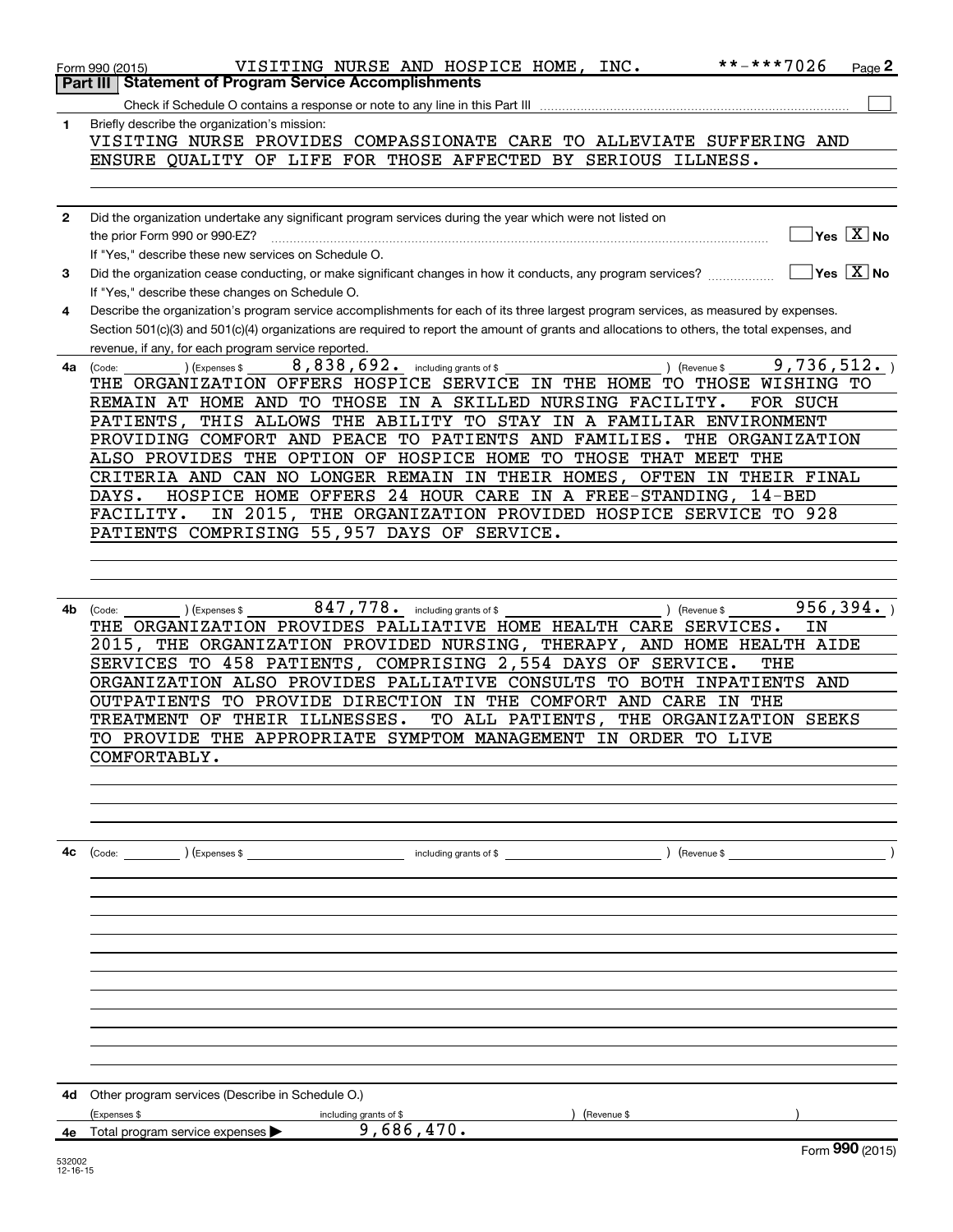| Form 990 (2015) |  |  |
|-----------------|--|--|

**Part IV Checklist of Required Schedules**

|     |                                                                                                                                      |                | <b>Yes</b>              | No                      |
|-----|--------------------------------------------------------------------------------------------------------------------------------------|----------------|-------------------------|-------------------------|
| 1.  | Is the organization described in section $501(c)(3)$ or $4947(a)(1)$ (other than a private foundation)?                              |                |                         |                         |
|     |                                                                                                                                      | 1              | х                       |                         |
| 2   |                                                                                                                                      | $\mathbf 2$    | $\overline{\mathbf{x}}$ |                         |
| 3   | Did the organization engage in direct or indirect political campaign activities on behalf of or in opposition to candidates for      |                |                         |                         |
|     |                                                                                                                                      | 3              |                         | x                       |
| 4   | Section 501(c)(3) organizations. Did the organization engage in lobbying activities, or have a section 501(h) election in effect     |                |                         |                         |
|     |                                                                                                                                      | 4              |                         | X                       |
| 5   | Is the organization a section 501(c)(4), 501(c)(5), or 501(c)(6) organization that receives membership dues, assessments, or         |                |                         |                         |
|     |                                                                                                                                      | 5              |                         | х                       |
| 6   | Did the organization maintain any donor advised funds or any similar funds or accounts for which donors have the right to            |                |                         |                         |
|     | provide advice on the distribution or investment of amounts in such funds or accounts? If "Yes," complete Schedule D, Part I         | 6              |                         | x                       |
| 7   | Did the organization receive or hold a conservation easement, including easements to preserve open space,                            |                |                         |                         |
|     |                                                                                                                                      | $\overline{7}$ |                         | X                       |
| 8   | Did the organization maintain collections of works of art, historical treasures, or other similar assets? If "Yes," complete         |                |                         |                         |
|     |                                                                                                                                      | 8              |                         | x                       |
| 9   | Did the organization report an amount in Part X, line 21, for escrow or custodial account liability, serve as a custodian for        |                |                         |                         |
|     | amounts not listed in Part X; or provide credit counseling, debt management, credit repair, or debt negotiation services?            |                |                         |                         |
|     | If "Yes," complete Schedule D, Part IV                                                                                               | 9              |                         | х                       |
| 10  | Did the organization, directly or through a related organization, hold assets in temporarily restricted endowments, permanent        |                |                         |                         |
|     |                                                                                                                                      | 10             |                         | х                       |
| 11  | If the organization's answer to any of the following questions is "Yes," then complete Schedule D, Parts VI, VIII, VIII, IX, or X    |                |                         |                         |
|     | as applicable.                                                                                                                       |                |                         |                         |
|     | a Did the organization report an amount for land, buildings, and equipment in Part X, line 10? If "Yes," complete Schedule D,        |                |                         |                         |
|     |                                                                                                                                      | 11a            | х                       |                         |
|     | <b>b</b> Did the organization report an amount for investments - other securities in Part X, line 12 that is 5% or more of its total |                |                         |                         |
|     |                                                                                                                                      | 11b            |                         | x                       |
|     | c Did the organization report an amount for investments - program related in Part X, line 13 that is 5% or more of its total         |                |                         |                         |
|     |                                                                                                                                      | 11c            |                         | х                       |
|     | d Did the organization report an amount for other assets in Part X, line 15 that is 5% or more of its total assets reported in       |                |                         |                         |
|     |                                                                                                                                      | 11d            |                         | x                       |
|     |                                                                                                                                      | <b>11e</b>     |                         | $\overline{\mathbf{x}}$ |
|     | f Did the organization's separate or consolidated financial statements for the tax year include a footnote that addresses            |                |                         |                         |
|     | the organization's liability for uncertain tax positions under FIN 48 (ASC 740)? If "Yes," complete Schedule D, Part X               | 11f            | х                       |                         |
|     | 12a Did the organization obtain separate, independent audited financial statements for the tax year? If "Yes," complete              |                |                         |                         |
|     | Schedule D, Parts XI and XII                                                                                                         | 12a            | х                       |                         |
|     | <b>b</b> Was the organization included in consolidated, independent audited financial statements for the tax year?                   |                |                         |                         |
|     | If "Yes," and if the organization answered "No" to line 12a, then completing Schedule D, Parts XI and XII is optional                | 12b            |                         | X,                      |
| 13  |                                                                                                                                      | 13             |                         | $\mathbf X$             |
| 14a | Did the organization maintain an office, employees, or agents outside of the United States?                                          | 14a            |                         | $\mathbf X$             |
|     | b Did the organization have aggregate revenues or expenses of more than \$10,000 from grantmaking, fundraising, business,            |                |                         |                         |
|     | investment, and program service activities outside the United States, or aggregate foreign investments valued at \$100,000           |                |                         |                         |
|     |                                                                                                                                      | 14b            |                         | X                       |
| 15  | Did the organization report on Part IX, column (A), line 3, more than \$5,000 of grants or other assistance to or for any            |                |                         |                         |
|     |                                                                                                                                      | 15             |                         | x                       |
| 16  | Did the organization report on Part IX, column (A), line 3, more than \$5,000 of aggregate grants or other assistance to             |                |                         |                         |
|     |                                                                                                                                      | 16             |                         | X                       |
| 17  | Did the organization report a total of more than \$15,000 of expenses for professional fundraising services on Part IX,              |                |                         |                         |
|     |                                                                                                                                      | 17             |                         | X                       |
| 18  | Did the organization report more than \$15,000 total of fundraising event gross income and contributions on Part VIII, lines         |                |                         |                         |
|     |                                                                                                                                      | 18             | х                       |                         |
| 19  | Did the organization report more than \$15,000 of gross income from gaming activities on Part VIII, line 9a? If "Yes."               |                |                         |                         |
|     |                                                                                                                                      | 19             |                         | X                       |

Form (2015) **990**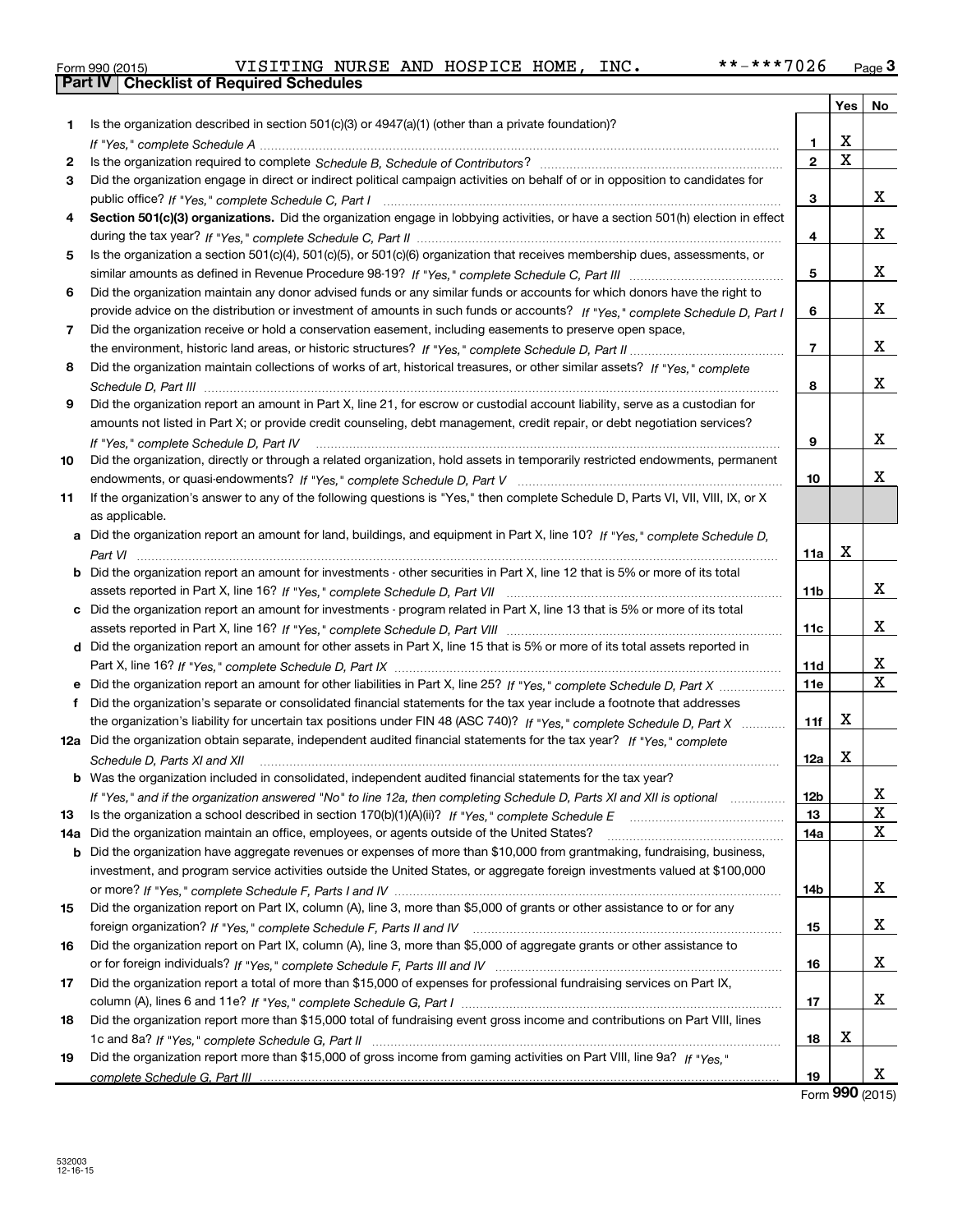| Form 990 (2015) | VISITING NURSE AND HOSPICE HOME, |  |  |  | INC. | **-***7026 | Page |
|-----------------|----------------------------------|--|--|--|------|------------|------|
|-----------------|----------------------------------|--|--|--|------|------------|------|

|     | <b>Part IV   Checklist of Required Schedules</b> (continued)                                                                        |                 |     |    |
|-----|-------------------------------------------------------------------------------------------------------------------------------------|-----------------|-----|----|
|     |                                                                                                                                     |                 | Yes | No |
|     | 20a Did the organization operate one or more hospital facilities? If "Yes," complete Schedule H                                     | 20a             |     | x  |
|     | b If "Yes" to line 20a, did the organization attach a copy of its audited financial statements to this return?                      | 20 <sub>b</sub> |     |    |
| 21  | Did the organization report more than \$5,000 of grants or other assistance to any domestic organization or                         |                 |     |    |
|     |                                                                                                                                     | 21              |     | x  |
| 22  | Did the organization report more than \$5,000 of grants or other assistance to or for domestic individuals on                       |                 |     |    |
|     |                                                                                                                                     | 22              |     | x  |
| 23  | Did the organization answer "Yes" to Part VII, Section A, line 3, 4, or 5 about compensation of the organization's current          |                 |     |    |
|     | and former officers, directors, trustees, key employees, and highest compensated employees? If "Yes," complete                      |                 |     |    |
|     |                                                                                                                                     | 23              | X   |    |
|     | 24a Did the organization have a tax-exempt bond issue with an outstanding principal amount of more than \$100,000 as of the         |                 |     |    |
|     | last day of the year, that was issued after December 31, 2002? If "Yes," answer lines 24b through 24d and complete                  |                 |     |    |
|     |                                                                                                                                     | 24a             |     | x  |
| b   |                                                                                                                                     | 24b             |     |    |
| c   | Did the organization maintain an escrow account other than a refunding escrow at any time during the year to defease                |                 |     |    |
|     |                                                                                                                                     | 24c             |     |    |
|     |                                                                                                                                     | 24d             |     |    |
|     | 25a Section 501(c)(3), 501(c)(4), and 501(c)(29) organizations. Did the organization engage in an excess benefit                    |                 |     |    |
|     |                                                                                                                                     | 25a             |     | x  |
|     | <b>b</b> Is the organization aware that it engaged in an excess benefit transaction with a disqualified person in a prior year, and |                 |     |    |
|     | that the transaction has not been reported on any of the organization's prior Forms 990 or 990-EZ? If "Yes," complete               |                 |     |    |
|     | Schedule L, Part I                                                                                                                  | 25b             |     | X  |
| 26  | Did the organization report any amount on Part X, line 5, 6, or 22 for receivables from or payables to any current or               |                 |     |    |
|     | former officers, directors, trustees, key employees, highest compensated employees, or disqualified persons? If "Yes."              |                 |     |    |
|     | complete Schedule L, Part II                                                                                                        | 26              |     | X  |
| 27  | Did the organization provide a grant or other assistance to an officer, director, trustee, key employee, substantial                |                 |     |    |
|     | contributor or employee thereof, a grant selection committee member, or to a 35% controlled entity or family member                 |                 |     |    |
|     |                                                                                                                                     | 27              |     | х  |
| 28  | Was the organization a party to a business transaction with one of the following parties (see Schedule L, Part IV                   |                 |     |    |
|     | instructions for applicable filing thresholds, conditions, and exceptions):                                                         |                 |     |    |
|     |                                                                                                                                     | 28a             |     | Χ  |
| b   | A family member of a current or former officer, director, trustee, or key employee? If "Yes," complete Schedule L. Part IV          | 28 <sub>b</sub> |     | х  |
|     | c An entity of which a current or former officer, director, trustee, or key employee (or a family member thereof) was an officer,   |                 |     |    |
|     |                                                                                                                                     | 28c             | х   |    |
| 29  |                                                                                                                                     | 29              |     | X  |
| 30  | Did the organization receive contributions of art, historical treasures, or other similar assets, or qualified conservation         |                 |     |    |
|     |                                                                                                                                     | 30              |     | х  |
| 31  | Did the organization liquidate, terminate, or dissolve and cease operations?                                                        |                 |     |    |
|     |                                                                                                                                     | 31              |     | х  |
| 32  | Did the organization sell, exchange, dispose of, or transfer more than 25% of its net assets? If "Yes," complete                    |                 |     |    |
|     |                                                                                                                                     | 32              |     | х  |
| 33  | Did the organization own 100% of an entity disregarded as separate from the organization under Regulations                          |                 |     |    |
|     |                                                                                                                                     | 33              |     | х  |
| 34  | Was the organization related to any tax-exempt or taxable entity? If "Yes," complete Schedule R, Part II, III, or IV, and           |                 |     |    |
|     |                                                                                                                                     | 34              | х   |    |
| 35а |                                                                                                                                     | 35a             | X   |    |
|     | b If "Yes" to line 35a, did the organization receive any payment from or engage in any transaction with a controlled entity         |                 |     |    |
|     |                                                                                                                                     | 35 <sub>b</sub> |     | x  |
| 36  | Section 501(c)(3) organizations. Did the organization make any transfers to an exempt non-charitable related organization?          |                 |     |    |
|     |                                                                                                                                     | 36              |     | х  |
| 37  | Did the organization conduct more than 5% of its activities through an entity that is not a related organization                    |                 |     |    |
|     |                                                                                                                                     | 37              |     | х  |
| 38  | Did the organization complete Schedule O and provide explanations in Schedule O for Part VI, lines 11b and 19?                      |                 |     |    |
|     |                                                                                                                                     | 38              | х   |    |

Form (2015) **990**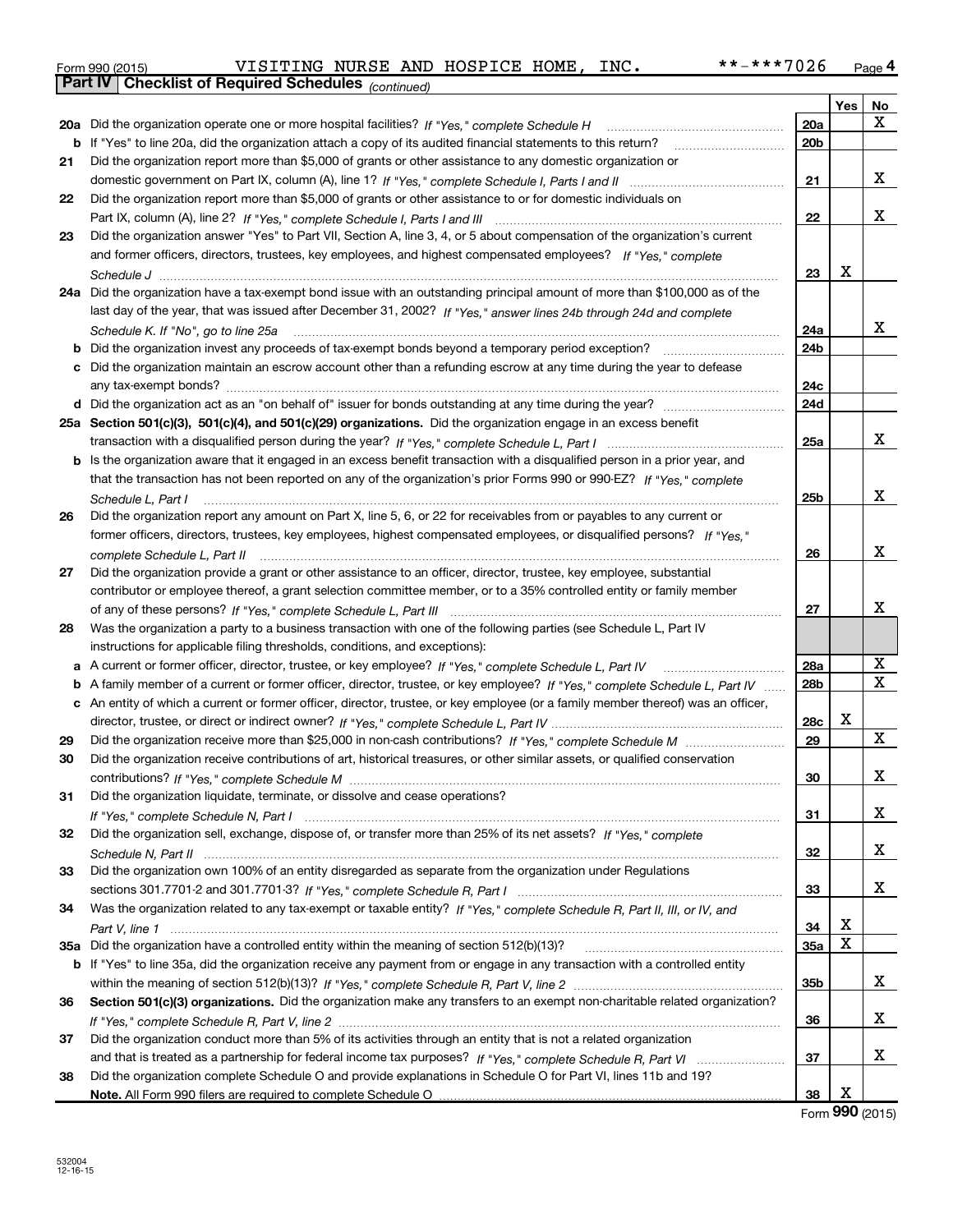|               | VISITING NURSE AND HOSPICE HOME, INC.<br>Form 990 (2015)                                                                                                                                                                                     |                        | **-***7026 |                |     | Page 5 |  |  |
|---------------|----------------------------------------------------------------------------------------------------------------------------------------------------------------------------------------------------------------------------------------------|------------------------|------------|----------------|-----|--------|--|--|
| <b>Part V</b> | <b>Statements Regarding Other IRS Filings and Tax Compliance</b>                                                                                                                                                                             |                        |            |                |     |        |  |  |
|               | Check if Schedule O contains a response or note to any line in this Part V                                                                                                                                                                   |                        |            |                |     |        |  |  |
|               |                                                                                                                                                                                                                                              |                        |            |                | Yes | No     |  |  |
|               | <b>1a</b> Enter the number reported in Box 3 of Form 1096. Enter -0- if not applicable                                                                                                                                                       | 1a                     | 17         |                |     |        |  |  |
| b             | Enter the number of Forms W-2G included in line 1a. Enter -0- if not applicable                                                                                                                                                              | 1b                     | 0          |                |     |        |  |  |
| c             | Did the organization comply with backup withholding rules for reportable payments to vendors and reportable gaming                                                                                                                           |                        |            |                |     |        |  |  |
|               |                                                                                                                                                                                                                                              |                        |            | 1c             |     |        |  |  |
|               | 2a Enter the number of employees reported on Form W-3, Transmittal of Wage and Tax Statements,                                                                                                                                               |                        |            |                |     |        |  |  |
|               | filed for the calendar year ending with or within the year covered by this return                                                                                                                                                            | 2a                     | 186        |                |     |        |  |  |
|               | <b>b</b> If at least one is reported on line 2a, did the organization file all required federal employment tax returns?                                                                                                                      |                        |            | 2 <sub>b</sub> | х   |        |  |  |
|               |                                                                                                                                                                                                                                              |                        |            |                |     |        |  |  |
|               | 3a Did the organization have unrelated business gross income of \$1,000 or more during the year?                                                                                                                                             |                        |            | 3a             |     | X      |  |  |
|               |                                                                                                                                                                                                                                              |                        |            | 3b             |     |        |  |  |
|               | 4a At any time during the calendar year, did the organization have an interest in, or a signature or other authority over, a                                                                                                                 |                        |            |                |     |        |  |  |
|               | financial account in a foreign country (such as a bank account, securities account, or other financial account)?                                                                                                                             |                        |            | 4a             |     | х      |  |  |
|               | <b>b</b> If "Yes," enter the name of the foreign country: $\blacktriangleright$                                                                                                                                                              |                        |            |                |     |        |  |  |
|               | See instructions for filing requirements for FinCEN Form 114, Report of Foreign Bank and Financial Accounts (FBAR).                                                                                                                          |                        |            |                |     |        |  |  |
|               | 5a Was the organization a party to a prohibited tax shelter transaction at any time during the tax year?                                                                                                                                     |                        |            | 5a             |     | х<br>X |  |  |
| b             |                                                                                                                                                                                                                                              |                        |            | 5 <sub>b</sub> |     |        |  |  |
|               | c If "Yes," to line 5a or 5b, did the organization file Form 8886-T?                                                                                                                                                                         |                        |            | 5с             |     |        |  |  |
|               | 6a Does the organization have annual gross receipts that are normally greater than \$100,000, and did the organization solicit                                                                                                               |                        |            |                |     |        |  |  |
|               | any contributions that were not tax deductible as charitable contributions?                                                                                                                                                                  |                        |            | 6a             |     | x      |  |  |
|               | <b>b</b> If "Yes," did the organization include with every solicitation an express statement that such contributions or gifts                                                                                                                |                        |            |                |     |        |  |  |
|               | were not tax deductible?                                                                                                                                                                                                                     |                        |            | 6b             |     |        |  |  |
| 7             | Organizations that may receive deductible contributions under section 170(c).                                                                                                                                                                |                        |            |                |     |        |  |  |
| а             | Did the organization receive a payment in excess of \$75 made partly as a contribution and partly for goods and services provided to the payor?                                                                                              |                        |            | 7a             | х   |        |  |  |
|               | <b>b</b> If "Yes," did the organization notify the donor of the value of the goods or services provided?                                                                                                                                     |                        |            | 7b             | х   |        |  |  |
| c             | Did the organization sell, exchange, or otherwise dispose of tangible personal property for which it was required                                                                                                                            |                        |            | 7c             |     | х      |  |  |
|               | to file Form 8282?                                                                                                                                                                                                                           |                        |            |                |     |        |  |  |
|               | d If "Yes," indicate the number of Forms 8282 filed during the year                                                                                                                                                                          | 7d                     |            |                |     |        |  |  |
| е             | Did the organization receive any funds, directly or indirectly, to pay premiums on a personal benefit contract?                                                                                                                              |                        |            | 7e             |     |        |  |  |
| f             | Did the organization, during the year, pay premiums, directly or indirectly, on a personal benefit contract?                                                                                                                                 |                        |            | 7f             |     |        |  |  |
| g             | If the organization received a contribution of qualified intellectual property, did the organization file Form 8899 as required?                                                                                                             |                        |            | 7g             |     |        |  |  |
|               | h If the organization received a contribution of cars, boats, airplanes, or other vehicles, did the organization file a Form 1098-C?<br>Sponsoring organizations maintaining donor advised funds. Did a donor advised fund maintained by the |                        |            | 7h             |     |        |  |  |
| 8             |                                                                                                                                                                                                                                              |                        |            |                |     |        |  |  |
|               | sponsoring organization have excess business holdings at any time during the year?                                                                                                                                                           |                        |            | 8              |     |        |  |  |
| 9             | Sponsoring organizations maintaining donor advised funds.                                                                                                                                                                                    |                        |            |                |     |        |  |  |
| а             | Did the sponsoring organization make any taxable distributions under section 4966?                                                                                                                                                           |                        |            | 9a             |     |        |  |  |
| b             | Did the sponsoring organization make a distribution to a donor, donor advisor, or related person?                                                                                                                                            |                        |            | 9b             |     |        |  |  |
| 10            | Section 501(c)(7) organizations. Enter:                                                                                                                                                                                                      |                        |            |                |     |        |  |  |
| а             | Initiation fees and capital contributions included on Part VIII, line 12 <i>manuarrouus</i> manuations of the lates                                                                                                                          | 10a<br>10 <sub>b</sub> |            |                |     |        |  |  |
| b             | Gross receipts, included on Form 990, Part VIII, line 12, for public use of club facilities                                                                                                                                                  |                        |            |                |     |        |  |  |
| 11            | Section 501(c)(12) organizations. Enter:                                                                                                                                                                                                     | 11a                    |            |                |     |        |  |  |
| а             |                                                                                                                                                                                                                                              |                        |            |                |     |        |  |  |
| b             | Gross income from other sources (Do not net amounts due or paid to other sources against                                                                                                                                                     | 11b                    |            |                |     |        |  |  |
|               |                                                                                                                                                                                                                                              |                        |            |                |     |        |  |  |
|               | 12a Section 4947(a)(1) non-exempt charitable trusts. Is the organization filing Form 990 in lieu of Form 1041?                                                                                                                               |                        |            | 12a            |     |        |  |  |
|               | <b>b</b> If "Yes," enter the amount of tax-exempt interest received or accrued during the year                                                                                                                                               | 12b                    |            |                |     |        |  |  |
| 13            | Section 501(c)(29) qualified nonprofit health insurance issuers.                                                                                                                                                                             |                        |            |                |     |        |  |  |
| а             | Is the organization licensed to issue qualified health plans in more than one state?                                                                                                                                                         |                        |            | 13a            |     |        |  |  |
|               | Note. See the instructions for additional information the organization must report on Schedule O.                                                                                                                                            |                        |            |                |     |        |  |  |
| b             | Enter the amount of reserves the organization is required to maintain by the states in which the                                                                                                                                             |                        |            |                |     |        |  |  |
|               |                                                                                                                                                                                                                                              | 13b                    |            |                |     |        |  |  |
|               |                                                                                                                                                                                                                                              | 13с                    |            |                |     | х      |  |  |
|               | <b>14a</b> Did the organization receive any payments for indoor tanning services during the tax year?                                                                                                                                        |                        |            | 14a            |     |        |  |  |
|               | b If "Yes," has it filed a Form 720 to report these payments? If "No," provide an explanation in Schedule O                                                                                                                                  |                        |            | 14b            |     |        |  |  |

| Form 990 (2015) |  |
|-----------------|--|
|-----------------|--|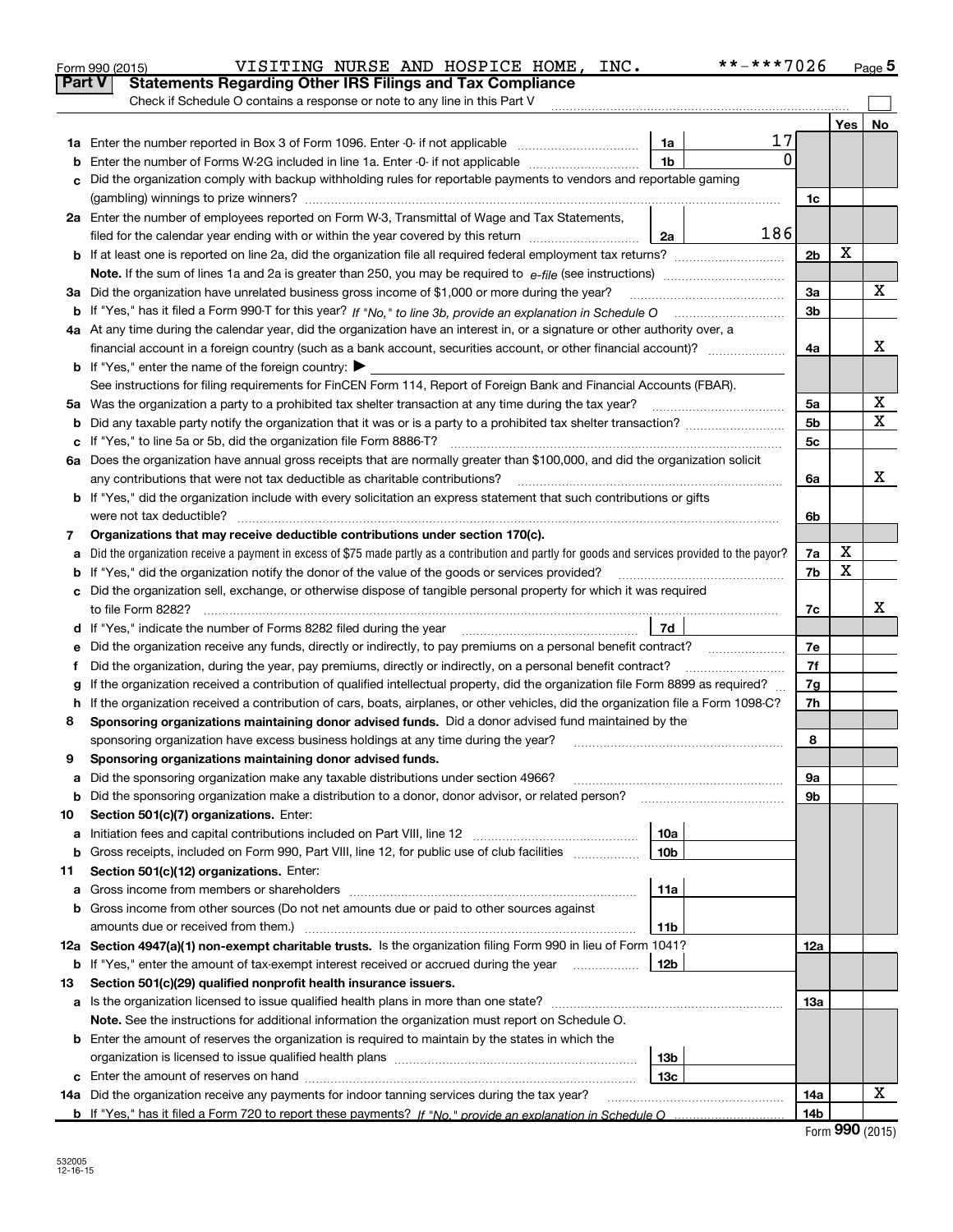|  | Form 990 (2015) |  |
|--|-----------------|--|
|  |                 |  |

Form 990 (2015) **Page 1 21 ST TERM VISITING NURSE AND HOSPICE HOME, INC.**  $***7026$  Page

**Part VI** | Governance, Management, and Disclosure <sub>For each "Yes" response to lines 2 through 7b below, and for a "No" response</sub> *to line 8a, 8b, or 10b below, describe the circumstances, processes, or changes in Schedule O. See instructions.*

|                                                                                                                                                 | Check if Schedule O contains a response or note to any line in this Part VI                                                                                                   |    |    |                 |     | $\overline{\mathbf{X}}$ |  |  |
|-------------------------------------------------------------------------------------------------------------------------------------------------|-------------------------------------------------------------------------------------------------------------------------------------------------------------------------------|----|----|-----------------|-----|-------------------------|--|--|
|                                                                                                                                                 | <b>Section A. Governing Body and Management</b>                                                                                                                               |    |    |                 |     |                         |  |  |
|                                                                                                                                                 |                                                                                                                                                                               |    |    |                 | Yes | No                      |  |  |
|                                                                                                                                                 | 1a Enter the number of voting members of the governing body at the end of the tax year                                                                                        | 1a |    | 18              |     |                         |  |  |
|                                                                                                                                                 | If there are material differences in voting rights among members of the governing body, or if the governing                                                                   |    |    |                 |     |                         |  |  |
|                                                                                                                                                 | body delegated broad authority to an executive committee or similar committee, explain in Schedule O.                                                                         |    |    |                 |     |                         |  |  |
| b                                                                                                                                               | Enter the number of voting members included in line 1a, above, who are independent                                                                                            | 1b | 18 |                 |     |                         |  |  |
| 2                                                                                                                                               | Did any officer, director, trustee, or key employee have a family relationship or a business relationship with any other                                                      |    |    |                 |     |                         |  |  |
|                                                                                                                                                 | officer, director, trustee, or key employee?                                                                                                                                  |    |    | $\mathbf{2}$    | X   |                         |  |  |
| 3                                                                                                                                               | Did the organization delegate control over management duties customarily performed by or under the direct supervision                                                         |    |    |                 |     |                         |  |  |
|                                                                                                                                                 |                                                                                                                                                                               |    |    | 3               |     | X                       |  |  |
| 4                                                                                                                                               | Did the organization make any significant changes to its governing documents since the prior Form 990 was filed?                                                              |    |    | 4               |     | X                       |  |  |
| 5                                                                                                                                               |                                                                                                                                                                               |    |    | 5               |     | X                       |  |  |
| 6                                                                                                                                               | Did the organization have members or stockholders?                                                                                                                            |    |    | 6               |     | X                       |  |  |
| 7a                                                                                                                                              | Did the organization have members, stockholders, or other persons who had the power to elect or appoint one or                                                                |    |    |                 |     |                         |  |  |
|                                                                                                                                                 | more members of the governing body?                                                                                                                                           |    |    | 7a              |     | х                       |  |  |
|                                                                                                                                                 | b Are any governance decisions of the organization reserved to (or subject to approval by) members, stockholders, or                                                          |    |    |                 |     |                         |  |  |
|                                                                                                                                                 | persons other than the governing body?                                                                                                                                        |    |    | 7b              |     | х                       |  |  |
| 8                                                                                                                                               | Did the organization contemporaneously document the meetings held or written actions undertaken during the year by the following:                                             |    |    |                 |     |                         |  |  |
| a                                                                                                                                               |                                                                                                                                                                               |    |    | 8а              | X   |                         |  |  |
| b                                                                                                                                               |                                                                                                                                                                               |    |    | 8b              | X   |                         |  |  |
| 9                                                                                                                                               | Is there any officer, director, trustee, or key employee listed in Part VII, Section A, who cannot be reached at the                                                          |    |    |                 |     |                         |  |  |
|                                                                                                                                                 |                                                                                                                                                                               |    |    | 9               |     | x                       |  |  |
|                                                                                                                                                 | <b>Section B. Policies</b> (This Section B requests information about policies not required by the Internal Revenue Code.)                                                    |    |    |                 |     |                         |  |  |
|                                                                                                                                                 |                                                                                                                                                                               |    |    |                 | Yes | No                      |  |  |
|                                                                                                                                                 |                                                                                                                                                                               |    |    | 10a             |     | х                       |  |  |
|                                                                                                                                                 | <b>b</b> If "Yes," did the organization have written policies and procedures governing the activities of such chapters, affiliates,                                           |    |    |                 |     |                         |  |  |
|                                                                                                                                                 | and branches to ensure their operations are consistent with the organization's exempt purposes?                                                                               |    |    | 10 <sub>b</sub> |     |                         |  |  |
|                                                                                                                                                 | 11a Has the organization provided a complete copy of this Form 990 to all members of its governing body before filing the form?                                               |    |    | 11a             | X   |                         |  |  |
| b                                                                                                                                               | Describe in Schedule O the process, if any, used by the organization to review this Form 990.                                                                                 |    |    |                 |     |                         |  |  |
|                                                                                                                                                 | 12a Did the organization have a written conflict of interest policy? If "No," go to line 13                                                                                   |    |    | 12a             | X   |                         |  |  |
| b                                                                                                                                               |                                                                                                                                                                               |    |    | 12 <sub>b</sub> | X   |                         |  |  |
| с                                                                                                                                               | Did the organization regularly and consistently monitor and enforce compliance with the policy? If "Yes," describe                                                            |    |    |                 |     |                         |  |  |
|                                                                                                                                                 | in Schedule O how this was done measured and continuum control to the control of the state of the control of t                                                                |    |    | 12c             | х   |                         |  |  |
| 13                                                                                                                                              | Did the organization have a written whistleblower policy?                                                                                                                     |    |    | 13              | X   |                         |  |  |
| 14                                                                                                                                              | Did the organization have a written document retention and destruction policy?                                                                                                |    |    | 14              | X   |                         |  |  |
| 15                                                                                                                                              | Did the process for determining compensation of the following persons include a review and approval by independent                                                            |    |    |                 |     |                         |  |  |
|                                                                                                                                                 | persons, comparability data, and contemporaneous substantiation of the deliberation and decision?                                                                             |    |    |                 |     |                         |  |  |
| а                                                                                                                                               | The organization's CEO, Executive Director, or top management official manufactured content content of the organization's CEO, Executive Director, or top management official |    |    | 15a             | X   |                         |  |  |
|                                                                                                                                                 | Other officers or key employees of the organization [11] continuum material continuum material contracts or key                                                               |    |    | 15b             | х   |                         |  |  |
|                                                                                                                                                 | If "Yes" to line 15a or 15b, describe the process in Schedule O (see instructions).                                                                                           |    |    |                 |     |                         |  |  |
|                                                                                                                                                 | <b>16a</b> Did the organization invest in, contribute assets to, or participate in a joint venture or similar arrangement with a                                              |    |    |                 |     |                         |  |  |
|                                                                                                                                                 | taxable entity during the year?                                                                                                                                               |    |    | 16a             |     | Χ                       |  |  |
|                                                                                                                                                 | b If "Yes," did the organization follow a written policy or procedure requiring the organization to evaluate its participation                                                |    |    |                 |     |                         |  |  |
|                                                                                                                                                 | in joint venture arrangements under applicable federal tax law, and take steps to safequard the organization's                                                                |    |    |                 |     |                         |  |  |
|                                                                                                                                                 | exempt status with respect to such arrangements?                                                                                                                              |    |    | 16b             |     |                         |  |  |
|                                                                                                                                                 | <b>Section C. Disclosure</b>                                                                                                                                                  |    |    |                 |     |                         |  |  |
| 17                                                                                                                                              | List the states with which a copy of this Form 990 is required to be filed $\blacktriangleright$ IN                                                                           |    |    |                 |     |                         |  |  |
| 18                                                                                                                                              | Section 6104 requires an organization to make its Forms 1023 (or 1024 if applicable), 990, and 990-T (Section 501(c)(3)s only) available                                      |    |    |                 |     |                         |  |  |
|                                                                                                                                                 | for public inspection. Indicate how you made these available. Check all that apply.                                                                                           |    |    |                 |     |                         |  |  |
|                                                                                                                                                 | $X$ Own website<br>$\lfloor X \rfloor$ Upon request<br>Another's website<br>Other (explain in Schedule O)                                                                     |    |    |                 |     |                         |  |  |
| Describe in Schedule O whether (and if so, how) the organization made its governing documents, conflict of interest policy, and financial<br>19 |                                                                                                                                                                               |    |    |                 |     |                         |  |  |
|                                                                                                                                                 | statements available to the public during the tax year.                                                                                                                       |    |    |                 |     |                         |  |  |
| 20                                                                                                                                              | State the name, address, and telephone number of the person who possesses the organization's books and records:                                                               |    |    |                 |     |                         |  |  |
|                                                                                                                                                 | DEBRA BOYD - 260-435-3222                                                                                                                                                     |    |    |                 |     |                         |  |  |
|                                                                                                                                                 | 46814<br>5910 HOMESTEAD ROAD, FORT WAYNE,<br>ΙN                                                                                                                               |    |    |                 |     |                         |  |  |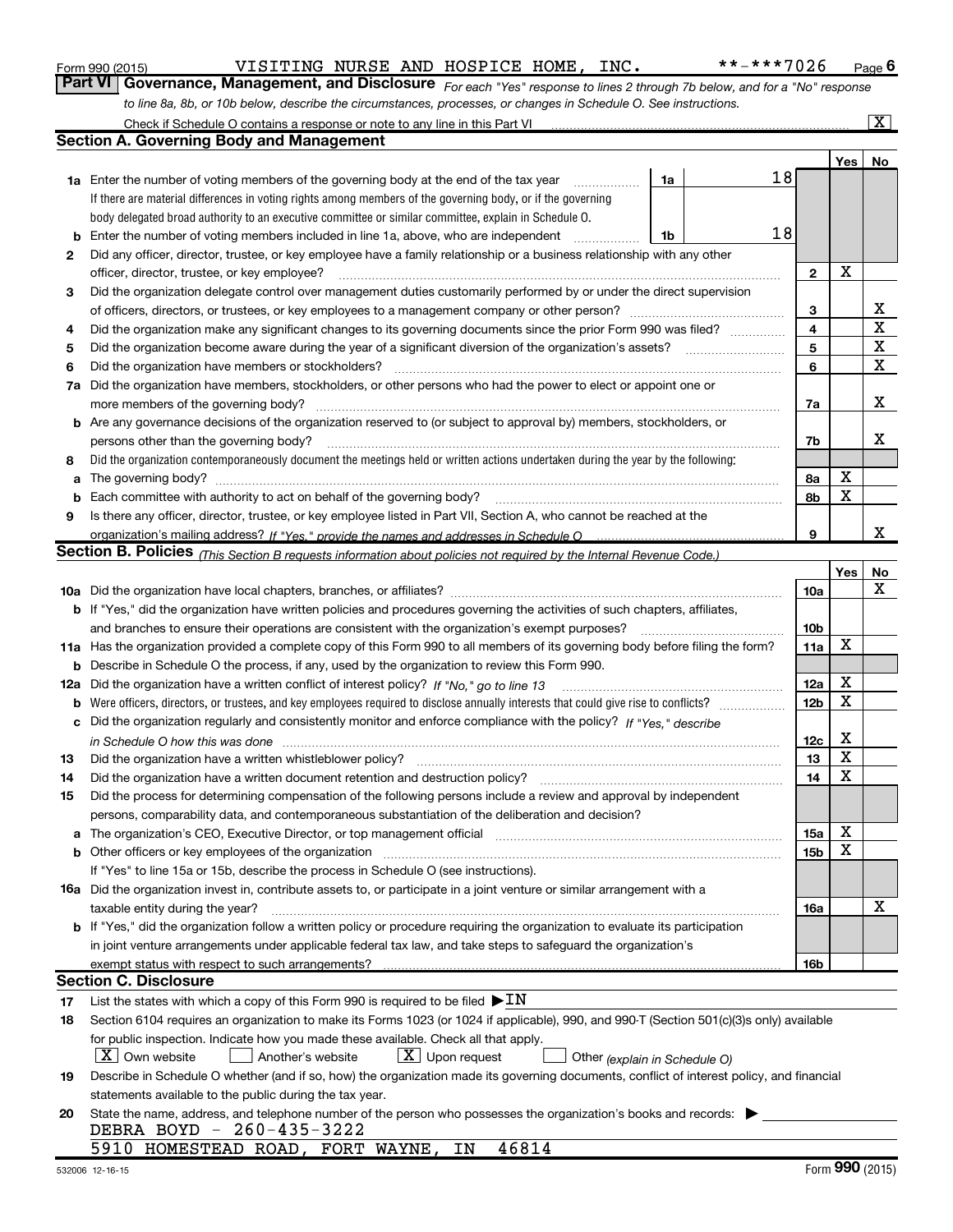$\Box$ 

**Part VII Compensation of Officers, Directors, Trustees, Key Employees, Highest Compensated Employees, and Independent Contractors**

Check if Schedule O contains a response or note to any line in this Part VII

**Section A. Officers, Directors, Trustees, Key Employees, and Highest Compensated Employees**

**1a**  Complete this table for all persons required to be listed. Report compensation for the calendar year ending with or within the organization's tax year.

 $\bullet$  List all of the organization's current officers, directors, trustees (whether individuals or organizations), regardless of amount of compensation.

**•** List all of the organization's **current** key employees, if any. See instructions for definition of "key employee." Enter -0- in columns  $(D)$ ,  $(E)$ , and  $(F)$  if no compensation was paid.

**•** List the organization's five current highest compensated employees (other than an officer, director, trustee, or key employee) who received reportable compensation (Box 5 of Form W-2 and/or Box 7 of Form 1099-MISC) of more than \$100,000 from the organization and any related organizations.

 $\bullet$  List all of the organization's former officers, key employees, and highest compensated employees who received more than \$100,000 of reportable compensation from the organization and any related organizations.

**•** List all of the organization's former directors or trustees that received, in the capacity as a former director or trustee of the organization, more than \$10,000 of reportable compensation from the organization and any related organizations.

List persons in the following order: individual trustees or directors; institutional trustees; officers; key employees; highest compensated employees; and former such persons.

Check this box if neither the organization nor any related organization compensated any current officer, director, or trustee.  $\Box$ 

| Name and Title<br>Reportable<br>Reportable<br>Estimated<br>Average<br>(do not check more than one<br>compensation<br>hours per<br>compensation<br>amount of<br>box, unless person is both an<br>officer and a director/trustee)<br>week<br>from<br>from related<br>other<br>Individual trustee or director<br>the<br>(list any<br>organizations<br>compensation<br>(W-2/1099-MISC)<br>hours for<br>organization<br>from the<br>  Highest compensated<br>  employee<br>Institutional trustee<br>related<br>(W-2/1099-MISC)<br>organization<br>Key employee<br>organizations<br>and related<br>below<br>organizations<br>Former<br>Officer<br>line)<br>1.00<br>(1) ADAIR, STEPHEN<br>$\mathbf X$<br>$\mathbf 0$ .<br>0.<br>0.<br><b>DIRECTOR</b><br>1.00<br>(2) CAVANAUGH RN, ANNE<br>$\mathbf 0$ .<br>$\mathbf X$<br>$\mathbf 0$ .<br>$\mathbf 0$ .<br><b>DIRECTOR</b><br>1.00<br>(3) BANDOR BRAUN, VICKI<br>$\mathbf X$<br>$\mathbf 0$ .<br>$\mathbf 0$ .<br>$0_{.}$<br><b>SECRETARY</b><br>1.00<br>(4) BAER, JEROME<br>$\mathbf X$<br>$\mathbf 0$ .<br>$\mathbf 0$ .<br>$\mathbf 0$ .<br>X<br><b>DIRECTOR</b><br>1.00<br>(5) BRUNNEMER, JAMES<br>$\mathbf x$<br>$\mathbf 0$ .<br>0.<br>$\mathbf 0$ .<br>X<br><b>TREASURER</b><br>1.00<br>(6) FREDERICK, ELIZABETH<br>$\mathbf 0$ .<br>$\mathbf X$<br>$\mathbf 0$ .<br>$\mathbf 0$ .<br><b>DIRECTOR</b><br>1.00<br>(7) BYERS, JOSEPH<br>$\mathbf 0$ .<br>$\mathbf 0$ .<br>$0_{.}$<br>$\mathbf X$<br>VICE CHAIR<br>1.00<br>(8) GUERRERO, EMILY<br>$\mathbf 0$ .<br>$\mathbf 0$ .<br>$0_{.}$<br>$\mathbf X$<br><b>DIRECTOR</b><br>1.00<br>(9) LANG, DR. HEIDI<br>$\mathbf X$<br>$\mathbf 0$ .<br>0.<br>$\mathbf 0$ .<br><b>DIRECTOR</b><br>1.00<br>(10) FEHLHABER, BRIAN<br>$\mathbf 0$ .<br>$\mathbf 0$ .<br>$\mathbf 0$ .<br>$\mathbf X$<br>X<br>CHAIR<br>1.00<br>(11) YOST, DARYL<br>$\mathbf 0$ .<br>$\mathbf 0$ .<br>$0_{.}$<br>$\mathbf x$<br><b>DIRECTOR</b><br>1.00<br>(12) MITCHELL, DAVITA<br>$\mathbf 0$ .<br>$\mathbf 0$ .<br>$\mathbf 0$ .<br>$\mathbf X$<br><b>DIRECTOR</b><br>1.00<br>(13) NOVOTNY, KAY<br>$\mathbf 0$ .<br>$\mathbf 0$ .<br>$\mathbf 0$ .<br>$\mathbf x$<br><b>DIRECTOR</b><br>1.00<br>(14) RIEVES, CHERYL<br>$\mathbf 0$ .<br>$\mathbf 0$ .<br>$\mathbf 0$ .<br>$\mathbf X$<br><b>DIRECTOR</b><br>1.00<br>(15) SHELLABARGER, GRETCHEN<br>$\mathbf X$<br>0.<br>$\mathbf 0$ .<br>$0_{\cdot}$<br><b>DIRECTOR</b><br>1.00<br>(16) ROPER, LAURISA<br>0.<br>$\mathbf 0$ .<br>$\mathbf X$<br>X<br>$\mathbf 0$ .<br><b>DIRECTOR</b><br>1.00<br>(17) BETTS, CINDY<br>$\mathbf x$<br>$\mathbf 0$ .<br>$\mathbf 0$ .<br>0.<br><b>DIRECTOR</b> | (A) | (B) |          |  | (C) |  |  | (D) | (E) | (F) |
|-------------------------------------------------------------------------------------------------------------------------------------------------------------------------------------------------------------------------------------------------------------------------------------------------------------------------------------------------------------------------------------------------------------------------------------------------------------------------------------------------------------------------------------------------------------------------------------------------------------------------------------------------------------------------------------------------------------------------------------------------------------------------------------------------------------------------------------------------------------------------------------------------------------------------------------------------------------------------------------------------------------------------------------------------------------------------------------------------------------------------------------------------------------------------------------------------------------------------------------------------------------------------------------------------------------------------------------------------------------------------------------------------------------------------------------------------------------------------------------------------------------------------------------------------------------------------------------------------------------------------------------------------------------------------------------------------------------------------------------------------------------------------------------------------------------------------------------------------------------------------------------------------------------------------------------------------------------------------------------------------------------------------------------------------------------------------------------------------------------------------------------------------------------------------------------------------------------------------------------------------------------------------------------------------------------------------------------------------------------------------------------------------------------------------------------------------------------------------------------------------------------------------------------------------------------------------------------------------------------------|-----|-----|----------|--|-----|--|--|-----|-----|-----|
|                                                                                                                                                                                                                                                                                                                                                                                                                                                                                                                                                                                                                                                                                                                                                                                                                                                                                                                                                                                                                                                                                                                                                                                                                                                                                                                                                                                                                                                                                                                                                                                                                                                                                                                                                                                                                                                                                                                                                                                                                                                                                                                                                                                                                                                                                                                                                                                                                                                                                                                                                                                                                   |     |     | Position |  |     |  |  |     |     |     |
|                                                                                                                                                                                                                                                                                                                                                                                                                                                                                                                                                                                                                                                                                                                                                                                                                                                                                                                                                                                                                                                                                                                                                                                                                                                                                                                                                                                                                                                                                                                                                                                                                                                                                                                                                                                                                                                                                                                                                                                                                                                                                                                                                                                                                                                                                                                                                                                                                                                                                                                                                                                                                   |     |     |          |  |     |  |  |     |     |     |
|                                                                                                                                                                                                                                                                                                                                                                                                                                                                                                                                                                                                                                                                                                                                                                                                                                                                                                                                                                                                                                                                                                                                                                                                                                                                                                                                                                                                                                                                                                                                                                                                                                                                                                                                                                                                                                                                                                                                                                                                                                                                                                                                                                                                                                                                                                                                                                                                                                                                                                                                                                                                                   |     |     |          |  |     |  |  |     |     |     |
|                                                                                                                                                                                                                                                                                                                                                                                                                                                                                                                                                                                                                                                                                                                                                                                                                                                                                                                                                                                                                                                                                                                                                                                                                                                                                                                                                                                                                                                                                                                                                                                                                                                                                                                                                                                                                                                                                                                                                                                                                                                                                                                                                                                                                                                                                                                                                                                                                                                                                                                                                                                                                   |     |     |          |  |     |  |  |     |     |     |
|                                                                                                                                                                                                                                                                                                                                                                                                                                                                                                                                                                                                                                                                                                                                                                                                                                                                                                                                                                                                                                                                                                                                                                                                                                                                                                                                                                                                                                                                                                                                                                                                                                                                                                                                                                                                                                                                                                                                                                                                                                                                                                                                                                                                                                                                                                                                                                                                                                                                                                                                                                                                                   |     |     |          |  |     |  |  |     |     |     |
|                                                                                                                                                                                                                                                                                                                                                                                                                                                                                                                                                                                                                                                                                                                                                                                                                                                                                                                                                                                                                                                                                                                                                                                                                                                                                                                                                                                                                                                                                                                                                                                                                                                                                                                                                                                                                                                                                                                                                                                                                                                                                                                                                                                                                                                                                                                                                                                                                                                                                                                                                                                                                   |     |     |          |  |     |  |  |     |     |     |
|                                                                                                                                                                                                                                                                                                                                                                                                                                                                                                                                                                                                                                                                                                                                                                                                                                                                                                                                                                                                                                                                                                                                                                                                                                                                                                                                                                                                                                                                                                                                                                                                                                                                                                                                                                                                                                                                                                                                                                                                                                                                                                                                                                                                                                                                                                                                                                                                                                                                                                                                                                                                                   |     |     |          |  |     |  |  |     |     |     |
|                                                                                                                                                                                                                                                                                                                                                                                                                                                                                                                                                                                                                                                                                                                                                                                                                                                                                                                                                                                                                                                                                                                                                                                                                                                                                                                                                                                                                                                                                                                                                                                                                                                                                                                                                                                                                                                                                                                                                                                                                                                                                                                                                                                                                                                                                                                                                                                                                                                                                                                                                                                                                   |     |     |          |  |     |  |  |     |     |     |
|                                                                                                                                                                                                                                                                                                                                                                                                                                                                                                                                                                                                                                                                                                                                                                                                                                                                                                                                                                                                                                                                                                                                                                                                                                                                                                                                                                                                                                                                                                                                                                                                                                                                                                                                                                                                                                                                                                                                                                                                                                                                                                                                                                                                                                                                                                                                                                                                                                                                                                                                                                                                                   |     |     |          |  |     |  |  |     |     |     |
|                                                                                                                                                                                                                                                                                                                                                                                                                                                                                                                                                                                                                                                                                                                                                                                                                                                                                                                                                                                                                                                                                                                                                                                                                                                                                                                                                                                                                                                                                                                                                                                                                                                                                                                                                                                                                                                                                                                                                                                                                                                                                                                                                                                                                                                                                                                                                                                                                                                                                                                                                                                                                   |     |     |          |  |     |  |  |     |     |     |
|                                                                                                                                                                                                                                                                                                                                                                                                                                                                                                                                                                                                                                                                                                                                                                                                                                                                                                                                                                                                                                                                                                                                                                                                                                                                                                                                                                                                                                                                                                                                                                                                                                                                                                                                                                                                                                                                                                                                                                                                                                                                                                                                                                                                                                                                                                                                                                                                                                                                                                                                                                                                                   |     |     |          |  |     |  |  |     |     |     |
|                                                                                                                                                                                                                                                                                                                                                                                                                                                                                                                                                                                                                                                                                                                                                                                                                                                                                                                                                                                                                                                                                                                                                                                                                                                                                                                                                                                                                                                                                                                                                                                                                                                                                                                                                                                                                                                                                                                                                                                                                                                                                                                                                                                                                                                                                                                                                                                                                                                                                                                                                                                                                   |     |     |          |  |     |  |  |     |     |     |
|                                                                                                                                                                                                                                                                                                                                                                                                                                                                                                                                                                                                                                                                                                                                                                                                                                                                                                                                                                                                                                                                                                                                                                                                                                                                                                                                                                                                                                                                                                                                                                                                                                                                                                                                                                                                                                                                                                                                                                                                                                                                                                                                                                                                                                                                                                                                                                                                                                                                                                                                                                                                                   |     |     |          |  |     |  |  |     |     |     |
|                                                                                                                                                                                                                                                                                                                                                                                                                                                                                                                                                                                                                                                                                                                                                                                                                                                                                                                                                                                                                                                                                                                                                                                                                                                                                                                                                                                                                                                                                                                                                                                                                                                                                                                                                                                                                                                                                                                                                                                                                                                                                                                                                                                                                                                                                                                                                                                                                                                                                                                                                                                                                   |     |     |          |  |     |  |  |     |     |     |
|                                                                                                                                                                                                                                                                                                                                                                                                                                                                                                                                                                                                                                                                                                                                                                                                                                                                                                                                                                                                                                                                                                                                                                                                                                                                                                                                                                                                                                                                                                                                                                                                                                                                                                                                                                                                                                                                                                                                                                                                                                                                                                                                                                                                                                                                                                                                                                                                                                                                                                                                                                                                                   |     |     |          |  |     |  |  |     |     |     |
|                                                                                                                                                                                                                                                                                                                                                                                                                                                                                                                                                                                                                                                                                                                                                                                                                                                                                                                                                                                                                                                                                                                                                                                                                                                                                                                                                                                                                                                                                                                                                                                                                                                                                                                                                                                                                                                                                                                                                                                                                                                                                                                                                                                                                                                                                                                                                                                                                                                                                                                                                                                                                   |     |     |          |  |     |  |  |     |     |     |
|                                                                                                                                                                                                                                                                                                                                                                                                                                                                                                                                                                                                                                                                                                                                                                                                                                                                                                                                                                                                                                                                                                                                                                                                                                                                                                                                                                                                                                                                                                                                                                                                                                                                                                                                                                                                                                                                                                                                                                                                                                                                                                                                                                                                                                                                                                                                                                                                                                                                                                                                                                                                                   |     |     |          |  |     |  |  |     |     |     |
|                                                                                                                                                                                                                                                                                                                                                                                                                                                                                                                                                                                                                                                                                                                                                                                                                                                                                                                                                                                                                                                                                                                                                                                                                                                                                                                                                                                                                                                                                                                                                                                                                                                                                                                                                                                                                                                                                                                                                                                                                                                                                                                                                                                                                                                                                                                                                                                                                                                                                                                                                                                                                   |     |     |          |  |     |  |  |     |     |     |
|                                                                                                                                                                                                                                                                                                                                                                                                                                                                                                                                                                                                                                                                                                                                                                                                                                                                                                                                                                                                                                                                                                                                                                                                                                                                                                                                                                                                                                                                                                                                                                                                                                                                                                                                                                                                                                                                                                                                                                                                                                                                                                                                                                                                                                                                                                                                                                                                                                                                                                                                                                                                                   |     |     |          |  |     |  |  |     |     |     |
|                                                                                                                                                                                                                                                                                                                                                                                                                                                                                                                                                                                                                                                                                                                                                                                                                                                                                                                                                                                                                                                                                                                                                                                                                                                                                                                                                                                                                                                                                                                                                                                                                                                                                                                                                                                                                                                                                                                                                                                                                                                                                                                                                                                                                                                                                                                                                                                                                                                                                                                                                                                                                   |     |     |          |  |     |  |  |     |     |     |
|                                                                                                                                                                                                                                                                                                                                                                                                                                                                                                                                                                                                                                                                                                                                                                                                                                                                                                                                                                                                                                                                                                                                                                                                                                                                                                                                                                                                                                                                                                                                                                                                                                                                                                                                                                                                                                                                                                                                                                                                                                                                                                                                                                                                                                                                                                                                                                                                                                                                                                                                                                                                                   |     |     |          |  |     |  |  |     |     |     |
|                                                                                                                                                                                                                                                                                                                                                                                                                                                                                                                                                                                                                                                                                                                                                                                                                                                                                                                                                                                                                                                                                                                                                                                                                                                                                                                                                                                                                                                                                                                                                                                                                                                                                                                                                                                                                                                                                                                                                                                                                                                                                                                                                                                                                                                                                                                                                                                                                                                                                                                                                                                                                   |     |     |          |  |     |  |  |     |     |     |
|                                                                                                                                                                                                                                                                                                                                                                                                                                                                                                                                                                                                                                                                                                                                                                                                                                                                                                                                                                                                                                                                                                                                                                                                                                                                                                                                                                                                                                                                                                                                                                                                                                                                                                                                                                                                                                                                                                                                                                                                                                                                                                                                                                                                                                                                                                                                                                                                                                                                                                                                                                                                                   |     |     |          |  |     |  |  |     |     |     |
|                                                                                                                                                                                                                                                                                                                                                                                                                                                                                                                                                                                                                                                                                                                                                                                                                                                                                                                                                                                                                                                                                                                                                                                                                                                                                                                                                                                                                                                                                                                                                                                                                                                                                                                                                                                                                                                                                                                                                                                                                                                                                                                                                                                                                                                                                                                                                                                                                                                                                                                                                                                                                   |     |     |          |  |     |  |  |     |     |     |
|                                                                                                                                                                                                                                                                                                                                                                                                                                                                                                                                                                                                                                                                                                                                                                                                                                                                                                                                                                                                                                                                                                                                                                                                                                                                                                                                                                                                                                                                                                                                                                                                                                                                                                                                                                                                                                                                                                                                                                                                                                                                                                                                                                                                                                                                                                                                                                                                                                                                                                                                                                                                                   |     |     |          |  |     |  |  |     |     |     |
|                                                                                                                                                                                                                                                                                                                                                                                                                                                                                                                                                                                                                                                                                                                                                                                                                                                                                                                                                                                                                                                                                                                                                                                                                                                                                                                                                                                                                                                                                                                                                                                                                                                                                                                                                                                                                                                                                                                                                                                                                                                                                                                                                                                                                                                                                                                                                                                                                                                                                                                                                                                                                   |     |     |          |  |     |  |  |     |     |     |
|                                                                                                                                                                                                                                                                                                                                                                                                                                                                                                                                                                                                                                                                                                                                                                                                                                                                                                                                                                                                                                                                                                                                                                                                                                                                                                                                                                                                                                                                                                                                                                                                                                                                                                                                                                                                                                                                                                                                                                                                                                                                                                                                                                                                                                                                                                                                                                                                                                                                                                                                                                                                                   |     |     |          |  |     |  |  |     |     |     |
|                                                                                                                                                                                                                                                                                                                                                                                                                                                                                                                                                                                                                                                                                                                                                                                                                                                                                                                                                                                                                                                                                                                                                                                                                                                                                                                                                                                                                                                                                                                                                                                                                                                                                                                                                                                                                                                                                                                                                                                                                                                                                                                                                                                                                                                                                                                                                                                                                                                                                                                                                                                                                   |     |     |          |  |     |  |  |     |     |     |
|                                                                                                                                                                                                                                                                                                                                                                                                                                                                                                                                                                                                                                                                                                                                                                                                                                                                                                                                                                                                                                                                                                                                                                                                                                                                                                                                                                                                                                                                                                                                                                                                                                                                                                                                                                                                                                                                                                                                                                                                                                                                                                                                                                                                                                                                                                                                                                                                                                                                                                                                                                                                                   |     |     |          |  |     |  |  |     |     |     |
|                                                                                                                                                                                                                                                                                                                                                                                                                                                                                                                                                                                                                                                                                                                                                                                                                                                                                                                                                                                                                                                                                                                                                                                                                                                                                                                                                                                                                                                                                                                                                                                                                                                                                                                                                                                                                                                                                                                                                                                                                                                                                                                                                                                                                                                                                                                                                                                                                                                                                                                                                                                                                   |     |     |          |  |     |  |  |     |     |     |
|                                                                                                                                                                                                                                                                                                                                                                                                                                                                                                                                                                                                                                                                                                                                                                                                                                                                                                                                                                                                                                                                                                                                                                                                                                                                                                                                                                                                                                                                                                                                                                                                                                                                                                                                                                                                                                                                                                                                                                                                                                                                                                                                                                                                                                                                                                                                                                                                                                                                                                                                                                                                                   |     |     |          |  |     |  |  |     |     |     |
|                                                                                                                                                                                                                                                                                                                                                                                                                                                                                                                                                                                                                                                                                                                                                                                                                                                                                                                                                                                                                                                                                                                                                                                                                                                                                                                                                                                                                                                                                                                                                                                                                                                                                                                                                                                                                                                                                                                                                                                                                                                                                                                                                                                                                                                                                                                                                                                                                                                                                                                                                                                                                   |     |     |          |  |     |  |  |     |     |     |
|                                                                                                                                                                                                                                                                                                                                                                                                                                                                                                                                                                                                                                                                                                                                                                                                                                                                                                                                                                                                                                                                                                                                                                                                                                                                                                                                                                                                                                                                                                                                                                                                                                                                                                                                                                                                                                                                                                                                                                                                                                                                                                                                                                                                                                                                                                                                                                                                                                                                                                                                                                                                                   |     |     |          |  |     |  |  |     |     |     |
|                                                                                                                                                                                                                                                                                                                                                                                                                                                                                                                                                                                                                                                                                                                                                                                                                                                                                                                                                                                                                                                                                                                                                                                                                                                                                                                                                                                                                                                                                                                                                                                                                                                                                                                                                                                                                                                                                                                                                                                                                                                                                                                                                                                                                                                                                                                                                                                                                                                                                                                                                                                                                   |     |     |          |  |     |  |  |     |     |     |
|                                                                                                                                                                                                                                                                                                                                                                                                                                                                                                                                                                                                                                                                                                                                                                                                                                                                                                                                                                                                                                                                                                                                                                                                                                                                                                                                                                                                                                                                                                                                                                                                                                                                                                                                                                                                                                                                                                                                                                                                                                                                                                                                                                                                                                                                                                                                                                                                                                                                                                                                                                                                                   |     |     |          |  |     |  |  |     |     |     |
|                                                                                                                                                                                                                                                                                                                                                                                                                                                                                                                                                                                                                                                                                                                                                                                                                                                                                                                                                                                                                                                                                                                                                                                                                                                                                                                                                                                                                                                                                                                                                                                                                                                                                                                                                                                                                                                                                                                                                                                                                                                                                                                                                                                                                                                                                                                                                                                                                                                                                                                                                                                                                   |     |     |          |  |     |  |  |     |     |     |
|                                                                                                                                                                                                                                                                                                                                                                                                                                                                                                                                                                                                                                                                                                                                                                                                                                                                                                                                                                                                                                                                                                                                                                                                                                                                                                                                                                                                                                                                                                                                                                                                                                                                                                                                                                                                                                                                                                                                                                                                                                                                                                                                                                                                                                                                                                                                                                                                                                                                                                                                                                                                                   |     |     |          |  |     |  |  |     |     |     |
|                                                                                                                                                                                                                                                                                                                                                                                                                                                                                                                                                                                                                                                                                                                                                                                                                                                                                                                                                                                                                                                                                                                                                                                                                                                                                                                                                                                                                                                                                                                                                                                                                                                                                                                                                                                                                                                                                                                                                                                                                                                                                                                                                                                                                                                                                                                                                                                                                                                                                                                                                                                                                   |     |     |          |  |     |  |  |     |     |     |
|                                                                                                                                                                                                                                                                                                                                                                                                                                                                                                                                                                                                                                                                                                                                                                                                                                                                                                                                                                                                                                                                                                                                                                                                                                                                                                                                                                                                                                                                                                                                                                                                                                                                                                                                                                                                                                                                                                                                                                                                                                                                                                                                                                                                                                                                                                                                                                                                                                                                                                                                                                                                                   |     |     |          |  |     |  |  |     |     |     |
|                                                                                                                                                                                                                                                                                                                                                                                                                                                                                                                                                                                                                                                                                                                                                                                                                                                                                                                                                                                                                                                                                                                                                                                                                                                                                                                                                                                                                                                                                                                                                                                                                                                                                                                                                                                                                                                                                                                                                                                                                                                                                                                                                                                                                                                                                                                                                                                                                                                                                                                                                                                                                   |     |     |          |  |     |  |  |     |     |     |
|                                                                                                                                                                                                                                                                                                                                                                                                                                                                                                                                                                                                                                                                                                                                                                                                                                                                                                                                                                                                                                                                                                                                                                                                                                                                                                                                                                                                                                                                                                                                                                                                                                                                                                                                                                                                                                                                                                                                                                                                                                                                                                                                                                                                                                                                                                                                                                                                                                                                                                                                                                                                                   |     |     |          |  |     |  |  |     |     |     |
|                                                                                                                                                                                                                                                                                                                                                                                                                                                                                                                                                                                                                                                                                                                                                                                                                                                                                                                                                                                                                                                                                                                                                                                                                                                                                                                                                                                                                                                                                                                                                                                                                                                                                                                                                                                                                                                                                                                                                                                                                                                                                                                                                                                                                                                                                                                                                                                                                                                                                                                                                                                                                   |     |     |          |  |     |  |  |     |     |     |

532007 12-16-15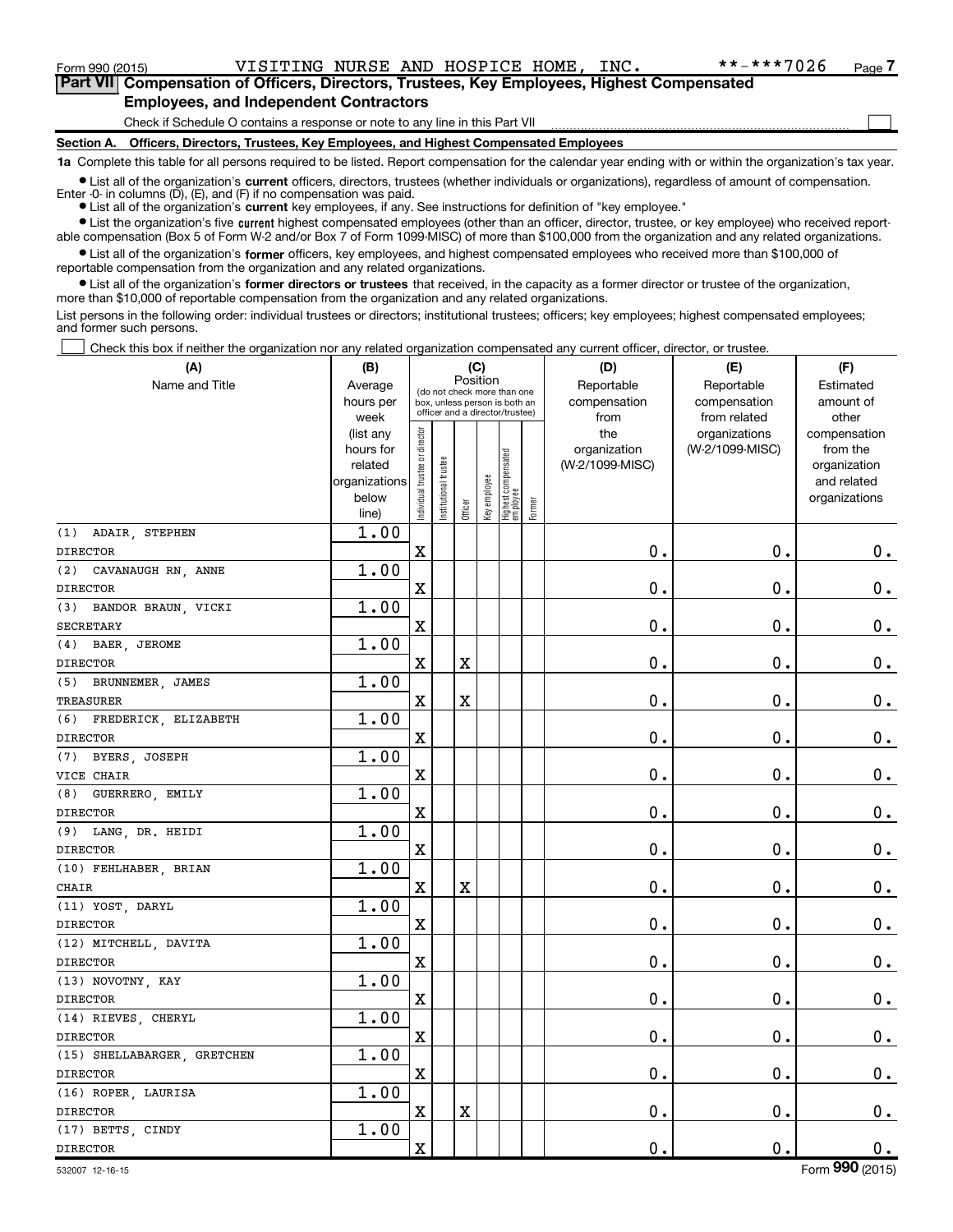| Form 990 (2015) | VISITING NURSE AND HOSPICE HOME, |  | INC. | **-***7026 | Page |
|-----------------|----------------------------------|--|------|------------|------|
|-----------------|----------------------------------|--|------|------------|------|

| Form 990 (2015)                                                                                                                           |                                                                                                                                                                                                                                                                                                                                                                                                                                                                                                                                                                  |                                |                                                                  |             |              |                                  |         | VISITING NURSE AND HOSPICE HOME, INC. | **-***7026      |    |                             |           | Page 8 |
|-------------------------------------------------------------------------------------------------------------------------------------------|------------------------------------------------------------------------------------------------------------------------------------------------------------------------------------------------------------------------------------------------------------------------------------------------------------------------------------------------------------------------------------------------------------------------------------------------------------------------------------------------------------------------------------------------------------------|--------------------------------|------------------------------------------------------------------|-------------|--------------|----------------------------------|---------|---------------------------------------|-----------------|----|-----------------------------|-----------|--------|
| ∣Part VII<br>Section A. Officers, Directors, Trustees, Key Employees, and Highest Compensated Employees (continued)                       |                                                                                                                                                                                                                                                                                                                                                                                                                                                                                                                                                                  |                                |                                                                  |             |              |                                  |         |                                       |                 |    |                             |           |        |
| (B)<br>(C)<br>(A)<br>(D)                                                                                                                  |                                                                                                                                                                                                                                                                                                                                                                                                                                                                                                                                                                  |                                |                                                                  |             |              |                                  |         | (E)                                   |                 |    | (F)                         |           |        |
| Name and title                                                                                                                            | Average                                                                                                                                                                                                                                                                                                                                                                                                                                                                                                                                                          |                                | (do not check more than one                                      | Position    |              |                                  |         | Reportable                            | Reportable      |    |                             | Estimated |        |
|                                                                                                                                           | hours per                                                                                                                                                                                                                                                                                                                                                                                                                                                                                                                                                        |                                | box, unless person is both an<br>officer and a director/trustee) |             |              |                                  |         | compensation                          | compensation    |    |                             | amount of |        |
|                                                                                                                                           | week                                                                                                                                                                                                                                                                                                                                                                                                                                                                                                                                                             |                                |                                                                  |             |              |                                  |         | from                                  | from related    |    |                             | other     |        |
|                                                                                                                                           | (list any<br>hours for                                                                                                                                                                                                                                                                                                                                                                                                                                                                                                                                           |                                |                                                                  |             |              |                                  |         | the                                   | organizations   |    | compensation                |           |        |
|                                                                                                                                           | related                                                                                                                                                                                                                                                                                                                                                                                                                                                                                                                                                          |                                |                                                                  |             |              |                                  |         | organization<br>(W-2/1099-MISC)       | (W-2/1099-MISC) |    |                             | from the  |        |
|                                                                                                                                           | organizations                                                                                                                                                                                                                                                                                                                                                                                                                                                                                                                                                    |                                |                                                                  |             |              |                                  |         |                                       |                 |    | organization<br>and related |           |        |
|                                                                                                                                           | below                                                                                                                                                                                                                                                                                                                                                                                                                                                                                                                                                            |                                |                                                                  |             |              |                                  |         |                                       |                 |    | organizations               |           |        |
|                                                                                                                                           | line)                                                                                                                                                                                                                                                                                                                                                                                                                                                                                                                                                            | Individual trustee or director | Institutional trustee                                            | Officer     | key employee | Highest compensated<br> employee | Former  |                                       |                 |    |                             |           |        |
| (18) DEBRUCE, CARMEN                                                                                                                      | 1.00                                                                                                                                                                                                                                                                                                                                                                                                                                                                                                                                                             |                                |                                                                  |             |              |                                  |         |                                       |                 |    |                             |           |        |
| <b>DIRECTOR</b>                                                                                                                           |                                                                                                                                                                                                                                                                                                                                                                                                                                                                                                                                                                  | X                              |                                                                  |             |              |                                  |         | 0.                                    |                 | 0. |                             |           | 0.     |
| (19) SVITEK, JOSEPH                                                                                                                       | 1.00                                                                                                                                                                                                                                                                                                                                                                                                                                                                                                                                                             |                                |                                                                  |             |              |                                  |         |                                       |                 |    |                             |           |        |
| <b>DIRECTOR</b>                                                                                                                           |                                                                                                                                                                                                                                                                                                                                                                                                                                                                                                                                                                  | $\mathbf X$                    |                                                                  |             |              |                                  |         | 0.                                    |                 | 0. |                             |           | $0$ .  |
| (20) GERARDOT, THAD                                                                                                                       | 1.00                                                                                                                                                                                                                                                                                                                                                                                                                                                                                                                                                             |                                |                                                                  |             |              |                                  |         |                                       |                 |    |                             |           |        |
| <b>DIRECTOR</b>                                                                                                                           |                                                                                                                                                                                                                                                                                                                                                                                                                                                                                                                                                                  | $\mathbf X$                    |                                                                  |             |              |                                  |         | 0.                                    |                 | 0. |                             |           | 0.     |
| (21) HAYS, PATTI                                                                                                                          | 1.00                                                                                                                                                                                                                                                                                                                                                                                                                                                                                                                                                             |                                |                                                                  |             |              |                                  |         |                                       |                 |    |                             |           |        |
| <b>DIRECTOR</b>                                                                                                                           |                                                                                                                                                                                                                                                                                                                                                                                                                                                                                                                                                                  | $\mathbf X$                    |                                                                  |             |              |                                  |         | 0.                                    |                 | 0. |                             |           | 0.     |
| (22) KLINE, DOUG                                                                                                                          | 1.00                                                                                                                                                                                                                                                                                                                                                                                                                                                                                                                                                             |                                |                                                                  |             |              |                                  |         |                                       |                 |    |                             |           |        |
| <b>DIRECTOR</b>                                                                                                                           |                                                                                                                                                                                                                                                                                                                                                                                                                                                                                                                                                                  | $\mathbf X$                    |                                                                  |             |              |                                  |         | 0.                                    |                 | 0. |                             |           | 0.     |
| <b>DIRECTOR</b>                                                                                                                           | 1.00<br>(23) SCHENKEL PE, CHRIS                                                                                                                                                                                                                                                                                                                                                                                                                                                                                                                                  |                                |                                                                  |             |              | 0.                               |         |                                       | 0.              |    |                             |           |        |
| (24) HERMANN, PHYLLIS                                                                                                                     | 40.00                                                                                                                                                                                                                                                                                                                                                                                                                                                                                                                                                            | X                              |                                                                  |             |              |                                  |         | 0.                                    |                 |    |                             |           |        |
| CEO                                                                                                                                       |                                                                                                                                                                                                                                                                                                                                                                                                                                                                                                                                                                  |                                |                                                                  | X           |              |                                  |         | 149,013.                              |                 | 0. | 32, 268.                    |           |        |
| (25) KOPECKY, MARILYN                                                                                                                     | 40.00                                                                                                                                                                                                                                                                                                                                                                                                                                                                                                                                                            |                                |                                                                  |             |              |                                  |         |                                       |                 |    |                             |           |        |
| ACCOUNTING MANAGER                                                                                                                        | X<br>56,824.<br>0.                                                                                                                                                                                                                                                                                                                                                                                                                                                                                                                                               |                                |                                                                  |             |              |                                  | 15,024. |                                       |                 |    |                             |           |        |
| (26) BOYD, DEBRA                                                                                                                          | 32.00                                                                                                                                                                                                                                                                                                                                                                                                                                                                                                                                                            |                                |                                                                  |             |              |                                  |         |                                       |                 |    |                             |           |        |
| DIRECTOR OF FINANCE                                                                                                                       |                                                                                                                                                                                                                                                                                                                                                                                                                                                                                                                                                                  |                                |                                                                  | $\mathbf X$ |              |                                  |         | 57,924.                               |                 | 0. |                             | 1,913.    |        |
| 263,761.<br>1b Sub-total                                                                                                                  |                                                                                                                                                                                                                                                                                                                                                                                                                                                                                                                                                                  |                                |                                                                  |             |              |                                  | 0.      |                                       | 49,205.         |    |                             |           |        |
| c Total from continuation sheets to Part VII, Section A                                                                                   |                                                                                                                                                                                                                                                                                                                                                                                                                                                                                                                                                                  |                                |                                                                  |             | 188,401.     |                                  | 0.      | 12,257.                               |                 |    |                             |           |        |
| 452,162.                                                                                                                                  |                                                                                                                                                                                                                                                                                                                                                                                                                                                                                                                                                                  |                                |                                                                  |             |              | 0.                               |         | 61,462.                               |                 |    |                             |           |        |
| 2                                                                                                                                         | Total number of individuals (including but not limited to those listed above) who received more than \$100,000 of reportable                                                                                                                                                                                                                                                                                                                                                                                                                                     |                                |                                                                  |             |              |                                  |         |                                       |                 |    |                             |           |        |
| compensation from the organization $\blacktriangleright$                                                                                  |                                                                                                                                                                                                                                                                                                                                                                                                                                                                                                                                                                  |                                |                                                                  |             |              |                                  |         |                                       |                 |    |                             |           | 2      |
|                                                                                                                                           |                                                                                                                                                                                                                                                                                                                                                                                                                                                                                                                                                                  |                                |                                                                  |             |              |                                  |         |                                       |                 |    |                             | Yes       | No     |
| Did the organization list any former officer, director, or trustee, key employee, or highest compensated employee on<br>3                 |                                                                                                                                                                                                                                                                                                                                                                                                                                                                                                                                                                  |                                |                                                                  |             |              |                                  |         |                                       |                 |    |                             |           |        |
| line 1a? If "Yes," complete Schedule J for such individual                                                                                |                                                                                                                                                                                                                                                                                                                                                                                                                                                                                                                                                                  |                                |                                                                  |             |              |                                  |         |                                       |                 |    | 3                           |           | X      |
| 4                                                                                                                                         | $\begin{minipage}{0.9\linewidth} \begin{tabular}{ c c c c } \hline \multicolumn{1}{ c }{p} & \multicolumn{1}{ c }{p} & \multicolumn{1}{ c }{p} & \multicolumn{1}{ c }{p} & \multicolumn{1}{ c }{p} & \multicolumn{1}{ c }{p} & \multicolumn{1}{ c }{p} & \multicolumn{1}{ c }{p} & \multicolumn{1}{ c }{p} & \multicolumn{1}{ c }{p} & \multicolumn{1}{ c }{p} & \multicolumn{1}{ c }{p} & \multicolumn{1}{ c }{p} & \multicolumn{1$<br>For any individual listed on line 1a, is the sum of reportable compensation and other compensation from the organization |                                |                                                                  |             |              |                                  |         |                                       |                 |    |                             |           |        |
|                                                                                                                                           |                                                                                                                                                                                                                                                                                                                                                                                                                                                                                                                                                                  |                                |                                                                  |             |              |                                  |         |                                       |                 |    | 4                           | х         |        |
| Did any person listed on line 1a receive or accrue compensation from any unrelated organization or individual for services<br>5           |                                                                                                                                                                                                                                                                                                                                                                                                                                                                                                                                                                  |                                |                                                                  |             |              |                                  |         |                                       |                 |    |                             |           |        |
| rendered to the organization? If "Yes." complete Schedule J for such person                                                               |                                                                                                                                                                                                                                                                                                                                                                                                                                                                                                                                                                  |                                |                                                                  |             |              | 5                                |         | X                                     |                 |    |                             |           |        |
| <b>Section B. Independent Contractors</b>                                                                                                 |                                                                                                                                                                                                                                                                                                                                                                                                                                                                                                                                                                  |                                |                                                                  |             |              |                                  |         |                                       |                 |    |                             |           |        |
| Complete this table for your five highest compensated independent contractors that received more than \$100,000 of compensation from<br>1 |                                                                                                                                                                                                                                                                                                                                                                                                                                                                                                                                                                  |                                |                                                                  |             |              |                                  |         |                                       |                 |    |                             |           |        |
| the organization. Report compensation for the calendar year ending with or within the organization's tax year.                            |                                                                                                                                                                                                                                                                                                                                                                                                                                                                                                                                                                  |                                |                                                                  |             |              |                                  |         |                                       |                 |    |                             |           |        |
| (A)<br>(B)                                                                                                                                |                                                                                                                                                                                                                                                                                                                                                                                                                                                                                                                                                                  |                                |                                                                  |             |              |                                  | (C)     |                                       |                 |    |                             |           |        |
| Name and business address                                                                                                                 |                                                                                                                                                                                                                                                                                                                                                                                                                                                                                                                                                                  |                                |                                                                  |             |              | Description of services          |         |                                       | Compensation    |    |                             |           |        |
| <b>REHABPRO</b><br>IN 46285                                                                                                               |                                                                                                                                                                                                                                                                                                                                                                                                                                                                                                                                                                  |                                |                                                                  |             |              |                                  |         |                                       |                 |    |                             |           |        |
| 8412 BREMEN WAY, FORT WAYNE,                                                                                                              |                                                                                                                                                                                                                                                                                                                                                                                                                                                                                                                                                                  |                                |                                                                  |             |              |                                  |         | REHABILITATION                        |                 |    | 204, 465.                   |           |        |
|                                                                                                                                           |                                                                                                                                                                                                                                                                                                                                                                                                                                                                                                                                                                  |                                |                                                                  |             |              |                                  |         |                                       |                 |    |                             |           |        |
|                                                                                                                                           |                                                                                                                                                                                                                                                                                                                                                                                                                                                                                                                                                                  |                                |                                                                  |             |              |                                  |         |                                       |                 |    |                             |           |        |
|                                                                                                                                           |                                                                                                                                                                                                                                                                                                                                                                                                                                                                                                                                                                  |                                |                                                                  |             |              |                                  |         |                                       |                 |    |                             |           |        |
|                                                                                                                                           |                                                                                                                                                                                                                                                                                                                                                                                                                                                                                                                                                                  |                                |                                                                  |             |              |                                  |         |                                       |                 |    |                             |           |        |
|                                                                                                                                           |                                                                                                                                                                                                                                                                                                                                                                                                                                                                                                                                                                  |                                |                                                                  |             |              |                                  |         |                                       |                 |    |                             |           |        |
|                                                                                                                                           |                                                                                                                                                                                                                                                                                                                                                                                                                                                                                                                                                                  |                                |                                                                  |             |              |                                  |         |                                       |                 |    |                             |           |        |
|                                                                                                                                           |                                                                                                                                                                                                                                                                                                                                                                                                                                                                                                                                                                  |                                |                                                                  |             |              |                                  |         |                                       |                 |    |                             |           |        |
| $\mathbf{2}$<br>Total number of independent contractors (including but not limited to those listed above) who received more than          |                                                                                                                                                                                                                                                                                                                                                                                                                                                                                                                                                                  |                                |                                                                  |             |              |                                  |         |                                       |                 |    |                             |           |        |

**2**  $$100,000$  of compensation from the organization  $\triangleright$   $1$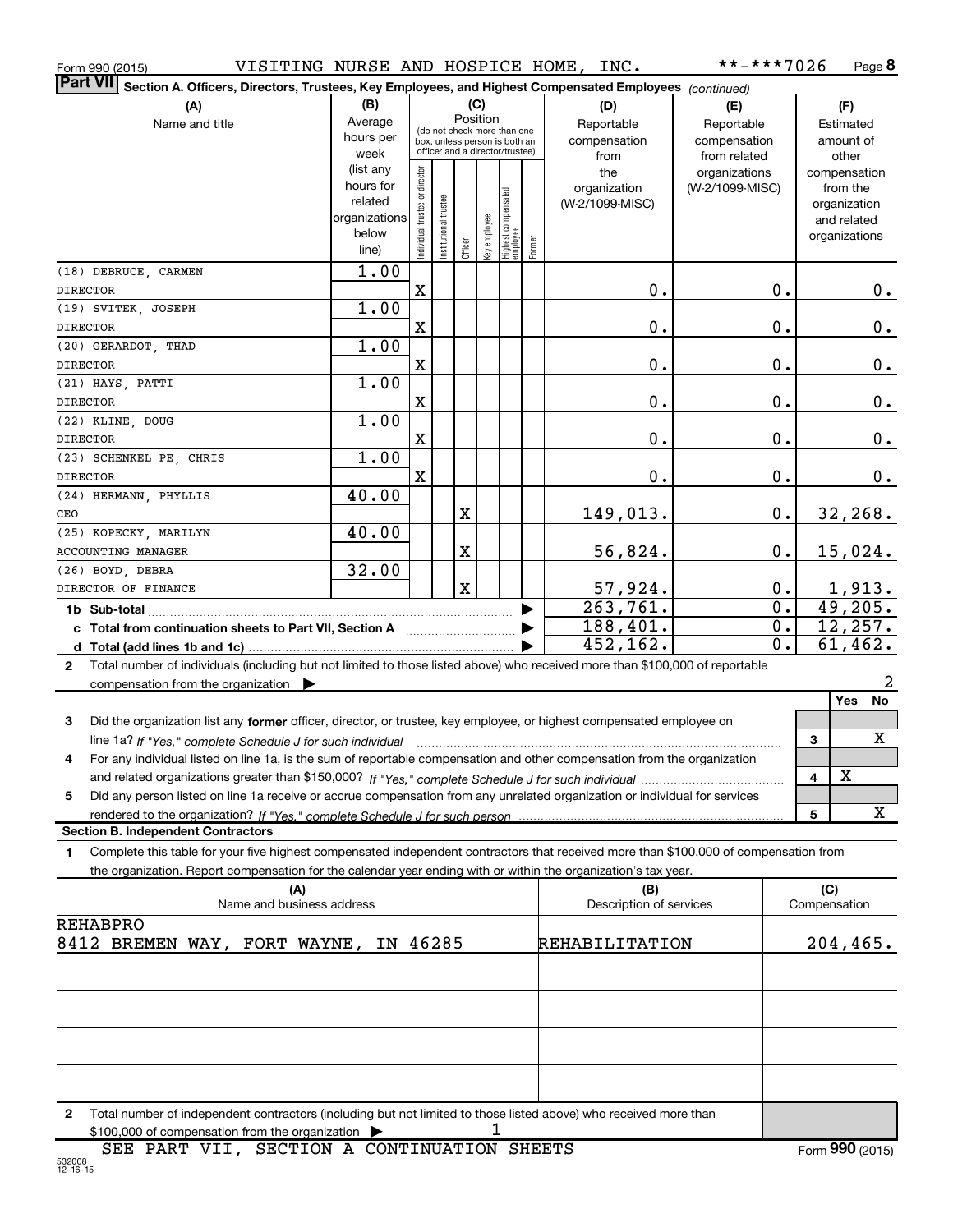|                                                                                                                                                                                                                                  |                      |                                |                       |         |              |                              |        |                 | **-***7026      |                             |
|----------------------------------------------------------------------------------------------------------------------------------------------------------------------------------------------------------------------------------|----------------------|--------------------------------|-----------------------|---------|--------------|------------------------------|--------|-----------------|-----------------|-----------------------------|
|                                                                                                                                                                                                                                  |                      |                                |                       |         |              |                              |        |                 |                 |                             |
| Part VII Section A. Officers, Directors, Trustees, Key Employees, and Highest Compensated Employees (continued)<br>Part VII Section A. Officers, Directors, Trustees, Key Employees, and Highest Compensated Employees (continue |                      |                                |                       |         |              |                              |        |                 | (F)             |                             |
| Name and title                                                                                                                                                                                                                   | Average              |                                |                       |         | Position     |                              |        | Reportable      | Reportable      | Estimated                   |
|                                                                                                                                                                                                                                  | hours                |                                |                       |         |              | (check all that apply)       |        | compensation    | compensation    | amount of                   |
|                                                                                                                                                                                                                                  | per                  |                                |                       |         |              |                              |        | from            | from related    | other                       |
|                                                                                                                                                                                                                                  | week                 |                                |                       |         |              |                              |        | the             | organizations   | compensation                |
|                                                                                                                                                                                                                                  | (list any            |                                |                       |         |              |                              |        | organization    | (W-2/1099-MISC) | from the                    |
|                                                                                                                                                                                                                                  | hours for<br>related |                                |                       |         |              |                              |        | (W-2/1099-MISC) |                 | organization<br>and related |
|                                                                                                                                                                                                                                  | organizations        | Individual trustee or director |                       |         |              |                              |        |                 |                 | organizations               |
|                                                                                                                                                                                                                                  | below                |                                |                       |         |              |                              |        |                 |                 |                             |
|                                                                                                                                                                                                                                  | line)                |                                | Institutional trustee | Officer | Key employee | Highest compensated employee | Former |                 |                 |                             |
| (27) MOORE D.O., ANN                                                                                                                                                                                                             | 40.00                |                                |                       |         |              |                              |        |                 |                 |                             |
| MEDICAL DIRECTOR                                                                                                                                                                                                                 |                      |                                |                       |         |              | $\mathbf X$                  |        | 188,401.        | $\mathbf 0$ .   | 12, 257.                    |
|                                                                                                                                                                                                                                  |                      |                                |                       |         |              |                              |        |                 |                 |                             |
|                                                                                                                                                                                                                                  |                      |                                |                       |         |              |                              |        |                 |                 |                             |
|                                                                                                                                                                                                                                  |                      |                                |                       |         |              |                              |        |                 |                 |                             |
|                                                                                                                                                                                                                                  |                      |                                |                       |         |              |                              |        |                 |                 |                             |
|                                                                                                                                                                                                                                  |                      |                                |                       |         |              |                              |        |                 |                 |                             |
|                                                                                                                                                                                                                                  |                      |                                |                       |         |              |                              |        |                 |                 |                             |
|                                                                                                                                                                                                                                  |                      |                                |                       |         |              |                              |        |                 |                 |                             |
|                                                                                                                                                                                                                                  |                      |                                |                       |         |              |                              |        |                 |                 |                             |
|                                                                                                                                                                                                                                  |                      |                                |                       |         |              |                              |        |                 |                 |                             |
|                                                                                                                                                                                                                                  |                      |                                |                       |         |              |                              |        |                 |                 |                             |
|                                                                                                                                                                                                                                  |                      |                                |                       |         |              |                              |        |                 |                 |                             |
|                                                                                                                                                                                                                                  |                      |                                |                       |         |              |                              |        |                 |                 |                             |
|                                                                                                                                                                                                                                  |                      |                                |                       |         |              |                              |        |                 |                 |                             |
|                                                                                                                                                                                                                                  |                      |                                |                       |         |              |                              |        |                 |                 |                             |
|                                                                                                                                                                                                                                  |                      |                                |                       |         |              |                              |        |                 |                 |                             |
|                                                                                                                                                                                                                                  |                      |                                |                       |         |              |                              |        |                 |                 |                             |
|                                                                                                                                                                                                                                  |                      |                                |                       |         |              |                              |        |                 |                 |                             |
|                                                                                                                                                                                                                                  |                      |                                |                       |         |              |                              |        |                 |                 |                             |
|                                                                                                                                                                                                                                  |                      |                                |                       |         |              |                              |        |                 |                 |                             |
|                                                                                                                                                                                                                                  |                      |                                |                       |         |              |                              |        |                 |                 |                             |
|                                                                                                                                                                                                                                  |                      |                                |                       |         |              |                              |        |                 |                 |                             |
|                                                                                                                                                                                                                                  |                      |                                |                       |         |              |                              |        |                 |                 |                             |
|                                                                                                                                                                                                                                  |                      |                                |                       |         |              |                              |        |                 |                 |                             |
|                                                                                                                                                                                                                                  |                      |                                |                       |         |              |                              |        |                 |                 |                             |
|                                                                                                                                                                                                                                  |                      |                                |                       |         |              |                              |        |                 |                 |                             |
|                                                                                                                                                                                                                                  |                      |                                |                       |         |              |                              |        |                 |                 |                             |
|                                                                                                                                                                                                                                  |                      |                                |                       |         |              |                              |        |                 |                 |                             |
|                                                                                                                                                                                                                                  |                      |                                |                       |         |              |                              |        |                 |                 |                             |
|                                                                                                                                                                                                                                  |                      |                                |                       |         |              |                              |        |                 |                 |                             |
|                                                                                                                                                                                                                                  |                      |                                |                       |         |              |                              |        |                 |                 |                             |
|                                                                                                                                                                                                                                  |                      |                                |                       |         |              |                              |        |                 |                 |                             |
|                                                                                                                                                                                                                                  |                      |                                |                       |         |              |                              |        |                 |                 |                             |
|                                                                                                                                                                                                                                  |                      |                                |                       |         |              |                              |        |                 |                 |                             |
|                                                                                                                                                                                                                                  |                      |                                |                       |         |              |                              |        |                 |                 |                             |
|                                                                                                                                                                                                                                  |                      |                                |                       |         |              |                              |        |                 |                 |                             |
|                                                                                                                                                                                                                                  |                      |                                |                       |         |              |                              |        |                 |                 |                             |
|                                                                                                                                                                                                                                  |                      |                                |                       |         |              |                              |        |                 |                 |                             |
|                                                                                                                                                                                                                                  |                      |                                |                       |         |              |                              |        |                 |                 |                             |
|                                                                                                                                                                                                                                  |                      |                                |                       |         |              |                              |        |                 |                 |                             |
|                                                                                                                                                                                                                                  |                      |                                |                       |         |              |                              |        |                 |                 |                             |
|                                                                                                                                                                                                                                  |                      |                                |                       |         |              |                              |        |                 |                 |                             |
| Total to Part VII, Section A, line 1c                                                                                                                                                                                            |                      |                                |                       |         |              |                              |        | 188,401.        |                 | 12,257.                     |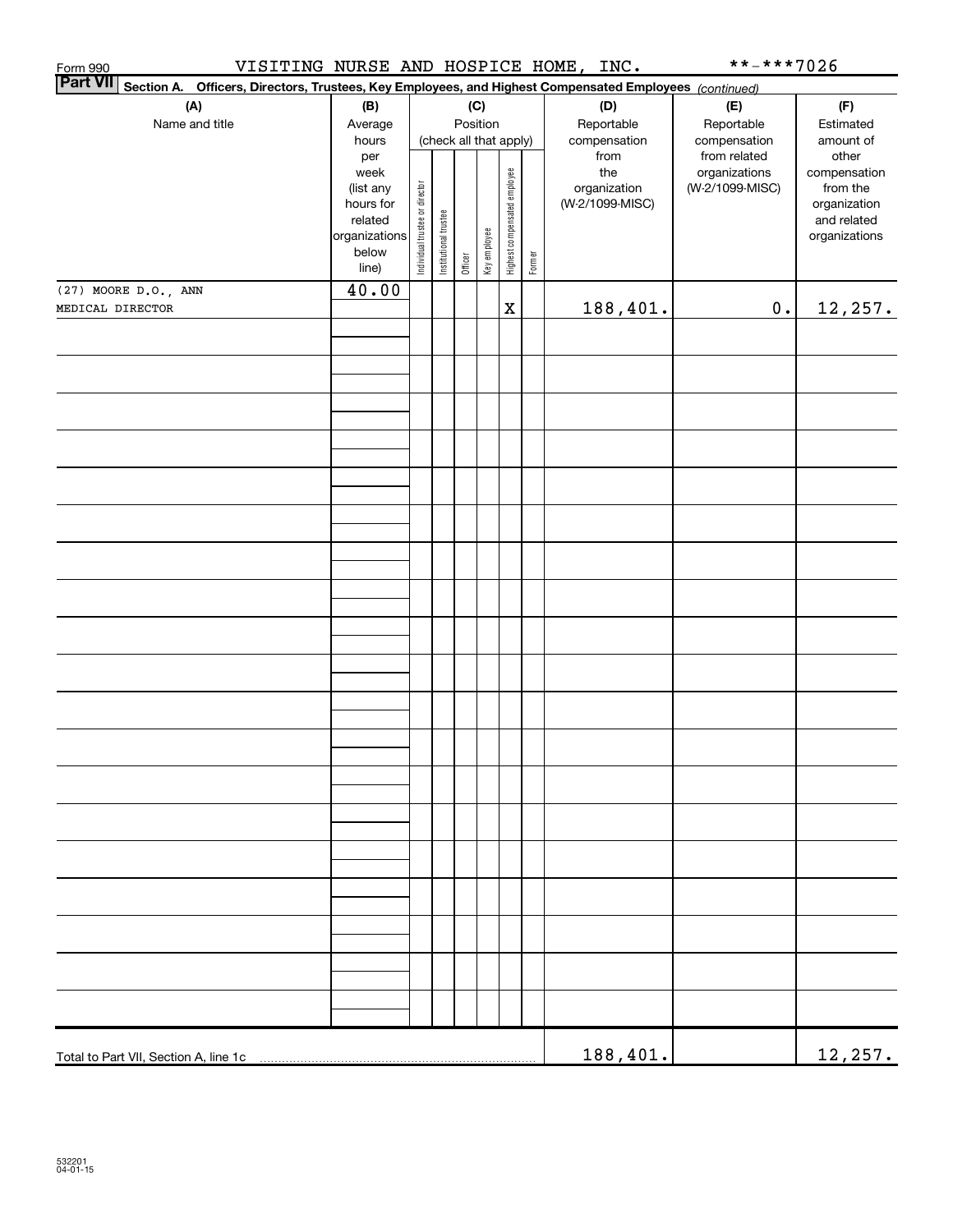|                                                           | Form 990 (2015)  |                                                                               | VISITING NURSE AND HOSPICE HOME, INC. |                      |                       |                      |                                                 | **-***7026                              | Page 9                                                               |
|-----------------------------------------------------------|------------------|-------------------------------------------------------------------------------|---------------------------------------|----------------------|-----------------------|----------------------|-------------------------------------------------|-----------------------------------------|----------------------------------------------------------------------|
|                                                           | <b>Part VIII</b> | <b>Statement of Revenue</b>                                                   |                                       |                      |                       |                      |                                                 |                                         |                                                                      |
|                                                           |                  | Check if Schedule O contains a response or note to any line in this Part VIII |                                       |                      |                       |                      |                                                 |                                         |                                                                      |
|                                                           |                  |                                                                               |                                       |                      |                       | (A)<br>Total revenue | (B)<br>Related or<br>exempt function<br>revenue | (C)<br>Unrelated<br>business<br>revenue | (D)<br>Revenuè excluded<br>from tax under<br>sections<br>$512 - 514$ |
|                                                           |                  | 1 a Federated campaigns                                                       | 1a                                    | 43,887.              |                       |                      |                                                 |                                         |                                                                      |
|                                                           |                  | <b>b</b> Membership dues                                                      | 1 <sub>b</sub>                        |                      |                       |                      |                                                 |                                         |                                                                      |
|                                                           |                  | c Fundraising events                                                          | 1 <sub>c</sub>                        | 62,784.              |                       |                      |                                                 |                                         |                                                                      |
|                                                           |                  | d Related organizations                                                       | 1 <sub>d</sub>                        |                      |                       |                      |                                                 |                                         |                                                                      |
|                                                           |                  |                                                                               |                                       |                      |                       |                      |                                                 |                                         |                                                                      |
|                                                           |                  | e Government grants (contributions)                                           | 1e                                    |                      |                       |                      |                                                 |                                         |                                                                      |
|                                                           |                  | f All other contributions, gifts, grants, and                                 |                                       |                      |                       |                      |                                                 |                                         |                                                                      |
| Contributions, Gifts, Grants<br>and Other Similar Amounts |                  | similar amounts not included above                                            | l 1f                                  | 1,039,735.           |                       |                      |                                                 |                                         |                                                                      |
|                                                           |                  | g Noncash contributions included in lines 1a-1f: \$                           |                                       |                      |                       |                      |                                                 |                                         |                                                                      |
|                                                           |                  | h Total. Add lines 1a-1f                                                      |                                       |                      |                       | 1,146,406.           |                                                 |                                         |                                                                      |
|                                                           |                  |                                                                               |                                       | <b>Business Code</b> |                       |                      |                                                 |                                         |                                                                      |
|                                                           | 2 a              | HOSPICE SERVICES AT HOME                                                      |                                       | 621610               |                       | 7,950,225.           | 7,950,225.                                      |                                         |                                                                      |
| Program Service                                           | b                | INPATIENT HOSPICE SERVICES                                                    |                                       | 623000               |                       | 1,786,287.           | 1,786,287.                                      |                                         |                                                                      |
|                                                           |                  | PALLIATIVE CARE SERVICES                                                      |                                       | 621610               |                       | 956,394.             | 956,394.                                        |                                         |                                                                      |
|                                                           | d                |                                                                               |                                       |                      |                       |                      |                                                 |                                         |                                                                      |
|                                                           | е                |                                                                               |                                       |                      |                       |                      |                                                 |                                         |                                                                      |
|                                                           |                  | f All other program service revenue                                           |                                       |                      |                       |                      |                                                 |                                         |                                                                      |
|                                                           |                  | g Total. Add lines 2a-2f.                                                     |                                       |                      |                       | 10,692,906.          |                                                 |                                         |                                                                      |
|                                                           | 3                | Investment income (including dividends, interest, and                         |                                       |                      |                       |                      |                                                 |                                         |                                                                      |
|                                                           |                  |                                                                               |                                       |                      |                       | 230,516.             |                                                 |                                         | 230,516.                                                             |
|                                                           | 4                | Income from investment of tax-exempt bond proceeds                            |                                       |                      |                       |                      |                                                 |                                         |                                                                      |
|                                                           | 5                |                                                                               |                                       |                      |                       |                      |                                                 |                                         |                                                                      |
|                                                           |                  |                                                                               | (i) Real                              | (ii) Personal        |                       |                      |                                                 |                                         |                                                                      |
|                                                           |                  | 6 a Gross rents                                                               |                                       |                      |                       |                      |                                                 |                                         |                                                                      |
|                                                           |                  | <b>b</b> Less: rental expenses                                                |                                       |                      |                       |                      |                                                 |                                         |                                                                      |
|                                                           |                  | c Rental income or (loss)                                                     |                                       |                      |                       |                      |                                                 |                                         |                                                                      |
|                                                           |                  | <b>d</b> Net rental income or (loss)                                          |                                       |                      |                       |                      |                                                 |                                         |                                                                      |
|                                                           |                  | 7 a Gross amount from sales of                                                | (i) Securities                        | (ii) Other           |                       |                      |                                                 |                                         |                                                                      |
|                                                           |                  | assets other than inventory                                                   | 1,910,953.                            |                      |                       |                      |                                                 |                                         |                                                                      |
|                                                           |                  | <b>b</b> Less: cost or other basis                                            |                                       |                      |                       |                      |                                                 |                                         |                                                                      |
|                                                           |                  | and sales expenses                                                            | 1,728,187.                            |                      |                       |                      |                                                 |                                         |                                                                      |
|                                                           |                  | c Gain or (loss)                                                              | 182,766.                              |                      |                       |                      |                                                 |                                         |                                                                      |
|                                                           |                  |                                                                               |                                       |                      |                       | 182,766.             |                                                 |                                         | 182,766.                                                             |
|                                                           |                  | 8 a Gross income from fundraising events (not                                 |                                       |                      |                       |                      |                                                 |                                         |                                                                      |
|                                                           |                  | including $$$ 62,784. of                                                      |                                       |                      |                       |                      |                                                 |                                         |                                                                      |
| <b>Other Revenue</b>                                      |                  | contributions reported on line 1c). See                                       |                                       |                      |                       |                      |                                                 |                                         |                                                                      |
|                                                           |                  |                                                                               |                                       | 15,777.              |                       |                      |                                                 |                                         |                                                                      |
|                                                           |                  |                                                                               | b                                     | 20,322.              |                       |                      |                                                 |                                         |                                                                      |
|                                                           |                  | c Net income or (loss) from fundraising events                                |                                       |                      | $\blacktriangleright$ | $-4,545.$            |                                                 |                                         | $-4,545.$                                                            |
|                                                           |                  |                                                                               |                                       | .                    |                       |                      |                                                 |                                         |                                                                      |
|                                                           |                  | 9 a Gross income from gaming activities. See                                  |                                       |                      |                       |                      |                                                 |                                         |                                                                      |
|                                                           |                  |                                                                               |                                       |                      |                       |                      |                                                 |                                         |                                                                      |
|                                                           |                  |                                                                               | b                                     |                      |                       |                      |                                                 |                                         |                                                                      |
|                                                           |                  |                                                                               |                                       |                      |                       |                      |                                                 |                                         |                                                                      |
|                                                           |                  | 10 a Gross sales of inventory, less returns                                   |                                       |                      |                       |                      |                                                 |                                         |                                                                      |
|                                                           |                  |                                                                               |                                       |                      |                       |                      |                                                 |                                         |                                                                      |
|                                                           |                  |                                                                               | b                                     |                      |                       |                      |                                                 |                                         |                                                                      |
|                                                           |                  | c Net income or (loss) from sales of inventory                                |                                       |                      |                       |                      |                                                 |                                         |                                                                      |
|                                                           |                  | Miscellaneous Revenue                                                         |                                       | <b>Business Code</b> |                       |                      |                                                 |                                         |                                                                      |
|                                                           |                  | 11 a MISCELLANEOUS                                                            |                                       | 900099               |                       | 16,655.              | 16,655.                                         |                                         |                                                                      |
|                                                           | b                |                                                                               |                                       |                      |                       |                      |                                                 |                                         |                                                                      |
|                                                           | с                |                                                                               |                                       |                      |                       |                      |                                                 |                                         |                                                                      |
|                                                           | d                |                                                                               |                                       |                      |                       |                      |                                                 |                                         |                                                                      |
|                                                           |                  |                                                                               |                                       |                      |                       | 16,655.              |                                                 |                                         |                                                                      |
|                                                           | 12               |                                                                               |                                       |                      |                       | 12, 264, 704.        | 10,709,561.                                     | 0.                                      | 408,737.                                                             |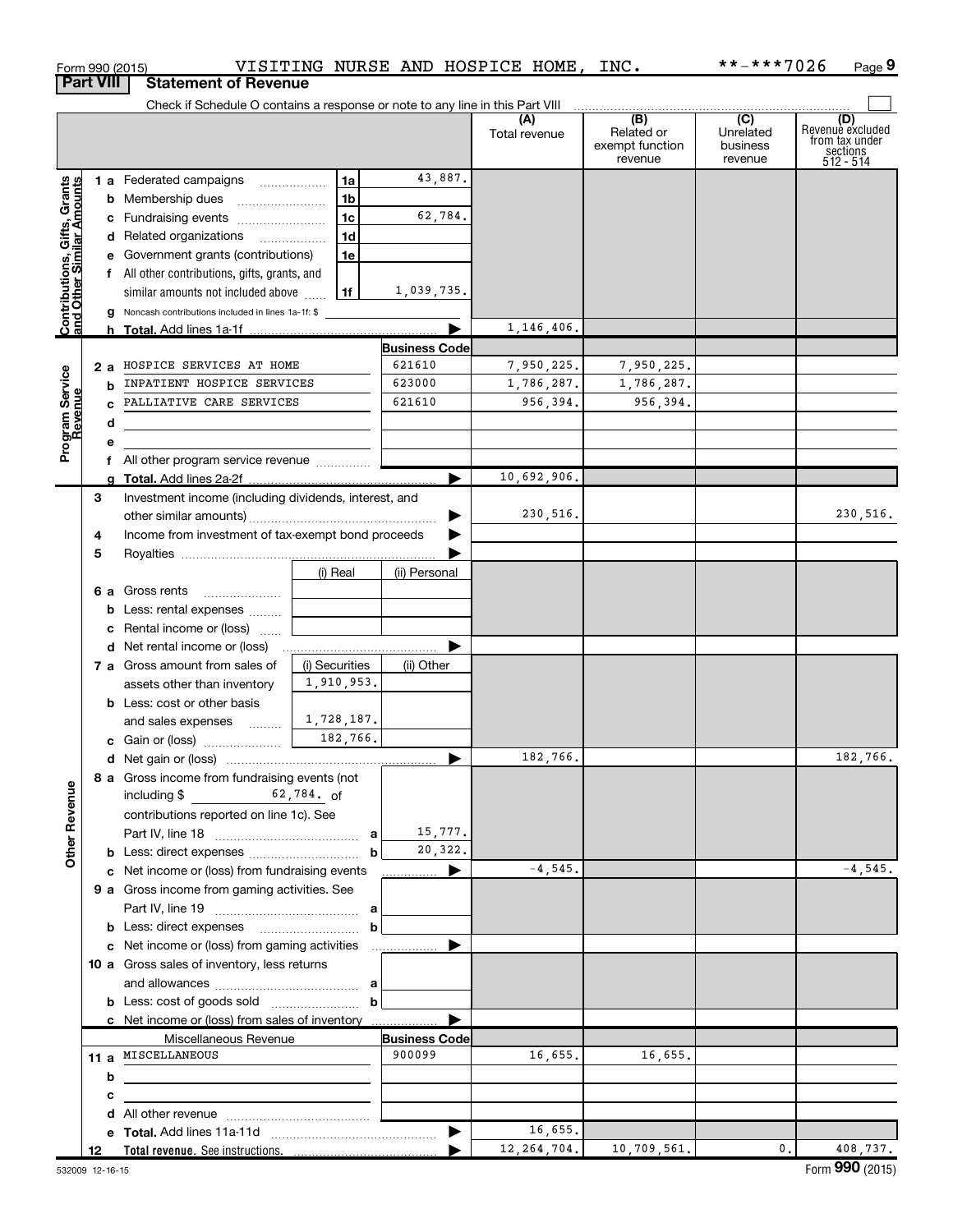Check here

Check here if following SOP 98-2 (ASC 958-720)

#### Form 990 (2015) **Page 1 A. A. S. L. L. P. A. S. L. L. P. A. S. P. A. S. P. A. S. P. A. S. P. A. S. P. A. S. P. A. S. P. A. S. P. A. S. P. A. S. P. A. S. P. A. S. P. A. O. Z. G. P. A. S. P. A. S. P. A. S. P. A. S. P. A. S. Part IX Statement of Functional Expenses**

*Section 501(c)(3) and 501(c)(4) organizations must complete all columns. All other organizations must complete column (A).*

**10**

 $\Box$ 

|    | Do not include amounts reported on lines 6b,<br>7b, 8b, 9b, and 10b of Part VIII.                                                                                                                             | (A)<br>Total expenses | (B)<br>Program service<br>expenses | $\overline{C}$<br>Management and<br>general expenses | (D)<br>Fundraising<br>expenses |
|----|---------------------------------------------------------------------------------------------------------------------------------------------------------------------------------------------------------------|-----------------------|------------------------------------|------------------------------------------------------|--------------------------------|
| 1  | Grants and other assistance to domestic organizations                                                                                                                                                         |                       |                                    |                                                      |                                |
|    | and domestic governments. See Part IV, line 21                                                                                                                                                                |                       |                                    |                                                      |                                |
| 2  | Grants and other assistance to domestic                                                                                                                                                                       |                       |                                    |                                                      |                                |
|    | individuals. See Part IV, line 22                                                                                                                                                                             |                       |                                    |                                                      |                                |
| 3  | Grants and other assistance to foreign                                                                                                                                                                        |                       |                                    |                                                      |                                |
|    | organizations, foreign governments, and foreign                                                                                                                                                               |                       |                                    |                                                      |                                |
|    | individuals. See Part IV, lines 15 and 16                                                                                                                                                                     |                       |                                    |                                                      |                                |
| 4  | Benefits paid to or for members                                                                                                                                                                               |                       |                                    |                                                      |                                |
| 5  | Compensation of current officers, directors,                                                                                                                                                                  |                       |                                    |                                                      |                                |
|    | trustees, and key employees                                                                                                                                                                                   | 513,624.              | 200,658.                           | 312,966.                                             |                                |
| 6  | Compensation not included above, to disqualified                                                                                                                                                              |                       |                                    |                                                      |                                |
|    | persons (as defined under section 4958(f)(1)) and                                                                                                                                                             |                       |                                    |                                                      |                                |
|    | persons described in section 4958(c)(3)(B)<br>.                                                                                                                                                               |                       |                                    |                                                      |                                |
| 7  |                                                                                                                                                                                                               | 5,624,778.            | 5,011,069.                         | 457,445.                                             | 156, 264.                      |
| 8  | Pension plan accruals and contributions (include                                                                                                                                                              |                       |                                    |                                                      |                                |
|    | section 401(k) and 403(b) employer contributions)                                                                                                                                                             | 129,205.              | 109,496.                           | <u>16,631.</u>                                       | 3,078.                         |
| 9  |                                                                                                                                                                                                               | 778, 367.             | 699,461.                           | 58,897.                                              | 20,009.                        |
| 10 |                                                                                                                                                                                                               | 450,875.              | 382,097.                           | 58,036.                                              | 10, 742.                       |
| 11 | Fees for services (non-employees):                                                                                                                                                                            |                       |                                    |                                                      |                                |
| a  |                                                                                                                                                                                                               |                       |                                    |                                                      |                                |
| b  |                                                                                                                                                                                                               | 10,422.<br>37,609.    |                                    | 10,422.<br>37,609.                                   |                                |
| c  |                                                                                                                                                                                                               |                       |                                    |                                                      |                                |
| d  |                                                                                                                                                                                                               |                       |                                    |                                                      |                                |
| е  | Professional fundraising services. See Part IV, line 17                                                                                                                                                       | 57, 171.              |                                    | 57,171.                                              |                                |
| f  | Investment management fees<br>Other. (If line 11g amount exceeds 10% of line 25,                                                                                                                              |                       |                                    |                                                      |                                |
| g  | column (A) amount, list line 11g expenses on Sch O.)                                                                                                                                                          | 91,804.               | 82,750.                            | 9,054.                                               |                                |
| 12 |                                                                                                                                                                                                               | 60, 464.              | 53,813.                            | 6,046.                                               | $\overline{605}$ .             |
| 13 |                                                                                                                                                                                                               | 299, 160.             | 266,022.                           | 30, 126.                                             | 3,012.                         |
| 14 |                                                                                                                                                                                                               | 116,504.              | 103,689.                           | 11,650.                                              | 1,165.                         |
| 15 |                                                                                                                                                                                                               |                       |                                    |                                                      |                                |
| 16 |                                                                                                                                                                                                               | 135,084.              | 120,225.                           | 13,508.                                              | 1,351.                         |
| 17 | Travel                                                                                                                                                                                                        | 236,988.              | 235,668.                           | $\overline{724}$ .                                   | 596.                           |
| 18 | Payments of travel or entertainment expenses                                                                                                                                                                  |                       |                                    |                                                      |                                |
|    | for any federal, state, or local public officials                                                                                                                                                             |                       |                                    |                                                      |                                |
| 19 | Conferences, conventions, and meetings                                                                                                                                                                        | 5,864.                | 1,871.                             | 3,993.                                               |                                |
| 20 | Interest                                                                                                                                                                                                      |                       |                                    |                                                      |                                |
| 21 |                                                                                                                                                                                                               |                       |                                    |                                                      |                                |
| 22 | Depreciation, depletion, and amortization                                                                                                                                                                     | 423,425.              | 372,614.                           | 46,577.                                              | 4,234.                         |
| 23 | Insurance                                                                                                                                                                                                     | 159,454.              | 141,914.                           | 15,945.                                              | 1,595.                         |
| 24 | Other expenses. Itemize expenses not covered<br>above. (List miscellaneous expenses in line 24e. If line<br>24e amount exceeds 10% of line 25, column (A)<br>amount, list line 24e expenses on Schedule O.) [ |                       |                                    |                                                      |                                |
|    | a PATIENT EXPENSES                                                                                                                                                                                            | 1,868,867.            | 1,868,867.                         |                                                      |                                |
|    | <b>b BAD DEBT EXPENSE</b>                                                                                                                                                                                     | 101,833.              |                                    | 101,833.                                             |                                |
| C. | MISCELLANEOUS                                                                                                                                                                                                 | 44,967.               | 5,035.                             | $-295.$                                              | 40, 227.                       |
| d  | CONTINUING EDUCATION                                                                                                                                                                                          | 34,200.               | $\overline{23,121}$ .              | 11,079.                                              |                                |
|    | e All other expenses                                                                                                                                                                                          | 26,780.               | 8,100.                             | 18,680.                                              |                                |
| 25 | Total functional expenses. Add lines 1 through 24e                                                                                                                                                            | 11, 207, 445.         | 9,686,470.                         | 1,278,097.                                           | 242, 878.                      |
| 26 | Joint costs. Complete this line only if the organization                                                                                                                                                      |                       |                                    |                                                      |                                |
|    | reported in column (B) joint costs from a combined                                                                                                                                                            |                       |                                    |                                                      |                                |
|    | educational campaign and fundraising solicitation.                                                                                                                                                            |                       |                                    |                                                      |                                |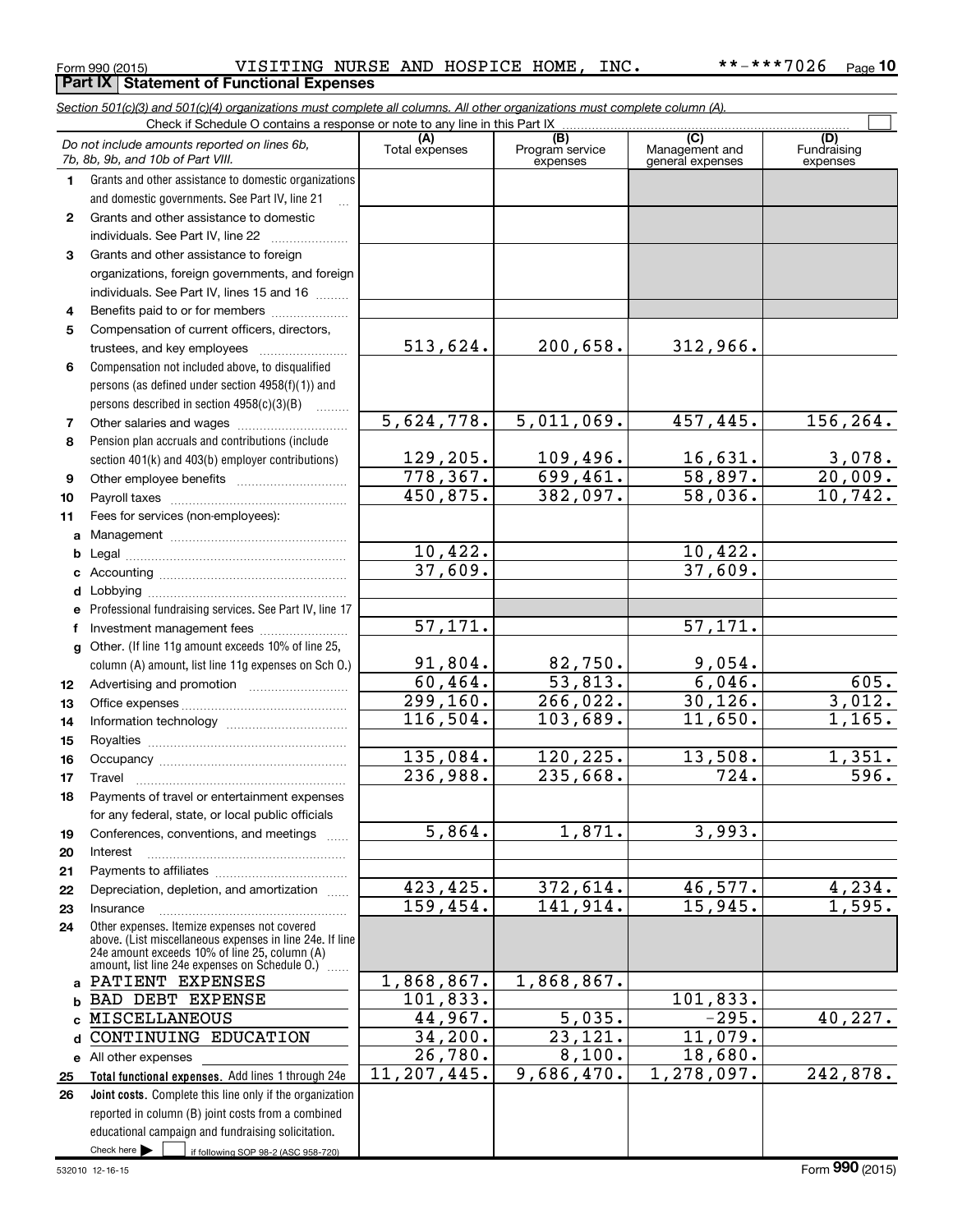**32 33 34**

|                             |              |                                                                                                                                                                                                                                |   |               | (A)<br>Beginning of year                          |                           | (B)<br>End of year |
|-----------------------------|--------------|--------------------------------------------------------------------------------------------------------------------------------------------------------------------------------------------------------------------------------|---|---------------|---------------------------------------------------|---------------------------|--------------------|
|                             | 1.           | Cash - non-interest-bearing                                                                                                                                                                                                    |   |               |                                                   | 1.                        |                    |
|                             | $\mathbf{2}$ |                                                                                                                                                                                                                                |   |               | 892,169.                                          | $\mathbf{2}$              | 2,378,079.         |
|                             | 3            |                                                                                                                                                                                                                                |   |               | 974,268.                                          | 3                         | 654,533.           |
|                             | 4            |                                                                                                                                                                                                                                |   |               | $\overline{2,379},735.$                           | $\overline{\mathbf{4}}$   | 1,607,862.         |
|                             | 5            | Loans and other receivables from current and former officers, directors,                                                                                                                                                       |   |               |                                                   |                           |                    |
|                             |              | trustees, key employees, and highest compensated employees. Complete                                                                                                                                                           |   |               |                                                   |                           |                    |
|                             |              | Part II of Schedule L                                                                                                                                                                                                          |   | 5             |                                                   |                           |                    |
|                             | 6            | Loans and other receivables from other disqualified persons (as defined under                                                                                                                                                  |   |               |                                                   |                           |                    |
|                             |              | section 4958(f)(1)), persons described in section 4958(c)(3)(B), and contributing                                                                                                                                              |   |               |                                                   |                           |                    |
|                             |              | employers and sponsoring organizations of section 501(c)(9) voluntary                                                                                                                                                          |   |               |                                                   |                           |                    |
|                             |              | employees' beneficiary organizations (see instr). Complete Part II of Sch L                                                                                                                                                    |   |               |                                                   | 6                         |                    |
| Assets                      | 7            |                                                                                                                                                                                                                                |   |               |                                                   | $\overline{7}$            |                    |
|                             | 8            |                                                                                                                                                                                                                                |   |               |                                                   | 8                         |                    |
|                             | 9            | Prepaid expenses and deferred charges                                                                                                                                                                                          |   |               | $\overline{240,930}$ .                            | 9                         | 162, 280.          |
|                             |              | 10a Land, buildings, and equipment: cost or other                                                                                                                                                                              |   |               |                                                   |                           |                    |
|                             |              | basis. Complete Part VI of Schedule D  10a   9, 846, 298.                                                                                                                                                                      |   |               |                                                   |                           |                    |
|                             |              | <u>  10b</u>  <br><b>b</b> Less: accumulated depreciation                                                                                                                                                                      |   | 3, 296, 111.  | 4,979,594.                                        | 10c                       | 6, 550, 187.       |
|                             | 11           |                                                                                                                                                                                                                                |   |               | 10, 162, 850.                                     | 11                        | 8,605,958.         |
|                             | 12           |                                                                                                                                                                                                                                |   |               |                                                   | 12                        |                    |
|                             | 13           |                                                                                                                                                                                                                                |   |               |                                                   | 13                        |                    |
|                             | 14           |                                                                                                                                                                                                                                |   |               |                                                   | 14                        |                    |
|                             | 15           |                                                                                                                                                                                                                                |   |               | $\overline{2}6,000.$<br>$\overline{19,655,546}$ . | 15                        | $0$ .              |
|                             | 16           |                                                                                                                                                                                                                                |   |               | 1,414,564.                                        | 16                        | 19,958,899.        |
|                             | 17           |                                                                                                                                                                                                                                |   |               |                                                   | 17                        | 1,188,207.         |
|                             | 18           |                                                                                                                                                                                                                                |   |               | 18                                                |                           |                    |
|                             | 19<br>20     | Deferred revenue imminimum contracts and all the contracts and all the contracts and all the contracts are contracted and all the contracts are contracted and all the contracts are contracted and contract are contracted an |   |               | 19<br>20                                          |                           |                    |
|                             | 21           | Escrow or custodial account liability. Complete Part IV of Schedule D                                                                                                                                                          |   |               |                                                   | 21                        |                    |
|                             | 22           | Loans and other payables to current and former officers, directors, trustees,                                                                                                                                                  | . |               |                                                   |                           |                    |
| Liabilities                 |              | key employees, highest compensated employees, and disqualified persons.                                                                                                                                                        |   |               |                                                   |                           |                    |
|                             |              | Complete Part II of Schedule L                                                                                                                                                                                                 |   |               |                                                   | 22                        |                    |
|                             | 23           | Secured mortgages and notes payable to unrelated third parties                                                                                                                                                                 |   |               |                                                   | 23                        |                    |
|                             | 24           |                                                                                                                                                                                                                                |   |               |                                                   | 24                        |                    |
|                             | 25           | Other liabilities (including federal income tax, payables to related third                                                                                                                                                     |   |               |                                                   |                           |                    |
|                             |              | parties, and other liabilities not included on lines 17-24). Complete Part X of                                                                                                                                                |   |               |                                                   |                           |                    |
|                             |              | Schedule D                                                                                                                                                                                                                     |   |               |                                                   | 25                        |                    |
|                             | 26           | Total liabilities. Add lines 17 through 25                                                                                                                                                                                     |   |               | 1,414,564.                                        | 26                        | 1,188,207.         |
|                             |              | Organizations that follow SFAS 117 (ASC 958), check here $\blacktriangleright \begin{array}{c} \boxed{X} \\ \end{array}$ and                                                                                                   |   |               |                                                   |                           |                    |
|                             |              | complete lines 27 through 29, and lines 33 and 34.                                                                                                                                                                             |   |               |                                                   |                           |                    |
|                             | 27           |                                                                                                                                                                                                                                |   | 16, 344, 343. | 27                                                | $\overline{18,676,506}$ . |                    |
|                             | 28           | Temporarily restricted net assets                                                                                                                                                                                              |   | 1,870,639.    | 28                                                | 68,186.                   |                    |
|                             | 29           | Permanently restricted net assets                                                                                                                                                                                              |   | 26,000.       | 29                                                | 26,000.                   |                    |
| Net Assets or Fund Balances |              | Organizations that do not follow SFAS 117 (ASC 958), check here ▶ │                                                                                                                                                            |   |               |                                                   |                           |                    |
|                             |              | and complete lines 30 through 34.                                                                                                                                                                                              |   |               |                                                   |                           |                    |
|                             | 30           | Capital stock or trust principal, or current funds                                                                                                                                                                             |   |               |                                                   | 30                        |                    |
|                             | 31<br>32     | Paid-in or capital surplus, or land, building, or equipment fund<br>Retained earnings, endowment, accumulated income, or other funds                                                                                           |   |               |                                                   | 31<br>32                  |                    |
|                             | 33           | Total net assets or fund balances                                                                                                                                                                                              |   | .             | 18,240,982.                                       | 33                        | 18,770,692.        |

Check if Schedule O contains a response or note to any line in this Part X

**Part X** | Balance Sheet

Total net assets or fund balances ~~~~~~~~~~~~~~~~~~~~~~

Total liabilities and net assets/fund balances

**11**

**32 33 34**

18,240,982. 18,770,692.  $19,655,546. |34 | 19,958,899.$ 

Form (2015) **990**

 $\boxed{\phantom{1}}$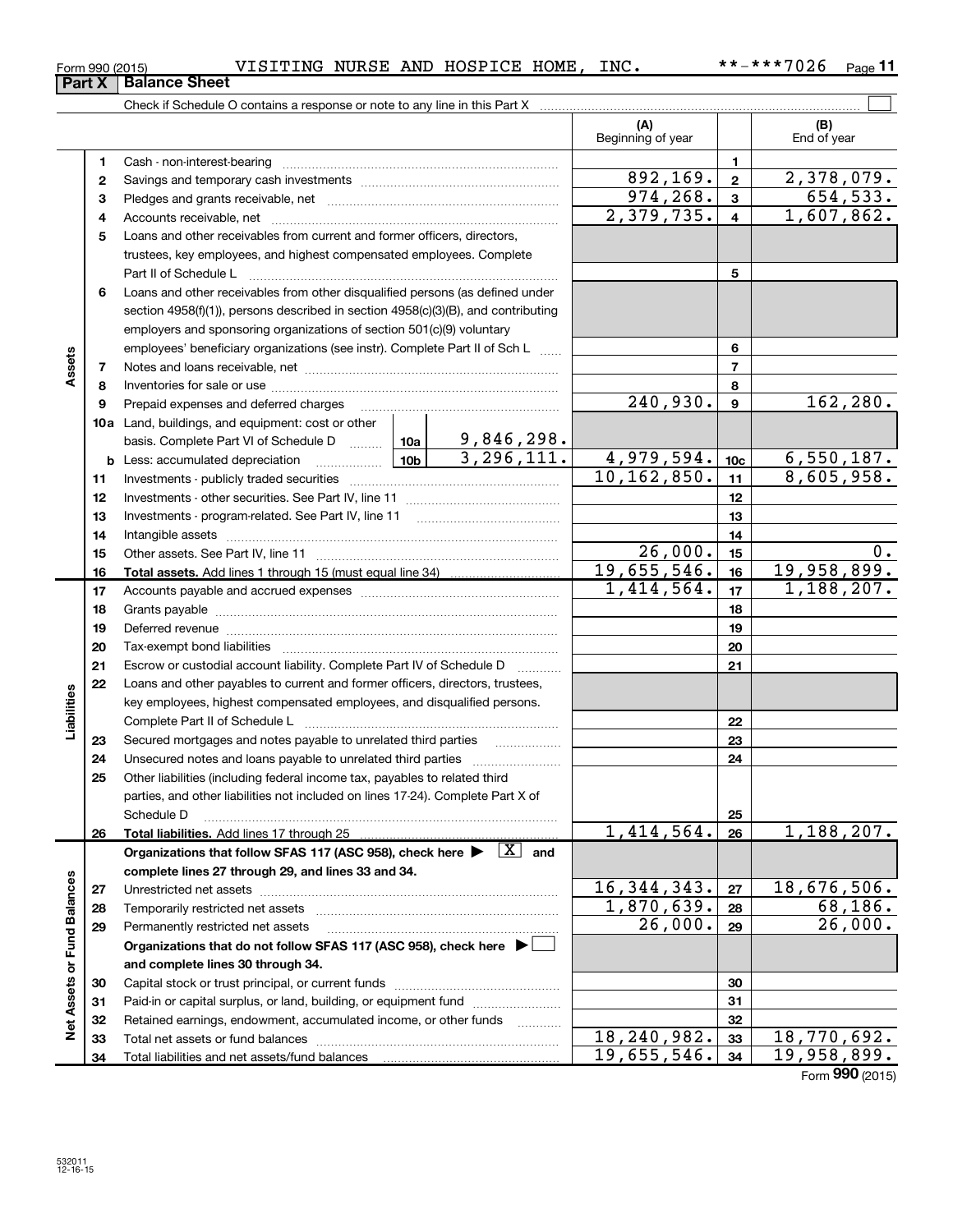| <b>Reconciliation of Net Assets</b><br>Part XI<br>Check if Schedule O contains a response or note to any line in this Part XI<br>12,264,704.<br>Total revenue (must equal Part VIII, column (A), line 12)<br>1<br>1<br>11,207,445.<br>$\mathbf{2}$<br>Total expenses (must equal Part IX, column (A), line 25)<br>2<br>1,057,259.<br>3<br>Revenue less expenses. Subtract line 2 from line 1<br>з<br>18, 240, 982.<br>4<br>4<br>$-527,549.$<br>5<br>Net unrealized gains (losses) on investments<br>5<br>6<br>Donated services and use of facilities<br>6<br>$\overline{7}$<br>Investment expenses<br>7<br>8<br>Prior period adjustments<br>8<br>Other changes in net assets or fund balances (explain in Schedule O) [11] [12] [13] [13] [13] [13] Other changes in net assets or fund balances (explain in Schedule O)<br>9<br>9<br>Net assets or fund balances at end of year. Combine lines 3 through 9 (must equal Part X, line 33,<br>10<br>18,770,692.<br>10 <sup>1</sup><br>column (B))<br>Part XII Financial Statements and Reporting<br><b>Yes</b><br>$\boxed{\mathbf{X}}$ Accrual<br>Accounting method used to prepare the Form 990: <u>[</u> Cash<br>Other<br>$\mathbb{R}^n$<br>1<br>If the organization changed its method of accounting from a prior year or checked "Other," explain in Schedule O.<br>2a Were the organization's financial statements compiled or reviewed by an independent accountant?<br>2a<br>If "Yes," check a box below to indicate whether the financial statements for the year were compiled or reviewed on a<br>separate basis, consolidated basis, or both:<br>Both consolidated and separate basis<br>Separate basis<br>Consolidated basis<br>X<br>2 <sub>b</sub><br><b>b</b> Were the organization's financial statements audited by an independent accountant?<br>If "Yes," check a box below to indicate whether the financial statements for the year were audited on a separate basis, | Page 12     |  |  |  |  |
|-----------------------------------------------------------------------------------------------------------------------------------------------------------------------------------------------------------------------------------------------------------------------------------------------------------------------------------------------------------------------------------------------------------------------------------------------------------------------------------------------------------------------------------------------------------------------------------------------------------------------------------------------------------------------------------------------------------------------------------------------------------------------------------------------------------------------------------------------------------------------------------------------------------------------------------------------------------------------------------------------------------------------------------------------------------------------------------------------------------------------------------------------------------------------------------------------------------------------------------------------------------------------------------------------------------------------------------------------------------------------------------------------------------------------------------------------------------------------------------------------------------------------------------------------------------------------------------------------------------------------------------------------------------------------------------------------------------------------------------------------------------------------------------------------------------------------------------------------------------------------------------------------------------------------------------------|-------------|--|--|--|--|
|                                                                                                                                                                                                                                                                                                                                                                                                                                                                                                                                                                                                                                                                                                                                                                                                                                                                                                                                                                                                                                                                                                                                                                                                                                                                                                                                                                                                                                                                                                                                                                                                                                                                                                                                                                                                                                                                                                                                         |             |  |  |  |  |
|                                                                                                                                                                                                                                                                                                                                                                                                                                                                                                                                                                                                                                                                                                                                                                                                                                                                                                                                                                                                                                                                                                                                                                                                                                                                                                                                                                                                                                                                                                                                                                                                                                                                                                                                                                                                                                                                                                                                         |             |  |  |  |  |
|                                                                                                                                                                                                                                                                                                                                                                                                                                                                                                                                                                                                                                                                                                                                                                                                                                                                                                                                                                                                                                                                                                                                                                                                                                                                                                                                                                                                                                                                                                                                                                                                                                                                                                                                                                                                                                                                                                                                         |             |  |  |  |  |
|                                                                                                                                                                                                                                                                                                                                                                                                                                                                                                                                                                                                                                                                                                                                                                                                                                                                                                                                                                                                                                                                                                                                                                                                                                                                                                                                                                                                                                                                                                                                                                                                                                                                                                                                                                                                                                                                                                                                         |             |  |  |  |  |
|                                                                                                                                                                                                                                                                                                                                                                                                                                                                                                                                                                                                                                                                                                                                                                                                                                                                                                                                                                                                                                                                                                                                                                                                                                                                                                                                                                                                                                                                                                                                                                                                                                                                                                                                                                                                                                                                                                                                         |             |  |  |  |  |
|                                                                                                                                                                                                                                                                                                                                                                                                                                                                                                                                                                                                                                                                                                                                                                                                                                                                                                                                                                                                                                                                                                                                                                                                                                                                                                                                                                                                                                                                                                                                                                                                                                                                                                                                                                                                                                                                                                                                         |             |  |  |  |  |
|                                                                                                                                                                                                                                                                                                                                                                                                                                                                                                                                                                                                                                                                                                                                                                                                                                                                                                                                                                                                                                                                                                                                                                                                                                                                                                                                                                                                                                                                                                                                                                                                                                                                                                                                                                                                                                                                                                                                         |             |  |  |  |  |
|                                                                                                                                                                                                                                                                                                                                                                                                                                                                                                                                                                                                                                                                                                                                                                                                                                                                                                                                                                                                                                                                                                                                                                                                                                                                                                                                                                                                                                                                                                                                                                                                                                                                                                                                                                                                                                                                                                                                         |             |  |  |  |  |
|                                                                                                                                                                                                                                                                                                                                                                                                                                                                                                                                                                                                                                                                                                                                                                                                                                                                                                                                                                                                                                                                                                                                                                                                                                                                                                                                                                                                                                                                                                                                                                                                                                                                                                                                                                                                                                                                                                                                         |             |  |  |  |  |
|                                                                                                                                                                                                                                                                                                                                                                                                                                                                                                                                                                                                                                                                                                                                                                                                                                                                                                                                                                                                                                                                                                                                                                                                                                                                                                                                                                                                                                                                                                                                                                                                                                                                                                                                                                                                                                                                                                                                         |             |  |  |  |  |
|                                                                                                                                                                                                                                                                                                                                                                                                                                                                                                                                                                                                                                                                                                                                                                                                                                                                                                                                                                                                                                                                                                                                                                                                                                                                                                                                                                                                                                                                                                                                                                                                                                                                                                                                                                                                                                                                                                                                         |             |  |  |  |  |
|                                                                                                                                                                                                                                                                                                                                                                                                                                                                                                                                                                                                                                                                                                                                                                                                                                                                                                                                                                                                                                                                                                                                                                                                                                                                                                                                                                                                                                                                                                                                                                                                                                                                                                                                                                                                                                                                                                                                         | 0.          |  |  |  |  |
|                                                                                                                                                                                                                                                                                                                                                                                                                                                                                                                                                                                                                                                                                                                                                                                                                                                                                                                                                                                                                                                                                                                                                                                                                                                                                                                                                                                                                                                                                                                                                                                                                                                                                                                                                                                                                                                                                                                                         |             |  |  |  |  |
|                                                                                                                                                                                                                                                                                                                                                                                                                                                                                                                                                                                                                                                                                                                                                                                                                                                                                                                                                                                                                                                                                                                                                                                                                                                                                                                                                                                                                                                                                                                                                                                                                                                                                                                                                                                                                                                                                                                                         |             |  |  |  |  |
|                                                                                                                                                                                                                                                                                                                                                                                                                                                                                                                                                                                                                                                                                                                                                                                                                                                                                                                                                                                                                                                                                                                                                                                                                                                                                                                                                                                                                                                                                                                                                                                                                                                                                                                                                                                                                                                                                                                                         |             |  |  |  |  |
|                                                                                                                                                                                                                                                                                                                                                                                                                                                                                                                                                                                                                                                                                                                                                                                                                                                                                                                                                                                                                                                                                                                                                                                                                                                                                                                                                                                                                                                                                                                                                                                                                                                                                                                                                                                                                                                                                                                                         |             |  |  |  |  |
|                                                                                                                                                                                                                                                                                                                                                                                                                                                                                                                                                                                                                                                                                                                                                                                                                                                                                                                                                                                                                                                                                                                                                                                                                                                                                                                                                                                                                                                                                                                                                                                                                                                                                                                                                                                                                                                                                                                                         | <b>No</b>   |  |  |  |  |
|                                                                                                                                                                                                                                                                                                                                                                                                                                                                                                                                                                                                                                                                                                                                                                                                                                                                                                                                                                                                                                                                                                                                                                                                                                                                                                                                                                                                                                                                                                                                                                                                                                                                                                                                                                                                                                                                                                                                         |             |  |  |  |  |
|                                                                                                                                                                                                                                                                                                                                                                                                                                                                                                                                                                                                                                                                                                                                                                                                                                                                                                                                                                                                                                                                                                                                                                                                                                                                                                                                                                                                                                                                                                                                                                                                                                                                                                                                                                                                                                                                                                                                         |             |  |  |  |  |
|                                                                                                                                                                                                                                                                                                                                                                                                                                                                                                                                                                                                                                                                                                                                                                                                                                                                                                                                                                                                                                                                                                                                                                                                                                                                                                                                                                                                                                                                                                                                                                                                                                                                                                                                                                                                                                                                                                                                         | $\mathbf x$ |  |  |  |  |
|                                                                                                                                                                                                                                                                                                                                                                                                                                                                                                                                                                                                                                                                                                                                                                                                                                                                                                                                                                                                                                                                                                                                                                                                                                                                                                                                                                                                                                                                                                                                                                                                                                                                                                                                                                                                                                                                                                                                         |             |  |  |  |  |
|                                                                                                                                                                                                                                                                                                                                                                                                                                                                                                                                                                                                                                                                                                                                                                                                                                                                                                                                                                                                                                                                                                                                                                                                                                                                                                                                                                                                                                                                                                                                                                                                                                                                                                                                                                                                                                                                                                                                         |             |  |  |  |  |
|                                                                                                                                                                                                                                                                                                                                                                                                                                                                                                                                                                                                                                                                                                                                                                                                                                                                                                                                                                                                                                                                                                                                                                                                                                                                                                                                                                                                                                                                                                                                                                                                                                                                                                                                                                                                                                                                                                                                         |             |  |  |  |  |
|                                                                                                                                                                                                                                                                                                                                                                                                                                                                                                                                                                                                                                                                                                                                                                                                                                                                                                                                                                                                                                                                                                                                                                                                                                                                                                                                                                                                                                                                                                                                                                                                                                                                                                                                                                                                                                                                                                                                         |             |  |  |  |  |
|                                                                                                                                                                                                                                                                                                                                                                                                                                                                                                                                                                                                                                                                                                                                                                                                                                                                                                                                                                                                                                                                                                                                                                                                                                                                                                                                                                                                                                                                                                                                                                                                                                                                                                                                                                                                                                                                                                                                         |             |  |  |  |  |
| consolidated basis, or both:                                                                                                                                                                                                                                                                                                                                                                                                                                                                                                                                                                                                                                                                                                                                                                                                                                                                                                                                                                                                                                                                                                                                                                                                                                                                                                                                                                                                                                                                                                                                                                                                                                                                                                                                                                                                                                                                                                            |             |  |  |  |  |
| $ \mathbf{X} $ Separate basis<br><b>Consolidated basis</b><br>Both consolidated and separate basis                                                                                                                                                                                                                                                                                                                                                                                                                                                                                                                                                                                                                                                                                                                                                                                                                                                                                                                                                                                                                                                                                                                                                                                                                                                                                                                                                                                                                                                                                                                                                                                                                                                                                                                                                                                                                                      |             |  |  |  |  |
| c If "Yes" to line 2a or 2b, does the organization have a committee that assumes responsibility for oversight of the audit,                                                                                                                                                                                                                                                                                                                                                                                                                                                                                                                                                                                                                                                                                                                                                                                                                                                                                                                                                                                                                                                                                                                                                                                                                                                                                                                                                                                                                                                                                                                                                                                                                                                                                                                                                                                                             |             |  |  |  |  |
| х<br>2c                                                                                                                                                                                                                                                                                                                                                                                                                                                                                                                                                                                                                                                                                                                                                                                                                                                                                                                                                                                                                                                                                                                                                                                                                                                                                                                                                                                                                                                                                                                                                                                                                                                                                                                                                                                                                                                                                                                                 |             |  |  |  |  |
| If the organization changed either its oversight process or selection process during the tax year, explain in Schedule O.                                                                                                                                                                                                                                                                                                                                                                                                                                                                                                                                                                                                                                                                                                                                                                                                                                                                                                                                                                                                                                                                                                                                                                                                                                                                                                                                                                                                                                                                                                                                                                                                                                                                                                                                                                                                               |             |  |  |  |  |
| 3a As a result of a federal award, was the organization required to undergo an audit or audits as set forth in the Single Audit                                                                                                                                                                                                                                                                                                                                                                                                                                                                                                                                                                                                                                                                                                                                                                                                                                                                                                                                                                                                                                                                                                                                                                                                                                                                                                                                                                                                                                                                                                                                                                                                                                                                                                                                                                                                         |             |  |  |  |  |
| 3a                                                                                                                                                                                                                                                                                                                                                                                                                                                                                                                                                                                                                                                                                                                                                                                                                                                                                                                                                                                                                                                                                                                                                                                                                                                                                                                                                                                                                                                                                                                                                                                                                                                                                                                                                                                                                                                                                                                                      | X           |  |  |  |  |
| b If "Yes," did the organization undergo the required audit or audits? If the organization did not undergo the required audit                                                                                                                                                                                                                                                                                                                                                                                                                                                                                                                                                                                                                                                                                                                                                                                                                                                                                                                                                                                                                                                                                                                                                                                                                                                                                                                                                                                                                                                                                                                                                                                                                                                                                                                                                                                                           |             |  |  |  |  |
| or audits, explain why in Schedule O and describe any steps taken to undergo such audits<br>3b<br>nnn                                                                                                                                                                                                                                                                                                                                                                                                                                                                                                                                                                                                                                                                                                                                                                                                                                                                                                                                                                                                                                                                                                                                                                                                                                                                                                                                                                                                                                                                                                                                                                                                                                                                                                                                                                                                                                   |             |  |  |  |  |

Form (2015) **990**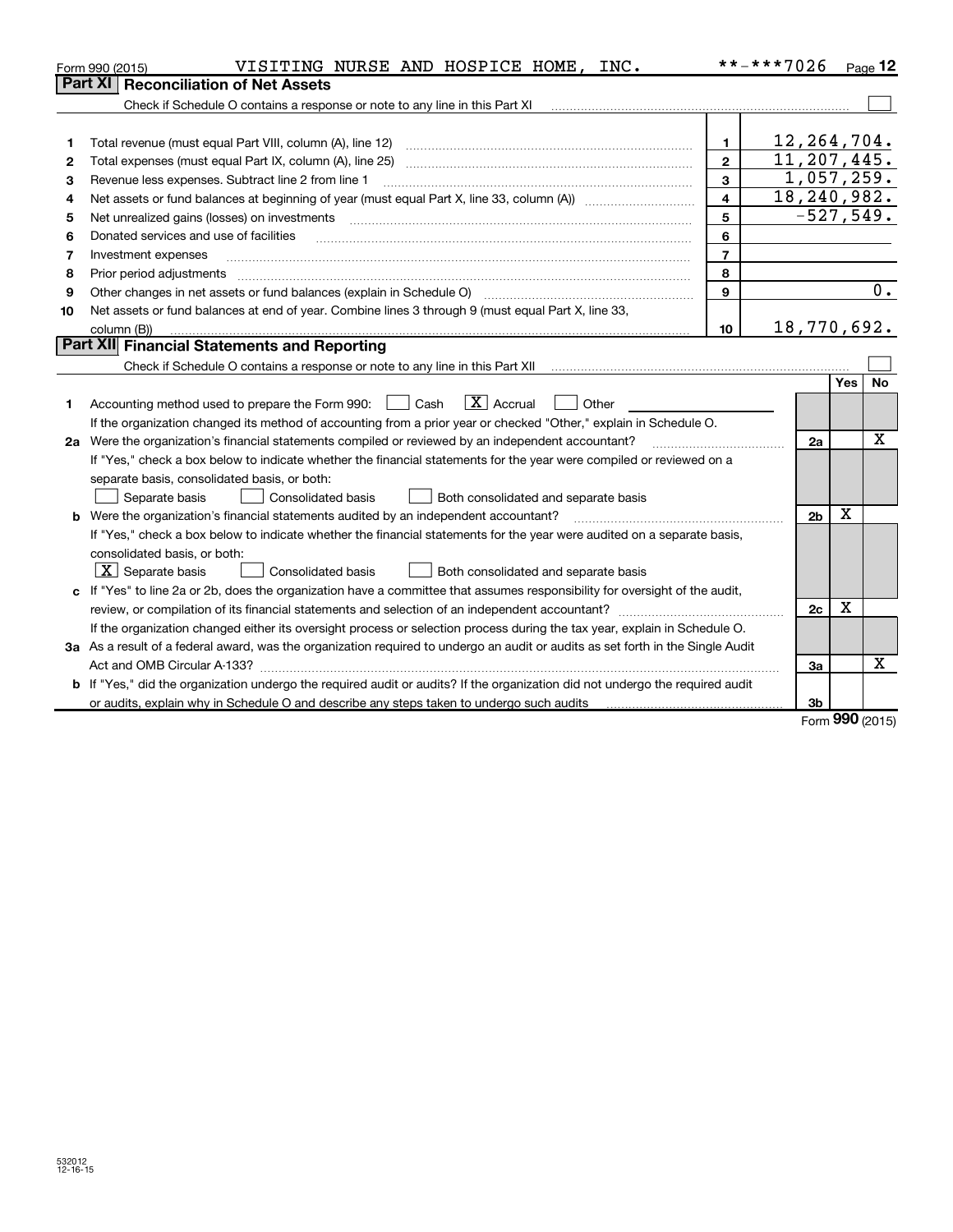| <b>SCHEDULE A</b> |
|-------------------|
|-------------------|

|  |  |  | (Form 990 or 990-EZ) |  |
|--|--|--|----------------------|--|
|--|--|--|----------------------|--|

### **Public Charity Status and Public Support**

**(Form 990 or 990-EZ) Complete if the organization is a section 501(c)(3) organization or a section 4947(a)(1) nonexempt charitable trust.**

| <b>Open to Public</b><br><b>Inspection</b> |
|--------------------------------------------|

OMB No. 1545-0047

Department of the Treasury Internal Revenue Service

|                                                                                                     | Attach to Form 990 or Form 990-EZ. |  |
|-----------------------------------------------------------------------------------------------------|------------------------------------|--|
| Information about Schedule A (Form 990 or 990-EZ) and its instructions is at $www.irs.gov/form990.$ |                                    |  |

|            | Internal Revenue Service<br><b>Inspection</b><br>Information about Schedule A (Form 990 or 990-EZ) and its instructions is at $www.irs.gov/form990$ . |                                             |                                                                        |                                                                                                                                               |                          |      |                                        |  |                                       |
|------------|-------------------------------------------------------------------------------------------------------------------------------------------------------|---------------------------------------------|------------------------------------------------------------------------|-----------------------------------------------------------------------------------------------------------------------------------------------|--------------------------|------|----------------------------------------|--|---------------------------------------|
|            | Name of the organization                                                                                                                              |                                             |                                                                        |                                                                                                                                               |                          |      |                                        |  | <b>Employer identification number</b> |
|            |                                                                                                                                                       |                                             |                                                                        | VISITING NURSE AND HOSPICE HOME,                                                                                                              |                          | INC. |                                        |  | **-***7026                            |
| Part I     |                                                                                                                                                       |                                             |                                                                        | Reason for Public Charity Status (All organizations must complete this part.) See instructions.                                               |                          |      |                                        |  |                                       |
|            |                                                                                                                                                       |                                             |                                                                        | The organization is not a private foundation because it is: (For lines 1 through 11, check only one box.)                                     |                          |      |                                        |  |                                       |
| 1.         |                                                                                                                                                       |                                             |                                                                        | A church, convention of churches, or association of churches described in section 170(b)(1)(A)(i).                                            |                          |      |                                        |  |                                       |
| 2          |                                                                                                                                                       |                                             |                                                                        | A school described in section 170(b)(1)(A)(ii). (Attach Schedule E (Form 990 or 990-EZ).)                                                     |                          |      |                                        |  |                                       |
| 3          |                                                                                                                                                       |                                             |                                                                        | A hospital or a cooperative hospital service organization described in section 170(b)(1)(A)(iii).                                             |                          |      |                                        |  |                                       |
|            | A medical research organization operated in conjunction with a hospital described in section 170(b)(1)(A)(iii). Enter the hospital's name,            |                                             |                                                                        |                                                                                                                                               |                          |      |                                        |  |                                       |
|            | city, and state:                                                                                                                                      |                                             |                                                                        |                                                                                                                                               |                          |      |                                        |  |                                       |
| 5          |                                                                                                                                                       |                                             |                                                                        | An organization operated for the benefit of a college or university owned or operated by a governmental unit described in                     |                          |      |                                        |  |                                       |
|            |                                                                                                                                                       |                                             | section 170(b)(1)(A)(iv). (Complete Part II.)                          |                                                                                                                                               |                          |      |                                        |  |                                       |
| 6          |                                                                                                                                                       |                                             |                                                                        | A federal, state, or local government or governmental unit described in section 170(b)(1)(A)(v).                                              |                          |      |                                        |  |                                       |
| 7          |                                                                                                                                                       |                                             |                                                                        | An organization that normally receives a substantial part of its support from a governmental unit or from the general public described in     |                          |      |                                        |  |                                       |
|            |                                                                                                                                                       |                                             | section 170(b)(1)(A)(vi). (Complete Part II.)                          |                                                                                                                                               |                          |      |                                        |  |                                       |
| 8          |                                                                                                                                                       |                                             |                                                                        | A community trust described in section 170(b)(1)(A)(vi). (Complete Part II.)                                                                  |                          |      |                                        |  |                                       |
| $9 \mid X$ |                                                                                                                                                       |                                             |                                                                        | An organization that normally receives: (1) more than 33 1/3% of its support from contributions, membership fees, and gross receipts from     |                          |      |                                        |  |                                       |
|            |                                                                                                                                                       |                                             |                                                                        | activities related to its exempt functions - subject to certain exceptions, and (2) no more than 33 1/3% of its support from gross investment |                          |      |                                        |  |                                       |
|            |                                                                                                                                                       |                                             |                                                                        | income and unrelated business taxable income (less section 511 tax) from businesses acquired by the organization after June 30, 1975.         |                          |      |                                        |  |                                       |
|            |                                                                                                                                                       | See section 509(a)(2). (Complete Part III.) |                                                                        |                                                                                                                                               |                          |      |                                        |  |                                       |
| 10         |                                                                                                                                                       |                                             |                                                                        | An organization organized and operated exclusively to test for public safety. See section 509(a)(4).                                          |                          |      |                                        |  |                                       |
| 11         | An organization organized and operated exclusively for the benefit of, to perform the functions of, or to carry out the purposes of one or            |                                             |                                                                        |                                                                                                                                               |                          |      |                                        |  |                                       |
|            |                                                                                                                                                       |                                             |                                                                        | more publicly supported organizations described in section 509(a)(1) or section 509(a)(2). See section 509(a)(3). Check the box in            |                          |      |                                        |  |                                       |
|            | lines 11a through 11d that describes the type of supporting organization and complete lines 11e, 11f, and 11g.                                        |                                             |                                                                        |                                                                                                                                               |                          |      |                                        |  |                                       |
| а          |                                                                                                                                                       |                                             |                                                                        | Type I. A supporting organization operated, supervised, or controlled by its supported organization(s), typically by giving                   |                          |      |                                        |  |                                       |
|            |                                                                                                                                                       |                                             |                                                                        | the supported organization(s) the power to regularly appoint or elect a majority of the directors or trustees of the supporting               |                          |      |                                        |  |                                       |
|            |                                                                                                                                                       |                                             | organization. You must complete Part IV, Sections A and B.             |                                                                                                                                               |                          |      |                                        |  |                                       |
| b          |                                                                                                                                                       |                                             |                                                                        | Type II. A supporting organization supervised or controlled in connection with its supported organization(s), by having                       |                          |      |                                        |  |                                       |
|            |                                                                                                                                                       |                                             |                                                                        | control or management of the supporting organization vested in the same persons that control or manage the supported                          |                          |      |                                        |  |                                       |
|            | organization(s). You must complete Part IV, Sections A and C.                                                                                         |                                             |                                                                        |                                                                                                                                               |                          |      |                                        |  |                                       |
| с          |                                                                                                                                                       |                                             |                                                                        | Type III functionally integrated. A supporting organization operated in connection with, and functionally integrated with,                    |                          |      |                                        |  |                                       |
|            |                                                                                                                                                       |                                             |                                                                        | its supported organization(s) (see instructions). You must complete Part IV, Sections A, D, and E.                                            |                          |      |                                        |  |                                       |
| d          | Type III non-functionally integrated. A supporting organization operated in connection with its supported organization(s)                             |                                             |                                                                        |                                                                                                                                               |                          |      |                                        |  |                                       |
|            | that is not functionally integrated. The organization generally must satisfy a distribution requirement and an attentiveness                          |                                             |                                                                        |                                                                                                                                               |                          |      |                                        |  |                                       |
|            | requirement (see instructions). You must complete Part IV, Sections A and D, and Part V.                                                              |                                             |                                                                        |                                                                                                                                               |                          |      |                                        |  |                                       |
| е          | Check this box if the organization received a written determination from the IRS that it is a Type I, Type II, Type III                               |                                             |                                                                        |                                                                                                                                               |                          |      |                                        |  |                                       |
|            |                                                                                                                                                       |                                             |                                                                        | functionally integrated, or Type III non-functionally integrated supporting organization.                                                     |                          |      |                                        |  |                                       |
|            | Enter the number of supported organizations                                                                                                           |                                             |                                                                        |                                                                                                                                               |                          |      |                                        |  |                                       |
|            |                                                                                                                                                       |                                             | Provide the following information about the supported organization(s). |                                                                                                                                               | (iv) Is the organization |      |                                        |  |                                       |
|            | (i) Name of supported<br>organization                                                                                                                 |                                             | (ii) EIN                                                               | (iii) Type of organization<br>(described on lines 1-9                                                                                         | listed in your           |      | (v) Amount of monetary<br>support (see |  | (vi) Amount of<br>other support (see  |
|            |                                                                                                                                                       |                                             |                                                                        | above (see instructions))                                                                                                                     | governing document?      |      | instructions)                          |  | instructions)                         |
|            |                                                                                                                                                       |                                             |                                                                        |                                                                                                                                               | Yes                      | No   |                                        |  |                                       |
|            |                                                                                                                                                       |                                             |                                                                        |                                                                                                                                               |                          |      |                                        |  |                                       |
|            |                                                                                                                                                       |                                             |                                                                        |                                                                                                                                               |                          |      |                                        |  |                                       |
|            |                                                                                                                                                       |                                             |                                                                        |                                                                                                                                               |                          |      |                                        |  |                                       |
|            |                                                                                                                                                       |                                             |                                                                        |                                                                                                                                               |                          |      |                                        |  |                                       |
|            |                                                                                                                                                       |                                             |                                                                        |                                                                                                                                               |                          |      |                                        |  |                                       |

**Total**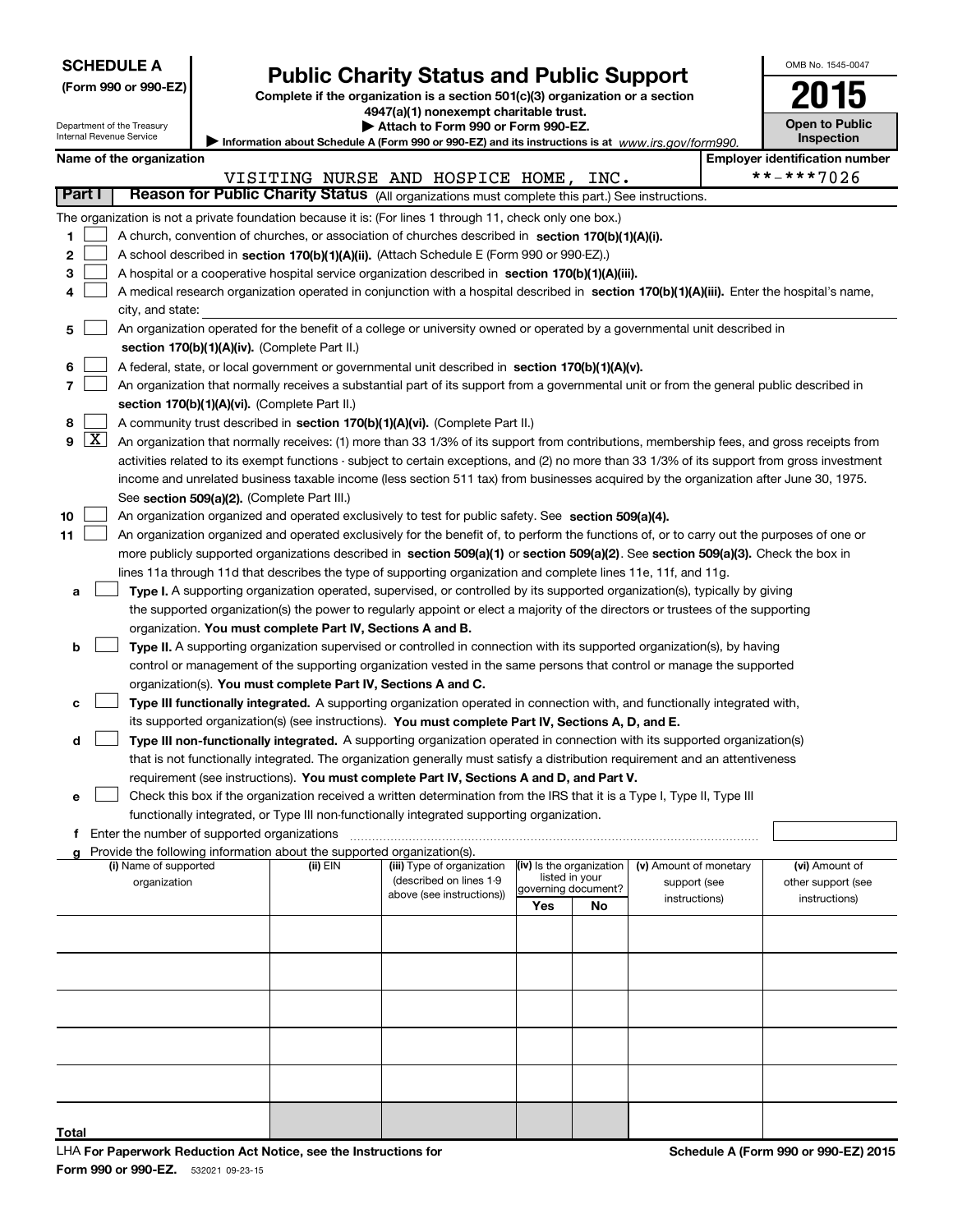#### $***$   $***$   $*$  7026 Page 2 Schedule A (Form 990 or 990-EZ) 2015 <code>VISITING</code> <code>NURSE AND HOSPICE HOME, <code>INC. \*\*-\*\*\*7026</code> <code>Page</code></code> **Part II** | Support Schedule for Organizations Described in Sections 170(b)(1)(A)(iv) and 170(b)(1)(A)(vi)

(Complete only if you checked the box on line 5, 7, or 8 of Part I or if the organization failed to qualify under Part III. If the organization fails to qualify under the tests listed below, please complete Part III.)

|   | <b>Section A. Public Support</b>                                                                                                           |          |          |            |            |          |               |
|---|--------------------------------------------------------------------------------------------------------------------------------------------|----------|----------|------------|------------|----------|---------------|
|   | Calendar year (or fiscal year beginning in) $\blacktriangleright$                                                                          | (a) 2011 | (b) 2012 | $(c)$ 2013 | $(d)$ 2014 | (e) 2015 | (f) Total     |
|   | 1 Gifts, grants, contributions, and                                                                                                        |          |          |            |            |          |               |
|   | membership fees received. (Do not                                                                                                          |          |          |            |            |          |               |
|   | include any "unusual grants.")                                                                                                             |          |          |            |            |          |               |
|   | 2 Tax revenues levied for the organ-                                                                                                       |          |          |            |            |          |               |
|   | ization's benefit and either paid to                                                                                                       |          |          |            |            |          |               |
|   | or expended on its behalf                                                                                                                  |          |          |            |            |          |               |
|   | 3 The value of services or facilities                                                                                                      |          |          |            |            |          |               |
|   | furnished by a governmental unit to                                                                                                        |          |          |            |            |          |               |
|   | the organization without charge                                                                                                            |          |          |            |            |          |               |
|   | 4 Total. Add lines 1 through 3                                                                                                             |          |          |            |            |          |               |
|   | The portion of total contributions                                                                                                         |          |          |            |            |          |               |
|   | by each person (other than a                                                                                                               |          |          |            |            |          |               |
|   | governmental unit or publicly                                                                                                              |          |          |            |            |          |               |
|   | supported organization) included                                                                                                           |          |          |            |            |          |               |
|   | on line 1 that exceeds 2% of the                                                                                                           |          |          |            |            |          |               |
|   | amount shown on line 11,                                                                                                                   |          |          |            |            |          |               |
|   | column (f)                                                                                                                                 |          |          |            |            |          |               |
|   | 6 Public support. Subtract line 5 from line 4.                                                                                             |          |          |            |            |          |               |
|   | <b>Section B. Total Support</b>                                                                                                            |          |          |            |            |          |               |
|   | Calendar year (or fiscal year beginning in) $\blacktriangleright$                                                                          | (a) 2011 | (b) 2012 | $(c)$ 2013 | $(d)$ 2014 | (e) 2015 | (f) Total     |
|   | 7 Amounts from line 4                                                                                                                      |          |          |            |            |          |               |
| 8 | Gross income from interest,                                                                                                                |          |          |            |            |          |               |
|   | dividends, payments received on                                                                                                            |          |          |            |            |          |               |
|   | securities loans, rents, royalties                                                                                                         |          |          |            |            |          |               |
|   | and income from similar sources                                                                                                            |          |          |            |            |          |               |
| 9 | Net income from unrelated business                                                                                                         |          |          |            |            |          |               |
|   | activities, whether or not the                                                                                                             |          |          |            |            |          |               |
|   | business is regularly carried on                                                                                                           |          |          |            |            |          |               |
|   | <b>10</b> Other income. Do not include gain                                                                                                |          |          |            |            |          |               |
|   | or loss from the sale of capital                                                                                                           |          |          |            |            |          |               |
|   | assets (Explain in Part VI.)                                                                                                               |          |          |            |            |          |               |
|   | <b>11 Total support.</b> Add lines 7 through 10                                                                                            |          |          |            |            |          |               |
|   | <b>12</b> Gross receipts from related activities, etc. (see instructions)                                                                  |          |          |            |            | 12       |               |
|   | 13 First five years. If the Form 990 is for the organization's first, second, third, fourth, or fifth tax year as a section 501(c)(3)      |          |          |            |            |          |               |
|   | organization, check this box and stop here                                                                                                 |          |          |            |            |          |               |
|   | <b>Section C. Computation of Public Support Percentage</b>                                                                                 |          |          |            |            |          |               |
|   | 14 Public support percentage for 2015 (line 6, column (f) divided by line 11, column (f) <i>mummumumum</i>                                 |          |          |            |            | 14       | $\frac{0}{0}$ |
|   |                                                                                                                                            |          |          |            |            | 15       | %             |
|   | 16a 33 1/3% support test - 2015. If the organization did not check the box on line 13, and line 14 is 33 1/3% or more, check this box and  |          |          |            |            |          |               |
|   | stop here. The organization qualifies as a publicly supported organization                                                                 |          |          |            |            |          |               |
|   | b 33 1/3% support test - 2014. If the organization did not check a box on line 13 or 16a, and line 15 is 33 1/3% or more, check this box   |          |          |            |            |          |               |
|   | and stop here. The organization qualifies as a publicly supported organization                                                             |          |          |            |            |          |               |
|   | 17a 10% -facts-and-circumstances test - 2015. If the organization did not check a box on line 13, 16a, or 16b, and line 14 is 10% or more, |          |          |            |            |          |               |
|   | and if the organization meets the "facts-and-circumstances" test, check this box and stop here. Explain in Part VI how the organization    |          |          |            |            |          |               |
|   | meets the "facts-and-circumstances" test. The organization qualifies as a publicly supported organization                                  |          |          |            |            |          |               |
|   | b 10% -facts-and-circumstances test - 2014. If the organization did not check a box on line 13, 16a, 16b, or 17a, and line 15 is 10% or    |          |          |            |            |          |               |
|   | more, and if the organization meets the "facts-and-circumstances" test, check this box and stop here. Explain in Part VI how the           |          |          |            |            |          |               |
|   | organization meets the "facts-and-circumstances" test. The organization qualifies as a publicly supported organization                     |          |          |            |            |          |               |
|   | 18 Private foundation. If the organization did not check a box on line 13, 16a, 16b, 17a, or 17b, check this box and see instructions      |          |          |            |            |          |               |

**Schedule A (Form 990 or 990-EZ) 2015**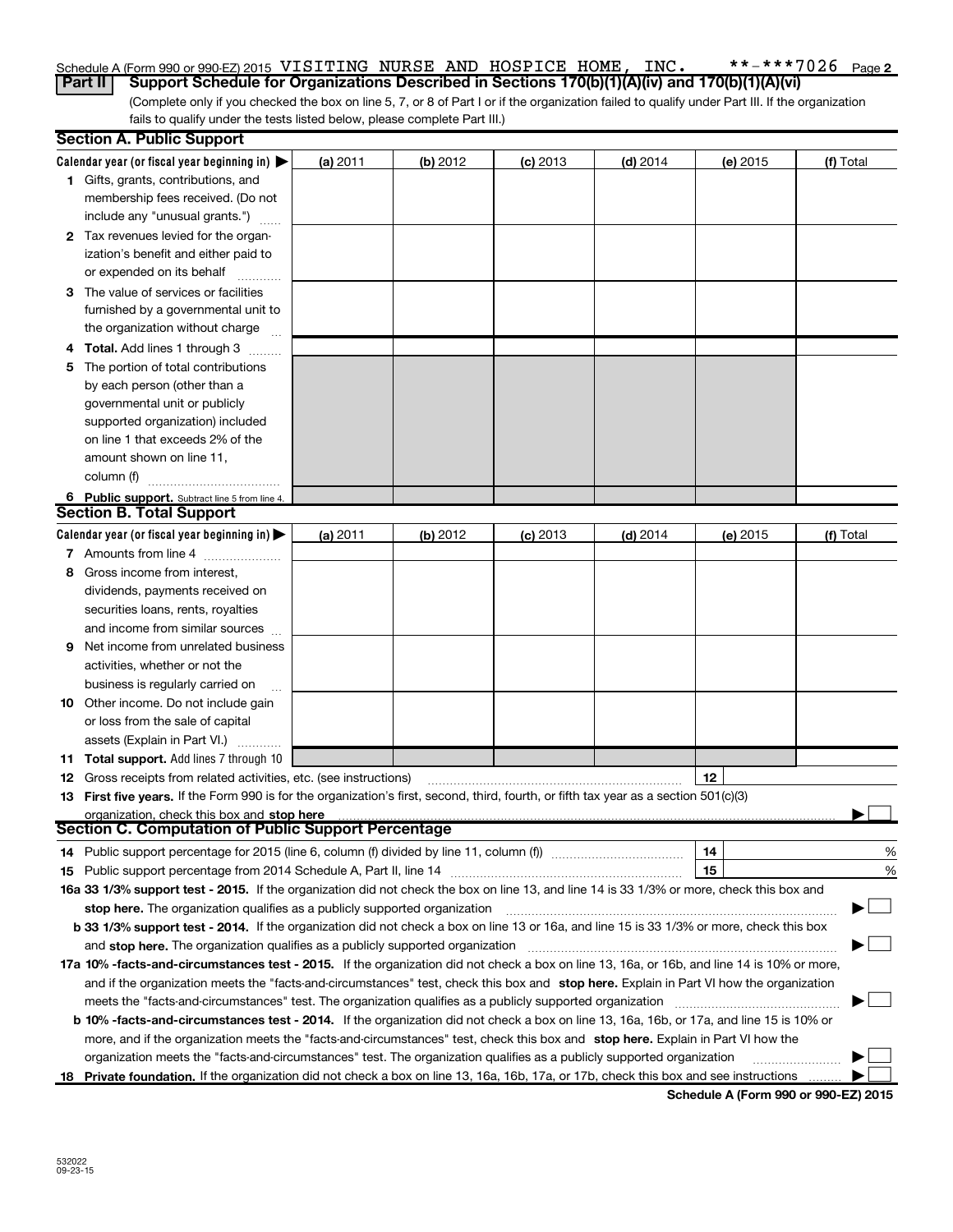#### Schedule A (Form 990 or 990-EZ) 2015 <code>VISITING</code> <code>NURSE AND HOSPICE HOME, <code>INC. \*\*-\*\*\*7026</code> <code>Page</code></code> **Part III | Support Schedule for Organizations Described in Section 509(a)(2)**

(Complete only if you checked the box on line 9 of Part I or if the organization failed to qualify under Part II. If the organization fails to qualify under the tests listed below, please complete Part II.)

| <b>Section A. Public Support</b>                                                                                                                                                                                                                                 |           |          |            |                                                            |          |                                          |
|------------------------------------------------------------------------------------------------------------------------------------------------------------------------------------------------------------------------------------------------------------------|-----------|----------|------------|------------------------------------------------------------|----------|------------------------------------------|
| Calendar year (or fiscal year beginning in)                                                                                                                                                                                                                      | (a) 2011  | (b) 2012 | $(c)$ 2013 | $(d)$ 2014                                                 | (e) 2015 | (f) Total                                |
| 1 Gifts, grants, contributions, and                                                                                                                                                                                                                              |           |          |            |                                                            |          |                                          |
| membership fees received. (Do not                                                                                                                                                                                                                                |           |          |            |                                                            |          |                                          |
| include any "unusual grants.")                                                                                                                                                                                                                                   | 525,027.  | 1265951. | 773,392.   | 2046674.                                                   | 1162183. | 5773227.                                 |
| 2 Gross receipts from admissions,<br>merchandise sold or services per-<br>formed, or facilities furnished in<br>any activity that is related to the<br>organization's tax-exempt purpose                                                                         |           |          |            | 8514196.10560034.10284409.10504647.10709246.50572532.      |          |                                          |
| 3 Gross receipts from activities that                                                                                                                                                                                                                            |           |          |            |                                                            |          |                                          |
| are not an unrelated trade or bus-<br>iness under section 513                                                                                                                                                                                                    |           |          |            |                                                            |          |                                          |
| 4 Tax revenues levied for the organ-                                                                                                                                                                                                                             |           |          |            |                                                            |          |                                          |
| ization's benefit and either paid to                                                                                                                                                                                                                             |           |          |            |                                                            |          |                                          |
| or expended on its behalf                                                                                                                                                                                                                                        |           |          |            |                                                            |          |                                          |
| 5 The value of services or facilities<br>furnished by a governmental unit to<br>the organization without charge                                                                                                                                                  |           |          |            |                                                            |          |                                          |
| 6 Total. Add lines 1 through 5                                                                                                                                                                                                                                   |           |          |            | 9039223.1825985.11057801.12551321.11871429.56345759.       |          |                                          |
| 7a Amounts included on lines 1, 2, and<br>3 received from disqualified persons                                                                                                                                                                                   |           |          |            |                                                            |          | $0$ .                                    |
| <b>b</b> Amounts included on lines 2 and 3 received<br>from other than disqualified persons that<br>exceed the greater of \$5,000 or 1% of the<br>amount on line 13 for the year                                                                                 |           |          |            |                                                            |          | 0.                                       |
| c Add lines 7a and 7b                                                                                                                                                                                                                                            |           |          |            |                                                            |          | $\mathbf 0$ .                            |
| 8 Public support. (Subtract line 7c from line 6.)                                                                                                                                                                                                                |           |          |            |                                                            |          | 56345759.                                |
| <b>Section B. Total Support</b>                                                                                                                                                                                                                                  |           |          |            |                                                            |          |                                          |
| Calendar year (or fiscal year beginning in)                                                                                                                                                                                                                      | (a) 2011  | (b) 2012 | $(c)$ 2013 | $(d)$ 2014                                                 | (e) 2015 | (f) Total                                |
| 9 Amounts from line 6                                                                                                                                                                                                                                            |           |          |            | 9039223.11825985.11057801.12551321.11871429.56345759.      |          |                                          |
| <b>10a</b> Gross income from interest,<br>dividends, payments received on<br>securities loans, rents, royalties<br>and income from similar sources                                                                                                               | 128, 464. |          |            | $178,407.$ 215,991. 297,214.                               | 230,516. | 1050592.                                 |
| <b>b</b> Unrelated business taxable income                                                                                                                                                                                                                       |           |          |            |                                                            |          |                                          |
| (less section 511 taxes) from businesses                                                                                                                                                                                                                         |           |          |            |                                                            |          |                                          |
| acquired after June 30, 1975<br>1.1.1.1.1.1.1.1.1                                                                                                                                                                                                                |           |          |            |                                                            |          |                                          |
| c Add lines 10a and 10b<br><b>11</b> Net income from unrelated business<br>activities not included in line 10b,<br>whether or not the business is<br>regularly carried on                                                                                        | 128,464.  | 178,407. | 215,991.   | 297, 214.                                                  | 230,516. | 1050592.                                 |
| 12 Other income. Do not include gain<br>or loss from the sale of capital<br>assets (Explain in Part VI.)                                                                                                                                                         |           |          |            |                                                            |          |                                          |
| 13 Total support. (Add lines 9, 10c, 11, and 12.)                                                                                                                                                                                                                |           |          |            | 9167687. 12004392. 11273792. 12848535. 12101945. 57396351. |          |                                          |
| 14 First five years. If the Form 990 is for the organization's first, second, third, fourth, or fifth tax year as a section 501(c)(3) organization,<br>check this box and stop here                                                                              |           |          |            |                                                            |          |                                          |
| <b>Section C. Computation of Public Support Percentage</b>                                                                                                                                                                                                       |           |          |            |                                                            |          |                                          |
|                                                                                                                                                                                                                                                                  |           |          |            |                                                            | 15       | 98.17<br>%                               |
| 16 Public support percentage from 2014 Schedule A, Part III, line 15                                                                                                                                                                                             |           |          |            |                                                            | 16       | 98.20<br>%                               |
| <b>Section D. Computation of Investment Income Percentage</b>                                                                                                                                                                                                    |           |          |            |                                                            |          |                                          |
|                                                                                                                                                                                                                                                                  |           |          |            |                                                            | 17       | 1.83<br>%                                |
| 18 Investment income percentage from 2014 Schedule A, Part III, line 17                                                                                                                                                                                          |           |          |            |                                                            | 18       | %                                        |
| 19a 33 1/3% support tests - 2015. If the organization did not check the box on line 14, and line 15 is more than 33 1/3%, and line 17 is not                                                                                                                     |           |          |            |                                                            |          |                                          |
| more than 33 1/3%, check this box and stop here. The organization qualifies as a publicly supported organization<br><b>b 33 1/3% support tests - 2014.</b> If the organization did not check a box on line 14 or line 19a, and line 16 is more than 33 1/3%, and |           |          |            |                                                            |          | $\blacktriangleright$ $\boxed{\text{X}}$ |
| line 18 is not more than 33 1/3%, check this box and stop here. The organization qualifies as a publicly supported organization                                                                                                                                  |           |          |            |                                                            |          |                                          |
| 20 Private foundation. If the organization did not check a box on line 14, 19a, or 19b, check this box and see instructions                                                                                                                                      |           |          |            |                                                            |          |                                          |

**Schedule A (Form 990 or 990-EZ) 2015**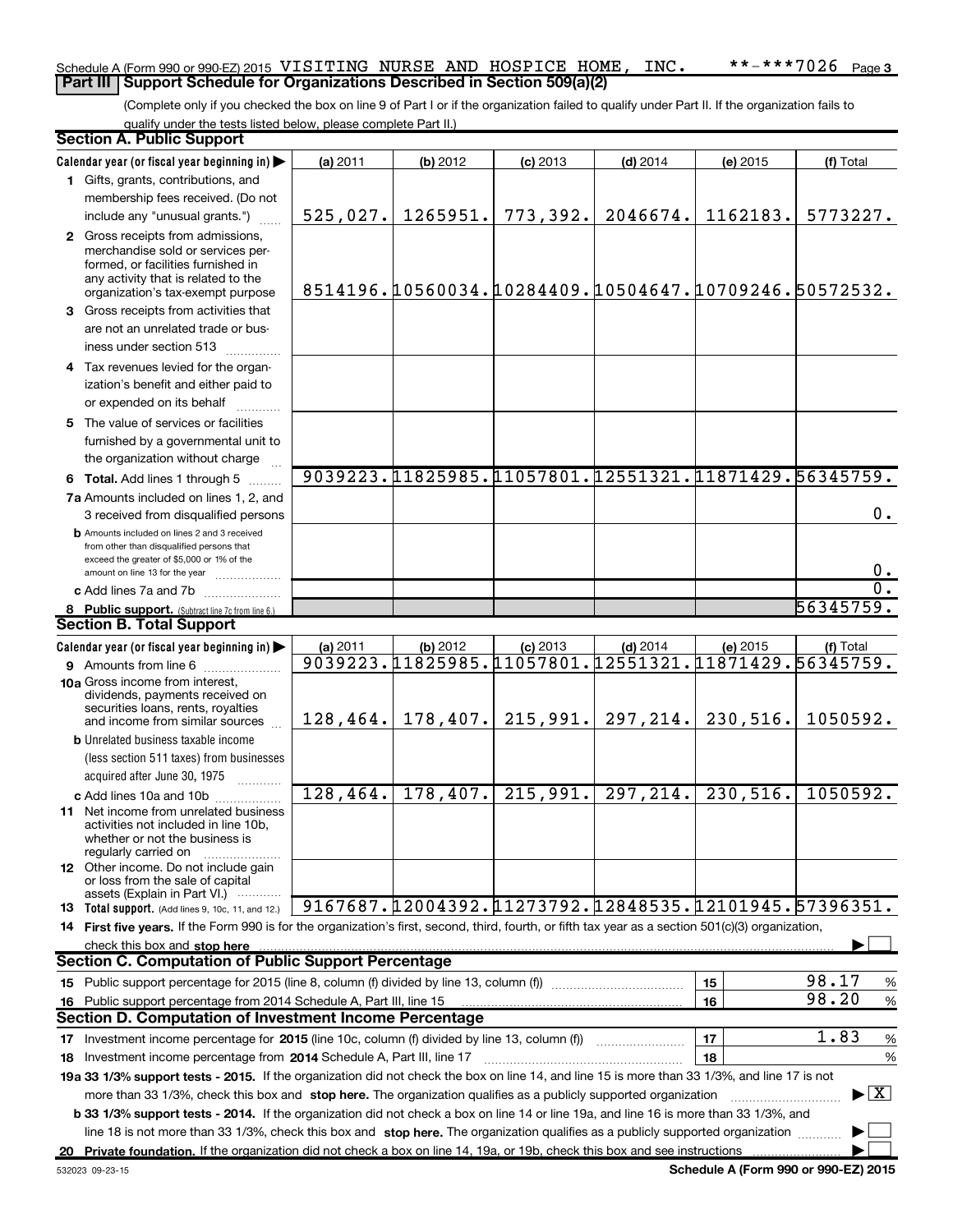**1**

**Yes No**

### **Part IV** Supporting Organizations

(Complete only if you checked a box in line 11 on Part I. If you checked 11a of Part I, complete Sections A and B. If you checked 11b of Part I, complete Sections A and C. If you checked 11c of Part I, complete Sections A, D, and E. If you checked 11d of Part I, complete Sections A and D, and complete Part V.)

#### **Section A. All Supporting Organizations**

- **1** Are all of the organization's supported organizations listed by name in the organization's governing documents? If "No" describe in Part VI how the supported organizations are designated. If designated by *class or purpose, describe the designation. If historic and continuing relationship, explain.*
- **2** Did the organization have any supported organization that does not have an IRS determination of status under section 509(a)(1) or (2)? If "Yes," explain in Part VI how the organization determined that the supported *organization was described in section 509(a)(1) or (2).*
- **3a** Did the organization have a supported organization described in section 501(c)(4), (5), or (6)? If "Yes," answer *(b) and (c) below.*
- **b** Did the organization confirm that each supported organization qualified under section 501(c)(4), (5), or (6) and satisfied the public support tests under section 509(a)(2)? If "Yes," describe in Part VI when and how the *organization made the determination.*
- **c** Did the organization ensure that all support to such organizations was used exclusively for section 170(c)(2)(B) purposes? If "Yes," explain in Part VI what controls the organization put in place to ensure such use.
- **4 a** *If* Was any supported organization not organized in the United States ("foreign supported organization")? *"Yes," and if you checked 11a or 11b in Part I, answer (b) and (c) below.*
- **b** Did the organization have ultimate control and discretion in deciding whether to make grants to the foreign supported organization? If "Yes," describe in Part VI how the organization had such control and discretion *despite being controlled or supervised by or in connection with its supported organizations.*
- **c** Did the organization support any foreign supported organization that does not have an IRS determination under sections 501(c)(3) and 509(a)(1) or (2)? If "Yes," explain in Part VI what controls the organization used *to ensure that all support to the foreign supported organization was used exclusively for section 170(c)(2)(B) purposes.*
- **5a** Did the organization add, substitute, or remove any supported organizations during the tax year? If "Yes," answer (b) and (c) below (if applicable). Also, provide detail in Part VI, including (i) the names and EIN *numbers of the supported organizations added, substituted, or removed; (ii) the reasons for each such action; (iii) the authority under the organization's organizing document authorizing such action; and (iv) how the action was accomplished (such as by amendment to the organizing document).*
- **b Type I or Type II only.** Was any added or substituted supported organization part of a class already designated in the organization's organizing document?
- **c Substitutions only.**  Was the substitution the result of an event beyond the organization's control?
- **6** Did the organization provide support (whether in the form of grants or the provision of services or facilities) to *If "Yes," provide detail in* support or benefit one or more of the filing organization's supported organizations? anyone other than (i) its supported organizations, (ii) individuals that are part of the charitable class benefited by one or more of its supported organizations, or (iii) other supporting organizations that also *Part VI.*
- **7** Did the organization provide a grant, loan, compensation, or other similar payment to a substantial contributor regard to a substantial contributor? If "Yes," complete Part I of Schedule L (Form 990 or 990-EZ). (defined in section 4958(c)(3)(C)), a family member of a substantial contributor, or a 35% controlled entity with
- **8** Did the organization make a loan to a disqualified person (as defined in section 4958) not described in line 7? *If "Yes," complete Part I of Schedule L (Form 990 or 990-EZ).*
- **9 a** Was the organization controlled directly or indirectly at any time during the tax year by one or more in section 509(a)(1) or (2))? If "Yes," provide detail in Part VI. disqualified persons as defined in section 4946 (other than foundation managers and organizations described
- **b** Did one or more disqualified persons (as defined in line 9a) hold a controlling interest in any entity in which the supporting organization had an interest? If "Yes," provide detail in Part VI.
- **c** Did a disqualified person (as defined in line 9a) have an ownership interest in, or derive any personal benefit from, assets in which the supporting organization also had an interest? If "Yes," provide detail in Part VI.
- **10 a** Was the organization subject to the excess business holdings rules of section 4943 because of section supporting organizations)? If "Yes," answer 10b below. 4943(f) (regarding certain Type II supporting organizations, and all Type III non-functionally integrated
	- **b** Did the organization have any excess business holdings in the tax year? (Use Schedule C, Form 4720, to *determine whether the organization had excess business holdings.)*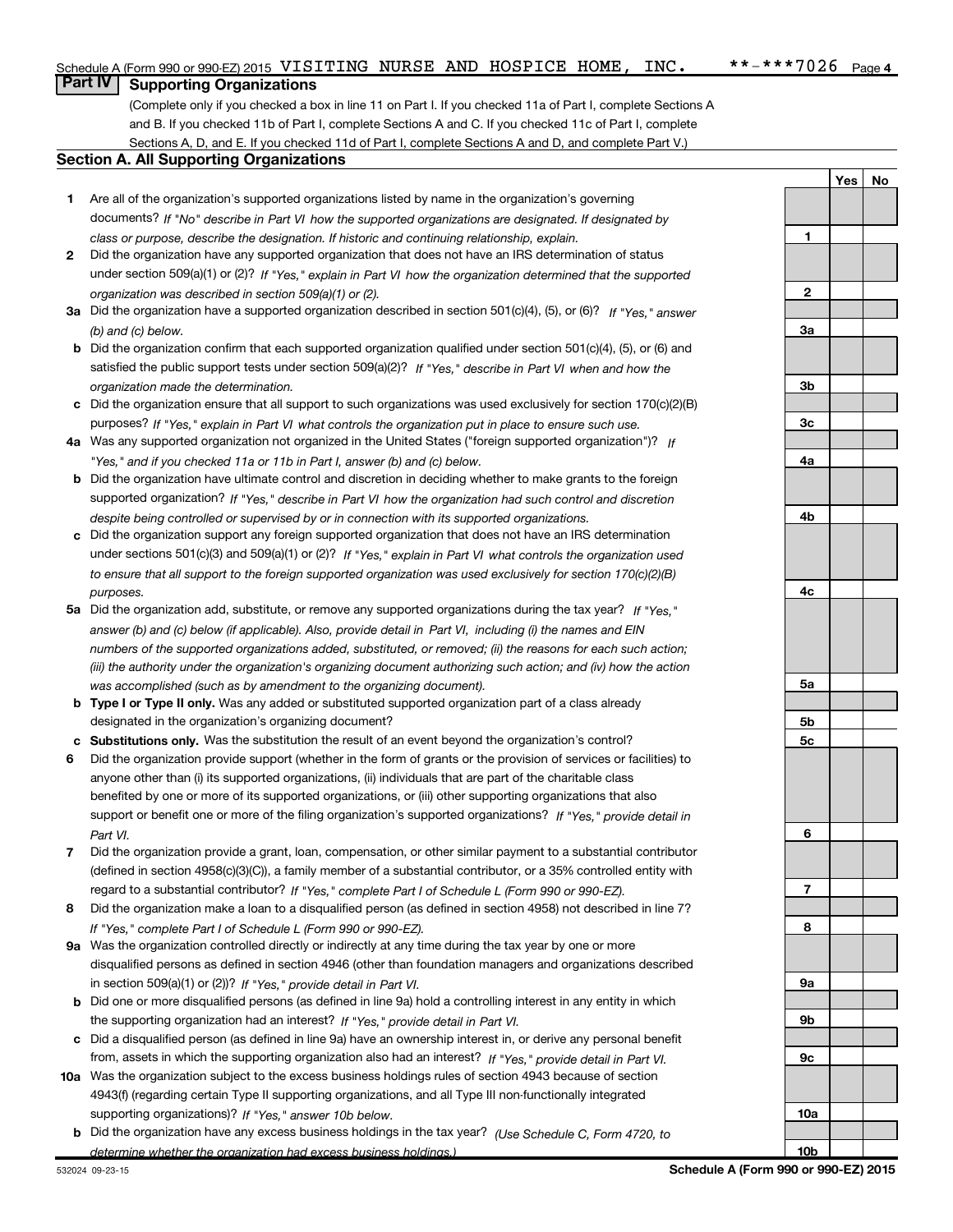#### $***$  -\*\*\* 7026 Page 5 Schedule A (Form 990 or 990-EZ) 2015 <code>VISITING</code> <code>NURSE AND HOSPICE HOME, <code>INC. \*\*-\*\*\*7026</code> <code>Page</code></code>

|    | <b>Part IV</b><br><b>Supporting Organizations (continued)</b>                                                                                                                                                        |                 |     |    |
|----|----------------------------------------------------------------------------------------------------------------------------------------------------------------------------------------------------------------------|-----------------|-----|----|
|    |                                                                                                                                                                                                                      |                 | Yes | No |
| 11 | Has the organization accepted a gift or contribution from any of the following persons?                                                                                                                              |                 |     |    |
|    | a A person who directly or indirectly controls, either alone or together with persons described in (b) and (c)                                                                                                       |                 |     |    |
|    | below, the governing body of a supported organization?                                                                                                                                                               | 11a             |     |    |
|    | <b>b</b> A family member of a person described in (a) above?                                                                                                                                                         | 11 <sub>b</sub> |     |    |
|    | c A 35% controlled entity of a person described in (a) or (b) above? If "Yes" to a, b, or c, provide detail in Part VI.                                                                                              | 11c             |     |    |
|    | <b>Section B. Type I Supporting Organizations</b>                                                                                                                                                                    |                 |     |    |
|    |                                                                                                                                                                                                                      |                 | Yes | No |
| 1  | Did the directors, trustees, or membership of one or more supported organizations have the power to                                                                                                                  |                 |     |    |
|    | regularly appoint or elect at least a majority of the organization's directors or trustees at all times during the                                                                                                   |                 |     |    |
|    | tax year? If "No," describe in Part VI how the supported organization(s) effectively operated, supervised, or                                                                                                        |                 |     |    |
|    | controlled the organization's activities. If the organization had more than one supported organization,                                                                                                              |                 |     |    |
|    | describe how the powers to appoint and/or remove directors or trustees were allocated among the supported                                                                                                            |                 |     |    |
|    | organizations and what conditions or restrictions, if any, applied to such powers during the tax year.                                                                                                               | 1               |     |    |
| 2  | Did the organization operate for the benefit of any supported organization other than the supported                                                                                                                  |                 |     |    |
|    | organization(s) that operated, supervised, or controlled the supporting organization? If "Yes," explain in                                                                                                           |                 |     |    |
|    | Part VI how providing such benefit carried out the purposes of the supported organization(s) that operated,                                                                                                          |                 |     |    |
|    | supervised, or controlled the supporting organization.                                                                                                                                                               | $\mathbf{2}$    |     |    |
|    | <b>Section C. Type II Supporting Organizations</b>                                                                                                                                                                   |                 |     |    |
|    |                                                                                                                                                                                                                      |                 | Yes | No |
| 1  | Were a majority of the organization's directors or trustees during the tax year also a majority of the directors                                                                                                     |                 |     |    |
|    | or trustees of each of the organization's supported organization(s)? If "No," describe in Part VI how control                                                                                                        |                 |     |    |
|    | or management of the supporting organization was vested in the same persons that controlled or managed                                                                                                               |                 |     |    |
|    | the supported organization(s).<br><b>Section D. All Type III Supporting Organizations</b>                                                                                                                            |                 |     |    |
|    |                                                                                                                                                                                                                      |                 |     |    |
|    |                                                                                                                                                                                                                      |                 | Yes | No |
| 1  | Did the organization provide to each of its supported organizations, by the last day of the fifth month of the                                                                                                       |                 |     |    |
|    | organization's tax year, (i) a written notice describing the type and amount of support provided during the prior tax                                                                                                |                 |     |    |
|    | year, (ii) a copy of the Form 990 that was most recently filed as of the date of notification, and (iii) copies of the                                                                                               |                 |     |    |
|    | organization's governing documents in effect on the date of notification, to the extent not previously provided?                                                                                                     | 1               |     |    |
| 2  | Were any of the organization's officers, directors, or trustees either (i) appointed or elected by the supported                                                                                                     |                 |     |    |
|    | organization(s) or (ii) serving on the governing body of a supported organization? If "No," explain in Part VI how                                                                                                   | $\mathbf{2}$    |     |    |
| 3  | the organization maintained a close and continuous working relationship with the supported organization(s).<br>By reason of the relationship described in (2), did the organization's supported organizations have a |                 |     |    |
|    | significant voice in the organization's investment policies and in directing the use of the organization's                                                                                                           |                 |     |    |
|    | income or assets at all times during the tax year? If "Yes," describe in Part VI the role the organization's                                                                                                         |                 |     |    |
|    | supported organizations played in this regard                                                                                                                                                                        | з               |     |    |
|    | Section E. Type III Functionally-Integrated Supporting Organizations                                                                                                                                                 |                 |     |    |
| 1  | Check the box next to the method that the organization used to satisfy the Integral Part Test during the year (see instructions):                                                                                    |                 |     |    |
| a  | The organization satisfied the Activities Test. Complete line 2 below.                                                                                                                                               |                 |     |    |
| b  | The organization is the parent of each of its supported organizations. Complete line 3 below.                                                                                                                        |                 |     |    |
| c  | The organization supported a governmental entity. Describe in Part VI how you supported a government entity (see instructions).                                                                                      |                 |     |    |
| 2  | Activities Test. Answer (a) and (b) below.                                                                                                                                                                           |                 | Yes | No |
| а  | Did substantially all of the organization's activities during the tax year directly further the exempt purposes of                                                                                                   |                 |     |    |
|    | the supported organization(s) to which the organization was responsive? If "Yes," then in Part VI identify                                                                                                           |                 |     |    |
|    |                                                                                                                                                                                                                      |                 |     |    |
|    | those supported organizations and explain<br>how these activities directly furthered their exempt purposes,                                                                                                          |                 |     |    |
|    | how the organization was responsive to those supported organizations, and how the organization determined                                                                                                            |                 |     |    |
|    | that these activities constituted substantially all of its activities.                                                                                                                                               | 2a              |     |    |

- **b** of the organization's supported organization(s) would have been engaged in? If "Yes," explain in Part VI the *reasons for the organization's position that its supported organization(s) would have engaged in these activities but for the organization's involvement.* Did the activities described in (a) constitute activities that, but for the organization's involvement, one or more
- **3** Parent of Supported Organizations. *Answer (a) and (b) below.*
- **a** Did the organization have the power to regularly appoint or elect a majority of the officers, directors, or trustees of each of the supported organizations? Provide details in *Part VI.*
- **b** Did the organization exercise a substantial degree of direction over the policies, programs, and activities of each of its supported organizations? If "Yes," describe in *Part VI the role played by the organization in this regard.*

**2b**

**3a**

**3b**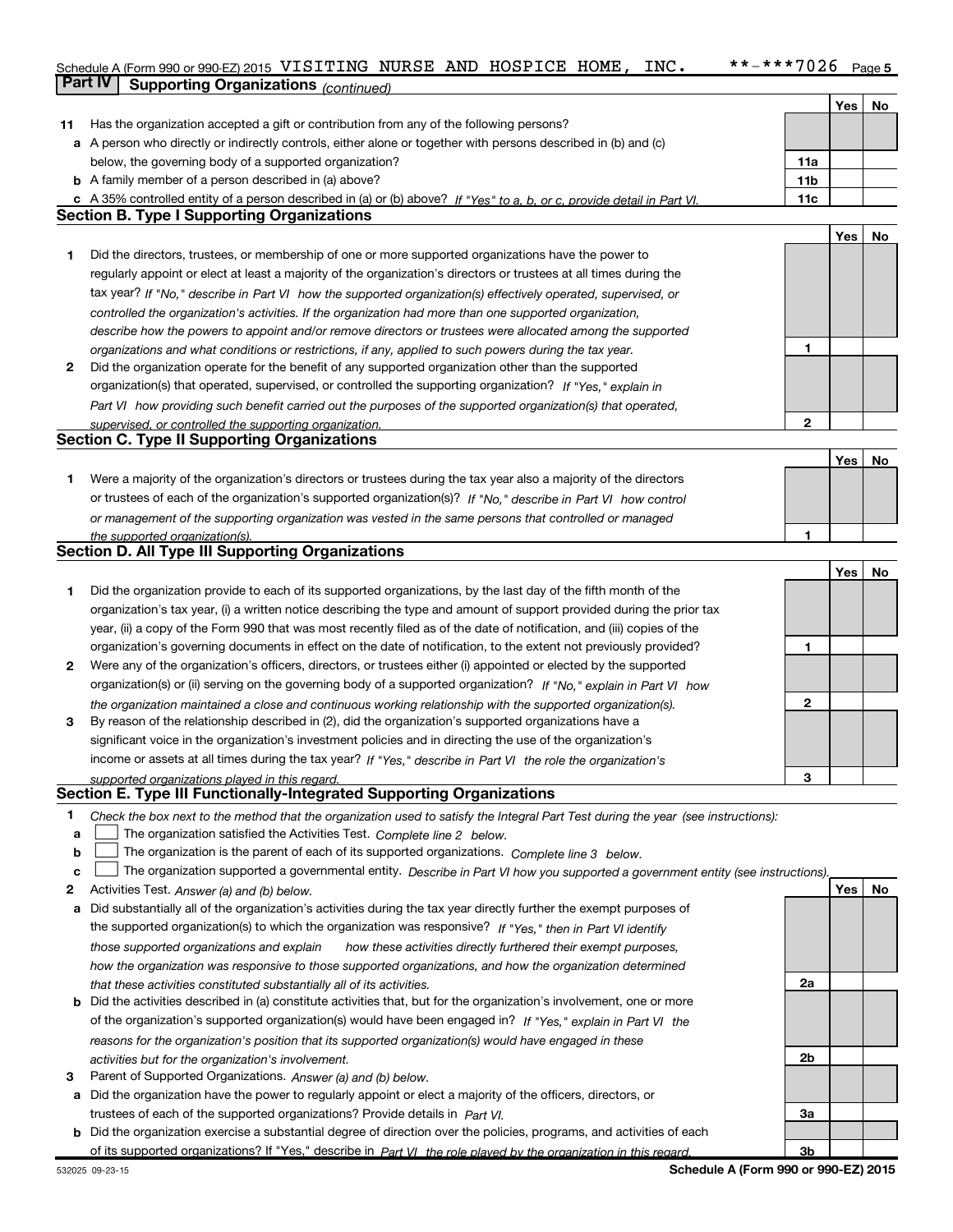|              | <b>Part V</b><br>Type III Non-Functionally Integrated 509(a)(3) Supporting Organizations                                      |                |                |                                |
|--------------|-------------------------------------------------------------------------------------------------------------------------------|----------------|----------------|--------------------------------|
| 1            | Check here if the organization satisfied the Integral Part Test as a qualifying trust on Nov. 20, 1970. See instructions. All |                |                |                                |
|              | other Type III non-functionally integrated supporting organizations must complete Sections A through E.                       |                |                |                                |
|              | <b>Section A - Adjusted Net Income</b>                                                                                        |                | (A) Prior Year | (B) Current Year<br>(optional) |
| 1            | Net short-term capital gain                                                                                                   | $\mathbf{1}$   |                |                                |
| $\mathbf{2}$ | Recoveries of prior-year distributions                                                                                        | $\mathbf{2}$   |                |                                |
| 3            | Other gross income (see instructions)                                                                                         | 3              |                |                                |
| 4            | Add lines 1 through 3                                                                                                         | 4              |                |                                |
| 5            | Depreciation and depletion                                                                                                    | 5              |                |                                |
| 6            | Portion of operating expenses paid or incurred for production or                                                              |                |                |                                |
|              | collection of gross income or for management, conservation, or                                                                |                |                |                                |
|              | maintenance of property held for production of income (see instructions)                                                      | 6              |                |                                |
| 7            | Other expenses (see instructions)                                                                                             | $\overline{7}$ |                |                                |
| 8            | Adjusted Net Income (subtract lines 5, 6 and 7 from line 4)                                                                   | 8              |                |                                |
|              | <b>Section B - Minimum Asset Amount</b>                                                                                       |                | (A) Prior Year | (B) Current Year<br>(optional) |
| 1            | Aggregate fair market value of all non-exempt-use assets (see                                                                 |                |                |                                |
|              | instructions for short tax year or assets held for part of year):                                                             |                |                |                                |
|              | <b>a</b> Average monthly value of securities                                                                                  | 1a             |                |                                |
|              | <b>b</b> Average monthly cash balances                                                                                        | 1 <sub>b</sub> |                |                                |
|              | <b>c</b> Fair market value of other non-exempt-use assets                                                                     | 1 <sub>c</sub> |                |                                |
|              | <b>d</b> Total (add lines 1a, 1b, and 1c)                                                                                     | 1d             |                |                                |
|              | e Discount claimed for blockage or other                                                                                      |                |                |                                |
|              | factors (explain in detail in Part VI):                                                                                       |                |                |                                |
| $\mathbf{2}$ | Acquisition indebtedness applicable to non-exempt-use assets                                                                  | $\mathbf{2}$   |                |                                |
| 3            | Subtract line 2 from line 1d                                                                                                  | 3              |                |                                |
| 4            | Cash deemed held for exempt use. Enter 1-1/2% of line 3 (for greater amount,                                                  |                |                |                                |
|              | see instructions).                                                                                                            | 4              |                |                                |
| 5            | Net value of non-exempt-use assets (subtract line 4 from line 3)                                                              | 5              |                |                                |
| 6            | Multiply line 5 by .035                                                                                                       | 6              |                |                                |
| 7            | Recoveries of prior-year distributions                                                                                        | $\overline{7}$ |                |                                |
| 8            | Minimum Asset Amount (add line 7 to line 6)                                                                                   | 8              |                |                                |
|              | <b>Section C - Distributable Amount</b>                                                                                       |                |                | <b>Current Year</b>            |
| 1            | Adjusted net income for prior year (from Section A, line 8, Column A)                                                         | 1              |                |                                |
| $\mathbf{2}$ | Enter 85% of line 1                                                                                                           | $\mathbf{2}$   |                |                                |
| 3            | Minimum asset amount for prior year (from Section B, line 8, Column A)                                                        | 3              |                |                                |
| 4            | Enter greater of line 2 or line 3                                                                                             | 4              |                |                                |
| 5            | Income tax imposed in prior year                                                                                              | 5              |                |                                |
| 6            | <b>Distributable Amount.</b> Subtract line 5 from line 4, unless subject to                                                   |                |                |                                |
|              | emergency temporary reduction (see instructions)                                                                              | 6              |                |                                |

Schedule A (Form 990 or 990-EZ) 2015 Page

VISITING NURSE AND HOSPICE HOME, INC. \*\*-\*\*\*7026

**7** Check here if the current year is the organization's first as a non-functionally-integrated Type III supporting organization (see instructions).

**Schedule A (Form 990 or 990-EZ) 2015**

 $***$   $-***$  7026 Page 6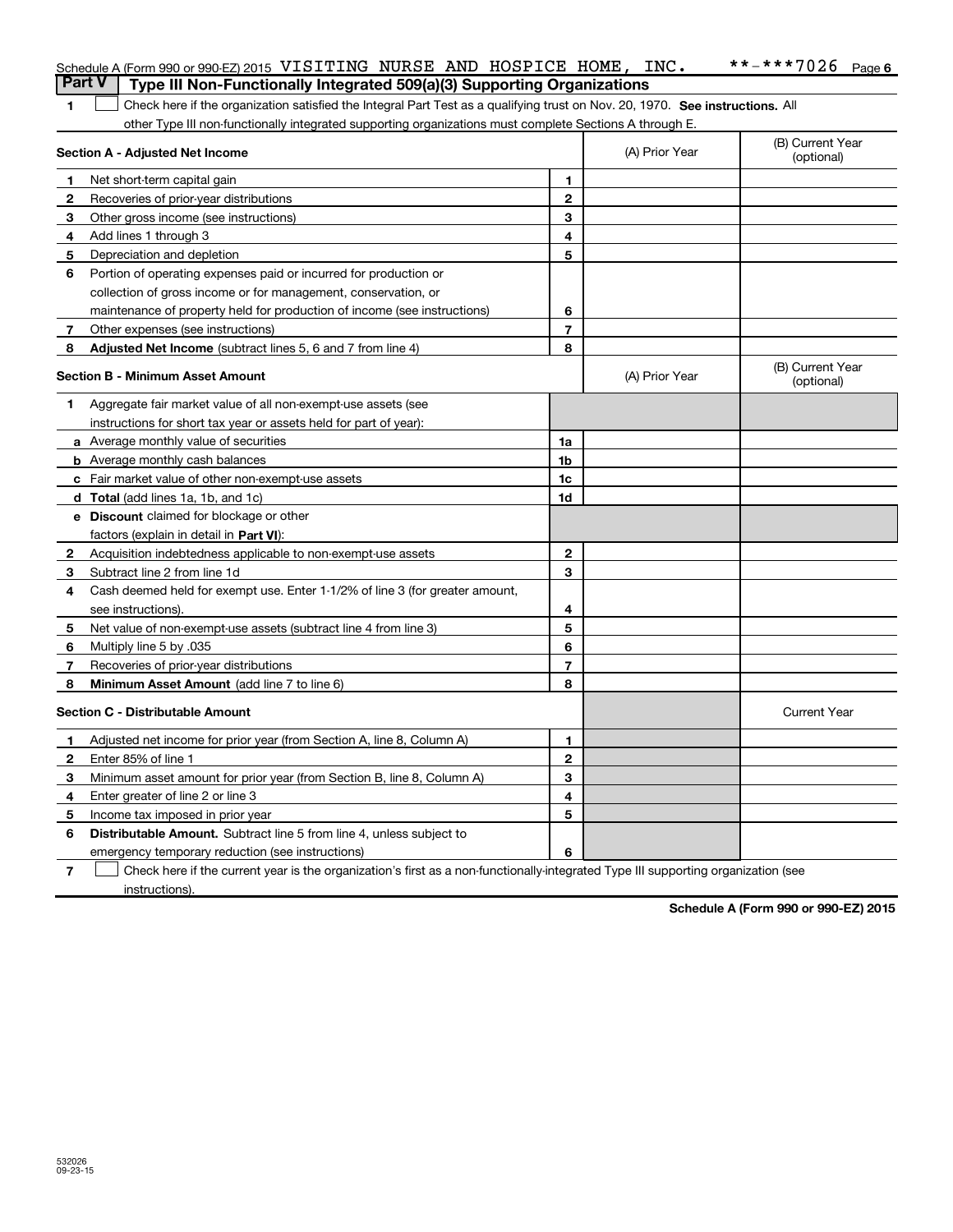#### $***$  \*\*\*\*7026 Page 7 Schedule A (Form 990 or 990-EZ) 2015 <code>VISITING</code> <code>NURSE AND HOSPICE HOME, <code>INC. \*\*-\*\*\*7026</code> <code>Page</code></code>

| <b>Part V</b> | Type III Non-Functionally Integrated 509(a)(3) Supporting Organizations                    |                             | (continued)                           |                                         |
|---------------|--------------------------------------------------------------------------------------------|-----------------------------|---------------------------------------|-----------------------------------------|
|               | <b>Section D - Distributions</b>                                                           |                             |                                       | <b>Current Year</b>                     |
| 1             | Amounts paid to supported organizations to accomplish exempt purposes                      |                             |                                       |                                         |
| 2             | Amounts paid to perform activity that directly furthers exempt purposes of supported       |                             |                                       |                                         |
|               | organizations, in excess of income from activity                                           |                             |                                       |                                         |
| 3             | Administrative expenses paid to accomplish exempt purposes of supported organizations      |                             |                                       |                                         |
| 4             | Amounts paid to acquire exempt-use assets                                                  |                             |                                       |                                         |
| 5             | Qualified set-aside amounts (prior IRS approval required)                                  |                             |                                       |                                         |
| 6             | Other distributions (describe in Part VI). See instructions.                               |                             |                                       |                                         |
| 7             | <b>Total annual distributions.</b> Add lines 1 through 6.                                  |                             |                                       |                                         |
| 8             | Distributions to attentive supported organizations to which the organization is responsive |                             |                                       |                                         |
|               | (provide details in Part VI). See instructions.                                            |                             |                                       |                                         |
| 9             | Distributable amount for 2015 from Section C, line 6                                       |                             |                                       |                                         |
| 10            | Line 8 amount divided by Line 9 amount                                                     |                             |                                       |                                         |
|               |                                                                                            | (i)                         | (iii)                                 | (iii)                                   |
|               | Section E - Distribution Allocations (see instructions)                                    | <b>Excess Distributions</b> | <b>Underdistributions</b><br>Pre-2015 | <b>Distributable</b><br>Amount for 2015 |
|               |                                                                                            |                             |                                       |                                         |
| 1             | Distributable amount for 2015 from Section C, line 6                                       |                             |                                       |                                         |
| 2             | Underdistributions, if any, for years prior to 2015                                        |                             |                                       |                                         |
|               | (reasonable cause required-see instructions)                                               |                             |                                       |                                         |
| 3             | Excess distributions carryover, if any, to 2015:                                           |                             |                                       |                                         |
| a             |                                                                                            |                             |                                       |                                         |
| b             |                                                                                            |                             |                                       |                                         |
| c             |                                                                                            |                             |                                       |                                         |
|               | d From 2013                                                                                |                             |                                       |                                         |
|               | e From 2014                                                                                |                             |                                       |                                         |
| f             | <b>Total</b> of lines 3a through e                                                         |                             |                                       |                                         |
|               | g Applied to underdistributions of prior years                                             |                             |                                       |                                         |
|               | <b>h</b> Applied to 2015 distributable amount                                              |                             |                                       |                                         |
|               | Carryover from 2010 not applied (see instructions)                                         |                             |                                       |                                         |
|               | Remainder. Subtract lines 3g, 3h, and 3i from 3f.                                          |                             |                                       |                                         |
| 4             | Distributions for 2015 from Section D,                                                     |                             |                                       |                                         |
|               | line $7:$<br>a Applied to underdistributions of prior years                                |                             |                                       |                                         |
|               | <b>b</b> Applied to 2015 distributable amount                                              |                             |                                       |                                         |
| c             | Remainder. Subtract lines 4a and 4b from 4.                                                |                             |                                       |                                         |
| 5             | Remaining underdistributions for years prior to 2015, if                                   |                             |                                       |                                         |
|               | any. Subtract lines 3g and 4a from line 2 (if amount                                       |                             |                                       |                                         |
|               | greater than zero, see instructions).                                                      |                             |                                       |                                         |
| 6             | Remaining underdistributions for 2015. Subtract lines 3h                                   |                             |                                       |                                         |
|               | and 4b from line 1 (if amount greater than zero, see                                       |                             |                                       |                                         |
|               | instructions).                                                                             |                             |                                       |                                         |
| 7             | Excess distributions carryover to 2016. Add lines 3j                                       |                             |                                       |                                         |
|               | and 4c.                                                                                    |                             |                                       |                                         |
| 8             | Breakdown of line 7:                                                                       |                             |                                       |                                         |
| а             |                                                                                            |                             |                                       |                                         |
| b             |                                                                                            |                             |                                       |                                         |
|               | c Excess from 2013                                                                         |                             |                                       |                                         |
|               | <b>d</b> Excess from 2014                                                                  |                             |                                       |                                         |
|               | e Excess from 2015                                                                         |                             |                                       |                                         |

**Schedule A (Form 990 or 990-EZ) 2015**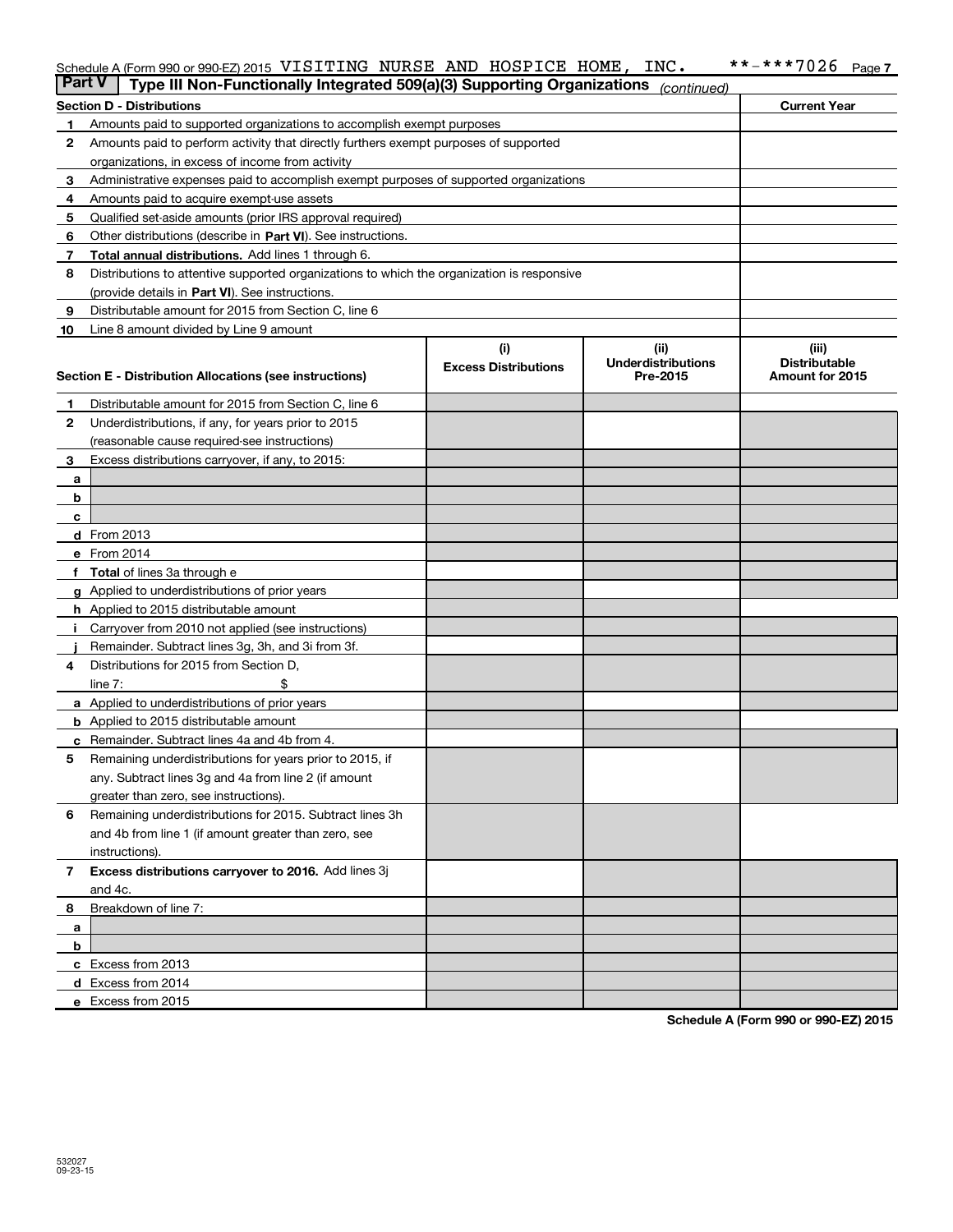|                | Schedule A (Form 990 or 990-EZ) 2015 VISITING NURSE AND HOSPICE HOME, INC.                                                                                                                                                                                                         |  |  | **-***7026 Page 8 |  |
|----------------|------------------------------------------------------------------------------------------------------------------------------------------------------------------------------------------------------------------------------------------------------------------------------------|--|--|-------------------|--|
| <b>Part VI</b> | Supplemental Information. Provide the explanations required by Part II, line 10; Part II, line 17a or 17b; Part III, line 12;                                                                                                                                                      |  |  |                   |  |
|                | Part IV, Section A, lines 1, 2, 3b, 3c, 4b, 4c, 5a, 6, 9a, 9b, 9c, 11a, 11b, and 11c; Part IV, Section B, lines 1 and 2; Part IV, Section C,                                                                                                                                       |  |  |                   |  |
|                | line 1; Part IV, Section D, lines 2 and 3; Part IV, Section E, lines 1c, 2a, 2b, 3a and 3b; Part V, line 1; Part V, Section B, line 1e; Part V,<br>Section D, lines 5, 6, and 8; and Part V, Section E, lines 2, 5, and 6. Also complete this part for any additional information. |  |  |                   |  |
|                | (See instructions.)                                                                                                                                                                                                                                                                |  |  |                   |  |
|                |                                                                                                                                                                                                                                                                                    |  |  |                   |  |
|                |                                                                                                                                                                                                                                                                                    |  |  |                   |  |
|                |                                                                                                                                                                                                                                                                                    |  |  |                   |  |
|                |                                                                                                                                                                                                                                                                                    |  |  |                   |  |
|                |                                                                                                                                                                                                                                                                                    |  |  |                   |  |
|                |                                                                                                                                                                                                                                                                                    |  |  |                   |  |
|                |                                                                                                                                                                                                                                                                                    |  |  |                   |  |
|                |                                                                                                                                                                                                                                                                                    |  |  |                   |  |
|                |                                                                                                                                                                                                                                                                                    |  |  |                   |  |
|                |                                                                                                                                                                                                                                                                                    |  |  |                   |  |
|                |                                                                                                                                                                                                                                                                                    |  |  |                   |  |
|                |                                                                                                                                                                                                                                                                                    |  |  |                   |  |
|                |                                                                                                                                                                                                                                                                                    |  |  |                   |  |
|                |                                                                                                                                                                                                                                                                                    |  |  |                   |  |
|                |                                                                                                                                                                                                                                                                                    |  |  |                   |  |
|                |                                                                                                                                                                                                                                                                                    |  |  |                   |  |
|                |                                                                                                                                                                                                                                                                                    |  |  |                   |  |
|                |                                                                                                                                                                                                                                                                                    |  |  |                   |  |
|                |                                                                                                                                                                                                                                                                                    |  |  |                   |  |
|                |                                                                                                                                                                                                                                                                                    |  |  |                   |  |
|                |                                                                                                                                                                                                                                                                                    |  |  |                   |  |
|                |                                                                                                                                                                                                                                                                                    |  |  |                   |  |
|                |                                                                                                                                                                                                                                                                                    |  |  |                   |  |
|                |                                                                                                                                                                                                                                                                                    |  |  |                   |  |
|                |                                                                                                                                                                                                                                                                                    |  |  |                   |  |
|                |                                                                                                                                                                                                                                                                                    |  |  |                   |  |
|                |                                                                                                                                                                                                                                                                                    |  |  |                   |  |
|                |                                                                                                                                                                                                                                                                                    |  |  |                   |  |
|                |                                                                                                                                                                                                                                                                                    |  |  |                   |  |
|                |                                                                                                                                                                                                                                                                                    |  |  |                   |  |
|                |                                                                                                                                                                                                                                                                                    |  |  |                   |  |
|                |                                                                                                                                                                                                                                                                                    |  |  |                   |  |
|                |                                                                                                                                                                                                                                                                                    |  |  |                   |  |
|                |                                                                                                                                                                                                                                                                                    |  |  |                   |  |
|                |                                                                                                                                                                                                                                                                                    |  |  |                   |  |
|                |                                                                                                                                                                                                                                                                                    |  |  |                   |  |
|                |                                                                                                                                                                                                                                                                                    |  |  |                   |  |
|                |                                                                                                                                                                                                                                                                                    |  |  |                   |  |
|                |                                                                                                                                                                                                                                                                                    |  |  |                   |  |
|                |                                                                                                                                                                                                                                                                                    |  |  |                   |  |
|                |                                                                                                                                                                                                                                                                                    |  |  |                   |  |
|                |                                                                                                                                                                                                                                                                                    |  |  |                   |  |
|                |                                                                                                                                                                                                                                                                                    |  |  |                   |  |
|                |                                                                                                                                                                                                                                                                                    |  |  |                   |  |
|                |                                                                                                                                                                                                                                                                                    |  |  |                   |  |
|                |                                                                                                                                                                                                                                                                                    |  |  |                   |  |
|                |                                                                                                                                                                                                                                                                                    |  |  |                   |  |
|                |                                                                                                                                                                                                                                                                                    |  |  |                   |  |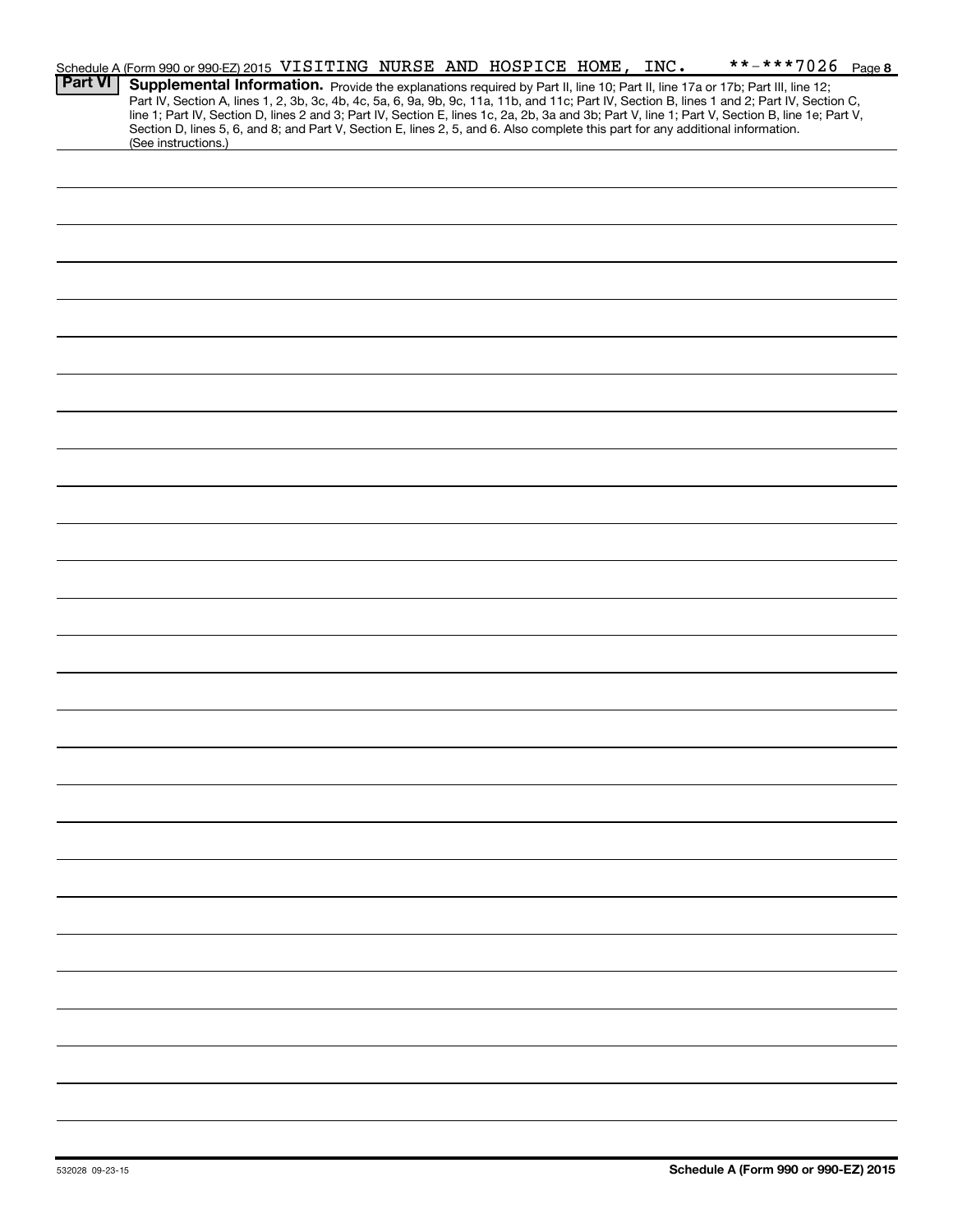Department of the Treasury Internal Revenue Service **(Form 990, 990-EZ,**

### **Schedule B Schedule of Contributors**

**or 990-PF) | Attach to Form 990, Form 990-EZ, or Form 990-PF. | Information about Schedule B (Form 990, 990-EZ, or 990-PF) and its instructions is at** www.irs.gov/form990  $\cdot$ 

**Name of the organization Employer identification number**

VISITING NURSE AND HOSPICE HOME, INC.  $* * * * * 7026$ 

OMB No. 1545-0047

**2015**

| <b>Organization type (check one):</b> |                                                                           |  |  |  |  |
|---------------------------------------|---------------------------------------------------------------------------|--|--|--|--|
| Filers of:                            | Section:                                                                  |  |  |  |  |
| Form 990 or 990-EZ                    | $\lfloor x \rfloor$ 501(c)( 3) (enter number) organization                |  |  |  |  |
|                                       | 4947(a)(1) nonexempt charitable trust not treated as a private foundation |  |  |  |  |
|                                       | 527 political organization                                                |  |  |  |  |
| Form 990-PF                           | 501(c)(3) exempt private foundation                                       |  |  |  |  |
|                                       | 4947(a)(1) nonexempt charitable trust treated as a private foundation     |  |  |  |  |
|                                       | 501(c)(3) taxable private foundation                                      |  |  |  |  |
|                                       |                                                                           |  |  |  |  |

Check if your organization is covered by the General Rule or a Special Rule. **Note.**  Only a section 501(c)(7), (8), or (10) organization can check boxes for both the General Rule and a Special Rule. See instructions.

#### **General Rule**

[X] For an organization filing Form 990, 990-EZ, or 990-PF that received, during the year, contributions totaling \$5,000 or more (in money or property) from any one contributor. Complete Parts I and II. See instructions for determining a contributor's total contributions.

#### **Special Rules**

 $\begin{array}{c} \hline \end{array}$ 

| For an organization described in section 501(c)(3) filing Form 990 or 990-EZ that met the 33 1/3% support test of the regulations under              |
|------------------------------------------------------------------------------------------------------------------------------------------------------|
| sections 509(a)(1) and 170(b)(1)(A)(vi), that checked Schedule A (Form 990 or 990-EZ), Part II, line 13, 16a, or 16b, and that received from         |
| any one contributor, during the year, total contributions of the greater of (1) \$5,000 or (2) 2% of the amount on (i) Form 990, Part VIII, line 1h, |
| or (ii) Form 990-EZ, line 1. Complete Parts I and II.                                                                                                |

year, total contributions of more than \$1,000 *exclusively* for religious, charitable, scientific, literary, or educational purposes, or for For an organization described in section 501(c)(7), (8), or (10) filing Form 990 or 990-EZ that received from any one contributor, during the the prevention of cruelty to children or animals. Complete Parts I, II, and III.  $\begin{array}{c} \hline \end{array}$ 

purpose. Do not complete any of the parts unless the General Rule applies to this organization because it received nonexclusively year, contributions <sub>exclusively</sub> for religious, charitable, etc., purposes, but no such contributions totaled more than \$1,000. If this box is checked, enter here the total contributions that were received during the year for an *exclusively* religious, charitable, etc., For an organization described in section 501(c)(7), (8), or (10) filing Form 990 or 990-EZ that received from any one contributor, during the religious, charitable, etc., contributions totaling \$5,000 or more during the year  $\ldots$  $\ldots$  $\ldots$  $\ldots$  $\ldots$  $\ldots$ 

**Caution.** An organization that is not covered by the General Rule and/or the Special Rules does not file Schedule B (Form 990, 990-EZ, or 990-PF),  **must** but it answer "No" on Part IV, line 2, of its Form 990; or check the box on line H of its Form 990-EZ or on its Form 990-PF, Part I, line 2, to certify that it does not meet the filing requirements of Schedule B (Form 990, 990-EZ, or 990-PF).

LHA For Paperwork Reduction Act Notice, see the Instructions for Form 990, 990-EZ, or 990-PF. Schedule B (Form 990, 990-EZ, or 990-PF) (2015)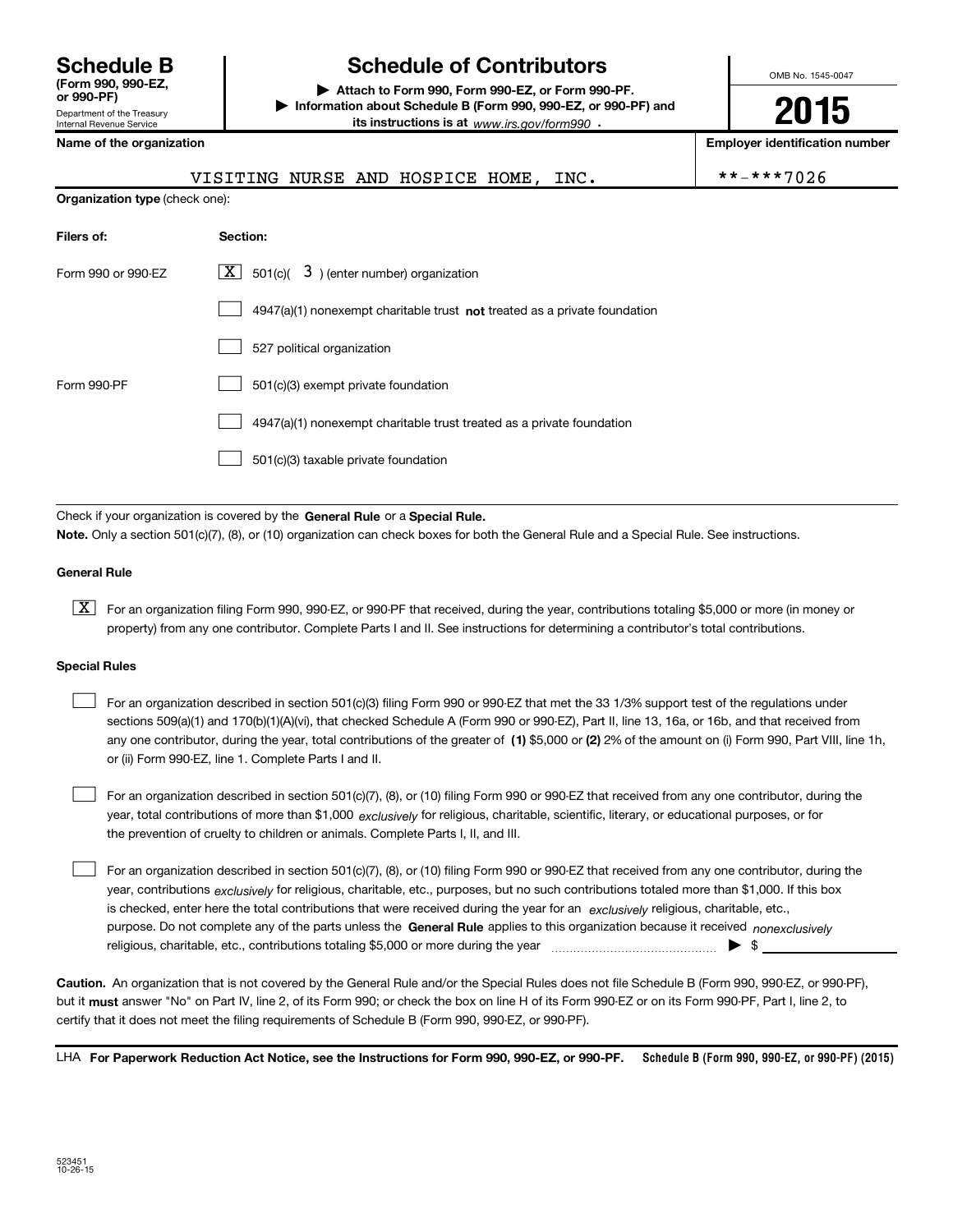**Employer identification number** 

VISITING NURSE AND HOSPICE HOME, INC.  $\left| \begin{array}{cc} * \ * \ * \ * \ * \ * \ * \ 7026 \end{array} \right|$ 

**Part I** Contributors (see instructions). Use duplicate copies of Part I if additional space is needed.

| (a)        | (b)                                                                          | (c)                               | (d)                                                                                                 |
|------------|------------------------------------------------------------------------------|-----------------------------------|-----------------------------------------------------------------------------------------------------|
| No.        | Name, address, and $ZIP + 4$                                                 | <b>Total contributions</b>        | Type of contribution                                                                                |
| 1          | UNITED WAY OF ALLEN COUNTY<br>334 EAST BERRY ST.<br>FORT WAYNE, IN 46802     | 43,887.<br>$\mathsf{\$}$          | x<br>Person<br><b>Payroll</b><br><b>Noncash</b><br>(Complete Part II for<br>noncash contributions.) |
| (a)<br>No. | (b)<br>Name, address, and ZIP + 4                                            | (c)<br><b>Total contributions</b> | (d)<br>Type of contribution                                                                         |
| 2          | PAUL YERGENS AND VIRGINIA ROGERS<br>FOUNDATION<br>116 EAST BERRY STREET      | 85,000.<br>$\mathfrak s$          | $\overline{\text{X}}$<br>Person<br>Payroll<br>Noncash                                               |
|            | FORT WAYNE, IN 46802                                                         |                                   | (Complete Part II for<br>noncash contributions.)                                                    |
| (a)<br>No. | (b)<br>Name, address, and $ZIP + 4$                                          | (c)<br><b>Total contributions</b> | (d)<br>Type of contribution                                                                         |
| 3          | LUTHERAN HEALTH SERVICES<br>8732 WOODSTREAM DRIVE<br>FORT WAYNE, IN 46804    | 109,000.<br>\$                    | x<br>Person<br><b>Pavroll</b><br><b>Noncash</b><br>(Complete Part II for<br>noncash contributions.) |
|            |                                                                              |                                   |                                                                                                     |
| (a)<br>No. | (b)<br>Name, address, and ZIP + 4                                            | (c)<br><b>Total contributions</b> | (d)<br>Type of contribution                                                                         |
| 4          | LUTHERAN FOUNDATION<br>3024 FAIRFIELD AVENUE<br>FORT WAYNE, IN 46807         | 25,000.<br>\$                     | x<br>Person<br><b>Payroll</b><br>Noncash<br>(Complete Part II for<br>noncash contributions.)        |
| (a)<br>No. | (b)<br>Name, address, and ZIP + 4                                            | (c)<br><b>Total contributions</b> | (d)<br>Type of contribution                                                                         |
| 5          | LINCOLN FINANCIAL GROUP FOUNDATION<br>PO BOX 7863<br>IN 46801<br>FORT WAYNE, | 30,000.<br>\$                     | X<br>Person<br>Payroll<br>Noncash<br>(Complete Part II for<br>noncash contributions.)               |
| (a)<br>No. | (b)<br>Name, address, and ZIP + 4                                            | (c)<br><b>Total contributions</b> | (d)<br>Type of contribution                                                                         |
| 6          | DR. ROBERT E SWINT<br>1812 PRESTWICK LANE<br>FORT WAYNE, IN 46814            | 37,500.<br>\$                     | $\overline{\mathbf{X}}$<br>Person<br>Payroll<br>Noncash<br>(Complete Part II for                    |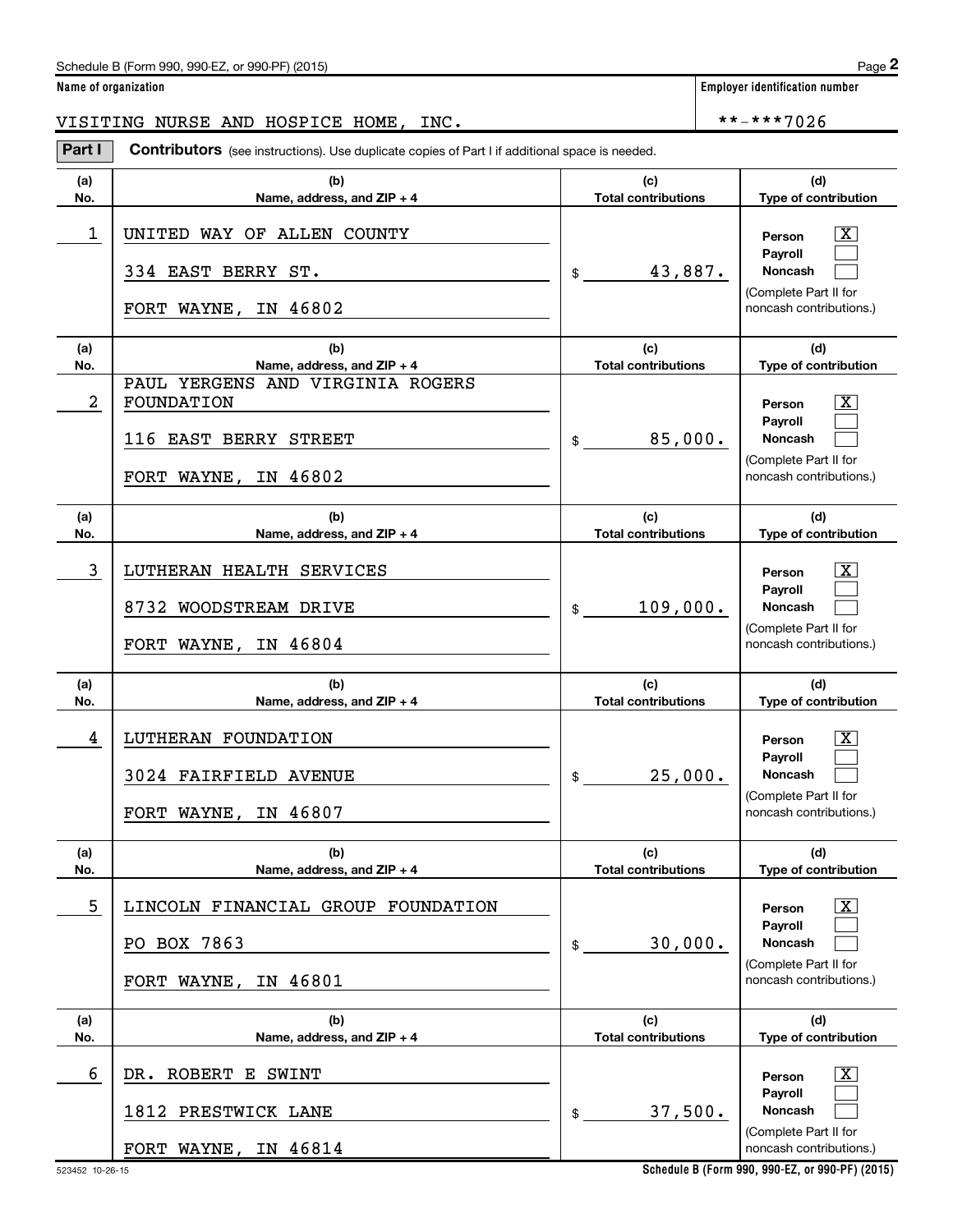**Name of organization Employer identification number**

VISITING NURSE AND HOSPICE HOME, INC. \*\*-\*\*\*7026

**Part I** Contributors (see instructions). Use duplicate copies of Part I if additional space is needed.

| (a)<br>No. | (b)<br>Name, address, and ZIP + 4                                                  | (c)<br><b>Total contributions</b> | (d)<br>Type of contribution                      |
|------------|------------------------------------------------------------------------------------|-----------------------------------|--------------------------------------------------|
| 7          | THE ROBERT CARRIE BOBBIE STECK FOUND<br>C/O MR. ROBERT WAGNER                      |                                   | X<br>Person                                      |
|            | PO BOX 11648                                                                       | 25,000.<br>\$                     | Payroll<br>Noncash                               |
|            | FORT WAYNE, IN 46859                                                               |                                   | (Complete Part II for<br>noncash contributions.) |
| (a)<br>No. | (b)<br>Name, address, and $ZIP + 4$                                                | (c)<br><b>Total contributions</b> | (d)<br>Type of contribution                      |
| 8          | THE MADGE ROTHSCHILD FOUNDATION                                                    |                                   | x<br>Person                                      |
|            | 116 EAST BERRY STREET                                                              | 125,000.<br>$$\mathbb{S}$$        | Payroll<br><b>Noncash</b>                        |
|            | FORT WAYNE, IN 46802                                                               |                                   | (Complete Part II for<br>noncash contributions.) |
| (a)<br>No. | (b)<br>Name, address, and ZIP + 4                                                  | (c)<br><b>Total contributions</b> | (d)<br>Type of contribution                      |
| 9          | EDWARD M. AND MARY MCCREA WILSON<br><b>FOUNDATION</b>                              |                                   | х<br>Person                                      |
|            | 110 W. BERRY STREET, SUITE 900                                                     | 33,000.<br>$\$$                   | Payroll<br>Noncash                               |
|            | FORT WAYNE, IN 46802                                                               |                                   | (Complete Part II for<br>noncash contributions.) |
| (a)<br>No. | (b)<br>Name, address, and ZIP + 4                                                  | (c)<br><b>Total contributions</b> | (d)<br>Type of contribution                      |
| 10         | ENGLISH, BONTER, MITCHELL FOUNDATION                                               |                                   | x<br>Person                                      |
|            |                                                                                    |                                   |                                                  |
|            | 110 WEST BERRY STREET, SUITE 900                                                   | 75,000.<br>\$                     | Payroll<br>Noncash                               |
|            | FORT WAYNE, IN 46802                                                               |                                   | (Complete Part II for<br>noncash contributions.) |
| (a)        | (b)                                                                                | (c)                               | (d)                                              |
| No.<br>11  | Name, address, and ZIP + 4<br>THE PEGGY MURPHY ADVANCED PLANNING<br><b>ACCOUNT</b> | <b>Total contributions</b>        | Type of contribution<br>X<br>Person              |
|            | C/O G HUBER, 805 SHORELINE DR                                                      | 200,000.<br>\$                    | Payroll<br>Noncash                               |
|            | BELVIEW, WA 98004                                                                  |                                   | (Complete Part II for<br>noncash contributions.) |
| (a)<br>No. | (b)<br>Name, address, and ZIP + 4                                                  | (c)<br><b>Total contributions</b> | (d)<br>Type of contribution                      |
| 12         | MS. S HOPE HUBER                                                                   |                                   | Х,<br>Person                                     |
|            | 11901 COVINGTON ROAD                                                               | 50,000.<br>\$                     | Payroll<br>Noncash                               |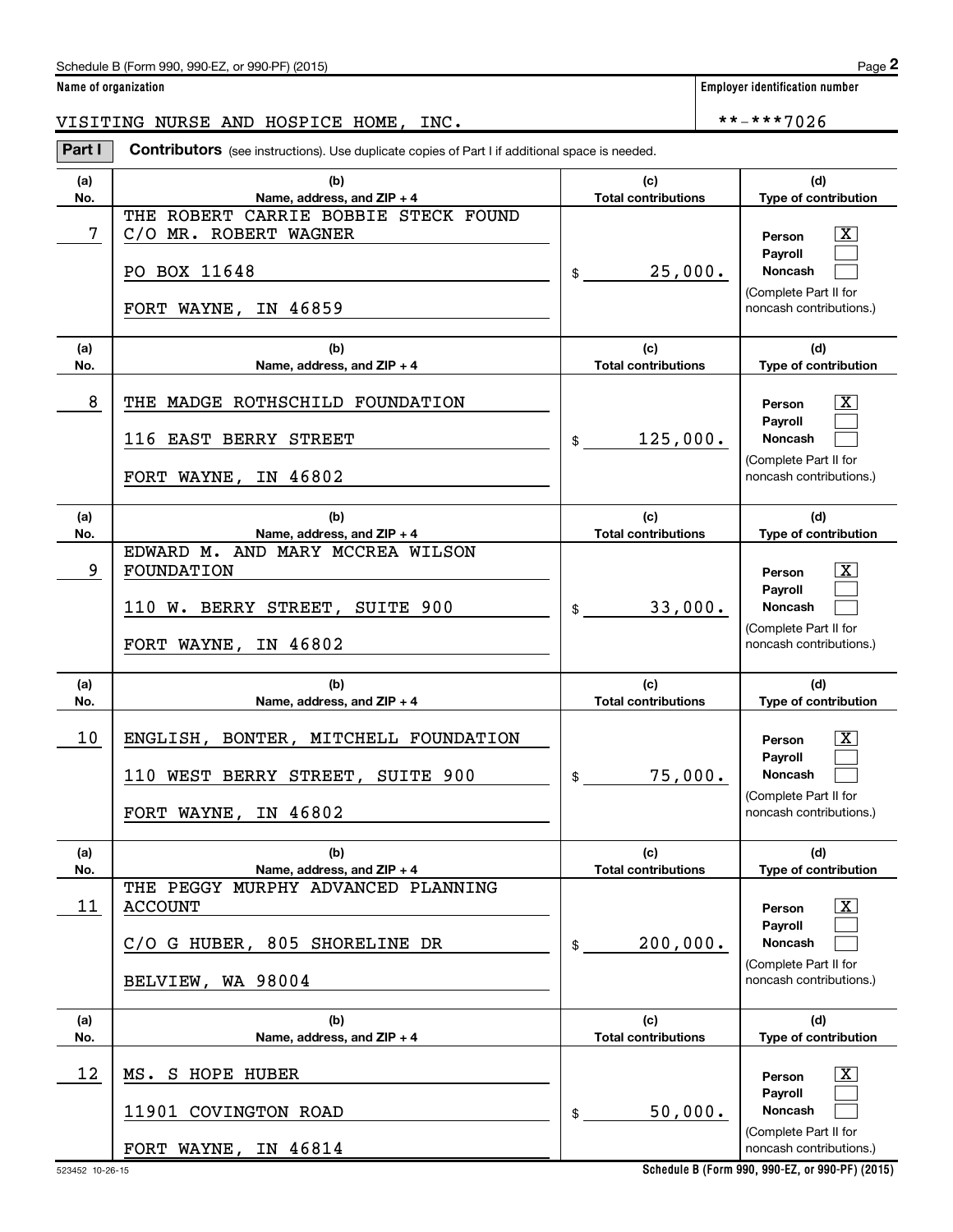**Employer identification number** 

VISITING NURSE AND HOSPICE HOME, INC.  $\vert$  \*\*-\*\*\*7026

**(a) No. (b) Name, address, and ZIP + 4 (c) Total contributions (d) Type of contribution Person Payroll Noncash (a) No. (b) Name, address, and ZIP + 4 (c) Total contributions (d) Type of contribution Person Payroll Noncash (a) No. (b) Name, address, and ZIP + 4 (c) Total contributions (d) Type of contribution Person Payroll Noncash (a) No. (b) Name, address, and ZIP + 4 (c) Total contributions (d) Type of contribution Person Payroll Noncash (a) No. (b) Name, address, and ZIP + 4 (c) Total contributions (d) Type of contribution Person Payroll Noncash (a) No. (b) Name, address, and ZIP + 4 (c) Total contributions (d) Type of contribution Person Payroll Noncash Part I** Contributors (see instructions). Use duplicate copies of Part I if additional space is needed. \$ (Complete Part II for noncash contributions.) \$ (Complete Part II for noncash contributions.) \$ (Complete Part II for noncash contributions.) \$ (Complete Part II for noncash contributions.) \$ (Complete Part II for noncash contributions.) \$ (Complete Part II for noncash contributions.)  $\lceil \text{X} \rceil$  $\begin{array}{c} \hline \end{array}$  $\begin{array}{c} \hline \end{array}$  $\boxed{\text{X}}$  $\begin{array}{c} \hline \end{array}$  $\begin{array}{c} \hline \end{array}$  $\vert X \vert$  $\begin{array}{c} \hline \end{array}$  $\begin{array}{c} \hline \end{array}$  $\vert X \vert$  $\begin{array}{c} \hline \end{array}$  $\begin{array}{c} \hline \end{array}$  $\vert X \vert$  $\begin{array}{c} \hline \end{array}$  $\begin{array}{c} \hline \end{array}$  $\boxed{\text{X}}$  $\begin{array}{c} \hline \end{array}$  $\begin{array}{c} \hline \end{array}$  $13$  GEORGE B HUBER  $\overline{\text{X}}$ 203,679. 805 SHORELINE DRIVE, SE BELVIEW, WA 98004  $14$  | IAB FINANCIAL BANK  $\qquad \qquad$  Person  $\qquad \overline{\text{X}}$ 12,500. 118 E LUDWIG RD FORT WAYNE, IN 46825  $15$  | LUTHERAN HEALTH NETWORK  $\overline{\text{X}}$ 10,000. 6920 POINTE INVERNESS WAY FORT WAYNE, IN 46804  $16$  PHYSICIANS HEALTH PLAN  $\qquad$   $\qquad$  Person  $\overline{\text{X}}$ 10,000. 8101 W JEFFERSON BLVD FORT WAYNE, IN 46804 17 X DIANE S HUMPHREY 10,000. 2279 E 250 N BLUFFTON, IN 46714  $18$  | THE OWEN AND JEAN PRITCHARD  $\qquad \qquad$  |  $\qquad \qquad$  Person  $\qquad \overline{\text{X}}$ 5,000. 202 W BERRY ST FORT WAYNE, IN 46802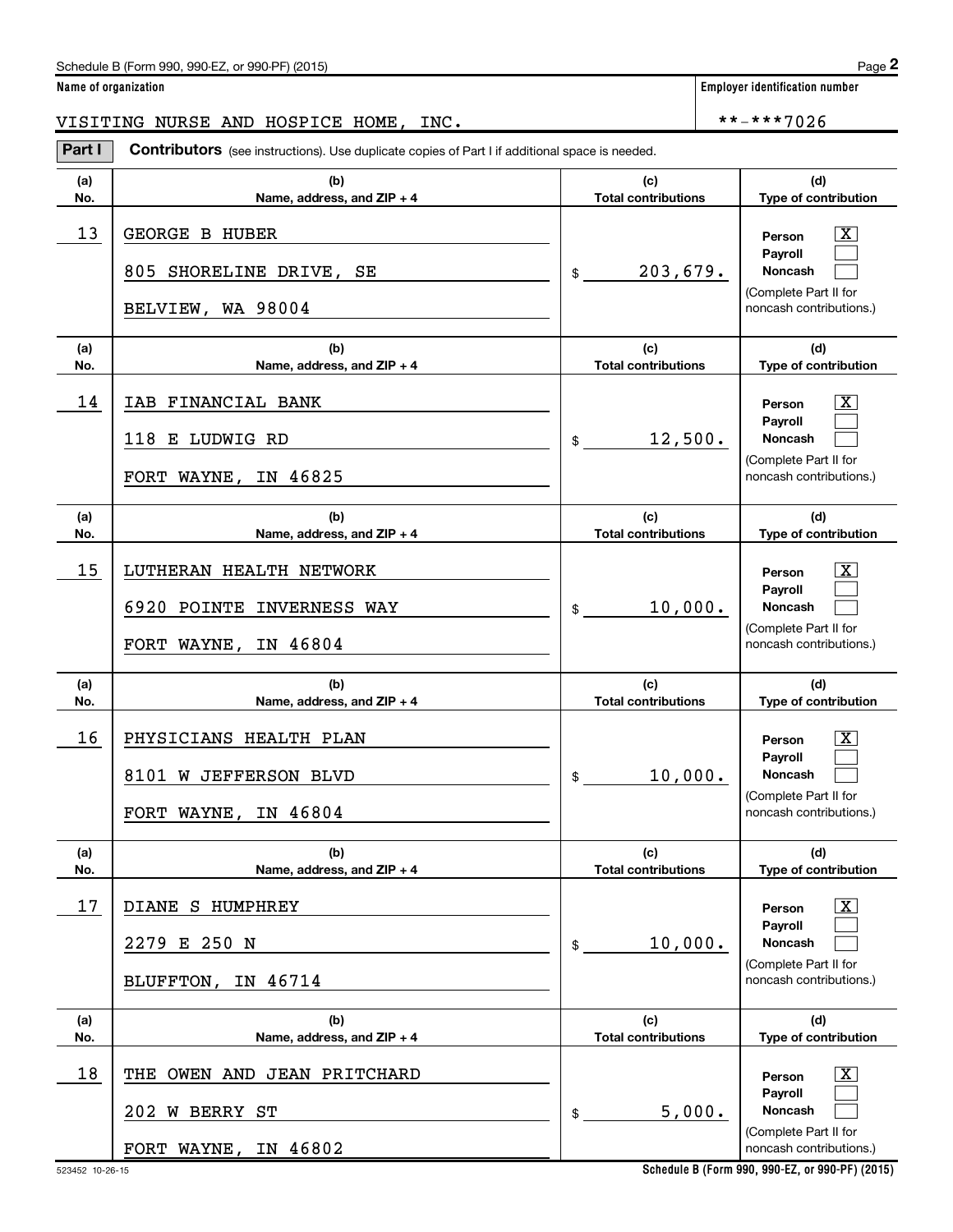**Employer identification number** 

VISITING NURSE AND HOSPICE HOME, INC.  $\vert$  \*\*-\*\*\*7026

**(a) No. (b) Name, address, and ZIP + 4 (c) Total contributions (d) Type of contribution Person Payroll Noncash (a) No. (b) Name, address, and ZIP + 4 (c) Total contributions (d) Type of contribution Person Payroll Noncash (a) No. (b) Name, address, and ZIP + 4 (c) Total contributions (d) Type of contribution Person Payroll Noncash (a) No. (b) Name, address, and ZIP + 4 (c) Total contributions (d) Type of contribution Person Payroll Noncash (a) No. (b) Name, address, and ZIP + 4 (c) Total contributions (d) Type of contribution Person Payroll Noncash (a) No. (b) Name, address, and ZIP + 4 (c) Total contributions (d) Type of contribution Person Payroll Noncash Part I** Contributors (see instructions). Use duplicate copies of Part I if additional space is needed. \$ (Complete Part II for noncash contributions.) \$ (Complete Part II for noncash contributions.) \$ (Complete Part II for noncash contributions.) \$ (Complete Part II for noncash contributions.) \$ (Complete Part II for noncash contributions.) \$ (Complete Part II for noncash contributions.)  $\lceil \text{X} \rceil$  $\begin{array}{c} \hline \end{array}$  $\begin{array}{c} \hline \end{array}$  $\boxed{\text{X}}$  $\begin{array}{c} \hline \end{array}$  $\begin{array}{c} \hline \end{array}$  $\vert X \vert$  $\begin{array}{c} \hline \end{array}$  $\begin{array}{c} \hline \end{array}$  $\vert X \vert$  $\begin{array}{c} \hline \end{array}$  $\begin{array}{c} \hline \end{array}$  $\vert X \vert$  $\begin{array}{c} \hline \end{array}$  $\begin{array}{c} \hline \end{array}$  $\boxed{\text{X}}$  $\begin{array}{c} \hline \end{array}$  $\begin{array}{c} \hline \end{array}$  $19$  | PARROT CHARITABLE FOUNDATION  $\qquad \qquad \qquad$  Person  $\qquad \overline{\text{X}}$ 10,000. 202 W BERRY ST FORT WAYNE, IN 46802 20 | COMMUNITY FOUNDATION OF GR<br>
and the community of the community of the community of the community of the community of the community of the community of the community of the community of the community of the community o 20,000. 555 E WAYNE ST FORT WAYNE, IN 46802 21 DR AND MRS ANDREW W O'SHAUGHNESSY NET RESOLUTION Rerson  $\overline{X}$ 5,000. 3223 EMERALD DR FORT WAYNE, IN 46804 22 THE FOELLINGER FOUNDATION THE RESERVE TO A RESONANCE THE RESONANCE OF THE RESONANCE OF THE RESONANCE OF THE RESONANCE OF THE RESONANCE OF THE RESONANCE OF THE RESONANCE OF THE RESONANCE OF THE RESONANCE OF THE RESONANCE 20,000. 520 E BERRY ST FORT WAYNE, IN 46802 23 X PATRICIA A HAYS 5,000. 2831 LITTLE TURTLE TRAIL FORT WAYNE, IN 46804 24 X FOUNDATION 20,000. THE DR LOUIS & ANNE B SCHNEIDER 110 W BERRY ST FORT WAYNE, IN 46802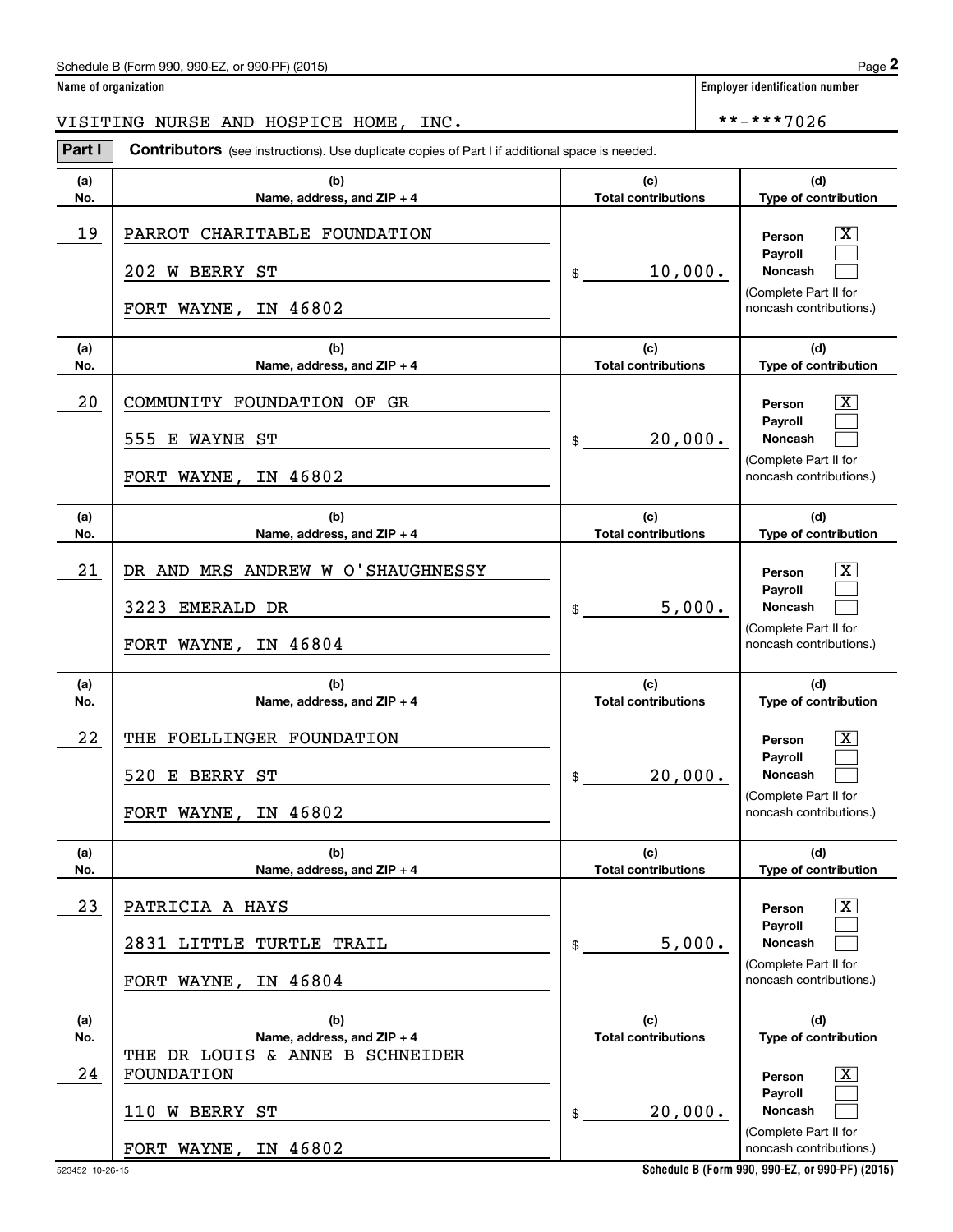**Employer identification number** 

VISITING NURSE AND HOSPICE HOME, INC.  $\vert$  \*\*-\*\*\*7026

**(a) No. (b) Name, address, and ZIP + 4 (c) Total contributions (d) Type of contribution Person Payroll Noncash (a) No. (b) Name, address, and ZIP + 4 (c) Total contributions (d) Type of contribution Person Payroll Noncash (a) No. (b) Name, address, and ZIP + 4 (c) Total contributions (d) Type of contribution Person Payroll Noncash (a) No. (b) Name, address, and ZIP + 4 (c) Total contributions (d) Type of contribution Person Payroll Noncash (a) No. (b) Name, address, and ZIP + 4 (c) Total contributions (d) Type of contribution Person Payroll Noncash (a) No. (b) Name, address, and ZIP + 4 (c) Total contributions (d) Type of contribution Person Payroll Noncash Part I** Contributors (see instructions). Use duplicate copies of Part I if additional space is needed. \$ (Complete Part II for noncash contributions.) \$ (Complete Part II for noncash contributions.) \$ (Complete Part II for noncash contributions.) \$ (Complete Part II for noncash contributions.) \$ (Complete Part II for noncash contributions.) \$ (Complete Part II for noncash contributions.)  $\lceil \text{X} \rceil$  $\begin{array}{c} \hline \end{array}$  $\begin{array}{c} \hline \end{array}$  $\boxed{\text{X}}$  $\begin{array}{c} \hline \end{array}$  $\begin{array}{c} \hline \end{array}$  $\vert X \vert$  $\begin{array}{c} \hline \end{array}$  $\begin{array}{c} \hline \end{array}$  $\vert X \vert$  $\begin{array}{c} \hline \end{array}$  $\begin{array}{c} \hline \end{array}$  $\vert X \vert$  $\begin{array}{c} \hline \end{array}$  $\begin{array}{c} \hline \end{array}$  $\boxed{\text{X}}$  $\begin{array}{c} \hline \end{array}$  $\begin{array}{c} \hline \end{array}$ 25 RICHARD MCCAMPBELL **And Contained Article Structure (SCS)** Person (X 7,000. 7411 INVERNESS LAKE DR FORT WAYNE, IN 46804 26 THE EDWARD AND IONE AUER FOUNDATION THE RESONALLY Person TO RESONALLY 10,000. 127 W BERRY ST FORT WAYNE, IN 46802  $27$  | 80-20, INC  $\overline{\text{X}}$ 10,000. 3821 W COUNTY LINE RD FORT WAYNE, IN 46814 28 | M E RAKER FOUNDATION, INC<br>  $\begin{array}{|c|c|c|c|c|c|}\hline \text{N} & \text{Person} & \text{X} \\\hline \end{array}$ 10,000. 6207 CONSTITUTION DR FORT WAYNE, IN 46804 29 X IRWIN F DEISTER 10,000. PO BOX 1 FORT WAYNE, IN 46801 30 THE EMPLOYEES OF BF GOODRICH THE RESOLUTION OF RESOLUTION OF RESOLUTION OF RESOLUTION OF RESOLUTION OF RESOLUTION OF  $\overline{X}$ 8,000. PO BOX 277 WOODBURN, IN 46797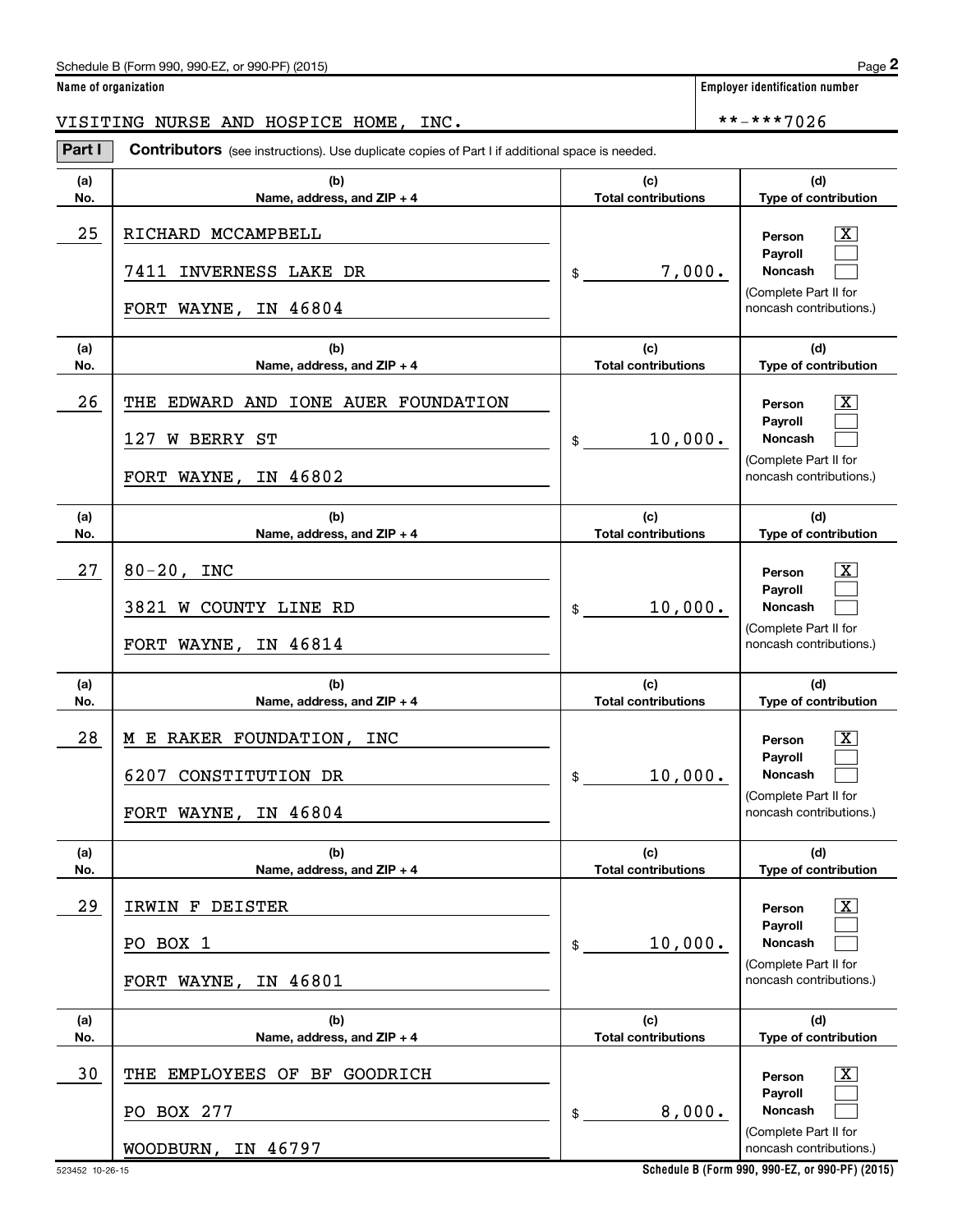**Employer identification number** 

VISITING NURSE AND HOSPICE HOME, INC.  $\vert$  \*\*-\*\*\*7026

**(a) No. (b) Name, address, and ZIP + 4 (c) Total contributions (d) Type of contribution Person Payroll Noncash (a) No. (b) Name, address, and ZIP + 4 (c) Total contributions (d) Type of contribution Person Payroll Noncash (a) No. (b) Name, address, and ZIP + 4 (c) Total contributions (d) Type of contribution Person Payroll Noncash (a) No. (b) Name, address, and ZIP + 4 (c) Total contributions (d) Type of contribution Person Payroll Noncash (a) No. (b) Name, address, and ZIP + 4 (c) Total contributions (d) Type of contribution Person Payroll Noncash (a) No. (b) Name, address, and ZIP + 4 (c) Total contributions (d) Type of contribution Person Payroll Noncash Part I** Contributors (see instructions). Use duplicate copies of Part I if additional space is needed. \$ (Complete Part II for noncash contributions.) \$ (Complete Part II for noncash contributions.) \$ (Complete Part II for noncash contributions.) \$ (Complete Part II for noncash contributions.) \$ (Complete Part II for noncash contributions.) \$ (Complete Part II for noncash contributions.)  $\lceil \text{X} \rceil$  $\begin{array}{c} \hline \end{array}$  $\begin{array}{c} \hline \end{array}$  $\boxed{\text{X}}$  $\begin{array}{c} \hline \end{array}$  $\begin{array}{c} \hline \end{array}$  $\vert X \vert$  $\begin{array}{c} \hline \end{array}$  $\begin{array}{c} \hline \end{array}$  $\begin{array}{c} \hline \end{array}$  $\begin{array}{c} \hline \end{array}$  $\begin{array}{c} \hline \end{array}$  $\begin{array}{c} \hline \end{array}$  $\begin{array}{c} \hline \end{array}$  $\begin{array}{c} \hline \end{array}$  $\begin{array}{c} \hline \end{array}$  $\begin{array}{c} \hline \end{array}$  $\begin{array}{c} \hline \end{array}$ 31 X ANONYMOUS 6,427. 5910 HOMESTEAD RD FORT WAYNE, IN 46814 32 X WM J & BONNIE L HEFNER FOUNDATION 10,000. 10822 BIRKDALE CT FORT WAYNE, IN 46814 33 X MICHAEL BLACK 5,861. 6327 WESTHILLS RD FORT WAYNE, IN 46804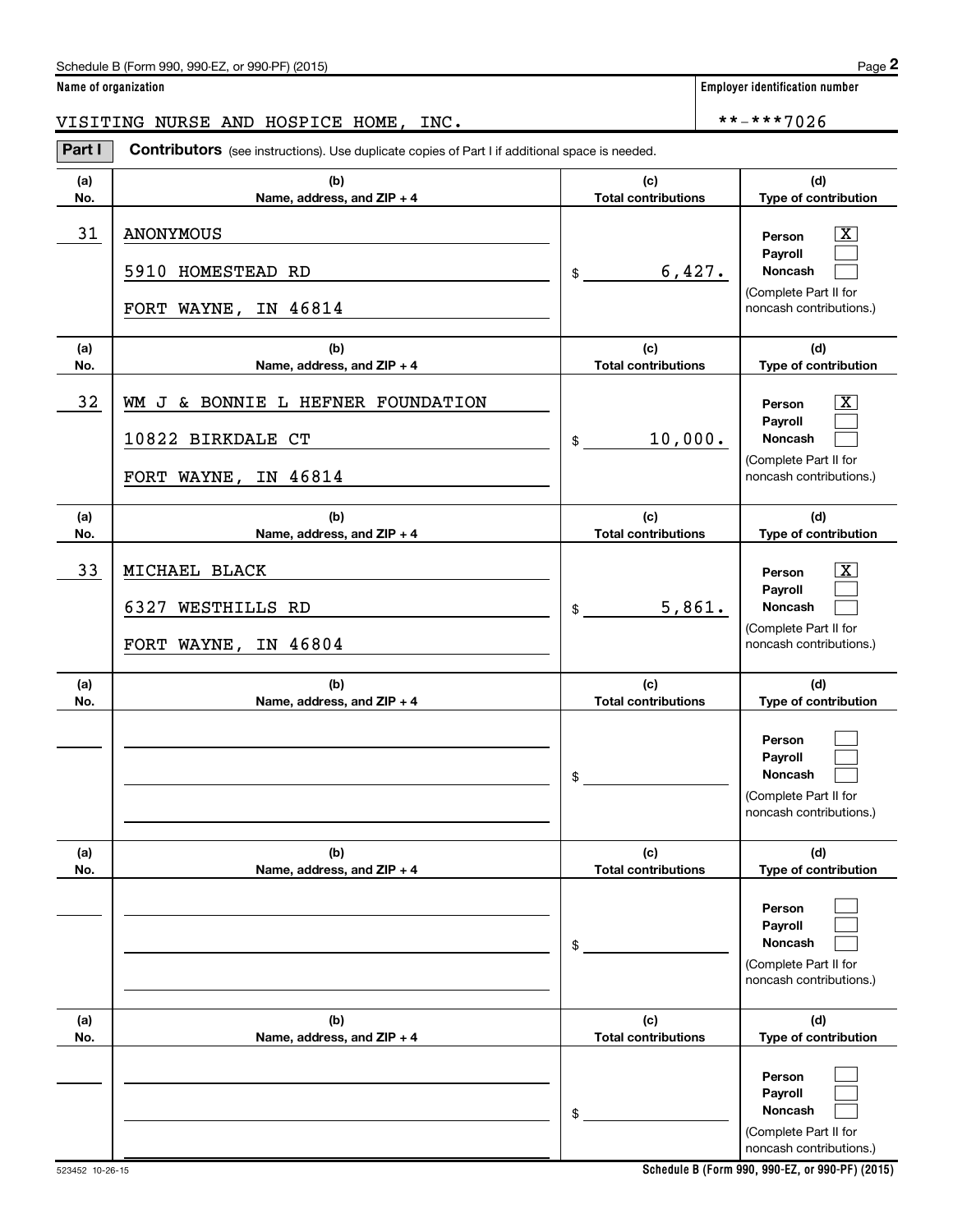**Name of organization Employer identification number**

### VISITING NURSE AND HOSPICE HOME, INC.  $\vert$  \*\*-\*\*\*7026

**(a) No. from Part I (c) FMV (or estimate) (see instructions) (b) Description of noncash property given (d) Date received (a) No. from Part I (c) FMV (or estimate) (see instructions) (b) Description of noncash property given (d) Date received (a) No. from Part I (c) FMV (or estimate) (see instructions) (b) Description of noncash property given (d) Date received (a) No. from Part I (c) FMV (or estimate) (see instructions) (b) Description of noncash property given (d) Date received (a) No. from Part I (c) FMV (or estimate) (see instructions) (b) Description of noncash property given (d) Date received (a) No. from Part I (c) FMV (or estimate) (see instructions) (b) Description of noncash property given (d) Date received** Part II | Noncash Property (see instructions). Use duplicate copies of Part II if additional space is needed. \$ \$ \$ \$ \$

\$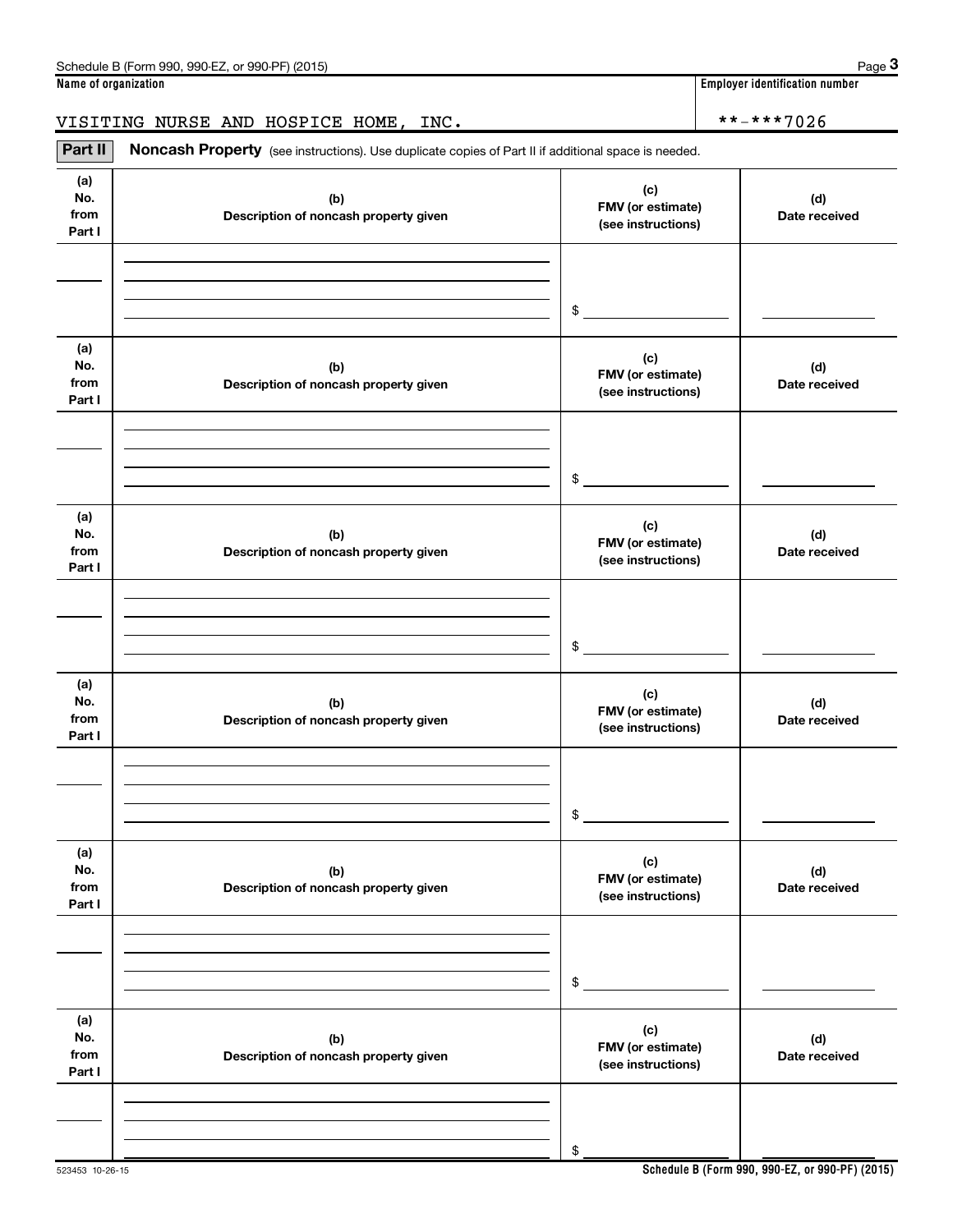|                           | Schedule B (Form 990, 990-EZ, or 990-PF) (2015)                                                                                                                                                                                                                                |                      |  | Page 4                                   |  |  |  |  |  |
|---------------------------|--------------------------------------------------------------------------------------------------------------------------------------------------------------------------------------------------------------------------------------------------------------------------------|----------------------|--|------------------------------------------|--|--|--|--|--|
| Name of organization      |                                                                                                                                                                                                                                                                                |                      |  | <b>Employer identification number</b>    |  |  |  |  |  |
|                           | VISITING NURSE AND HOSPICE HOME, INC.                                                                                                                                                                                                                                          |                      |  | **-***7026                               |  |  |  |  |  |
| Part III                  | $Exclusively$ religious, charitable, etc., contributions to organizations described in section 501(c)(7), (8), or (10) that total more than \$1,000 for<br>the year from any one contributor. Complete columns (a) through (e) and the following line entry. For organizations |                      |  |                                          |  |  |  |  |  |
|                           | completing Part III, enter the total of exclusively religious, charitable, etc., contributions of \$1,000 or less for the year. (Enter this info. once.) $\blacktriangleright$ \$<br>Use duplicate copies of Part III if additional space is needed.                           |                      |  |                                          |  |  |  |  |  |
| (a) No.<br>from<br>Part I | (b) Purpose of gift                                                                                                                                                                                                                                                            | (c) Use of gift      |  | (d) Description of how gift is held      |  |  |  |  |  |
|                           |                                                                                                                                                                                                                                                                                |                      |  |                                          |  |  |  |  |  |
|                           |                                                                                                                                                                                                                                                                                |                      |  |                                          |  |  |  |  |  |
|                           |                                                                                                                                                                                                                                                                                | (e) Transfer of gift |  |                                          |  |  |  |  |  |
|                           | Transferee's name, address, and ZIP + 4                                                                                                                                                                                                                                        |                      |  | Relationship of transferor to transferee |  |  |  |  |  |
|                           |                                                                                                                                                                                                                                                                                |                      |  |                                          |  |  |  |  |  |
| (a) No.<br>from<br>Part I | (b) Purpose of gift                                                                                                                                                                                                                                                            | (c) Use of gift      |  | (d) Description of how gift is held      |  |  |  |  |  |
|                           |                                                                                                                                                                                                                                                                                |                      |  |                                          |  |  |  |  |  |
|                           |                                                                                                                                                                                                                                                                                |                      |  |                                          |  |  |  |  |  |
|                           |                                                                                                                                                                                                                                                                                | (e) Transfer of gift |  |                                          |  |  |  |  |  |
|                           | Transferee's name, address, and ZIP + 4                                                                                                                                                                                                                                        |                      |  | Relationship of transferor to transferee |  |  |  |  |  |
|                           |                                                                                                                                                                                                                                                                                |                      |  |                                          |  |  |  |  |  |
| (a) No.<br>from<br>Part I | (b) Purpose of gift                                                                                                                                                                                                                                                            | (c) Use of gift      |  | (d) Description of how gift is held      |  |  |  |  |  |
|                           |                                                                                                                                                                                                                                                                                |                      |  |                                          |  |  |  |  |  |
|                           |                                                                                                                                                                                                                                                                                | (e) Transfer of gift |  |                                          |  |  |  |  |  |
|                           | Transferee's name, address, and $ZIP + 4$                                                                                                                                                                                                                                      |                      |  | Relationship of transferor to transferee |  |  |  |  |  |
|                           |                                                                                                                                                                                                                                                                                |                      |  |                                          |  |  |  |  |  |
| (a) No.<br>from           | (b) Purpose of gift                                                                                                                                                                                                                                                            | (c) Use of gift      |  | (d) Description of how gift is held      |  |  |  |  |  |
| Part I                    |                                                                                                                                                                                                                                                                                |                      |  |                                          |  |  |  |  |  |
|                           |                                                                                                                                                                                                                                                                                |                      |  |                                          |  |  |  |  |  |
|                           | (e) Transfer of gift                                                                                                                                                                                                                                                           |                      |  |                                          |  |  |  |  |  |
|                           | Transferee's name, address, and $ZIP + 4$                                                                                                                                                                                                                                      |                      |  | Relationship of transferor to transferee |  |  |  |  |  |
|                           |                                                                                                                                                                                                                                                                                |                      |  |                                          |  |  |  |  |  |
|                           |                                                                                                                                                                                                                                                                                |                      |  |                                          |  |  |  |  |  |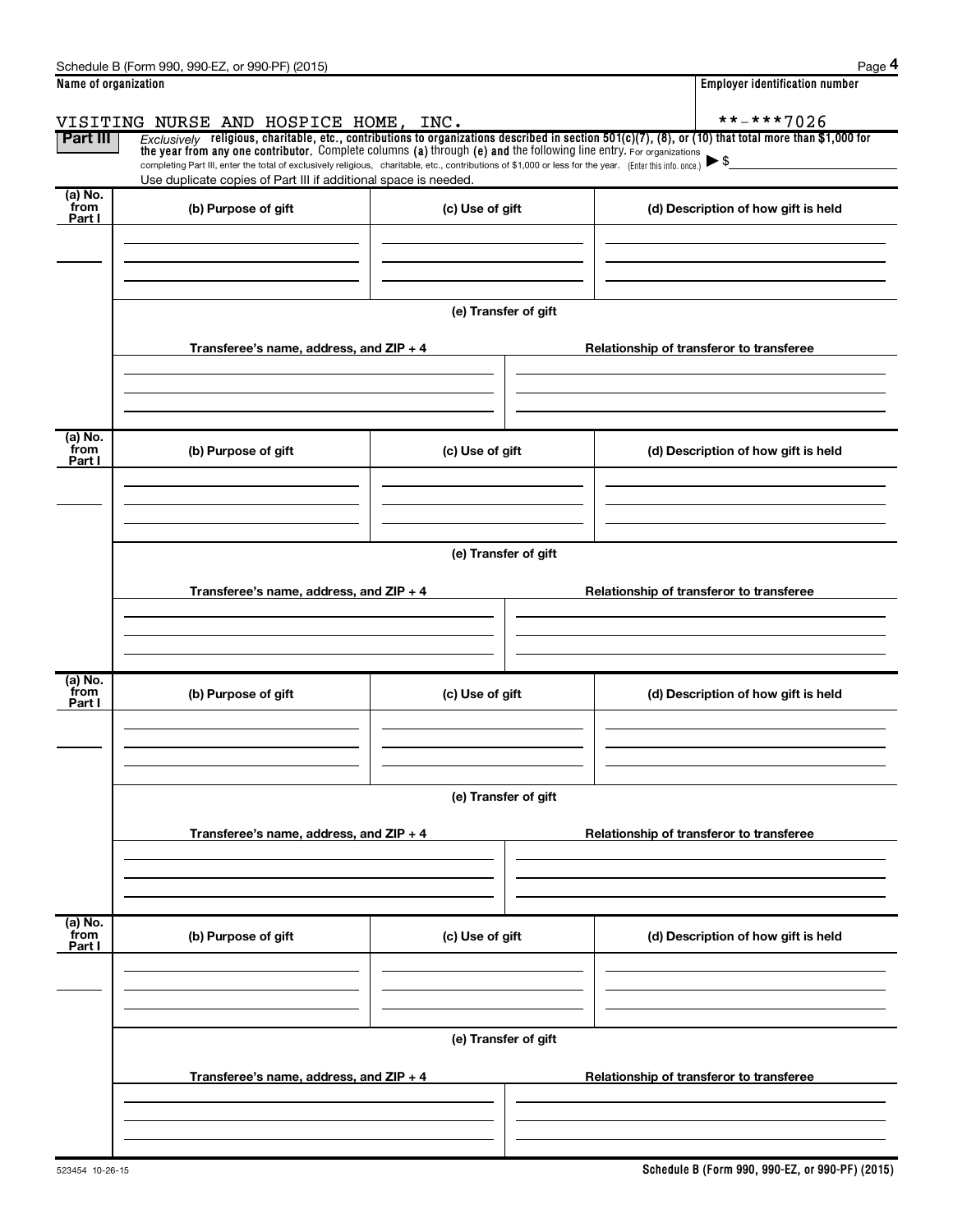| <b>SCHEDULE D</b> |
|-------------------|
|-------------------|

**(Form 990) | Complete if the organization answered "Yes" on Form 990, Part IV, line 6, 7, 8, 9, 10, 11a, 11b, 11c, 11d, 11e, 11f, 12a, or 12b. SCHEDULE D Supplemental Financial Statements**<br> **Form 990**<br>
Part IV, line 6, 7, 8, 9, 10, 11a, 11b, 11c, 11d, 11e, 11f, 12a, or 12b.



Department of the Treasury Internal Revenue Service

**| Attach to Form 990. | Information about Schedule D (Form 990) and its instructions is at**  *www.irs.gov/form990.*

Name of the organization<br> **Name of the organization**<br> **Employer identification number**<br> **Employer identification number**<br> **Employer identification number**<br> **Employer identification number** VISITING NURSE AND HOSPICE HOME, INC.

| Part I  | Organizations Maintaining Donor Advised Funds or Other Similar Funds or Accounts. Complete if the                                                                                                                                       |                         |                                                    |
|---------|-----------------------------------------------------------------------------------------------------------------------------------------------------------------------------------------------------------------------------------------|-------------------------|----------------------------------------------------|
|         | organization answered "Yes" on Form 990, Part IV, line 6.                                                                                                                                                                               | (a) Donor advised funds | (b) Funds and other accounts                       |
|         |                                                                                                                                                                                                                                         |                         |                                                    |
| 1       |                                                                                                                                                                                                                                         |                         |                                                    |
| 2       | Aggregate value of contributions to (during year)<br>1.1.1.1.1.1.1.1.1                                                                                                                                                                  |                         |                                                    |
| з       |                                                                                                                                                                                                                                         |                         |                                                    |
| 4       | Did the organization inform all donors and donor advisors in writing that the assets held in donor advised funds                                                                                                                        |                         |                                                    |
| 5       |                                                                                                                                                                                                                                         |                         | Yes<br>No                                          |
|         |                                                                                                                                                                                                                                         |                         |                                                    |
| 6       | Did the organization inform all grantees, donors, and donor advisors in writing that grant funds can be used only<br>for charitable purposes and not for the benefit of the donor or donor advisor, or for any other purpose conferring |                         |                                                    |
|         | impermissible private benefit?                                                                                                                                                                                                          |                         | Yes<br>No                                          |
| Part II | Conservation Easements. Complete if the organization answered "Yes" on Form 990, Part IV, line 7.                                                                                                                                       |                         |                                                    |
| 1.      | Purpose(s) of conservation easements held by the organization (check all that apply).                                                                                                                                                   |                         |                                                    |
|         | Preservation of land for public use (e.g., recreation or education)                                                                                                                                                                     |                         | Preservation of a historically important land area |
|         | Protection of natural habitat                                                                                                                                                                                                           |                         | Preservation of a certified historic structure     |
|         | Preservation of open space                                                                                                                                                                                                              |                         |                                                    |
| 2       | Complete lines 2a through 2d if the organization held a qualified conservation contribution in the form of a conservation easement on the last                                                                                          |                         |                                                    |
|         | day of the tax year.                                                                                                                                                                                                                    |                         | Held at the End of the Tax Year                    |
|         | Total number of conservation easements                                                                                                                                                                                                  |                         | 2a                                                 |
|         | Total acreage restricted by conservation easements                                                                                                                                                                                      |                         | 2 <sub>b</sub>                                     |
|         | Number of conservation easements on a certified historic structure included in (a) manufacture included in (a)                                                                                                                          |                         | 2c                                                 |
|         | Number of conservation easements included in (c) acquired after 8/17/06, and not on a historic structure                                                                                                                                |                         |                                                    |
|         |                                                                                                                                                                                                                                         |                         | 2d                                                 |
| 3       | Number of conservation easements modified, transferred, released, extinguished, or terminated by the organization during the tax                                                                                                        |                         |                                                    |
|         | $year \blacktriangleright$                                                                                                                                                                                                              |                         |                                                    |
| 4       | Number of states where property subject to conservation easement is located >                                                                                                                                                           |                         |                                                    |
| 5       | Does the organization have a written policy regarding the periodic monitoring, inspection, handling of                                                                                                                                  |                         |                                                    |
|         | violations, and enforcement of the conservation easements it holds?                                                                                                                                                                     |                         | Yes<br>No                                          |
| 6       | Staff and volunteer hours devoted to monitoring, inspecting, handling of violations, and enforcing conservation easements during the year                                                                                               |                         |                                                    |
|         |                                                                                                                                                                                                                                         |                         |                                                    |
| 7.      | Amount of expenses incurred in monitoring, inspecting, handling of violations, and enforcing conservation easements during the year                                                                                                     |                         |                                                    |
|         | $\blacktriangleright$ s                                                                                                                                                                                                                 |                         |                                                    |
| 8       | Does each conservation easement reported on line 2(d) above satisfy the requirements of section 170(h)(4)(B)(i)                                                                                                                         |                         |                                                    |
|         |                                                                                                                                                                                                                                         |                         | Yes<br>No                                          |
| 9       | In Part XIII, describe how the organization reports conservation easements in its revenue and expense statement, and balance sheet, and                                                                                                 |                         |                                                    |
|         | include, if applicable, the text of the footnote to the organization's financial statements that describes the organization's accounting for                                                                                            |                         |                                                    |
|         | conservation easements.<br>Organizations Maintaining Collections of Art, Historical Treasures, or Other Similar Assets.<br>Part III                                                                                                     |                         |                                                    |
|         | Complete if the organization answered "Yes" on Form 990, Part IV, line 8.                                                                                                                                                               |                         |                                                    |
|         | 1a If the organization elected, as permitted under SFAS 116 (ASC 958), not to report in its revenue statement and balance sheet works of art,                                                                                           |                         |                                                    |
|         | historical treasures, or other similar assets held for public exhibition, education, or research in furtherance of public service, provide, in Part XIII,                                                                               |                         |                                                    |
|         | the text of the footnote to its financial statements that describes these items.                                                                                                                                                        |                         |                                                    |
|         | <b>b</b> If the organization elected, as permitted under SFAS 116 (ASC 958), to report in its revenue statement and balance sheet works of art, historical                                                                              |                         |                                                    |
|         | treasures, or other similar assets held for public exhibition, education, or research in furtherance of public service, provide the following amounts                                                                                   |                         |                                                    |
|         | relating to these items:                                                                                                                                                                                                                |                         |                                                    |
|         | (i) Revenue included on Form 990, Part VIII, line 1 [1] [1] [1] [1] [1] [1] [1] Revenue included on Form 990, Part VIII, line 1                                                                                                         |                         |                                                    |
|         | (ii) Assets included in Form 990, Part X                                                                                                                                                                                                |                         | $\frac{1}{2}$<br>$\triangleright$ \$               |
| 2       | If the organization received or held works of art, historical treasures, or other similar assets for financial gain, provide                                                                                                            |                         |                                                    |
|         | the following amounts required to be reported under SFAS 116 (ASC 958) relating to these items:                                                                                                                                         |                         |                                                    |
|         |                                                                                                                                                                                                                                         |                         | \$                                                 |
|         | <b>b</b> Assets included in Form 990, Part X                                                                                                                                                                                            |                         | $\blacktriangleright$ s                            |
|         |                                                                                                                                                                                                                                         |                         |                                                    |

|  |  | Schedule D (Form 990) 2015 |
|--|--|----------------------------|
|--|--|----------------------------|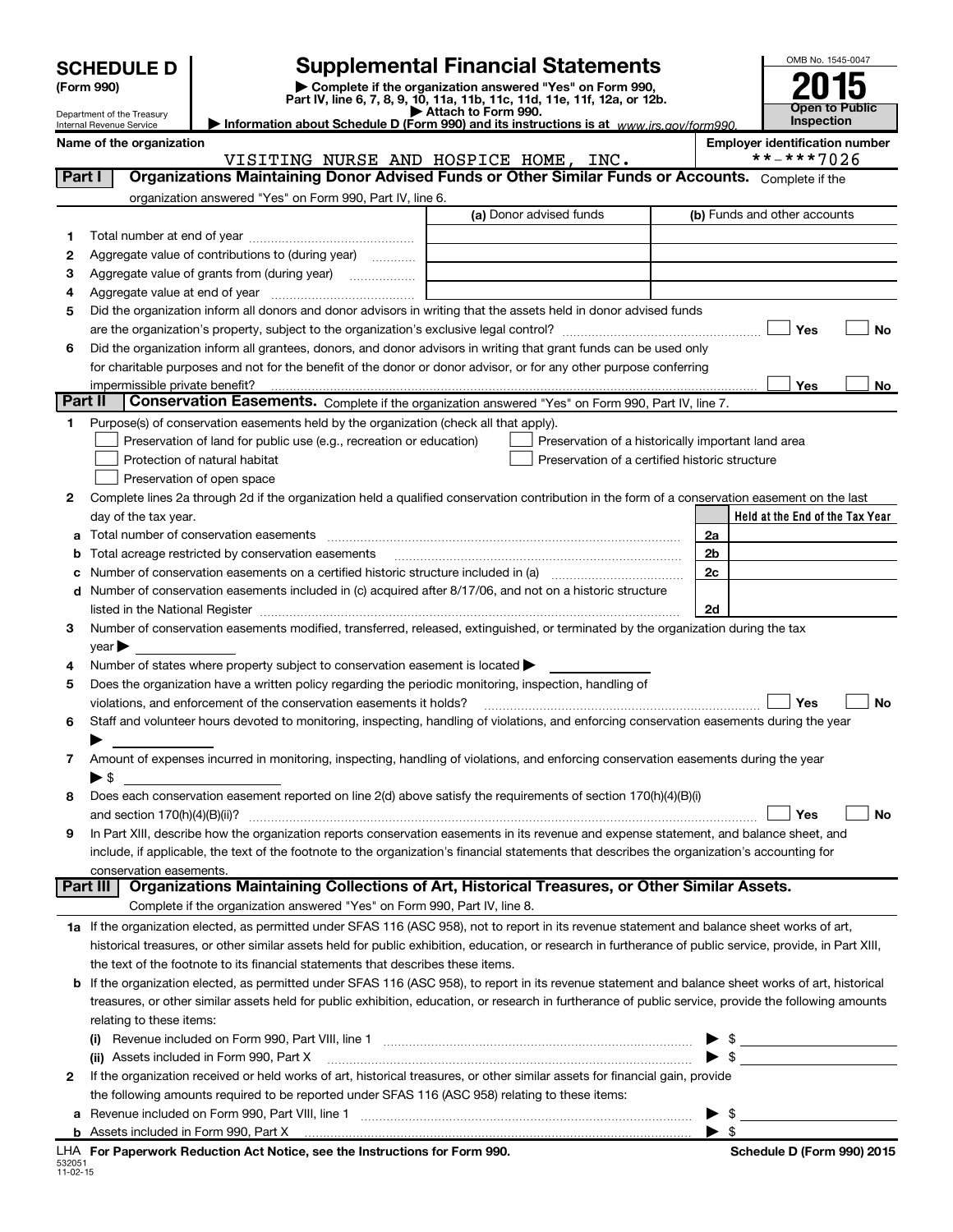|               | Schedule D (Form 990) 2015                                                                                                                                                                                                     | VISITING NURSE AND HOSPICE HOME, INC.   |                |                                    |                                 | **-***7026 Page 2        |           |    |
|---------------|--------------------------------------------------------------------------------------------------------------------------------------------------------------------------------------------------------------------------------|-----------------------------------------|----------------|------------------------------------|---------------------------------|--------------------------|-----------|----|
|               | Organizations Maintaining Collections of Art, Historical Treasures, or Other Similar Assets (continued)<br>Part III                                                                                                            |                                         |                |                                    |                                 |                          |           |    |
| З             | Using the organization's acquisition, accession, and other records, check any of the following that are a significant use of its collection items                                                                              |                                         |                |                                    |                                 |                          |           |    |
|               | (check all that apply):                                                                                                                                                                                                        |                                         |                |                                    |                                 |                          |           |    |
| a             | Public exhibition                                                                                                                                                                                                              |                                         |                | Loan or exchange programs          |                                 |                          |           |    |
| b             | Scholarly research                                                                                                                                                                                                             | е                                       |                |                                    |                                 |                          |           |    |
| c             | Preservation for future generations                                                                                                                                                                                            |                                         |                |                                    |                                 |                          |           |    |
|               | Provide a description of the organization's collections and explain how they further the organization's exempt purpose in Part XIII.                                                                                           |                                         |                |                                    |                                 |                          |           |    |
| 5             | During the year, did the organization solicit or receive donations of art, historical treasures, or other similar assets                                                                                                       |                                         |                |                                    |                                 |                          |           |    |
|               | to be sold to raise funds rather than to be maintained as part of the organization's collection?                                                                                                                               |                                         |                |                                    |                                 | Yes                      |           | No |
|               | Part IV<br>Escrow and Custodial Arrangements. Complete if the organization answered "Yes" on Form 990, Part IV, line 9, or                                                                                                     |                                         |                |                                    |                                 |                          |           |    |
|               | reported an amount on Form 990, Part X, line 21.                                                                                                                                                                               |                                         |                |                                    |                                 |                          |           |    |
|               | 1a Is the organization an agent, trustee, custodian or other intermediary for contributions or other assets not included                                                                                                       |                                         |                |                                    |                                 |                          |           |    |
|               |                                                                                                                                                                                                                                |                                         |                |                                    |                                 | Yes                      |           | No |
|               | b If "Yes," explain the arrangement in Part XIII and complete the following table:                                                                                                                                             |                                         |                |                                    |                                 |                          |           |    |
|               |                                                                                                                                                                                                                                |                                         |                |                                    |                                 | Amount                   |           |    |
| c             |                                                                                                                                                                                                                                |                                         |                |                                    | 1c                              |                          |           |    |
|               | Additions during the year manufactured and an annual contract of the year manufactured and a set of the year manufactured and a set of the year manufactured and a set of the year manufactured and a set of the set of the se |                                         |                |                                    | 1d                              |                          |           |    |
|               | Distributions during the year manufactured and continuum and contact the year manufactured and contact the year                                                                                                                |                                         |                |                                    | 1e                              |                          |           |    |
|               | 2a Did the organization include an amount on Form 990, Part X, line 21, for escrow or custodial account liability?                                                                                                             |                                         |                |                                    | 1f                              | Yes                      |           |    |
|               |                                                                                                                                                                                                                                |                                         |                |                                    |                                 |                          |           | No |
| <b>Part V</b> | <b>b</b> If "Yes," explain the arrangement in Part XIII. Check here if the explanation has been provided on Part XIII<br>Endowment Funds. Complete if the organization answered "Yes" on Form 990, Part IV, line 10.           |                                         |                |                                    |                                 |                          |           |    |
|               |                                                                                                                                                                                                                                | (a) Current year                        | (b) Prior year | (c) Two years back                 | (d) Three years back            | (e) Four years back      |           |    |
| 1a            | Beginning of year balance                                                                                                                                                                                                      |                                         |                |                                    |                                 |                          |           |    |
|               |                                                                                                                                                                                                                                |                                         |                |                                    |                                 |                          |           |    |
|               | Net investment earnings, gains, and losses                                                                                                                                                                                     |                                         |                |                                    |                                 |                          |           |    |
|               |                                                                                                                                                                                                                                |                                         |                |                                    |                                 |                          |           |    |
|               | e Other expenditures for facilities                                                                                                                                                                                            |                                         |                |                                    |                                 |                          |           |    |
|               | and programs                                                                                                                                                                                                                   |                                         |                |                                    |                                 |                          |           |    |
|               |                                                                                                                                                                                                                                |                                         |                |                                    |                                 |                          |           |    |
| g             | End of year balance                                                                                                                                                                                                            |                                         |                |                                    |                                 |                          |           |    |
| 2             | Provide the estimated percentage of the current year end balance (line 1g, column (a)) held as:                                                                                                                                |                                         |                |                                    |                                 |                          |           |    |
|               | Board designated or quasi-endowment >                                                                                                                                                                                          |                                         | %              |                                    |                                 |                          |           |    |
|               | Permanent endowment >                                                                                                                                                                                                          | %                                       |                |                                    |                                 |                          |           |    |
|               | Temporarily restricted endowment                                                                                                                                                                                               | %                                       |                |                                    |                                 |                          |           |    |
|               | The percentages on lines 2a, 2b, and 2c should equal 100%.                                                                                                                                                                     |                                         |                |                                    |                                 |                          |           |    |
|               | 3a Are there endowment funds not in the possession of the organization that are held and administered for the organization                                                                                                     |                                         |                |                                    |                                 |                          |           |    |
|               | by:                                                                                                                                                                                                                            |                                         |                |                                    |                                 |                          | Yes       | No |
|               | (i)                                                                                                                                                                                                                            |                                         |                |                                    |                                 | 3a(i)                    |           |    |
|               | related organizations<br>(ii)                                                                                                                                                                                                  |                                         |                |                                    |                                 | 3a(ii)                   |           |    |
|               |                                                                                                                                                                                                                                |                                         |                |                                    |                                 | 3b                       |           |    |
|               | Describe in Part XIII the intended uses of the organization's endowment funds.                                                                                                                                                 |                                         |                |                                    |                                 |                          |           |    |
|               | Land, Buildings, and Equipment.<br><b>Part VI</b>                                                                                                                                                                              |                                         |                |                                    |                                 |                          |           |    |
|               | Complete if the organization answered "Yes" on Form 990, Part IV, line 11a. See Form 990, Part X, line 10.                                                                                                                     |                                         |                |                                    |                                 |                          |           |    |
|               | Description of property                                                                                                                                                                                                        | (a) Cost or other<br>basis (investment) |                | (b) Cost or other<br>basis (other) | (c) Accumulated<br>depreciation | (d) Book value           |           |    |
|               |                                                                                                                                                                                                                                |                                         |                | 535,125.                           |                                 |                          | 535, 125. |    |
|               |                                                                                                                                                                                                                                |                                         |                | 7,368,312.                         | 2,001,226.                      | $\overline{5,367,086}$ . |           |    |
|               |                                                                                                                                                                                                                                |                                         |                |                                    |                                 |                          |           |    |
|               |                                                                                                                                                                                                                                |                                         |                | 1,942,861.                         | 1,294,885.                      |                          | 647,976.  |    |
|               | e Other                                                                                                                                                                                                                        |                                         |                |                                    |                                 |                          |           |    |
|               | Total. Add lines 1a through 1e. (Column (d) must equal Form 990. Part X, column (B), line 10c.)                                                                                                                                |                                         |                |                                    |                                 | <u>6,550,187.</u>        |           |    |

**Schedule D (Form 990) 2015**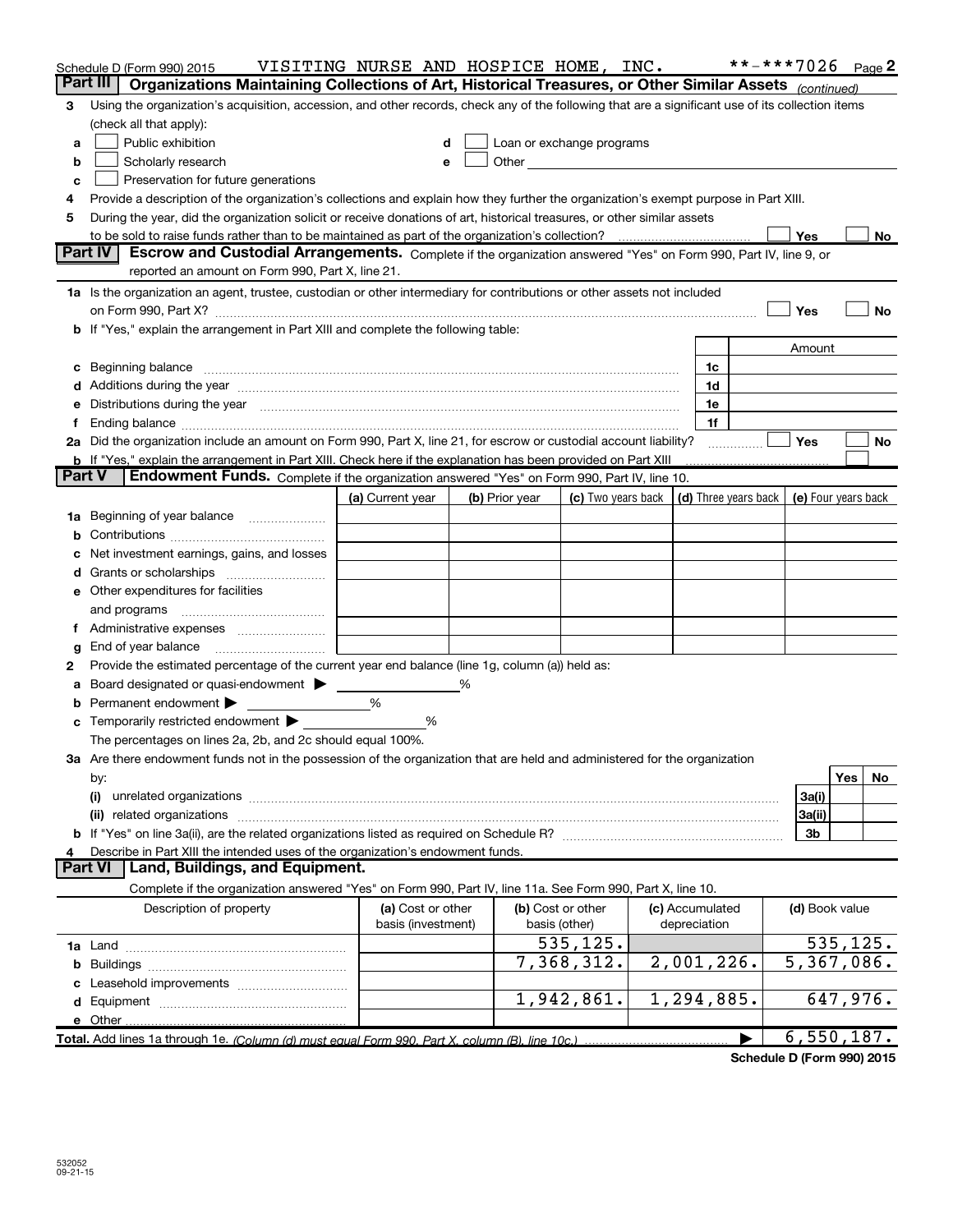|                 | Schedule D (Form 990) 2015    | VISITING NURSE AND HOSPICE HOME, INC.                                                                                                                |                 |                |  |                |  | **-***7026                                                | Page 3 |
|-----------------|-------------------------------|------------------------------------------------------------------------------------------------------------------------------------------------------|-----------------|----------------|--|----------------|--|-----------------------------------------------------------|--------|
| <b>Part VII</b> |                               | <b>Investments - Other Securities.</b>                                                                                                               |                 |                |  |                |  |                                                           |        |
|                 |                               | Complete if the organization answered "Yes" on Form 990, Part IV, line 11b. See Form 990, Part X, line 12.                                           |                 |                |  |                |  |                                                           |        |
|                 |                               | (a) Description of security or category (including name of security)                                                                                 |                 | (b) Book value |  |                |  | (c) Method of valuation: Cost or end-of-year market value |        |
|                 | (1) Financial derivatives     |                                                                                                                                                      |                 |                |  |                |  |                                                           |        |
|                 |                               | (2) Closely-held equity interests [111] Closely-held equity interests                                                                                |                 |                |  |                |  |                                                           |        |
| $(3)$ Other     |                               |                                                                                                                                                      |                 |                |  |                |  |                                                           |        |
| (A)             |                               |                                                                                                                                                      |                 |                |  |                |  |                                                           |        |
| (B)             |                               |                                                                                                                                                      |                 |                |  |                |  |                                                           |        |
| (C)             |                               |                                                                                                                                                      |                 |                |  |                |  |                                                           |        |
| (D)             |                               |                                                                                                                                                      |                 |                |  |                |  |                                                           |        |
| (E)<br>(F)      |                               |                                                                                                                                                      |                 |                |  |                |  |                                                           |        |
| (G)             |                               |                                                                                                                                                      |                 |                |  |                |  |                                                           |        |
| (H)             |                               |                                                                                                                                                      |                 |                |  |                |  |                                                           |        |
|                 |                               | <b>Total.</b> (Col. (b) must equal Form 990, Part X, col. (B) line $12$ .)                                                                           |                 |                |  |                |  |                                                           |        |
|                 |                               | Part VIII Investments - Program Related.                                                                                                             |                 |                |  |                |  |                                                           |        |
|                 |                               | Complete if the organization answered "Yes" on Form 990, Part IV, line 11c. See Form 990, Part X, line 13.                                           |                 |                |  |                |  |                                                           |        |
|                 | (a) Description of investment |                                                                                                                                                      |                 | (b) Book value |  |                |  | (c) Method of valuation: Cost or end-of-year market value |        |
| (1)             |                               |                                                                                                                                                      |                 |                |  |                |  |                                                           |        |
| (2)             |                               |                                                                                                                                                      |                 |                |  |                |  |                                                           |        |
| (3)             |                               |                                                                                                                                                      |                 |                |  |                |  |                                                           |        |
| (4)             |                               |                                                                                                                                                      |                 |                |  |                |  |                                                           |        |
| (5)             |                               |                                                                                                                                                      |                 |                |  |                |  |                                                           |        |
| (6)             |                               |                                                                                                                                                      |                 |                |  |                |  |                                                           |        |
| (7)             |                               |                                                                                                                                                      |                 |                |  |                |  |                                                           |        |
| (8)             |                               |                                                                                                                                                      |                 |                |  |                |  |                                                           |        |
| (9)             |                               |                                                                                                                                                      |                 |                |  |                |  |                                                           |        |
| <b>Part IX</b>  | <b>Other Assets.</b>          | Total. (Col. (b) must equal Form 990, Part X, col. (B) line $13.$                                                                                    |                 |                |  |                |  |                                                           |        |
|                 |                               |                                                                                                                                                      |                 |                |  |                |  |                                                           |        |
|                 |                               | Complete if the organization answered "Yes" on Form 990, Part IV, line 11d. See Form 990, Part X, line 15.                                           | (a) Description |                |  |                |  | (b) Book value                                            |        |
| (1)             |                               |                                                                                                                                                      |                 |                |  |                |  |                                                           |        |
| (2)             |                               |                                                                                                                                                      |                 |                |  |                |  |                                                           |        |
| (3)             |                               |                                                                                                                                                      |                 |                |  |                |  |                                                           |        |
| (4)             |                               |                                                                                                                                                      |                 |                |  |                |  |                                                           |        |
| (5)             |                               |                                                                                                                                                      |                 |                |  |                |  |                                                           |        |
| (6)             |                               |                                                                                                                                                      |                 |                |  |                |  |                                                           |        |
| (7)             |                               |                                                                                                                                                      |                 |                |  |                |  |                                                           |        |
| (8)             |                               |                                                                                                                                                      |                 |                |  |                |  |                                                           |        |
| (9)             |                               |                                                                                                                                                      |                 |                |  |                |  |                                                           |        |
|                 |                               | Total. (Column (b) must equal Form 990. Part X, col. (B) line 15.)                                                                                   |                 |                |  |                |  |                                                           |        |
| Part X          | <b>Other Liabilities.</b>     |                                                                                                                                                      |                 |                |  |                |  |                                                           |        |
|                 |                               | Complete if the organization answered "Yes" on Form 990, Part IV, line 11e or 11f. See Form 990, Part X, line 25.                                    |                 |                |  |                |  |                                                           |        |
| 1.              |                               | (a) Description of liability                                                                                                                         |                 |                |  | (b) Book value |  |                                                           |        |
| (1)             | Federal income taxes          |                                                                                                                                                      |                 |                |  |                |  |                                                           |        |
| (2)             |                               |                                                                                                                                                      |                 |                |  |                |  |                                                           |        |
| (3)             |                               |                                                                                                                                                      |                 |                |  |                |  |                                                           |        |
| (4)             |                               |                                                                                                                                                      |                 |                |  |                |  |                                                           |        |
| (5)             |                               |                                                                                                                                                      |                 |                |  |                |  |                                                           |        |
| (6)<br>(7)      |                               |                                                                                                                                                      |                 |                |  |                |  |                                                           |        |
| (8)             |                               |                                                                                                                                                      |                 |                |  |                |  |                                                           |        |
| (9)             |                               |                                                                                                                                                      |                 |                |  |                |  |                                                           |        |
|                 |                               | Total. (Column (b) must equal Form 990, Part X, col. (B) line 25.)                                                                                   |                 |                |  |                |  |                                                           |        |
|                 |                               | 2. Liability for uncertain tax positions. In Part XIII, provide the text of the footnote to the organization's financial statements that reports the |                 |                |  |                |  |                                                           |        |

organization's liability for uncertain tax positions under FIN 48 (ASC 740). Check here if the text of the footnote has been provided in Part XIII  $\sqrt{X}$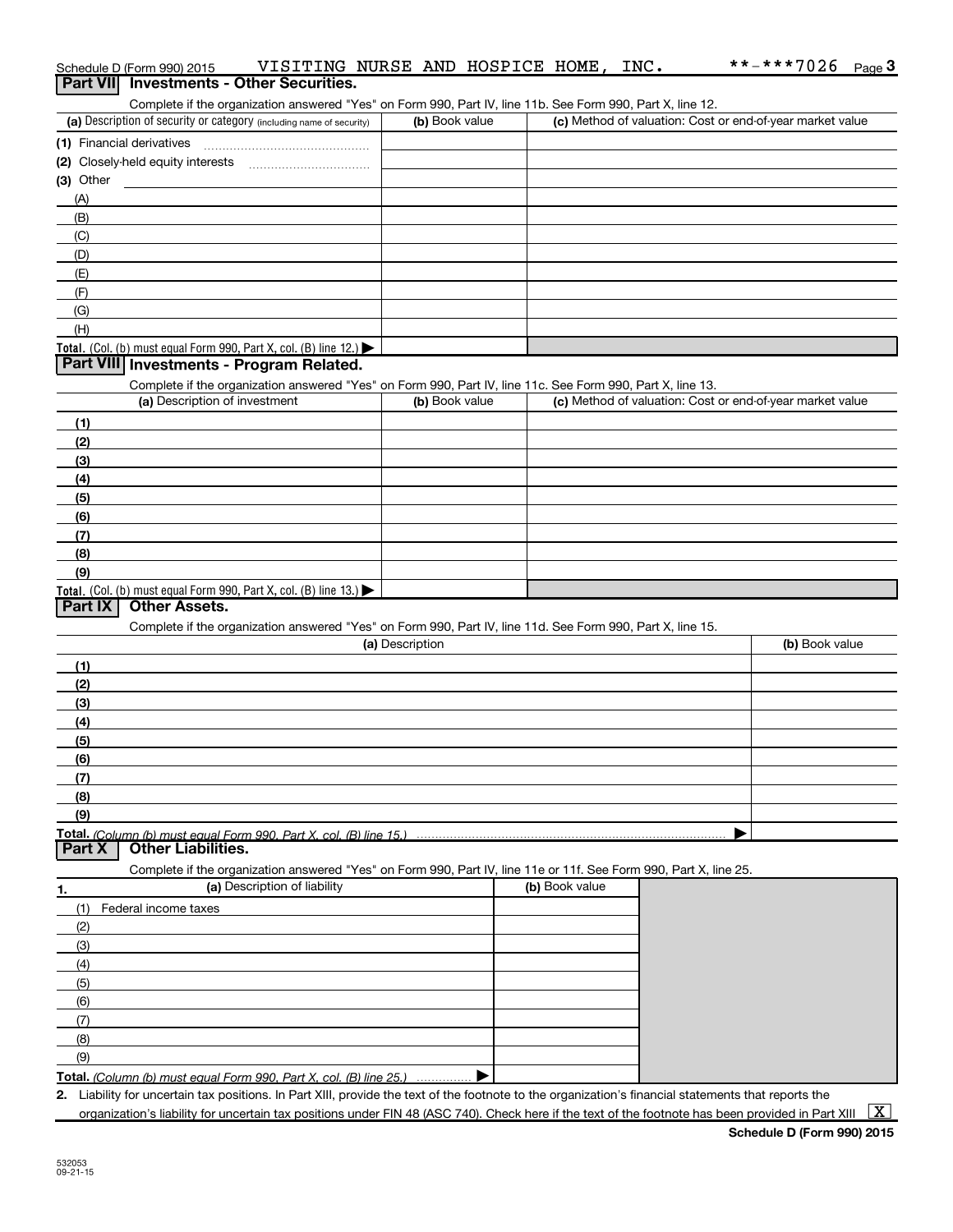|    | VISITING NURSE AND HOSPICE HOME, INC.<br>Schedule D (Form 990) 2015                                                                                                                                                                 |                |          |                | **-***7026<br>Page 4      |
|----|-------------------------------------------------------------------------------------------------------------------------------------------------------------------------------------------------------------------------------------|----------------|----------|----------------|---------------------------|
|    | Reconciliation of Revenue per Audited Financial Statements With Revenue per Return.<br><b>Part XI</b>                                                                                                                               |                |          |                |                           |
|    | Complete if the organization answered "Yes" on Form 990, Part IV, line 12a.                                                                                                                                                         |                |          |                |                           |
| 1  | Total revenue, gains, and other support per audited financial statements                                                                                                                                                            |                |          | $\blacksquare$ | $\overline{12,155,155}$ . |
| 2  | Amounts included on line 1 but not on Form 990, Part VIII, line 12:                                                                                                                                                                 |                |          |                |                           |
| a  |                                                                                                                                                                                                                                     | 2a             |          |                |                           |
|    |                                                                                                                                                                                                                                     | 2 <sub>b</sub> |          |                |                           |
|    |                                                                                                                                                                                                                                     | 2c             |          |                |                           |
| d  | Other (Describe in Part XIII.) <b>Construction Contract Construction</b> Chemistry Chemistry Chemistry Chemistry Chemistry                                                                                                          | 2d             | 68,636.  |                |                           |
| е  | Add lines 2a through 2d                                                                                                                                                                                                             |                |          | 2e             | 68,636.                   |
| 3  |                                                                                                                                                                                                                                     |                |          | $\mathbf{3}$   | 12,086,519.               |
| 4  | Amounts included on Form 990, Part VIII, line 12, but not on line 1:                                                                                                                                                                |                |          |                |                           |
|    |                                                                                                                                                                                                                                     | 4a             |          |                |                           |
|    |                                                                                                                                                                                                                                     | 4 <sub>b</sub> | 178,185. |                |                           |
| c. | Add lines 4a and 4b                                                                                                                                                                                                                 |                |          | 4c             | 178,185.                  |
|    |                                                                                                                                                                                                                                     |                |          | 5              | 12, 264, 704.             |
|    |                                                                                                                                                                                                                                     |                |          |                |                           |
|    | Part XII   Reconciliation of Expenses per Audited Financial Statements With Expenses per Return.                                                                                                                                    |                |          |                |                           |
|    | Complete if the organization answered "Yes" on Form 990, Part IV, line 12a.                                                                                                                                                         |                |          |                |                           |
| 1  | Total expenses and losses per audited financial statements [11] [11] Total expenses and losses per audited financial statements [11] [11] Total expenses and losses per audited financial statements                                |                |          | $\blacksquare$ | 11, 227, 767.             |
| 2  | Amounts included on line 1 but not on Form 990, Part IX, line 25:                                                                                                                                                                   |                |          |                |                           |
| a  |                                                                                                                                                                                                                                     | 2a             |          |                |                           |
| b  |                                                                                                                                                                                                                                     | 2 <sub>b</sub> |          |                |                           |
|    |                                                                                                                                                                                                                                     | 2c             |          |                |                           |
| d  |                                                                                                                                                                                                                                     | 2d             | 20,322.  |                |                           |
| е  | Add lines 2a through 2d <b>contained a contained a contained a contained a</b> contained a contact the state of the state of the state of the state of the state of the state of the state of the state of the state of the state o |                |          | 2e             | 20,322.                   |
| 3  |                                                                                                                                                                                                                                     |                |          | $\mathbf{3}$   | 11,207,445.               |
| 4  | Amounts included on Form 990, Part IX, line 25, but not on line 1:                                                                                                                                                                  |                |          |                |                           |
| a  |                                                                                                                                                                                                                                     | 4a             |          |                |                           |
|    | <b>b</b> Other (Describe in Part XIII.)                                                                                                                                                                                             | 4 <sub>b</sub> |          |                |                           |
| c. | Add lines 4a and 4b                                                                                                                                                                                                                 |                |          | 4c             |                           |
|    | Part XIII Supplemental Information.                                                                                                                                                                                                 |                |          | 5              | 11, 207, 445.             |

Provide the descriptions required for Part II, lines 3, 5, and 9; Part III, lines 1a and 4; Part IV, lines 1b and 2b; Part V, line 4; Part X, line 2; Part XI, lines 2d and 4b; and Part XII, lines 2d and 4b. Also complete this part to provide any additional information.

### PART X, LINE 2:

| PROFESSIONAL ACCOUNTING STANDARDS REQUIRE THE CORPORATION TO RECOGNIZE A   |
|----------------------------------------------------------------------------|
| TAX LIABILITY ONLY IF IT IS MORE LIKELY THAN NOT THE TAX POSITION WOULD BE |
| SUSTAINED IN A TAX EXAMINATION, WITH A TAX EXAMINATION BEING PRESUMED TO   |
| OCCUR. THE AMOUNT RECOGNIZED IS THE LARGEST AMOUNT OF TAX LIABILITY THAT   |
| IS GREATER THAN 50% LIKELY OF BEING REALIZED ON EXAMINATION. FOR TAX       |
| POSITIONS NOT MEETING THE MORE-LIKELY-THAN-NOT TEST, NO TAX LIABILITY IS   |
| RECORDED. THE CORPORATION HAS EXAMINED THIS ISSUE AND HAS DETERMINED THAT  |
| THERE ARE NO MATERIAL CONTINGENT TAX LIABILITIES OR OUESTIONABLE TAX       |
| POSITIONS. THE TAX YEARS ENDED AFTER 2011 ARE OPEN TO AUDIT FOR BOTH       |
| FEDERAL AND STATE PURPOSES.                                                |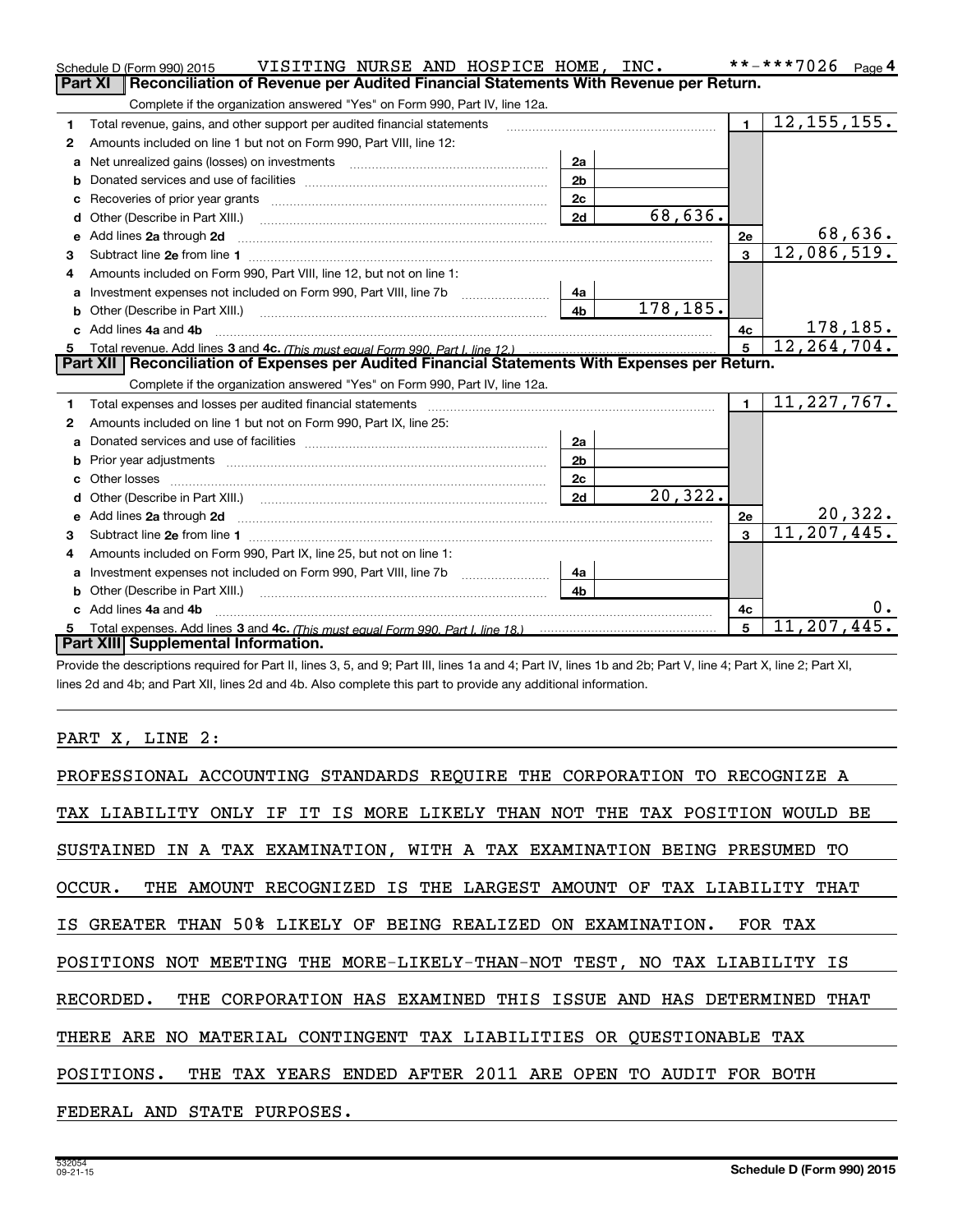| VISITING NURSE AND HOSPICE HOME, INC.<br>Schedule D (Form 990) 2015 | **-***7026<br>Page 5 |
|---------------------------------------------------------------------|----------------------|
| <b>Part XIII   Supplemental Information</b> (continued)             |                      |
| PART XI, LINE 2D - OTHER ADJUSTMENTS:                               |                      |
| DIRECT FUNDRAISING EXPENSE OFFSET AGAINST REVENUE                   | 20,322.              |
| NET ASSETS RELEASED FROM RESTRICTION                                | 48,314.              |
| TOTAL TO SCHEDULE D, PART XI, LINE 2D                               | 68,636.              |
|                                                                     |                      |
| PART XI, LINE 4B - OTHER ADJUSTMENTS:                               |                      |
| TEMPORARILY RESTRICTED CONTRIBUTIONS RECEIVED                       | 178,185.             |
|                                                                     |                      |
| PART XII, LINE 2D - OTHER ADJUSTMENTS:                              |                      |
| DIRECT FUNDRAISING EXPENSE OFFSET AGAINST REVENUE                   | 20,322.              |
|                                                                     |                      |
|                                                                     |                      |
|                                                                     |                      |
|                                                                     |                      |
|                                                                     |                      |
|                                                                     |                      |
|                                                                     |                      |
|                                                                     |                      |
|                                                                     |                      |
|                                                                     |                      |
|                                                                     |                      |
|                                                                     |                      |
|                                                                     |                      |
|                                                                     |                      |
|                                                                     |                      |
|                                                                     |                      |
|                                                                     |                      |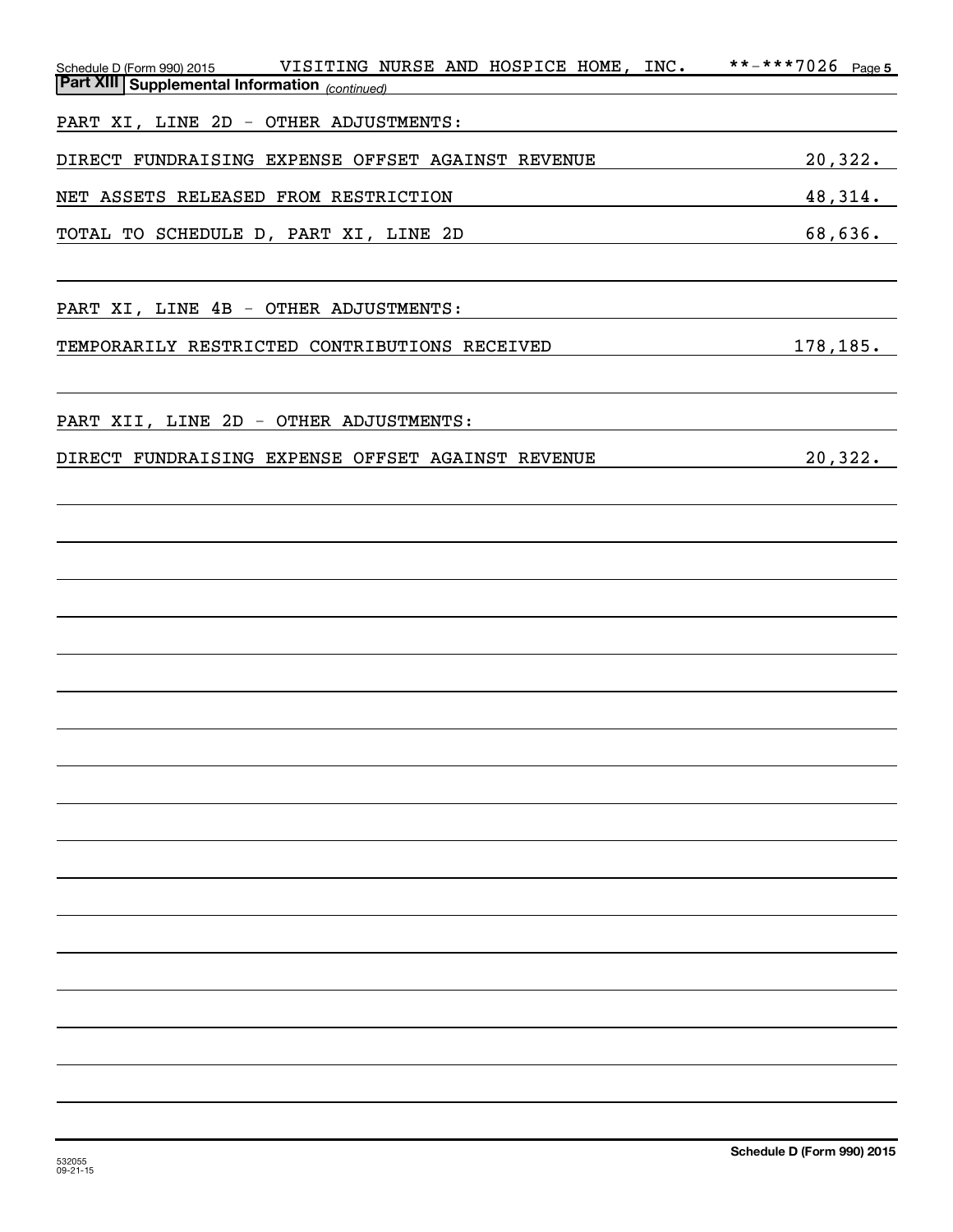| <b>SCHEDULE G</b><br>(Form 990 or 990-EZ)<br>Department of the Treasury<br>Internal Revenue Service                                                                                                                                                                                                                                                                                                                                                                                                                                                                                                                                                                                        | <b>Supplemental Information Regarding Fundraising or Gaming Activities</b><br>Complete if the organization answered "Yes" on Form 990, Part IV, lines 17, 18, or 19, or if the<br>organization entered more than \$15,000 on Form 990-EZ, line 6a.<br>Attach to Form 990 or Form 990-EZ.<br>Information about Schedule G (Form 990 or 990-EZ) and its instructions is at $www.irs. gov/form990$ . |                                                                            |    |                                                                            |                                                                            | OMB No. 1545-0047<br>2015<br><b>Open to Public</b><br>Inspection |
|--------------------------------------------------------------------------------------------------------------------------------------------------------------------------------------------------------------------------------------------------------------------------------------------------------------------------------------------------------------------------------------------------------------------------------------------------------------------------------------------------------------------------------------------------------------------------------------------------------------------------------------------------------------------------------------------|---------------------------------------------------------------------------------------------------------------------------------------------------------------------------------------------------------------------------------------------------------------------------------------------------------------------------------------------------------------------------------------------------|----------------------------------------------------------------------------|----|----------------------------------------------------------------------------|----------------------------------------------------------------------------|------------------------------------------------------------------|
| Name of the organization                                                                                                                                                                                                                                                                                                                                                                                                                                                                                                                                                                                                                                                                   |                                                                                                                                                                                                                                                                                                                                                                                                   |                                                                            |    |                                                                            |                                                                            | <b>Employer identification number</b>                            |
|                                                                                                                                                                                                                                                                                                                                                                                                                                                                                                                                                                                                                                                                                            | VISITING NURSE AND HOSPICE HOME, INC.                                                                                                                                                                                                                                                                                                                                                             |                                                                            |    |                                                                            | **-***7026                                                                 |                                                                  |
| Part I<br>required to complete this part.                                                                                                                                                                                                                                                                                                                                                                                                                                                                                                                                                                                                                                                  | Fundraising Activities. Complete if the organization answered "Yes" on Form 990, Part IV, line 17. Form 990-EZ filers are not                                                                                                                                                                                                                                                                     |                                                                            |    |                                                                            |                                                                            |                                                                  |
| 1 Indicate whether the organization raised funds through any of the following activities. Check all that apply.<br>Mail solicitations<br>a<br>Internet and email solicitations<br>b<br>Phone solicitations<br>с<br>In-person solicitations<br>d<br>2 a Did the organization have a written or oral agreement with any individual (including officers, directors, trustees or<br>key employees listed in Form 990, Part VII) or entity in connection with professional fundraising services?<br>b If "Yes," list the ten highest paid individuals or entities (fundraisers) pursuant to agreements under which the fundraiser is to be<br>compensated at least \$5,000 by the organization. | е<br>Special fundraising events<br>g                                                                                                                                                                                                                                                                                                                                                              |                                                                            |    | Solicitation of non-government grants<br>Solicitation of government grants |                                                                            | <b>Yes</b><br><b>No</b>                                          |
| (i) Name and address of individual<br>or entity (fundraiser)                                                                                                                                                                                                                                                                                                                                                                                                                                                                                                                                                                                                                               | (ii) Activity                                                                                                                                                                                                                                                                                                                                                                                     | (iii) Did<br>fundraiser<br>have custody<br>or control of<br>contributions? |    | (iv) Gross receipts<br>from activity                                       | (v) Amount paid<br>to (or retained by)<br>fundraiser<br>listed in col. (i) | (vi) Amount paid<br>to (or retained by)<br>organization          |
|                                                                                                                                                                                                                                                                                                                                                                                                                                                                                                                                                                                                                                                                                            |                                                                                                                                                                                                                                                                                                                                                                                                   | Yes                                                                        | No |                                                                            |                                                                            |                                                                  |
|                                                                                                                                                                                                                                                                                                                                                                                                                                                                                                                                                                                                                                                                                            |                                                                                                                                                                                                                                                                                                                                                                                                   |                                                                            |    |                                                                            |                                                                            |                                                                  |
|                                                                                                                                                                                                                                                                                                                                                                                                                                                                                                                                                                                                                                                                                            |                                                                                                                                                                                                                                                                                                                                                                                                   |                                                                            |    |                                                                            |                                                                            |                                                                  |
|                                                                                                                                                                                                                                                                                                                                                                                                                                                                                                                                                                                                                                                                                            |                                                                                                                                                                                                                                                                                                                                                                                                   |                                                                            |    |                                                                            |                                                                            |                                                                  |
|                                                                                                                                                                                                                                                                                                                                                                                                                                                                                                                                                                                                                                                                                            |                                                                                                                                                                                                                                                                                                                                                                                                   |                                                                            |    |                                                                            |                                                                            |                                                                  |
|                                                                                                                                                                                                                                                                                                                                                                                                                                                                                                                                                                                                                                                                                            |                                                                                                                                                                                                                                                                                                                                                                                                   |                                                                            |    |                                                                            |                                                                            |                                                                  |
|                                                                                                                                                                                                                                                                                                                                                                                                                                                                                                                                                                                                                                                                                            |                                                                                                                                                                                                                                                                                                                                                                                                   |                                                                            |    |                                                                            |                                                                            |                                                                  |
|                                                                                                                                                                                                                                                                                                                                                                                                                                                                                                                                                                                                                                                                                            |                                                                                                                                                                                                                                                                                                                                                                                                   |                                                                            |    |                                                                            |                                                                            |                                                                  |
|                                                                                                                                                                                                                                                                                                                                                                                                                                                                                                                                                                                                                                                                                            |                                                                                                                                                                                                                                                                                                                                                                                                   |                                                                            |    |                                                                            |                                                                            |                                                                  |
|                                                                                                                                                                                                                                                                                                                                                                                                                                                                                                                                                                                                                                                                                            |                                                                                                                                                                                                                                                                                                                                                                                                   |                                                                            |    |                                                                            |                                                                            |                                                                  |
|                                                                                                                                                                                                                                                                                                                                                                                                                                                                                                                                                                                                                                                                                            |                                                                                                                                                                                                                                                                                                                                                                                                   |                                                                            |    |                                                                            |                                                                            |                                                                  |
| Total                                                                                                                                                                                                                                                                                                                                                                                                                                                                                                                                                                                                                                                                                      |                                                                                                                                                                                                                                                                                                                                                                                                   |                                                                            |    |                                                                            |                                                                            |                                                                  |
| 3 List all states in which the organization is registered or licensed to solicit contributions or has been notified it is exempt from registration<br>or licensing.                                                                                                                                                                                                                                                                                                                                                                                                                                                                                                                        |                                                                                                                                                                                                                                                                                                                                                                                                   |                                                                            |    |                                                                            |                                                                            |                                                                  |
|                                                                                                                                                                                                                                                                                                                                                                                                                                                                                                                                                                                                                                                                                            |                                                                                                                                                                                                                                                                                                                                                                                                   |                                                                            |    |                                                                            |                                                                            |                                                                  |
|                                                                                                                                                                                                                                                                                                                                                                                                                                                                                                                                                                                                                                                                                            |                                                                                                                                                                                                                                                                                                                                                                                                   |                                                                            |    |                                                                            |                                                                            |                                                                  |
|                                                                                                                                                                                                                                                                                                                                                                                                                                                                                                                                                                                                                                                                                            |                                                                                                                                                                                                                                                                                                                                                                                                   |                                                                            |    |                                                                            |                                                                            |                                                                  |
|                                                                                                                                                                                                                                                                                                                                                                                                                                                                                                                                                                                                                                                                                            |                                                                                                                                                                                                                                                                                                                                                                                                   |                                                                            |    |                                                                            |                                                                            |                                                                  |

LHA For Paperwork Reduction Act Notice, see the Instructions for Form 990 or 990-EZ. Schedule G (Form 990 or 990-EZ) 2015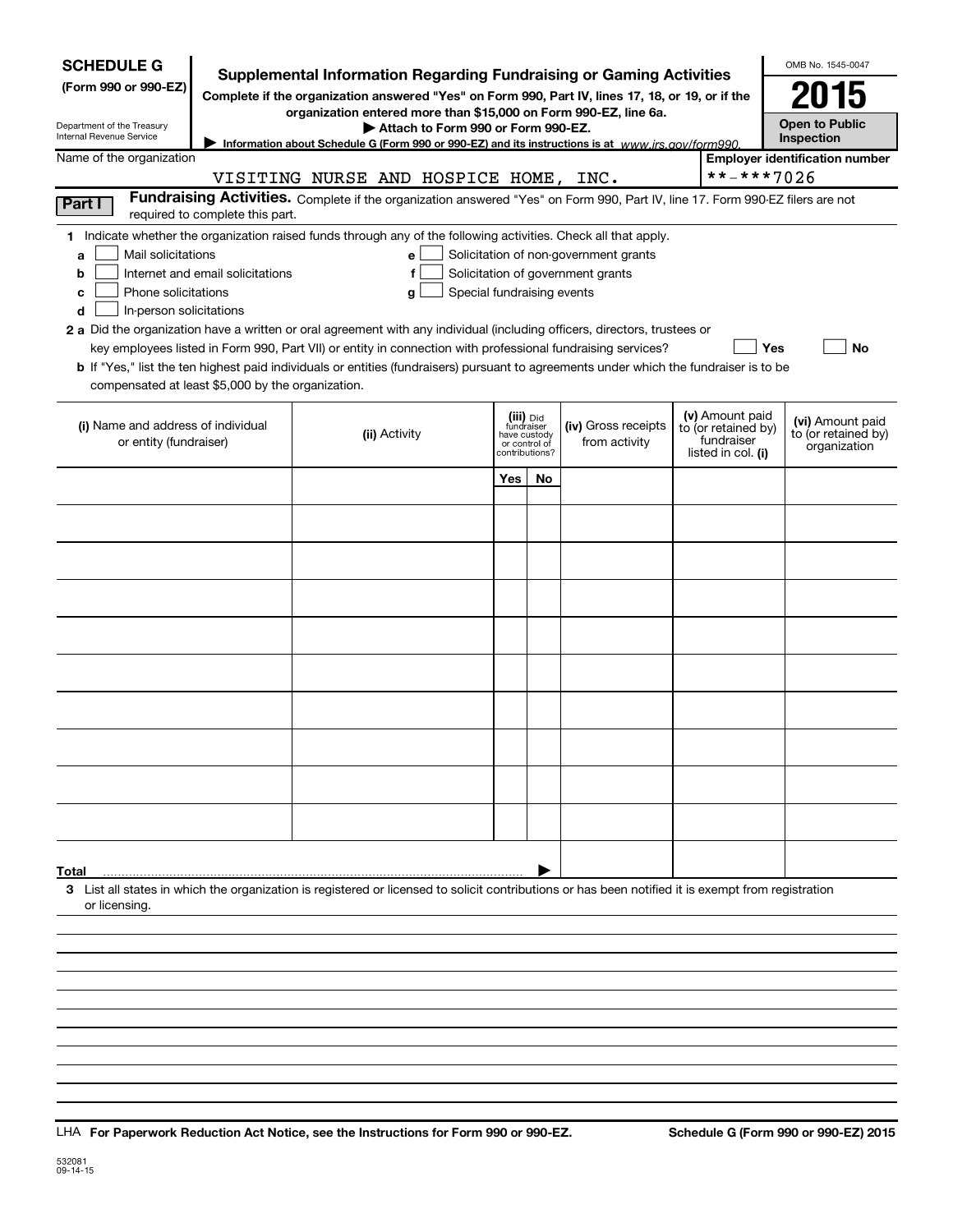$***$   $***$  7026 Page 2 Schedule G (Form 990 or 990-EZ) 2015 <code>VISITING NURSE AND HOSPICE HOME, INC. \*\*-\*\*\*7026 Page</code> Part II | Fundraising Events. Complete if the organization answered "Yes" on Form 990, Part IV, line 18, or reported more than \$15,000

of fundraising event contributions and gross income on Form 990-EZ, lines 1 and 6b. List events with gross receipts greater than \$5,000.

|                        |   |                                                                                                                                                                                                                                           |                 |                         | (c) Other events |                            |
|------------------------|---|-------------------------------------------------------------------------------------------------------------------------------------------------------------------------------------------------------------------------------------------|-----------------|-------------------------|------------------|----------------------------|
|                        |   |                                                                                                                                                                                                                                           | (a) Event $#1$  | (b) Event $#2$          |                  | (d) Total events           |
|                        |   |                                                                                                                                                                                                                                           | <b>MEMORIAL</b> |                         | <b>NONE</b>      | (add col. (a) through      |
|                        |   |                                                                                                                                                                                                                                           | TREE            | <b>BEER PAIRING</b>     |                  | col. (c)                   |
|                        |   |                                                                                                                                                                                                                                           | (event type)    | (event type)            | (total number)   |                            |
| Revenue                |   |                                                                                                                                                                                                                                           |                 |                         |                  |                            |
|                        |   |                                                                                                                                                                                                                                           | 36,670.         | 41,891.                 |                  | 78,561.                    |
|                        |   |                                                                                                                                                                                                                                           |                 |                         |                  |                            |
|                        |   |                                                                                                                                                                                                                                           | 36,670.         | 26, 114.                |                  | 62,784.                    |
|                        |   |                                                                                                                                                                                                                                           |                 |                         |                  |                            |
|                        |   |                                                                                                                                                                                                                                           |                 |                         |                  |                            |
|                        |   | 3 Gross income (line 1 minus line 2)                                                                                                                                                                                                      |                 | 15,777.                 |                  | 15,777.                    |
|                        |   |                                                                                                                                                                                                                                           |                 |                         |                  |                            |
|                        |   |                                                                                                                                                                                                                                           |                 |                         |                  |                            |
|                        |   |                                                                                                                                                                                                                                           |                 |                         |                  |                            |
|                        | 5 |                                                                                                                                                                                                                                           |                 |                         |                  |                            |
|                        |   |                                                                                                                                                                                                                                           |                 |                         |                  |                            |
|                        | 6 |                                                                                                                                                                                                                                           |                 |                         |                  |                            |
| Direct Expenses        |   |                                                                                                                                                                                                                                           |                 |                         |                  |                            |
|                        |   | 7 Food and beverages                                                                                                                                                                                                                      | 1,883.          | 6,425.                  |                  | 8,308.                     |
|                        |   |                                                                                                                                                                                                                                           |                 |                         |                  |                            |
|                        | 8 |                                                                                                                                                                                                                                           |                 |                         |                  |                            |
|                        | 9 |                                                                                                                                                                                                                                           | 9,741.          | 2, 273.                 |                  | 12,014.                    |
|                        |   | 10 Direct expense summary. Add lines 4 through 9 in column (d)                                                                                                                                                                            |                 |                         |                  | 20, 322.                   |
|                        |   | 11 Net income summary. Subtract line 10 from line 3, column (d)                                                                                                                                                                           |                 |                         |                  | $-4,545.$                  |
| <b>Part III</b>        |   | Gaming. Complete if the organization answered "Yes" on Form 990, Part IV, line 19, or reported more than                                                                                                                                  |                 |                         |                  |                            |
|                        |   | \$15,000 on Form 990-EZ, line 6a.                                                                                                                                                                                                         |                 |                         |                  |                            |
|                        |   |                                                                                                                                                                                                                                           |                 | (b) Pull tabs/instant   |                  | (d) Total gaming (add      |
|                        |   |                                                                                                                                                                                                                                           | (a) Bingo       | bingo/progressive bingo | (c) Other gaming | col. (a) through col. (c)) |
| Revenue                |   |                                                                                                                                                                                                                                           |                 |                         |                  |                            |
|                        |   |                                                                                                                                                                                                                                           |                 |                         |                  |                            |
|                        |   |                                                                                                                                                                                                                                           |                 |                         |                  |                            |
|                        |   |                                                                                                                                                                                                                                           |                 |                         |                  |                            |
|                        |   |                                                                                                                                                                                                                                           |                 |                         |                  |                            |
|                        |   |                                                                                                                                                                                                                                           |                 |                         |                  |                            |
| <b>Direct Expenses</b> | 3 |                                                                                                                                                                                                                                           |                 |                         |                  |                            |
|                        |   |                                                                                                                                                                                                                                           |                 |                         |                  |                            |
|                        | 4 |                                                                                                                                                                                                                                           |                 |                         |                  |                            |
|                        |   |                                                                                                                                                                                                                                           |                 |                         |                  |                            |
|                        |   |                                                                                                                                                                                                                                           |                 |                         |                  |                            |
|                        |   |                                                                                                                                                                                                                                           | Yes<br>%        | Yes<br>%                | Yes<br>%         |                            |
|                        | 6 | Volunteer labor                                                                                                                                                                                                                           | No              | No                      | No               |                            |
|                        |   |                                                                                                                                                                                                                                           |                 |                         |                  |                            |
|                        | 7 | Direct expense summary. Add lines 2 through 5 in column (d)                                                                                                                                                                               |                 |                         |                  |                            |
|                        |   |                                                                                                                                                                                                                                           |                 |                         |                  |                            |
|                        | 8 |                                                                                                                                                                                                                                           |                 |                         |                  |                            |
|                        |   |                                                                                                                                                                                                                                           |                 |                         |                  |                            |
|                        |   | 9 Enter the state(s) in which the organization conducts gaming activities:                                                                                                                                                                |                 |                         |                  |                            |
|                        |   |                                                                                                                                                                                                                                           |                 |                         |                  | Yes<br>No                  |
|                        |   |                                                                                                                                                                                                                                           |                 |                         |                  |                            |
|                        |   | <b>b</b> If "No," explain: <u>contract the set of the set of the set of the set of the set of the set of the set of the set of the set of the set of the set of the set of the set of the set of the set of the set of the set of the</u> |                 |                         |                  |                            |
|                        |   |                                                                                                                                                                                                                                           |                 |                         |                  |                            |
|                        |   |                                                                                                                                                                                                                                           |                 |                         |                  |                            |
|                        |   |                                                                                                                                                                                                                                           |                 |                         |                  | <b>Yes</b><br>No           |
|                        |   |                                                                                                                                                                                                                                           |                 |                         |                  |                            |
|                        |   |                                                                                                                                                                                                                                           |                 |                         |                  |                            |
|                        |   |                                                                                                                                                                                                                                           |                 |                         |                  |                            |

**Schedule G (Form 990 or 990-EZ) 2015**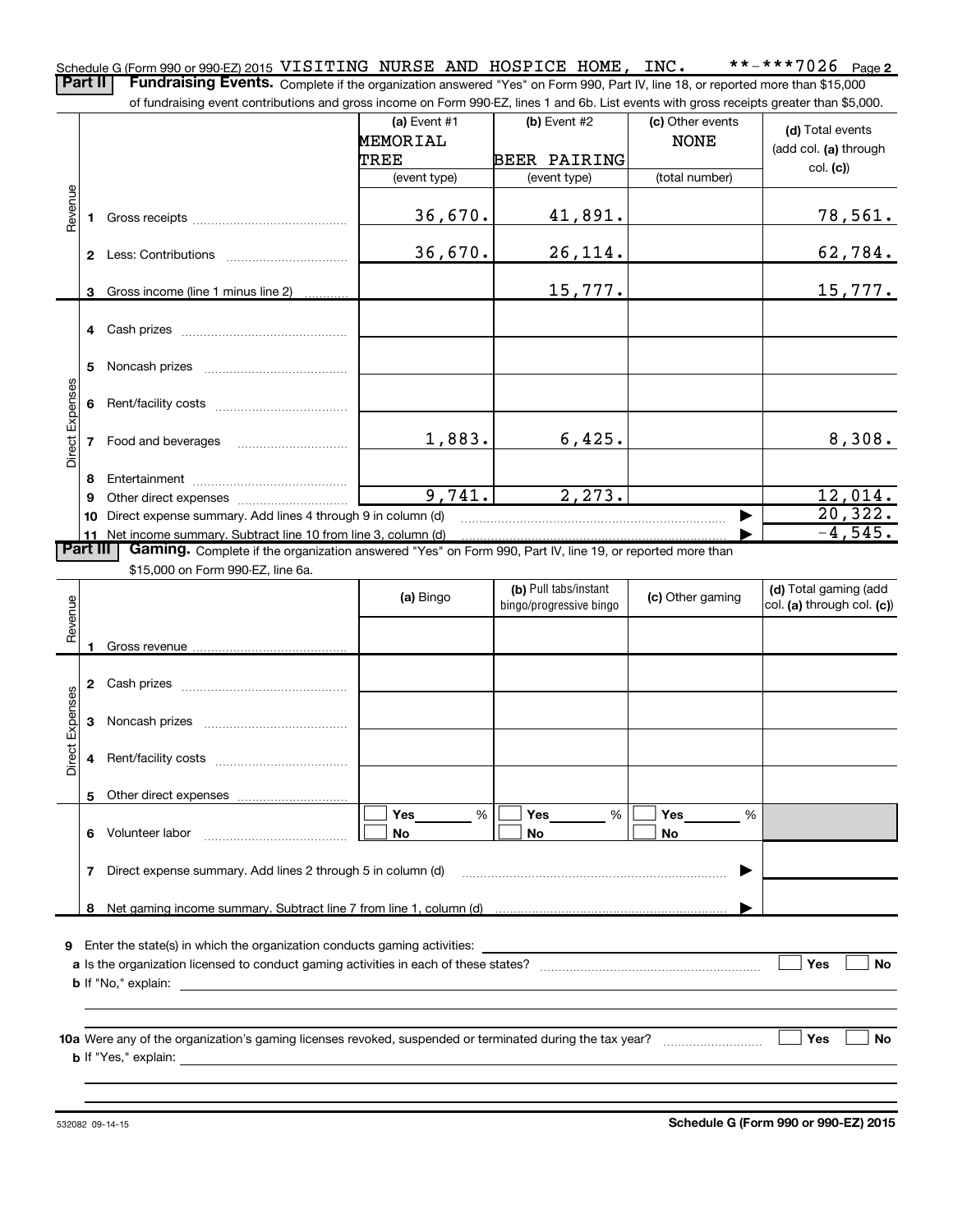| <b>Yes</b><br>No<br>12 Is the organization a grantor, beneficiary or trustee of a trust or a member of a partnership or other entity formed<br><b>Yes</b><br>No<br><b>13</b> Indicate the percentage of gaming activity conducted in:<br>13a<br>%<br>13 <sub>b</sub><br>%<br><b>b</b> An outside facility <i>www.communically.communically.communically.communically.communically.communically</i><br>14 Enter the name and address of the person who prepares the organization's gaming/special events books and records:<br>Name $\blacktriangleright$<br><u>state and the state of the state of the state of the state of the state of the state of the state of the state of the state of the state of the state of the state of the state of the state of the state of the state of the</u><br>Yes<br>No<br>15a Does the organization have a contract with a third party from whom the organization receives gaming revenue?<br>b If "Yes," enter the amount of gaming revenue received by the organization > \$ ____________________ and the amount<br>of gaming revenue retained by the third party $\triangleright$ \$ $\_\_\_\_\_\_\_\_\_\_\_\_\_$ .<br>c If "Yes," enter name and address of the third party:<br>Name $\blacktriangleright$<br><u>state and the state of the state of the state of the state of the state of the state of the state of the state of the state of the state of the state of the state of the state of the state of the state of the state of the</u><br><b>16</b> Gaming manager information:<br>Name $\blacktriangleright$<br><u> 1989 - Johann Harry Harry Harry Harry Harry Harry Harry Harry Harry Harry Harry Harry Harry Harry Harry Harry</u><br>Gaming manager compensation > \$<br>Director/officer<br>Employee<br>Independent contractor<br><b>17</b> Mandatory distributions:<br><b>a</b> Is the organization required under state law to make charitable distributions from the gaming proceeds to<br>$\overline{\phantom{a}}$ No<br><b>b</b> Enter the amount of distributions required under state law to be distributed to other exempt organizations or spent in the<br>organization's own exempt activities during the tax year $\triangleright$ \$<br><b>Part IV</b><br>Supplemental Information. Provide the explanations required by Part I, line 2b, columns (iii) and (v); and Part III, lines 9, 9b, 10b, 15b,<br>15c, 16, and 17b, as applicable. Also provide any additional information (see instructions). | **-***7026<br>Schedule G (Form 990 or 990-EZ) 2015 VISITING NURSE AND HOSPICE HOME, INC. |  | Page 3 |
|--------------------------------------------------------------------------------------------------------------------------------------------------------------------------------------------------------------------------------------------------------------------------------------------------------------------------------------------------------------------------------------------------------------------------------------------------------------------------------------------------------------------------------------------------------------------------------------------------------------------------------------------------------------------------------------------------------------------------------------------------------------------------------------------------------------------------------------------------------------------------------------------------------------------------------------------------------------------------------------------------------------------------------------------------------------------------------------------------------------------------------------------------------------------------------------------------------------------------------------------------------------------------------------------------------------------------------------------------------------------------------------------------------------------------------------------------------------------------------------------------------------------------------------------------------------------------------------------------------------------------------------------------------------------------------------------------------------------------------------------------------------------------------------------------------------------------------------------------------------------------------------------------------------------------------------------------------------------------------------------------------------------------------------------------------------------------------------------------------------------------------------------------------------------------------------------------------------------------------------------------------------------------------------------------------------------------------------------------------------------------------------------------------------------------------------------------------------------------------|------------------------------------------------------------------------------------------|--|--------|
|                                                                                                                                                                                                                                                                                                                                                                                                                                                                                                                                                                                                                                                                                                                                                                                                                                                                                                                                                                                                                                                                                                                                                                                                                                                                                                                                                                                                                                                                                                                                                                                                                                                                                                                                                                                                                                                                                                                                                                                                                                                                                                                                                                                                                                                                                                                                                                                                                                                                                |                                                                                          |  |        |
|                                                                                                                                                                                                                                                                                                                                                                                                                                                                                                                                                                                                                                                                                                                                                                                                                                                                                                                                                                                                                                                                                                                                                                                                                                                                                                                                                                                                                                                                                                                                                                                                                                                                                                                                                                                                                                                                                                                                                                                                                                                                                                                                                                                                                                                                                                                                                                                                                                                                                |                                                                                          |  |        |
|                                                                                                                                                                                                                                                                                                                                                                                                                                                                                                                                                                                                                                                                                                                                                                                                                                                                                                                                                                                                                                                                                                                                                                                                                                                                                                                                                                                                                                                                                                                                                                                                                                                                                                                                                                                                                                                                                                                                                                                                                                                                                                                                                                                                                                                                                                                                                                                                                                                                                |                                                                                          |  |        |
|                                                                                                                                                                                                                                                                                                                                                                                                                                                                                                                                                                                                                                                                                                                                                                                                                                                                                                                                                                                                                                                                                                                                                                                                                                                                                                                                                                                                                                                                                                                                                                                                                                                                                                                                                                                                                                                                                                                                                                                                                                                                                                                                                                                                                                                                                                                                                                                                                                                                                |                                                                                          |  |        |
|                                                                                                                                                                                                                                                                                                                                                                                                                                                                                                                                                                                                                                                                                                                                                                                                                                                                                                                                                                                                                                                                                                                                                                                                                                                                                                                                                                                                                                                                                                                                                                                                                                                                                                                                                                                                                                                                                                                                                                                                                                                                                                                                                                                                                                                                                                                                                                                                                                                                                |                                                                                          |  |        |
|                                                                                                                                                                                                                                                                                                                                                                                                                                                                                                                                                                                                                                                                                                                                                                                                                                                                                                                                                                                                                                                                                                                                                                                                                                                                                                                                                                                                                                                                                                                                                                                                                                                                                                                                                                                                                                                                                                                                                                                                                                                                                                                                                                                                                                                                                                                                                                                                                                                                                |                                                                                          |  |        |
|                                                                                                                                                                                                                                                                                                                                                                                                                                                                                                                                                                                                                                                                                                                                                                                                                                                                                                                                                                                                                                                                                                                                                                                                                                                                                                                                                                                                                                                                                                                                                                                                                                                                                                                                                                                                                                                                                                                                                                                                                                                                                                                                                                                                                                                                                                                                                                                                                                                                                |                                                                                          |  |        |
|                                                                                                                                                                                                                                                                                                                                                                                                                                                                                                                                                                                                                                                                                                                                                                                                                                                                                                                                                                                                                                                                                                                                                                                                                                                                                                                                                                                                                                                                                                                                                                                                                                                                                                                                                                                                                                                                                                                                                                                                                                                                                                                                                                                                                                                                                                                                                                                                                                                                                |                                                                                          |  |        |
|                                                                                                                                                                                                                                                                                                                                                                                                                                                                                                                                                                                                                                                                                                                                                                                                                                                                                                                                                                                                                                                                                                                                                                                                                                                                                                                                                                                                                                                                                                                                                                                                                                                                                                                                                                                                                                                                                                                                                                                                                                                                                                                                                                                                                                                                                                                                                                                                                                                                                |                                                                                          |  |        |
|                                                                                                                                                                                                                                                                                                                                                                                                                                                                                                                                                                                                                                                                                                                                                                                                                                                                                                                                                                                                                                                                                                                                                                                                                                                                                                                                                                                                                                                                                                                                                                                                                                                                                                                                                                                                                                                                                                                                                                                                                                                                                                                                                                                                                                                                                                                                                                                                                                                                                |                                                                                          |  |        |
|                                                                                                                                                                                                                                                                                                                                                                                                                                                                                                                                                                                                                                                                                                                                                                                                                                                                                                                                                                                                                                                                                                                                                                                                                                                                                                                                                                                                                                                                                                                                                                                                                                                                                                                                                                                                                                                                                                                                                                                                                                                                                                                                                                                                                                                                                                                                                                                                                                                                                |                                                                                          |  |        |
|                                                                                                                                                                                                                                                                                                                                                                                                                                                                                                                                                                                                                                                                                                                                                                                                                                                                                                                                                                                                                                                                                                                                                                                                                                                                                                                                                                                                                                                                                                                                                                                                                                                                                                                                                                                                                                                                                                                                                                                                                                                                                                                                                                                                                                                                                                                                                                                                                                                                                |                                                                                          |  |        |
|                                                                                                                                                                                                                                                                                                                                                                                                                                                                                                                                                                                                                                                                                                                                                                                                                                                                                                                                                                                                                                                                                                                                                                                                                                                                                                                                                                                                                                                                                                                                                                                                                                                                                                                                                                                                                                                                                                                                                                                                                                                                                                                                                                                                                                                                                                                                                                                                                                                                                |                                                                                          |  |        |
|                                                                                                                                                                                                                                                                                                                                                                                                                                                                                                                                                                                                                                                                                                                                                                                                                                                                                                                                                                                                                                                                                                                                                                                                                                                                                                                                                                                                                                                                                                                                                                                                                                                                                                                                                                                                                                                                                                                                                                                                                                                                                                                                                                                                                                                                                                                                                                                                                                                                                |                                                                                          |  |        |
|                                                                                                                                                                                                                                                                                                                                                                                                                                                                                                                                                                                                                                                                                                                                                                                                                                                                                                                                                                                                                                                                                                                                                                                                                                                                                                                                                                                                                                                                                                                                                                                                                                                                                                                                                                                                                                                                                                                                                                                                                                                                                                                                                                                                                                                                                                                                                                                                                                                                                |                                                                                          |  |        |
|                                                                                                                                                                                                                                                                                                                                                                                                                                                                                                                                                                                                                                                                                                                                                                                                                                                                                                                                                                                                                                                                                                                                                                                                                                                                                                                                                                                                                                                                                                                                                                                                                                                                                                                                                                                                                                                                                                                                                                                                                                                                                                                                                                                                                                                                                                                                                                                                                                                                                |                                                                                          |  |        |
|                                                                                                                                                                                                                                                                                                                                                                                                                                                                                                                                                                                                                                                                                                                                                                                                                                                                                                                                                                                                                                                                                                                                                                                                                                                                                                                                                                                                                                                                                                                                                                                                                                                                                                                                                                                                                                                                                                                                                                                                                                                                                                                                                                                                                                                                                                                                                                                                                                                                                |                                                                                          |  |        |
|                                                                                                                                                                                                                                                                                                                                                                                                                                                                                                                                                                                                                                                                                                                                                                                                                                                                                                                                                                                                                                                                                                                                                                                                                                                                                                                                                                                                                                                                                                                                                                                                                                                                                                                                                                                                                                                                                                                                                                                                                                                                                                                                                                                                                                                                                                                                                                                                                                                                                |                                                                                          |  |        |
|                                                                                                                                                                                                                                                                                                                                                                                                                                                                                                                                                                                                                                                                                                                                                                                                                                                                                                                                                                                                                                                                                                                                                                                                                                                                                                                                                                                                                                                                                                                                                                                                                                                                                                                                                                                                                                                                                                                                                                                                                                                                                                                                                                                                                                                                                                                                                                                                                                                                                |                                                                                          |  |        |
|                                                                                                                                                                                                                                                                                                                                                                                                                                                                                                                                                                                                                                                                                                                                                                                                                                                                                                                                                                                                                                                                                                                                                                                                                                                                                                                                                                                                                                                                                                                                                                                                                                                                                                                                                                                                                                                                                                                                                                                                                                                                                                                                                                                                                                                                                                                                                                                                                                                                                |                                                                                          |  |        |
|                                                                                                                                                                                                                                                                                                                                                                                                                                                                                                                                                                                                                                                                                                                                                                                                                                                                                                                                                                                                                                                                                                                                                                                                                                                                                                                                                                                                                                                                                                                                                                                                                                                                                                                                                                                                                                                                                                                                                                                                                                                                                                                                                                                                                                                                                                                                                                                                                                                                                |                                                                                          |  |        |
|                                                                                                                                                                                                                                                                                                                                                                                                                                                                                                                                                                                                                                                                                                                                                                                                                                                                                                                                                                                                                                                                                                                                                                                                                                                                                                                                                                                                                                                                                                                                                                                                                                                                                                                                                                                                                                                                                                                                                                                                                                                                                                                                                                                                                                                                                                                                                                                                                                                                                |                                                                                          |  |        |
|                                                                                                                                                                                                                                                                                                                                                                                                                                                                                                                                                                                                                                                                                                                                                                                                                                                                                                                                                                                                                                                                                                                                                                                                                                                                                                                                                                                                                                                                                                                                                                                                                                                                                                                                                                                                                                                                                                                                                                                                                                                                                                                                                                                                                                                                                                                                                                                                                                                                                |                                                                                          |  |        |
|                                                                                                                                                                                                                                                                                                                                                                                                                                                                                                                                                                                                                                                                                                                                                                                                                                                                                                                                                                                                                                                                                                                                                                                                                                                                                                                                                                                                                                                                                                                                                                                                                                                                                                                                                                                                                                                                                                                                                                                                                                                                                                                                                                                                                                                                                                                                                                                                                                                                                |                                                                                          |  |        |
|                                                                                                                                                                                                                                                                                                                                                                                                                                                                                                                                                                                                                                                                                                                                                                                                                                                                                                                                                                                                                                                                                                                                                                                                                                                                                                                                                                                                                                                                                                                                                                                                                                                                                                                                                                                                                                                                                                                                                                                                                                                                                                                                                                                                                                                                                                                                                                                                                                                                                |                                                                                          |  |        |
|                                                                                                                                                                                                                                                                                                                                                                                                                                                                                                                                                                                                                                                                                                                                                                                                                                                                                                                                                                                                                                                                                                                                                                                                                                                                                                                                                                                                                                                                                                                                                                                                                                                                                                                                                                                                                                                                                                                                                                                                                                                                                                                                                                                                                                                                                                                                                                                                                                                                                |                                                                                          |  |        |
|                                                                                                                                                                                                                                                                                                                                                                                                                                                                                                                                                                                                                                                                                                                                                                                                                                                                                                                                                                                                                                                                                                                                                                                                                                                                                                                                                                                                                                                                                                                                                                                                                                                                                                                                                                                                                                                                                                                                                                                                                                                                                                                                                                                                                                                                                                                                                                                                                                                                                |                                                                                          |  |        |
|                                                                                                                                                                                                                                                                                                                                                                                                                                                                                                                                                                                                                                                                                                                                                                                                                                                                                                                                                                                                                                                                                                                                                                                                                                                                                                                                                                                                                                                                                                                                                                                                                                                                                                                                                                                                                                                                                                                                                                                                                                                                                                                                                                                                                                                                                                                                                                                                                                                                                |                                                                                          |  |        |
|                                                                                                                                                                                                                                                                                                                                                                                                                                                                                                                                                                                                                                                                                                                                                                                                                                                                                                                                                                                                                                                                                                                                                                                                                                                                                                                                                                                                                                                                                                                                                                                                                                                                                                                                                                                                                                                                                                                                                                                                                                                                                                                                                                                                                                                                                                                                                                                                                                                                                |                                                                                          |  |        |
|                                                                                                                                                                                                                                                                                                                                                                                                                                                                                                                                                                                                                                                                                                                                                                                                                                                                                                                                                                                                                                                                                                                                                                                                                                                                                                                                                                                                                                                                                                                                                                                                                                                                                                                                                                                                                                                                                                                                                                                                                                                                                                                                                                                                                                                                                                                                                                                                                                                                                |                                                                                          |  |        |
|                                                                                                                                                                                                                                                                                                                                                                                                                                                                                                                                                                                                                                                                                                                                                                                                                                                                                                                                                                                                                                                                                                                                                                                                                                                                                                                                                                                                                                                                                                                                                                                                                                                                                                                                                                                                                                                                                                                                                                                                                                                                                                                                                                                                                                                                                                                                                                                                                                                                                |                                                                                          |  |        |
|                                                                                                                                                                                                                                                                                                                                                                                                                                                                                                                                                                                                                                                                                                                                                                                                                                                                                                                                                                                                                                                                                                                                                                                                                                                                                                                                                                                                                                                                                                                                                                                                                                                                                                                                                                                                                                                                                                                                                                                                                                                                                                                                                                                                                                                                                                                                                                                                                                                                                |                                                                                          |  |        |
|                                                                                                                                                                                                                                                                                                                                                                                                                                                                                                                                                                                                                                                                                                                                                                                                                                                                                                                                                                                                                                                                                                                                                                                                                                                                                                                                                                                                                                                                                                                                                                                                                                                                                                                                                                                                                                                                                                                                                                                                                                                                                                                                                                                                                                                                                                                                                                                                                                                                                |                                                                                          |  |        |
|                                                                                                                                                                                                                                                                                                                                                                                                                                                                                                                                                                                                                                                                                                                                                                                                                                                                                                                                                                                                                                                                                                                                                                                                                                                                                                                                                                                                                                                                                                                                                                                                                                                                                                                                                                                                                                                                                                                                                                                                                                                                                                                                                                                                                                                                                                                                                                                                                                                                                |                                                                                          |  |        |
|                                                                                                                                                                                                                                                                                                                                                                                                                                                                                                                                                                                                                                                                                                                                                                                                                                                                                                                                                                                                                                                                                                                                                                                                                                                                                                                                                                                                                                                                                                                                                                                                                                                                                                                                                                                                                                                                                                                                                                                                                                                                                                                                                                                                                                                                                                                                                                                                                                                                                |                                                                                          |  |        |
|                                                                                                                                                                                                                                                                                                                                                                                                                                                                                                                                                                                                                                                                                                                                                                                                                                                                                                                                                                                                                                                                                                                                                                                                                                                                                                                                                                                                                                                                                                                                                                                                                                                                                                                                                                                                                                                                                                                                                                                                                                                                                                                                                                                                                                                                                                                                                                                                                                                                                |                                                                                          |  |        |
|                                                                                                                                                                                                                                                                                                                                                                                                                                                                                                                                                                                                                                                                                                                                                                                                                                                                                                                                                                                                                                                                                                                                                                                                                                                                                                                                                                                                                                                                                                                                                                                                                                                                                                                                                                                                                                                                                                                                                                                                                                                                                                                                                                                                                                                                                                                                                                                                                                                                                |                                                                                          |  |        |
|                                                                                                                                                                                                                                                                                                                                                                                                                                                                                                                                                                                                                                                                                                                                                                                                                                                                                                                                                                                                                                                                                                                                                                                                                                                                                                                                                                                                                                                                                                                                                                                                                                                                                                                                                                                                                                                                                                                                                                                                                                                                                                                                                                                                                                                                                                                                                                                                                                                                                |                                                                                          |  |        |
|                                                                                                                                                                                                                                                                                                                                                                                                                                                                                                                                                                                                                                                                                                                                                                                                                                                                                                                                                                                                                                                                                                                                                                                                                                                                                                                                                                                                                                                                                                                                                                                                                                                                                                                                                                                                                                                                                                                                                                                                                                                                                                                                                                                                                                                                                                                                                                                                                                                                                |                                                                                          |  |        |
|                                                                                                                                                                                                                                                                                                                                                                                                                                                                                                                                                                                                                                                                                                                                                                                                                                                                                                                                                                                                                                                                                                                                                                                                                                                                                                                                                                                                                                                                                                                                                                                                                                                                                                                                                                                                                                                                                                                                                                                                                                                                                                                                                                                                                                                                                                                                                                                                                                                                                |                                                                                          |  |        |
|                                                                                                                                                                                                                                                                                                                                                                                                                                                                                                                                                                                                                                                                                                                                                                                                                                                                                                                                                                                                                                                                                                                                                                                                                                                                                                                                                                                                                                                                                                                                                                                                                                                                                                                                                                                                                                                                                                                                                                                                                                                                                                                                                                                                                                                                                                                                                                                                                                                                                |                                                                                          |  |        |
|                                                                                                                                                                                                                                                                                                                                                                                                                                                                                                                                                                                                                                                                                                                                                                                                                                                                                                                                                                                                                                                                                                                                                                                                                                                                                                                                                                                                                                                                                                                                                                                                                                                                                                                                                                                                                                                                                                                                                                                                                                                                                                                                                                                                                                                                                                                                                                                                                                                                                |                                                                                          |  |        |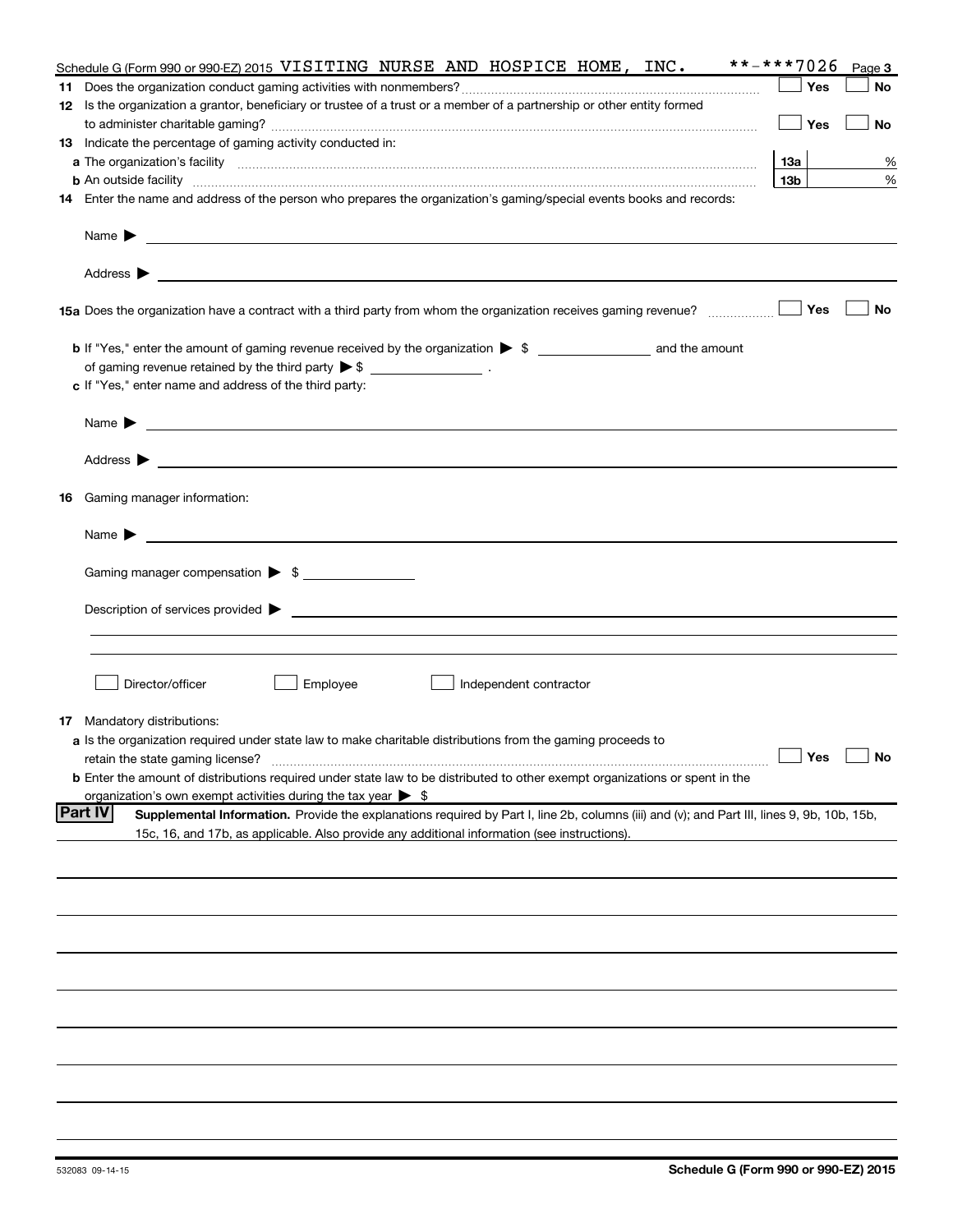|                                                                                             | VISITING NURSE AND HOSPICE HOME, INC. |  |  | **-***7026 Page 4 |  |
|---------------------------------------------------------------------------------------------|---------------------------------------|--|--|-------------------|--|
| Schedule G (Form 990 or 990-EZ) VISITING NU<br>Part IV Supplemental Information (continued) |                                       |  |  |                   |  |
|                                                                                             |                                       |  |  |                   |  |
|                                                                                             |                                       |  |  |                   |  |
|                                                                                             |                                       |  |  |                   |  |
|                                                                                             |                                       |  |  |                   |  |
|                                                                                             |                                       |  |  |                   |  |
|                                                                                             |                                       |  |  |                   |  |
|                                                                                             |                                       |  |  |                   |  |
|                                                                                             |                                       |  |  |                   |  |
|                                                                                             |                                       |  |  |                   |  |
|                                                                                             |                                       |  |  |                   |  |
|                                                                                             |                                       |  |  |                   |  |
|                                                                                             |                                       |  |  |                   |  |
|                                                                                             |                                       |  |  |                   |  |
|                                                                                             |                                       |  |  |                   |  |
|                                                                                             |                                       |  |  |                   |  |
|                                                                                             |                                       |  |  |                   |  |
|                                                                                             |                                       |  |  |                   |  |
|                                                                                             |                                       |  |  |                   |  |
|                                                                                             |                                       |  |  |                   |  |
|                                                                                             |                                       |  |  |                   |  |
|                                                                                             |                                       |  |  |                   |  |
|                                                                                             |                                       |  |  |                   |  |
|                                                                                             |                                       |  |  |                   |  |
|                                                                                             |                                       |  |  |                   |  |
|                                                                                             |                                       |  |  |                   |  |
|                                                                                             |                                       |  |  |                   |  |
|                                                                                             |                                       |  |  |                   |  |
|                                                                                             |                                       |  |  |                   |  |
|                                                                                             |                                       |  |  |                   |  |
|                                                                                             |                                       |  |  |                   |  |
|                                                                                             |                                       |  |  |                   |  |
|                                                                                             |                                       |  |  |                   |  |
|                                                                                             |                                       |  |  |                   |  |
|                                                                                             |                                       |  |  |                   |  |
|                                                                                             |                                       |  |  |                   |  |
|                                                                                             |                                       |  |  |                   |  |
|                                                                                             |                                       |  |  |                   |  |
|                                                                                             |                                       |  |  |                   |  |
|                                                                                             |                                       |  |  |                   |  |
|                                                                                             |                                       |  |  |                   |  |
|                                                                                             |                                       |  |  |                   |  |
|                                                                                             |                                       |  |  |                   |  |
|                                                                                             |                                       |  |  |                   |  |
|                                                                                             |                                       |  |  |                   |  |
|                                                                                             |                                       |  |  |                   |  |
|                                                                                             |                                       |  |  |                   |  |
|                                                                                             |                                       |  |  |                   |  |
|                                                                                             |                                       |  |  |                   |  |
|                                                                                             |                                       |  |  |                   |  |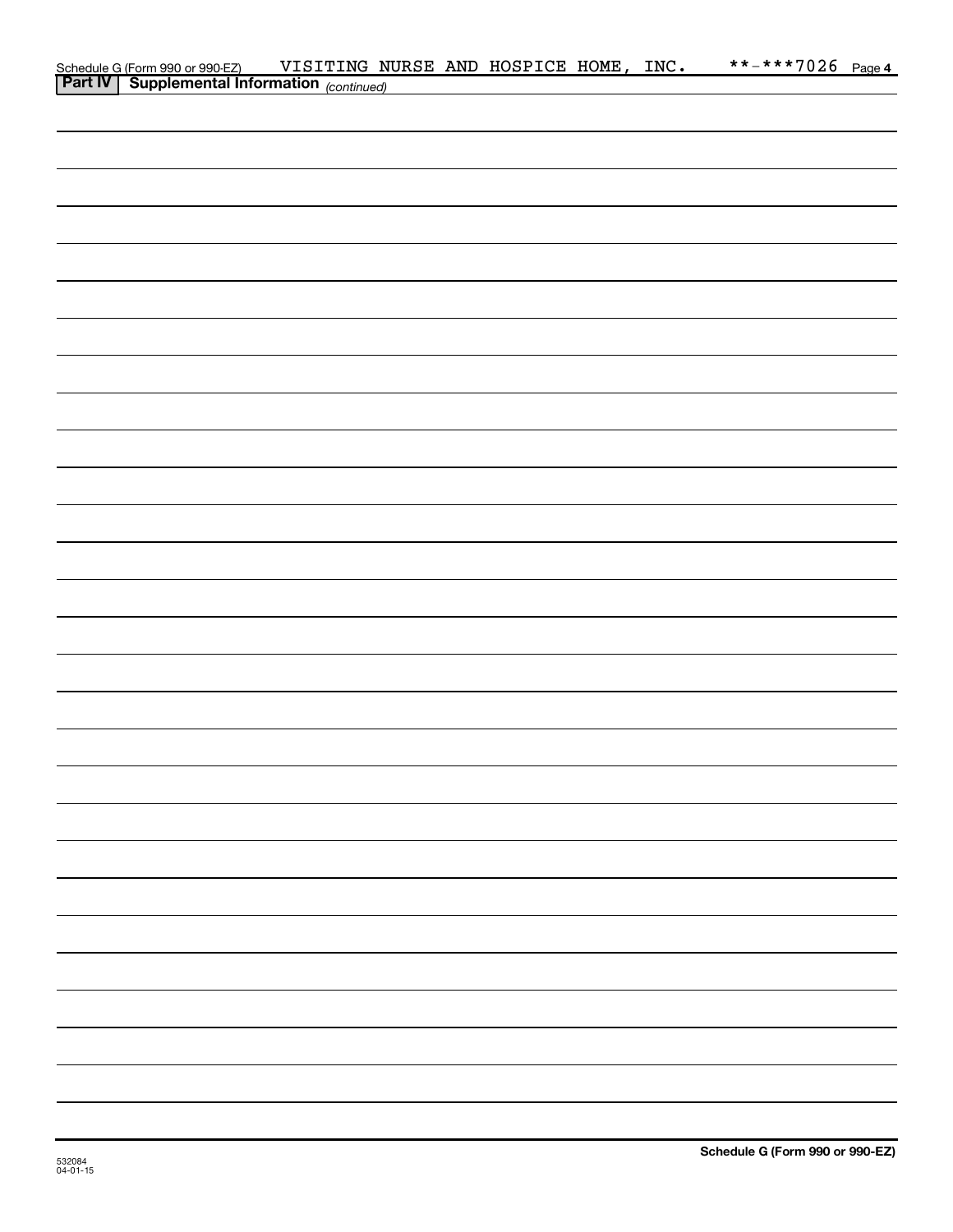|    | <b>Compensation Information</b><br><b>SCHEDULE J</b>                                                                                              | OMB No. 1545-0047     |     |    |
|----|---------------------------------------------------------------------------------------------------------------------------------------------------|-----------------------|-----|----|
|    | (Form 990)<br>For certain Officers, Directors, Trustees, Key Employees, and Highest                                                               |                       |     |    |
|    | <b>Compensated Employees</b>                                                                                                                      | 2015                  |     |    |
|    | Complete if the organization answered "Yes" on Form 990, Part IV, line 23.<br>Attach to Form 990.                                                 | <b>Open to Public</b> |     |    |
|    | Department of the Treasury<br>Information about Schedule J (Form 990) and its instructions is at www.irs.gov/form990.<br>Internal Revenue Service | Inspection            |     |    |
|    | <b>Employer identification number</b><br>Name of the organization                                                                                 |                       |     |    |
|    | **-***7026<br>VISITING NURSE AND HOSPICE HOME,<br>INC.                                                                                            |                       |     |    |
|    | <b>Questions Regarding Compensation</b><br>Part I                                                                                                 |                       |     |    |
|    |                                                                                                                                                   |                       | Yes | No |
|    | Check the appropriate box(es) if the organization provided any of the following to or for a person listed on Form 990,                            |                       |     |    |
|    | Part VII, Section A, line 1a. Complete Part III to provide any relevant information regarding these items.                                        |                       |     |    |
|    | First-class or charter travel<br>Housing allowance or residence for personal use                                                                  |                       |     |    |
|    | Travel for companions<br>Payments for business use of personal residence                                                                          |                       |     |    |
|    | Health or social club dues or initiation fees<br>Tax indemnification and gross-up payments                                                        |                       |     |    |
|    | Discretionary spending account<br>Personal services (e.g., maid, chauffeur, chef)                                                                 |                       |     |    |
|    |                                                                                                                                                   |                       |     |    |
|    | <b>b</b> If any of the boxes on line 1a are checked, did the organization follow a written policy regarding payment or                            |                       |     |    |
|    | Did the organization require substantiation prior to reimbursing or allowing expenses incurred by all directors,                                  | 1b                    |     |    |
| 2  |                                                                                                                                                   | $\mathbf{2}$          |     |    |
|    |                                                                                                                                                   |                       |     |    |
| з  | Indicate which, if any, of the following the filing organization used to establish the compensation of the organization's                         |                       |     |    |
|    | CEO/Executive Director. Check all that apply. Do not check any boxes for methods used by a related organization to                                |                       |     |    |
|    | establish compensation of the CEO/Executive Director, but explain in Part III.                                                                    |                       |     |    |
|    | Compensation committee<br>Written employment contract                                                                                             |                       |     |    |
|    | $\mathbf{X}$<br>Compensation survey or study<br>Independent compensation consultant                                                               |                       |     |    |
|    | Approval by the board or compensation committee<br>Form 990 of other organizations                                                                |                       |     |    |
|    |                                                                                                                                                   |                       |     |    |
| 4  | During the year, did any person listed on Form 990, Part VII, Section A, line 1a, with respect to the filing                                      |                       |     |    |
|    | organization or a related organization:                                                                                                           |                       |     |    |
| а  | Receive a severance payment or change-of-control payment?                                                                                         | 4a                    |     | х  |
|    |                                                                                                                                                   | 4b                    |     | X  |
|    |                                                                                                                                                   | 4c                    |     | X  |
|    | If "Yes" to any of lines 4a-c, list the persons and provide the applicable amounts for each item in Part III.                                     |                       |     |    |
|    |                                                                                                                                                   |                       |     |    |
|    | Only section 501(c)(3), 501(c)(4), and 501(c)(29) organizations must complete lines 5-9.                                                          |                       |     |    |
|    | For persons listed on Form 990, Part VII, Section A, line 1a, did the organization pay or accrue any compensation                                 |                       |     |    |
| a  | contingent on the revenues of:                                                                                                                    | 5а                    |     | Х  |
|    |                                                                                                                                                   | 5b                    |     | x  |
|    | If "Yes" to line 5a or 5b, describe in Part III.                                                                                                  |                       |     |    |
| 6. | For persons listed on Form 990, Part VII, Section A, line 1a, did the organization pay or accrue any compensation                                 |                       |     |    |
|    | contingent on the net earnings of:                                                                                                                |                       |     |    |
| a  |                                                                                                                                                   | 6a                    |     | Х  |
|    |                                                                                                                                                   | 6b                    |     | Χ  |
|    | If "Yes" on line 6a or 6b, describe in Part III.                                                                                                  |                       |     |    |
|    | 7 For persons listed on Form 990, Part VII, Section A, line 1a, did the organization provide any non-fixed payments                               |                       |     |    |
|    |                                                                                                                                                   | $\overline{7}$        |     | Χ  |
| 8  | Were any amounts reported on Form 990, Part VII, paid or accrued pursuant to a contract that was subject to the                                   |                       |     |    |
|    | initial contract exception described in Regulations section 53.4958-4(a)(3)? If "Yes," describe in Part III                                       | 8                     |     | х  |
| 9  | If "Yes" to line 8, did the organization also follow the rebuttable presumption procedure described in                                            |                       |     |    |
|    |                                                                                                                                                   | 9                     |     |    |

LHA For Paperwork Reduction Act Notice, see the Instructions for Form 990. Schedule J (Form 990) 2015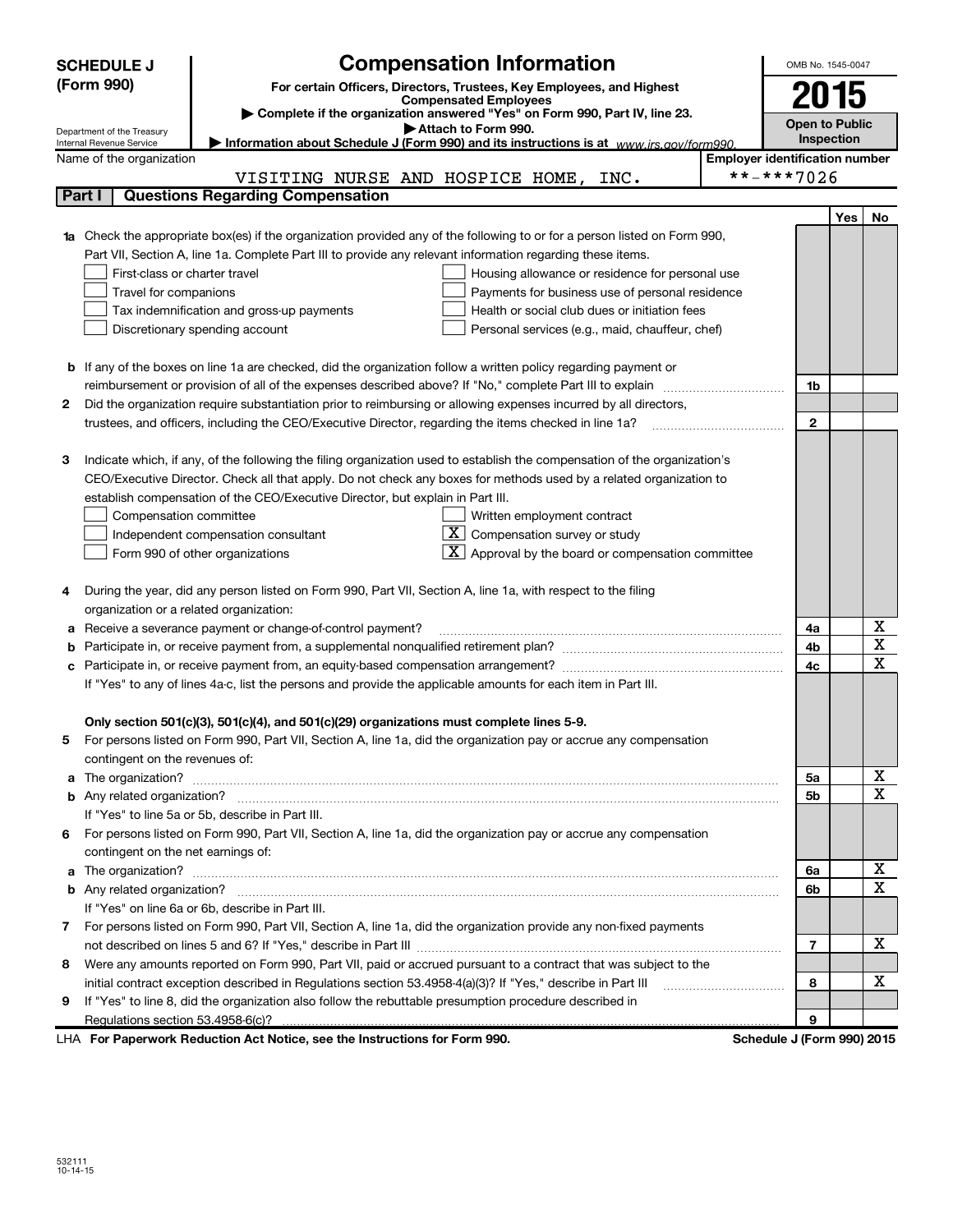| Schedule J (Form 990) 2015                                                                                                                                                                                                                                                        |                         | <b>AND</b><br>VISITING NURSE | <b>HOSPICE</b>                            | INC<br>HOME                               | $-***7026$<br>$* *$                        |                                                              |                                                                         | Page 2                                    |
|-----------------------------------------------------------------------------------------------------------------------------------------------------------------------------------------------------------------------------------------------------------------------------------|-------------------------|------------------------------|-------------------------------------------|-------------------------------------------|--------------------------------------------|--------------------------------------------------------------|-------------------------------------------------------------------------|-------------------------------------------|
| Officers, Directors, Trustees, Key Employees, and Highest Compensated Employees. Use duplicate copies if additional space is needed<br>Partll                                                                                                                                     |                         |                              |                                           |                                           |                                            |                                                              |                                                                         |                                           |
| For each individual whose compensation must be reported on Schedule J, report compensation from the organization on row (i) and from related organizations, described in the instructions, on row (ii).<br>Do not list any individuals that are not listed on Form 990, Part VII. |                         |                              |                                           |                                           |                                            |                                                              |                                                                         |                                           |
| Note: The sum of columns (B)(i)-(iii) for each listed individual must equal the total amount of Form 990, Part VII, Section A, line 1a, applicable column (D) and (E) amounts for that individual.                                                                                |                         |                              |                                           |                                           |                                            |                                                              |                                                                         |                                           |
|                                                                                                                                                                                                                                                                                   |                         | (B) Breakdown of W-2         |                                           | and/or 1099-MISC compensation             | (C) Retirement and<br>other deferred       | (D) Nontaxable<br>benefits                                   | (E) Total of columns                                                    | (F) Compensation<br>in column (B)         |
| (A) Name and Title                                                                                                                                                                                                                                                                |                         | compensation<br>(i) Base     | compensation<br>(ii) Bonus &<br>incentive | compensation<br>reportable<br>(iii) Other | compensation                               |                                                              | $\left(\mathsf{B}\right)\left(\mathsf{I}\right)\left(\mathsf{D}\right)$ | reported as deferred<br>on prior Form 990 |
| <b>ANN</b><br>MOORE D.O.,<br>(1)                                                                                                                                                                                                                                                  | $\mathrel{\widehat{=}}$ | $\bullet$<br>401<br>188      | 0                                         | 0                                         | $\bullet$<br>,083<br>$\mathbf{\mathsf{C}}$ | $\bullet$<br>74<br>$\overline{\phantom{0}}$<br>$\frac{0}{1}$ | 658<br>200                                                              | $\bullet$<br>$\circ$                      |
| MEDICAL DIRECTOR                                                                                                                                                                                                                                                                  | €                       | ٠<br>$\circ$                 | ٠<br>$\circ$                              | ٠<br>$\circ$                              | $\circ$                                    | $\circ$                                                      | $\bullet$<br>0                                                          | $\circ$                                   |
|                                                                                                                                                                                                                                                                                   | $\mathrel{\widehat{=}}$ |                              |                                           |                                           |                                            |                                                              |                                                                         |                                           |
|                                                                                                                                                                                                                                                                                   | $\widehat{\equiv}$      |                              |                                           |                                           |                                            |                                                              |                                                                         |                                           |
|                                                                                                                                                                                                                                                                                   | $\mathrel{\widehat{=}}$ |                              |                                           |                                           |                                            |                                                              |                                                                         |                                           |
|                                                                                                                                                                                                                                                                                   | $\widehat{=}$           |                              |                                           |                                           |                                            |                                                              |                                                                         |                                           |
|                                                                                                                                                                                                                                                                                   | $\mathrel{\widehat{=}}$ |                              |                                           |                                           |                                            |                                                              |                                                                         |                                           |
|                                                                                                                                                                                                                                                                                   | $\widehat{=}$           |                              |                                           |                                           |                                            |                                                              |                                                                         |                                           |
|                                                                                                                                                                                                                                                                                   | $\mathrel{\widehat{=}}$ |                              |                                           |                                           |                                            |                                                              |                                                                         |                                           |
|                                                                                                                                                                                                                                                                                   | 闾                       |                              |                                           |                                           |                                            |                                                              |                                                                         |                                           |
|                                                                                                                                                                                                                                                                                   | $\widehat{\phantom{a}}$ |                              |                                           |                                           |                                            |                                                              |                                                                         |                                           |
|                                                                                                                                                                                                                                                                                   | $\widehat{\Xi}$         |                              |                                           |                                           |                                            |                                                              |                                                                         |                                           |
|                                                                                                                                                                                                                                                                                   |                         |                              |                                           |                                           |                                            |                                                              |                                                                         |                                           |
|                                                                                                                                                                                                                                                                                   | εê                      |                              |                                           |                                           |                                            |                                                              |                                                                         |                                           |
|                                                                                                                                                                                                                                                                                   | $\widehat{=}$           |                              |                                           |                                           |                                            |                                                              |                                                                         |                                           |
|                                                                                                                                                                                                                                                                                   | 闾                       |                              |                                           |                                           |                                            |                                                              |                                                                         |                                           |
|                                                                                                                                                                                                                                                                                   |                         |                              |                                           |                                           |                                            |                                                              |                                                                         |                                           |
|                                                                                                                                                                                                                                                                                   | ⊜ ⊜                     |                              |                                           |                                           |                                            |                                                              |                                                                         |                                           |
|                                                                                                                                                                                                                                                                                   | $\mathrel{\widehat{=}}$ |                              |                                           |                                           |                                            |                                                              |                                                                         |                                           |
|                                                                                                                                                                                                                                                                                   | $\widehat{=}$           |                              |                                           |                                           |                                            |                                                              |                                                                         |                                           |
|                                                                                                                                                                                                                                                                                   | $\mathrel{\widehat{=}}$ |                              |                                           |                                           |                                            |                                                              |                                                                         |                                           |
|                                                                                                                                                                                                                                                                                   | $\widehat{\equiv}$      |                              |                                           |                                           |                                            |                                                              |                                                                         |                                           |
|                                                                                                                                                                                                                                                                                   |                         |                              |                                           |                                           |                                            |                                                              |                                                                         |                                           |
|                                                                                                                                                                                                                                                                                   | $\widehat{\Xi}$         |                              |                                           |                                           |                                            |                                                              |                                                                         |                                           |
|                                                                                                                                                                                                                                                                                   | $\mathrel{\widehat{=}}$ |                              |                                           |                                           |                                            |                                                              |                                                                         |                                           |
|                                                                                                                                                                                                                                                                                   | 闫                       |                              |                                           |                                           |                                            |                                                              |                                                                         |                                           |
|                                                                                                                                                                                                                                                                                   |                         |                              |                                           |                                           |                                            |                                                              |                                                                         |                                           |
|                                                                                                                                                                                                                                                                                   | $\widehat{\Xi}$         |                              |                                           |                                           |                                            |                                                              |                                                                         |                                           |
|                                                                                                                                                                                                                                                                                   | $\mathrel{\widehat{=}}$ |                              |                                           |                                           |                                            |                                                              |                                                                         |                                           |
|                                                                                                                                                                                                                                                                                   | €                       |                              |                                           |                                           |                                            |                                                              |                                                                         |                                           |
|                                                                                                                                                                                                                                                                                   | @                       |                              |                                           |                                           |                                            |                                                              |                                                                         |                                           |
|                                                                                                                                                                                                                                                                                   |                         |                              |                                           |                                           |                                            |                                                              |                                                                         |                                           |
|                                                                                                                                                                                                                                                                                   |                         |                              |                                           |                                           |                                            |                                                              |                                                                         | Schedule J (Form 990) 2015                |

532112 10-14-15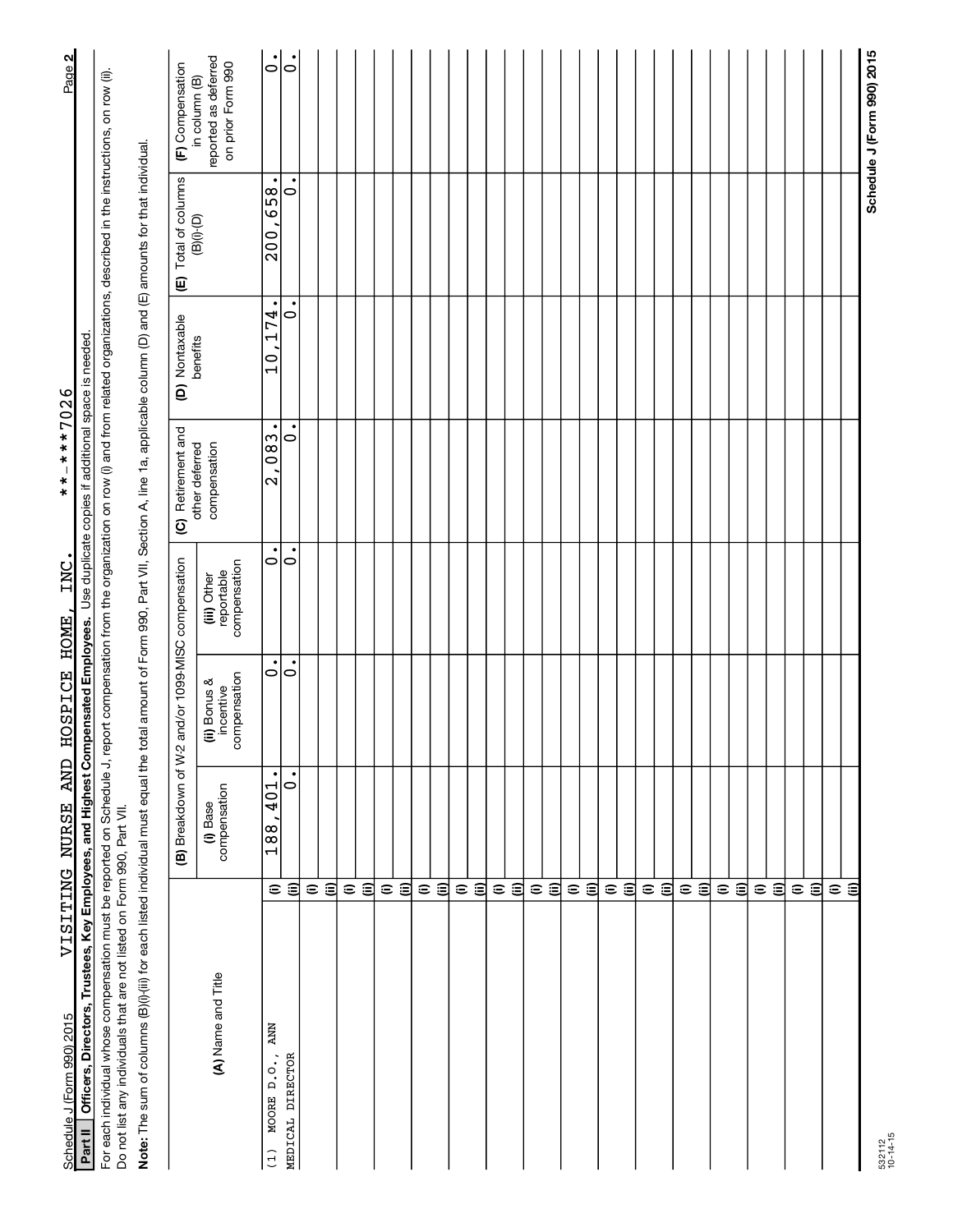| VISITING NURSE AND HOSPICE HOME, INC.<br>Schedule J (Form 990) 2015                                                                                                                                        | Page 3<br>**-***7026       |
|------------------------------------------------------------------------------------------------------------------------------------------------------------------------------------------------------------|----------------------------|
| Part III Supplemental Information                                                                                                                                                                          |                            |
| Provide the information, explanation, or descriptions required for Part I, lines 1a, 1b, 3, 4a, 4b, 4c, 5a, 5b, 6a, 6b, 7, and 8, and for Part II. Also complete this part for any additional information. |                            |
|                                                                                                                                                                                                            |                            |
|                                                                                                                                                                                                            |                            |
|                                                                                                                                                                                                            |                            |
|                                                                                                                                                                                                            |                            |
|                                                                                                                                                                                                            |                            |
|                                                                                                                                                                                                            |                            |
|                                                                                                                                                                                                            |                            |
|                                                                                                                                                                                                            |                            |
|                                                                                                                                                                                                            |                            |
|                                                                                                                                                                                                            |                            |
|                                                                                                                                                                                                            |                            |
|                                                                                                                                                                                                            |                            |
|                                                                                                                                                                                                            |                            |
|                                                                                                                                                                                                            |                            |
|                                                                                                                                                                                                            |                            |
|                                                                                                                                                                                                            |                            |
|                                                                                                                                                                                                            |                            |
|                                                                                                                                                                                                            |                            |
|                                                                                                                                                                                                            |                            |
|                                                                                                                                                                                                            | Schedule J (Form 990) 2015 |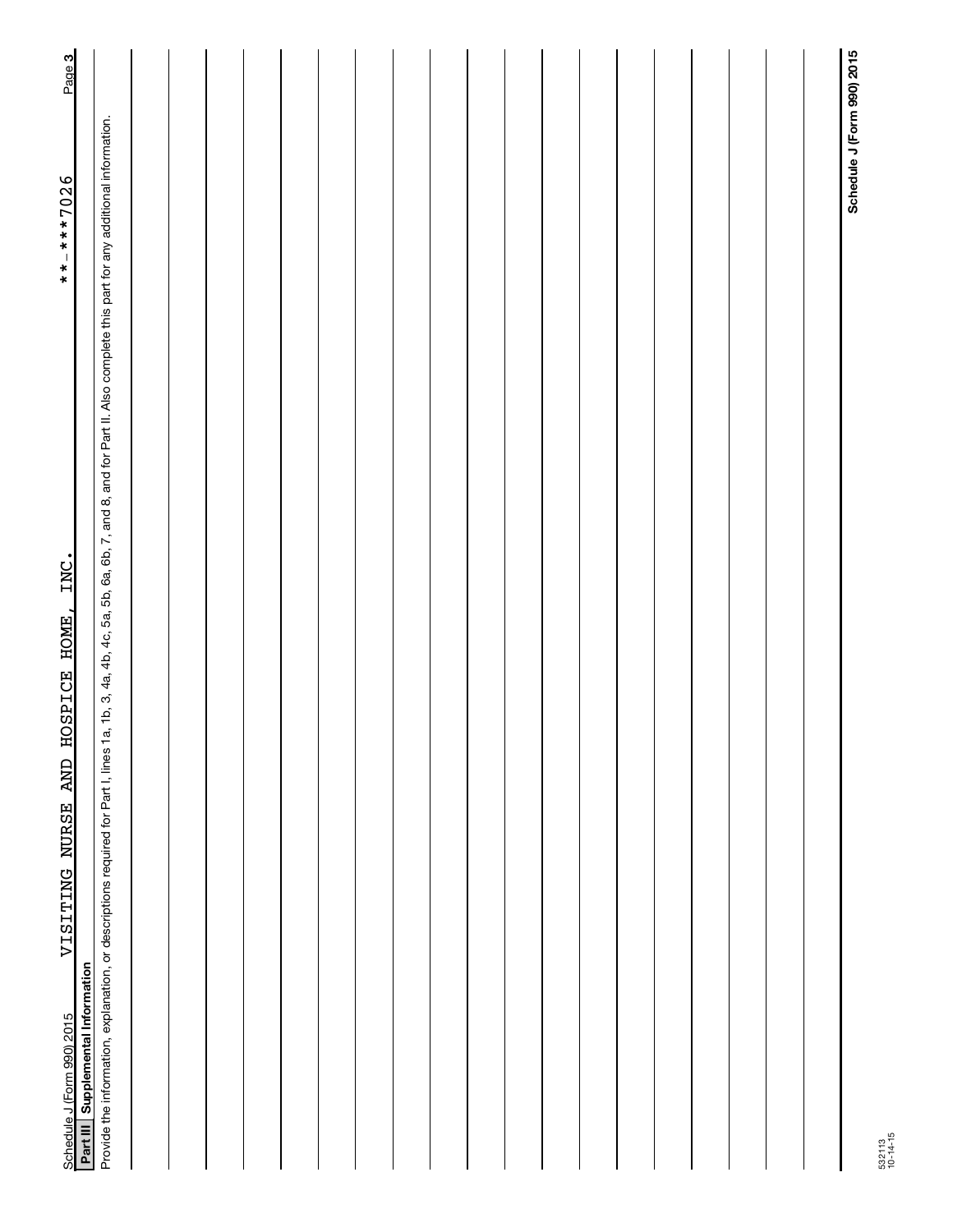| <b>SCHEDULE L</b>                                                                                                  |                   |                                                                            |                            | <b>Transactions With Interested Persons</b>                                                                                             |                                |     |                         |                                       |            | OMB No. 1545-0047 |                |
|--------------------------------------------------------------------------------------------------------------------|-------------------|----------------------------------------------------------------------------|----------------------------|-----------------------------------------------------------------------------------------------------------------------------------------|--------------------------------|-----|-------------------------|---------------------------------------|------------|-------------------|----------------|
| (Form 990 or 990-EZ) Complete if the organization answered "Yes" on Form 990, Part IV, line 25a, 25b, 26, 27, 28a, |                   |                                                                            |                            | 28b, or 28c, or Form 990-EZ, Part V, line 38a or 40b.                                                                                   |                                |     |                         |                                       |            | 2015              |                |
| Department of the Treasury<br>Internal Revenue Service                                                             |                   |                                                                            |                            | Attach to Form 990 or Form 990-EZ.<br>Information about Schedule L (Form 990 or 990-EZ) and its instructions is at www.irs.gov/form990. |                                |     |                         |                                       | Inspection | Open To Public    |                |
| Name of the organization                                                                                           |                   |                                                                            |                            |                                                                                                                                         |                                |     |                         | <b>Employer identification number</b> |            |                   |                |
|                                                                                                                    |                   |                                                                            |                            | VISITING NURSE AND HOSPICE HOME, INC.                                                                                                   |                                |     |                         | **-***7026                            |            |                   |                |
| Part I                                                                                                             |                   |                                                                            |                            | Excess Benefit Transactions (section 501(c)(3), section 501(c)(4), and 501(c)(29) organizations only).                                  |                                |     |                         |                                       |            |                   |                |
|                                                                                                                    |                   |                                                                            |                            | Complete if the organization answered "Yes" on Form 990, Part IV, line 25a or 25b, or Form 990-EZ, Part V, line 40b.                    |                                |     |                         |                                       |            |                   |                |
| 1<br>(a) Name of disqualified person                                                                               |                   | (b) Relationship between disqualified<br>person and organization           |                            |                                                                                                                                         | (c) Description of transaction |     |                         |                                       |            |                   | (d) Corrected? |
|                                                                                                                    |                   |                                                                            |                            |                                                                                                                                         |                                |     |                         |                                       |            | Yes               | No             |
|                                                                                                                    |                   |                                                                            |                            |                                                                                                                                         |                                |     |                         |                                       |            |                   |                |
|                                                                                                                    |                   |                                                                            |                            |                                                                                                                                         |                                |     |                         |                                       |            |                   |                |
|                                                                                                                    |                   |                                                                            |                            |                                                                                                                                         |                                |     |                         |                                       |            |                   |                |
|                                                                                                                    |                   |                                                                            |                            |                                                                                                                                         |                                |     |                         |                                       |            |                   |                |
| 2 Enter the amount of tax incurred by the organization managers or disqualified persons during the year under      |                   |                                                                            |                            |                                                                                                                                         |                                |     |                         |                                       |            |                   |                |
| section 4958                                                                                                       |                   |                                                                            |                            |                                                                                                                                         |                                |     |                         |                                       |            |                   |                |
|                                                                                                                    |                   |                                                                            |                            |                                                                                                                                         |                                |     | $\blacktriangleright$ s |                                       |            |                   |                |
| Part II                                                                                                            |                   | Loans to and/or From Interested Persons.                                   |                            |                                                                                                                                         |                                |     |                         |                                       |            |                   |                |
|                                                                                                                    |                   |                                                                            |                            | Complete if the organization answered "Yes" on Form 990-EZ, Part V, line 38a or Form 990, Part IV, line 26; or if the organization      |                                |     |                         |                                       |            |                   |                |
|                                                                                                                    |                   | reported an amount on Form 990, Part X, line 5, 6, or 22.                  |                            |                                                                                                                                         |                                |     |                         |                                       |            |                   |                |
| (a) Name of                                                                                                        | (b) Relationship  | (c) Purpose                                                                | (d) Loan to or<br>from the | (e) Original                                                                                                                            | (f) Balance due                |     | $(g)$ In                | (h) Approved<br>by board or           |            |                   | (i) Written    |
| interested person                                                                                                  | with organization | of loan                                                                    | organization?              | principal amount                                                                                                                        |                                |     | default?                | committee?                            |            |                   | agreement?     |
|                                                                                                                    |                   |                                                                            | To From                    |                                                                                                                                         |                                | Yes | No                      | Yes                                   | No         | Yes               | No.            |
|                                                                                                                    |                   |                                                                            |                            |                                                                                                                                         |                                |     |                         |                                       |            |                   |                |
|                                                                                                                    |                   |                                                                            |                            |                                                                                                                                         |                                |     |                         |                                       |            |                   |                |
|                                                                                                                    |                   |                                                                            |                            |                                                                                                                                         |                                |     |                         |                                       |            |                   |                |
|                                                                                                                    |                   |                                                                            |                            |                                                                                                                                         |                                |     |                         |                                       |            |                   |                |
|                                                                                                                    |                   |                                                                            |                            |                                                                                                                                         |                                |     |                         |                                       |            |                   |                |
|                                                                                                                    |                   |                                                                            |                            |                                                                                                                                         |                                |     |                         |                                       |            |                   |                |
|                                                                                                                    |                   |                                                                            |                            |                                                                                                                                         |                                |     |                         |                                       |            |                   |                |
|                                                                                                                    |                   |                                                                            |                            |                                                                                                                                         |                                |     |                         |                                       |            |                   |                |
| Total                                                                                                              |                   |                                                                            |                            | $\blacktriangleright$ \$                                                                                                                |                                |     |                         |                                       |            |                   |                |
| Part III                                                                                                           |                   | <b>Grants or Assistance Benefiting Interested Persons.</b>                 |                            |                                                                                                                                         |                                |     |                         |                                       |            |                   |                |
|                                                                                                                    |                   | Complete if the organization answered "Yes" on Form 990, Part IV, line 27. |                            |                                                                                                                                         |                                |     |                         |                                       |            |                   |                |
| (a) Name of interested person                                                                                      |                   | (b) Relationship between<br>interested person and<br>the organization      |                            | (c) Amount of<br>assistance                                                                                                             | (d) Type of<br>assistance      |     |                         |                                       | assistance | (e) Purpose of    |                |
|                                                                                                                    |                   |                                                                            |                            |                                                                                                                                         |                                |     |                         |                                       |            |                   |                |
|                                                                                                                    |                   |                                                                            |                            |                                                                                                                                         |                                |     |                         |                                       |            |                   |                |
|                                                                                                                    |                   |                                                                            |                            |                                                                                                                                         |                                |     |                         |                                       |            |                   |                |
|                                                                                                                    |                   |                                                                            |                            |                                                                                                                                         |                                |     |                         |                                       |            |                   |                |
|                                                                                                                    |                   |                                                                            |                            |                                                                                                                                         |                                |     |                         |                                       |            |                   |                |
|                                                                                                                    |                   |                                                                            |                            |                                                                                                                                         |                                |     |                         |                                       |            |                   |                |
|                                                                                                                    |                   |                                                                            |                            |                                                                                                                                         |                                |     |                         |                                       |            |                   |                |
|                                                                                                                    |                   |                                                                            |                            |                                                                                                                                         |                                |     |                         |                                       |            |                   |                |
|                                                                                                                    |                   |                                                                            |                            |                                                                                                                                         |                                |     |                         |                                       |            |                   |                |

LHA For Paperwork Reduction Act Notice, see the Instructions for Form 990 or 990-EZ. Schedule L (Form 990 or 990-EZ) 2015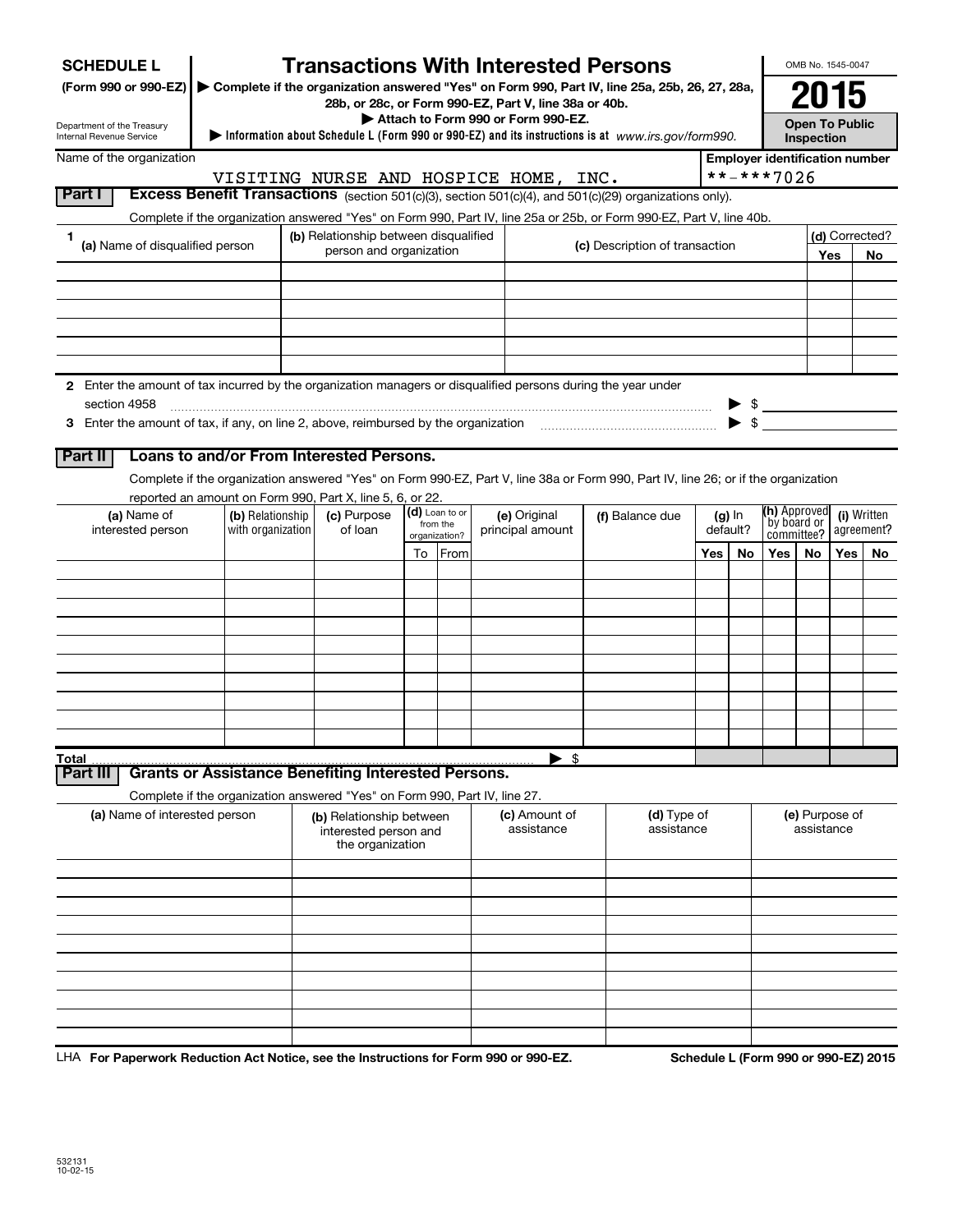| Schedule L (Form 990 or 990-EZ) 2015 VISITING NURSE AND HOSPICE HOME, INC.               |                                                                    |                              | **-***7026                        |                                               | Page 2 |
|------------------------------------------------------------------------------------------|--------------------------------------------------------------------|------------------------------|-----------------------------------|-----------------------------------------------|--------|
| <b>Business Transactions Involving Interested Persons.</b><br><b>Part IV</b>             |                                                                    |                              |                                   |                                               |        |
| Complete if the organization answered "Yes" on Form 990, Part IV, line 28a, 28b, or 28c. |                                                                    |                              |                                   |                                               |        |
| (a) Name of interested person                                                            | (b) Relationship between interested<br>person and the organization | (c) Amount of<br>transaction | (d) Description of<br>transaction | (e) Sharing of<br>organization's<br>revenues? |        |
|                                                                                          |                                                                    |                              |                                   | <b>Yes</b>                                    | No.    |
| SCHENKEL CONSTRUCTION,                                                                   | INC PART OWNED BY BOARD                                            |                              | 1,720,648. CONSTRUCTIO            |                                               | х      |
|                                                                                          |                                                                    |                              |                                   |                                               |        |
|                                                                                          |                                                                    |                              |                                   |                                               |        |
|                                                                                          |                                                                    |                              |                                   |                                               |        |
|                                                                                          |                                                                    |                              |                                   |                                               |        |
|                                                                                          |                                                                    |                              |                                   |                                               |        |
|                                                                                          |                                                                    |                              |                                   |                                               |        |
|                                                                                          |                                                                    |                              |                                   |                                               |        |
|                                                                                          |                                                                    |                              |                                   |                                               |        |
|                                                                                          |                                                                    |                              |                                   |                                               |        |

### **Part V Supplemental Information**

Provide additional information for responses to questions on Schedule L (see instructions).

### SCH L, PART IV, BUSINESS TRANSACTIONS INVOLVING INTERESTED PERSONS:

### (A) NAME OF PERSON: SCHENKEL CONSTRUCTION, INC

(B) RELATIONSHIP BETWEEN INTERESTED PERSON AND ORGANIZATION:

#### PART OWNED BY BOARD MEMBER

(D) DESCRIPTION OF TRANSACTION: CONSTRUCTION SERVICES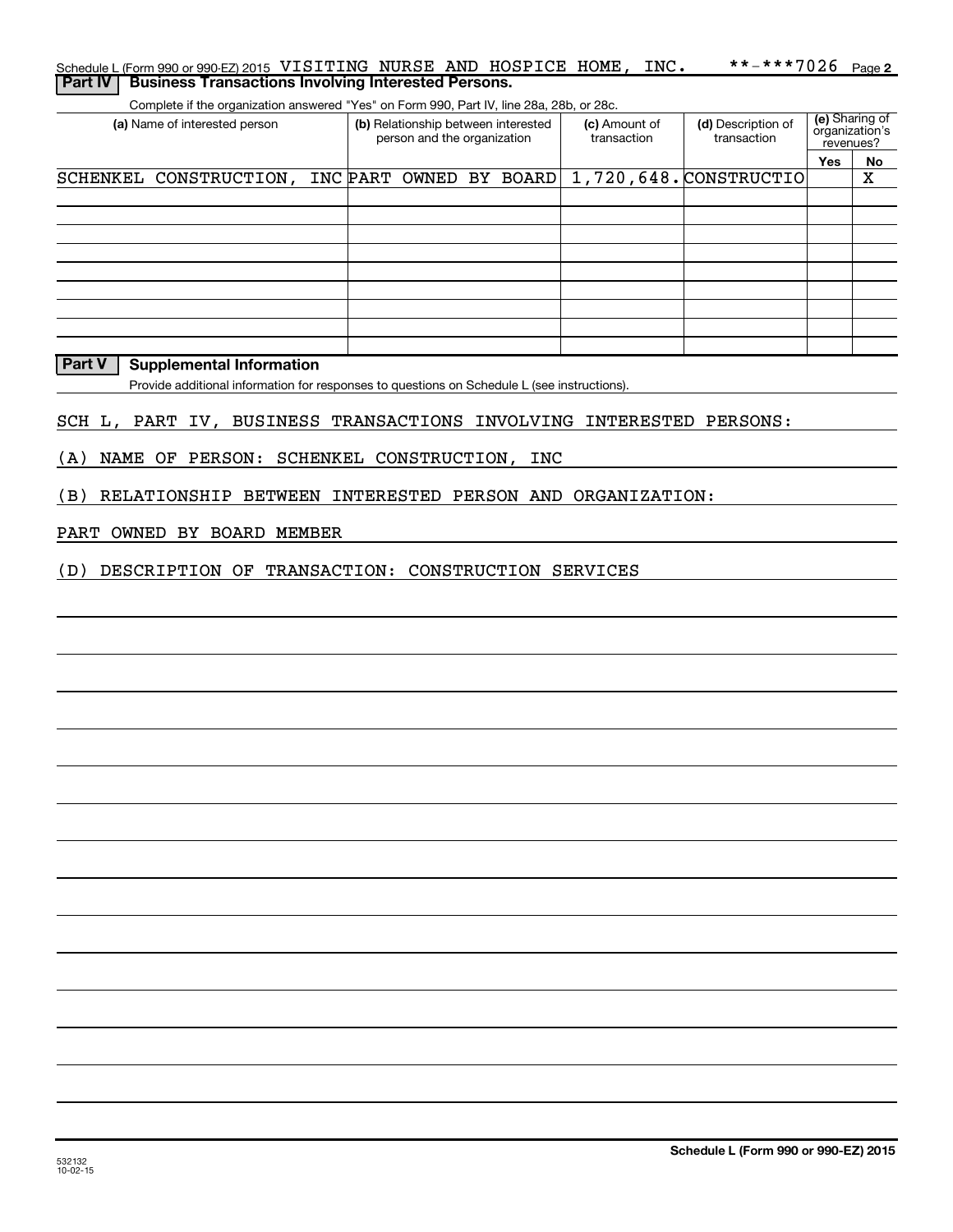OMB No. 1545-0047 Department of the Treasury Internal Revenue Service **Information about Schedule O (Form 990 or 990-EZ) and its instructions is at** *www.irs.gov/form990.* **Complete to provide information for responses to specific questions on Form 990 or 990-EZ or to provide any additional information. | Attach to Form 990 or 990-EZ. (Form 990 or 990-EZ) Open to Public Inspection Employer identification number**<br>\* \* - \* \* \* 7 0 2 6 Name of the organization SCHEDULE O **Supplemental Information to Form 990 or 990-EZ**<br>(Form 990 or 990-EZ)<br>**2015**<br>Eorm 990 or 990-EZ or to provide any additional information FORM 990, PART I, LINE 1, DESCRIPTION OF ORGANIZATION MISSION: VISITING NURSE PROVIDES COMPASSIONATE CARE TO ALLEVIATE SUFFERING AND ENSURE QUALITY OF LIFE FOR THOSE AFFECTED BY SERIOUS ILLNESS. FORM990, PART I, LINE 6 VOLUNTEERS SERVE THE ORGANIZATION IN VARIOUS WAYS FROM PROVIDING ORGANIZATIONAL SUPPORT TO PERSONAL CARE TO PATIENTS AND THEIR FAMILIES. VISITING NURSE AND HOSPICE HOME, INC.

FORM 990, PART VI, SECTION A, LINE 2:

RELATED PARTY INFORMATION AMONG OFFICERS:

BRIAN FEHLHABER, DIRECTOR, BUSINESS ASSOCIATES

ANNE CAVANAUGH, DIRECTOR

FORM 990, PART VI, SECTION B, LINE 11:

ORGANIZATION'S PROCESS TO REVIEW FORM 990:

A DRAFT COPY OF THE FORM 990 IS PRESENTED TO THE FINANCIAL OVERSIGHT

COMMITTEE, WHICH IS RESPONSIBLE FOR MAKING A RECOMMENDATION OF APPROVAL TO

THE BOARD OF DIRECTORS. ALL MEMBERS OF THE BOARD OF DIRECTORS ARE PROVIDED

A COPY OF THE FORM 990 FOR REVIEW AND COMMENT ALONG WITH MINUTES OF THE

MEETING OF THE FINANCIAL OVERSIGHT COMMITTEE. THE BOARD OF DIRECTORS HAS

THE RESPONSIBLITY FOR FINAL APPROVAL.

FORM 990, PART VI, SECTION B, LINE 12C:

ALL BOARD MEMBERS AND STAFF ARE REQUIRED TO COMPLETE A CONFLICT OF INTEREST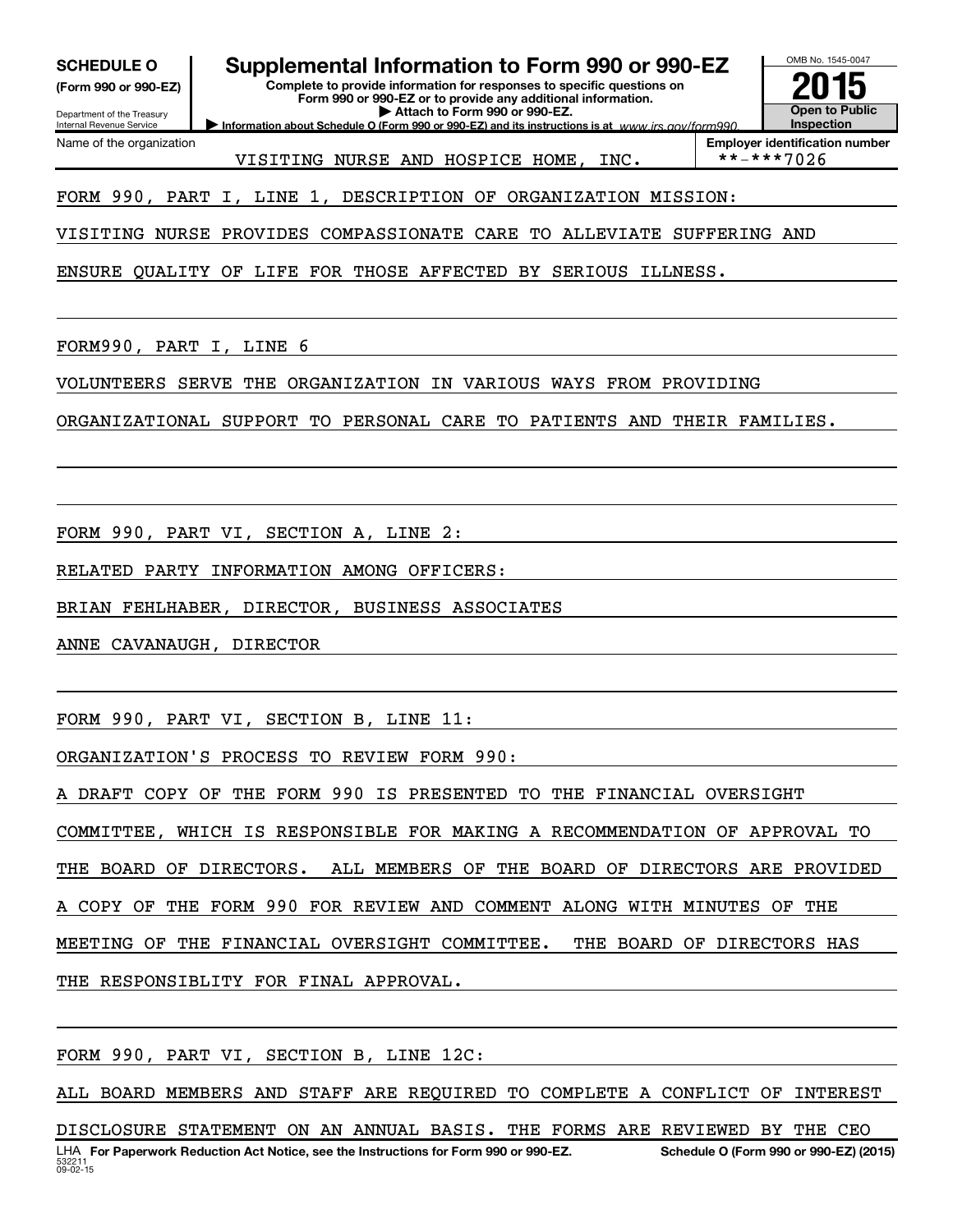Name of the organization

VISITING NURSE AND HOSPICE HOME, INC. \*\*-\*\*\*7026

AND HUMAN RESOURCES STAFF AND MAINTAINED AT THE ORGANIZATION'S OFFICES.

THE FORMS ARE AVAILABLE SHOULD ANY POTENTIAL CONFLICT ARISE THROUGHOUT THE YEAR.

FORM 990, PART VI, SECTION B, LINE 15:

COMPENSATION PROCESS FOR TOP OFFICIAL:

THE EXECUTIVE COMMITTEE OF THE BOARD OF DIRECTORS SERVES THE ROLE OF A COMPENSATION COMMITTEE. ANNUALLY, THE EXECUTIVE COMMITTEE CONDUCTS A PERFORMANCE REVIEW OF THE CEO TO DETERMINE IF THE CEO HAS ATTAINED THE GOALS SPECIFIED FOR THAT YEAR. ANY COMPENSATION ADJUSTMENT IS DETERMINED BY THE EXECUTIVE COMMITTEE BY REFERENCE TO COMPARABLE SALARIES IN THE LOCAL MARKET AND BY REFERENCE TO DATA PUBLISHED IN THE HOSPICE SALARY AND BENEFITS REPORT PUBLISHED BY HOSPITAL AND HEALTH CARE COMPENSATION SERVICE OF OAKLAND, NJ.

COMPENSATION FOR OFFICERS:

COMPENSATION ADJUSTMENTS FOR OTHER MANAGEMENT PERSONNEL ARE DETERMINED BY THE CEO AFTER CONSIDERATION OF EMPLOYEE PERFORMANCE AND BY REFERENCE TO COMPARABLE COMPENSATION IN THE LOCAL MARKET AND BY REFERENCE TO THE HOSPICE SALARY AND BENEFITS REPORT PUBLISHED BY HOSPITAL AND HEALTH CARE COMPENSATION SERVICE OF OAKLAND, NJ. A POINT SYSTEM IS THEN USED TO DETERMINE THE AMOUNT OF INCREASE IN COMPENSATION.

FORM 990, PART VI, SECTION C, LINE 19:

THE FINANCIAL STATEMENTS OF THE ORGANIZATION ARE POSTED ON ITS WEBSITE AND

ALSO PROVIDED TO THE BETTER BUSINESS BUREAU. ANY OTHER ORGANIZATIONAL

DOCUMENTS ARE MADE AVAILABLE TO THE PUBLIC UPON EITHER A WRITTEN OR ORAL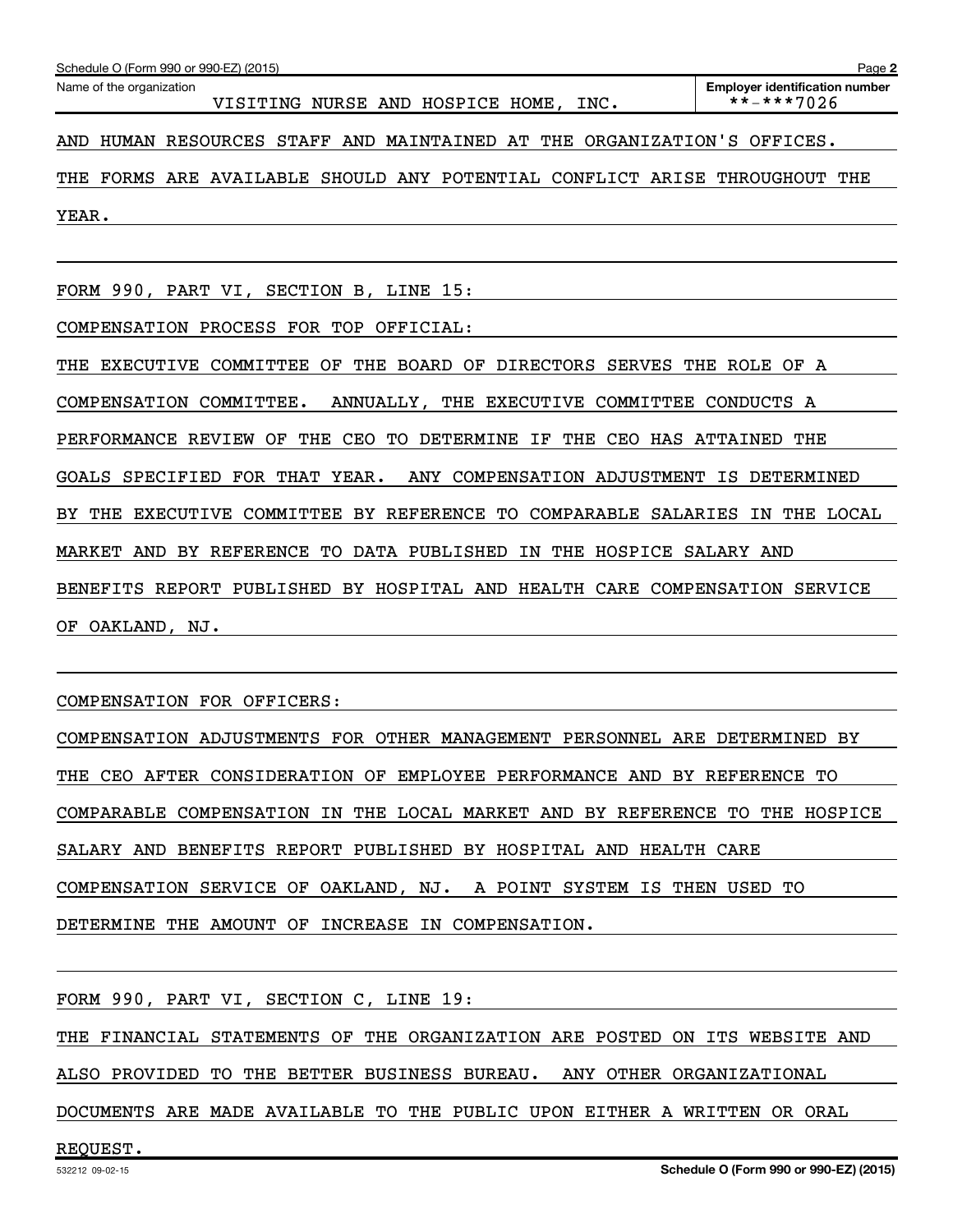| <b>SCHEDULE R</b><br>(Form 990)                                                                                               | ▶ Complete if the organization answered "Yes" on Form 990, Part IV, line 33, 34, 35b, 36, or 37.<br>Related Organizations and Unrelated Partnerships |                                                                                                             |                                                  |                                                                              |                                                 | OMB No. 1545-0047<br>2015                               |
|-------------------------------------------------------------------------------------------------------------------------------|------------------------------------------------------------------------------------------------------------------------------------------------------|-------------------------------------------------------------------------------------------------------------|--------------------------------------------------|------------------------------------------------------------------------------|-------------------------------------------------|---------------------------------------------------------|
| Department of the Treasury<br>Internal Revenue Service                                                                        | Information about Schedule R (Form 990) and its instructions is at www.irs.gov/form990                                                               | Attach to Form 990.                                                                                         |                                                  |                                                                              |                                                 | <b>Open to Public</b><br>Inspection                     |
| <b>NURSE</b><br>VISITING<br>Name of the organization                                                                          | <b>HOME</b><br><b>ICE</b><br><b>HOSP</b><br><b>AND</b>                                                                                               | INC                                                                                                         |                                                  |                                                                              | Employer identification number<br>$******7026$  |                                                         |
| Identification of Disregarded Entities Complete if the organization answered "Yes" on Form 990, Part IV, line 33.<br>Part I   |                                                                                                                                                      |                                                                                                             |                                                  |                                                                              |                                                 |                                                         |
| Name, address, and EIN (if applicable)<br>of disregarded entity<br>$\widehat{a}$                                              | Primary activity<br>ව                                                                                                                                | Legal domicile (state or<br>foreign country)<br>$\widehat{\mathbf{c}}$                                      | Total income<br>$\mathbf{E}$                     | End-of-year assets<br>$\widehat{\mathbf{e}}$                                 |                                                 | Direct controlling<br>entity<br>$\epsilon$              |
|                                                                                                                               |                                                                                                                                                      |                                                                                                             |                                                  |                                                                              |                                                 |                                                         |
|                                                                                                                               |                                                                                                                                                      |                                                                                                             |                                                  |                                                                              |                                                 |                                                         |
|                                                                                                                               |                                                                                                                                                      |                                                                                                             |                                                  |                                                                              |                                                 |                                                         |
|                                                                                                                               |                                                                                                                                                      |                                                                                                             |                                                  |                                                                              |                                                 |                                                         |
| Identification of Related Tax-Exempt Organizations Complete if<br>organizations during the tax year.<br>Part II               |                                                                                                                                                      | the organization answered "Yes" on Form 990, Part IV, line 34 because it had one or more related tax-exempt |                                                  |                                                                              |                                                 |                                                         |
| Name, address, and EIN<br>of related organization<br>ම                                                                        | Primary activity<br>ව                                                                                                                                | Legal domicile (state or<br>foreign country)<br>$\widehat{\mathbf{c}}$                                      | Exempt Code<br>section<br>$\widehat{\mathbf{c}}$ | status (if section<br>Public charity<br>501(c)(3))<br>$\widehat{\mathbf{e}}$ | Direct controlling<br>entity<br>$\bm{\epsilon}$ | Section 512(b)(13)<br>controlled<br>ş<br>entity?<br>Yes |
| FORT WAYNE<br>HOSPICE HOME FOUNDATION<br>HOMESTEAD ROAD<br>$\infty$<br>5910<br>VISITING NURSE<br>*************<br>46814<br>ΣN | <b>FOUNDATION</b>                                                                                                                                    | INDIANA                                                                                                     | 501(C)(3)                                        | $\blacksquare$<br>LINE 11A,                                                  | N/A                                             | ×                                                       |
|                                                                                                                               |                                                                                                                                                      |                                                                                                             |                                                  |                                                                              |                                                 |                                                         |
|                                                                                                                               |                                                                                                                                                      |                                                                                                             |                                                  |                                                                              |                                                 |                                                         |
|                                                                                                                               |                                                                                                                                                      |                                                                                                             |                                                  |                                                                              |                                                 |                                                         |
| For Paperwork Reduction Act Notice, see the Instructions for Form 990.                                                        |                                                                                                                                                      |                                                                                                             |                                                  |                                                                              |                                                 | Schedule R (Form 990) 2015                              |

532161 09-08-15 LHA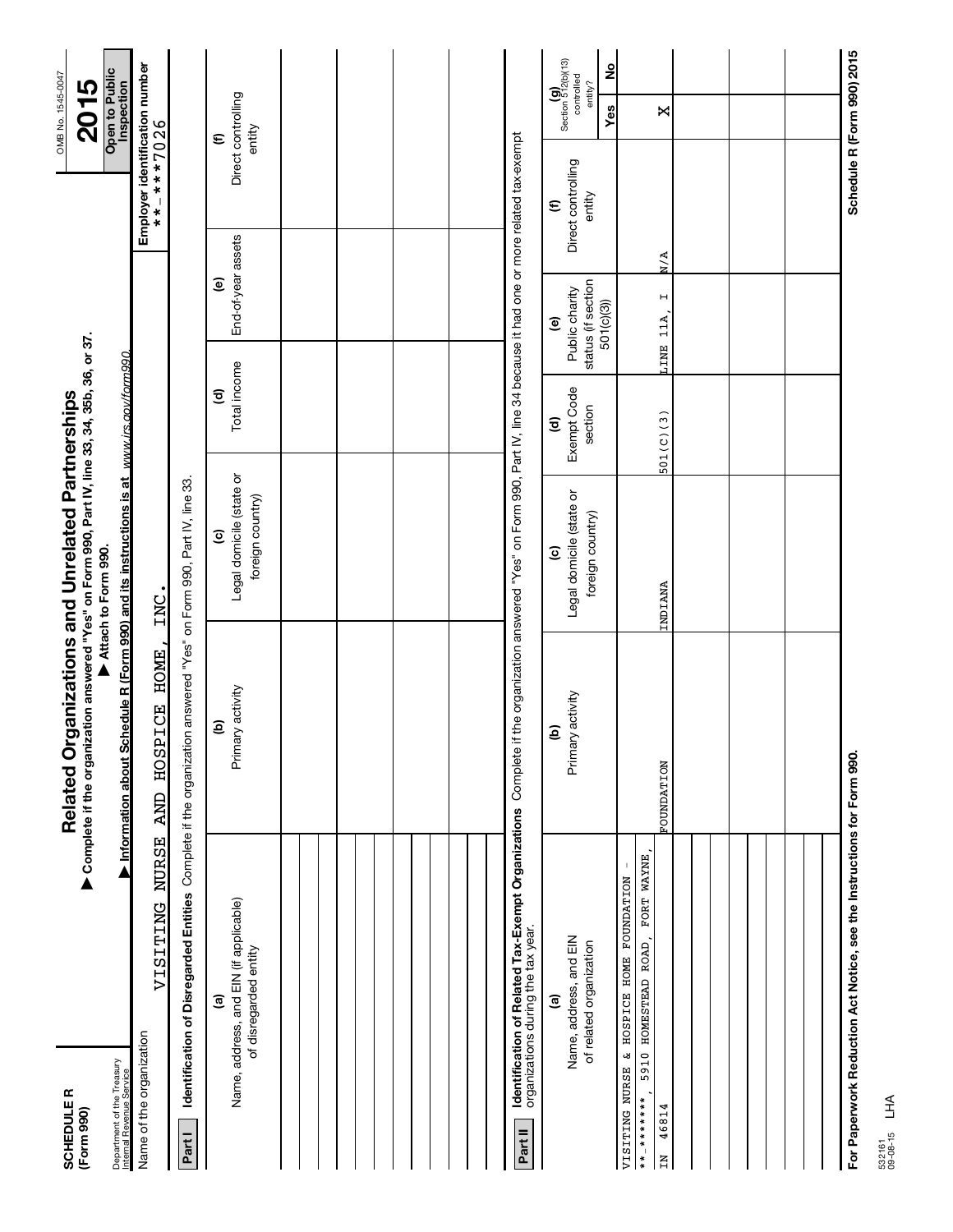| Page 2                     |                                                                                                                                            | $\widehat{\mathbf{z}}$                                                                     |  |  |                                                                                                                                                              | °<br>$\begin{array}{c} \textbf{(i)}\\ \text{Section}\\ 512\text{(b)(13)}\\ \text{Controlved}\\ \text{controlved}\\ \text{entity?} \end{array}$<br>Yes |  |  |                            |
|----------------------------|--------------------------------------------------------------------------------------------------------------------------------------------|--------------------------------------------------------------------------------------------|--|--|--------------------------------------------------------------------------------------------------------------------------------------------------------------|-------------------------------------------------------------------------------------------------------------------------------------------------------|--|--|----------------------------|
| $***7026$                  |                                                                                                                                            | General or <b>Percentage</b><br>managing <b>ownership</b><br>partner?<br>YesNo<br>⊜        |  |  |                                                                                                                                                              | Percentage<br>Ξ                                                                                                                                       |  |  | Schedule R (Form 990) 2015 |
| $\mathbf{I}$<br>$* * *$    | $\mathsf p$ Complete if the organization answered "Yes" on Form 990, Part IV, line 34 because it had one or more related                   | amount in box<br>20 of Schedule<br>K-1 (Form 1065)<br>Code V-UBI<br>Ξ                      |  |  | Complete if the organization answered "Yes" on Form 990, Part IV, line 34 because it had one or more related                                                 | end-of-year<br>Share of<br>assets<br>ම                                                                                                                |  |  |                            |
|                            |                                                                                                                                            | Disproportionate<br>2<br>allocations?<br>ε<br>Yes                                          |  |  |                                                                                                                                                              |                                                                                                                                                       |  |  |                            |
|                            |                                                                                                                                            | end-of-year<br>assets<br>Share of<br>ම                                                     |  |  |                                                                                                                                                              | Share of total<br>income<br>$\bm{\epsilon}$                                                                                                           |  |  |                            |
|                            |                                                                                                                                            |                                                                                            |  |  |                                                                                                                                                              | Type of entity<br>(C corp, S corp,<br>or trust)<br>©                                                                                                  |  |  |                            |
|                            |                                                                                                                                            | Share of total<br>income<br>$\bm{\epsilon}$                                                |  |  |                                                                                                                                                              |                                                                                                                                                       |  |  |                            |
|                            |                                                                                                                                            |                                                                                            |  |  |                                                                                                                                                              | Direct controlling<br>entity<br>$\widehat{\mathbf{c}}$                                                                                                |  |  |                            |
|                            |                                                                                                                                            | $\widehat{\mathbf{e}}$                                                                     |  |  |                                                                                                                                                              |                                                                                                                                                       |  |  |                            |
| INC                        |                                                                                                                                            | Predominant income<br>(related, unrelated,<br>excluded from tax under<br>sections 512-514) |  |  |                                                                                                                                                              | Legal domicile<br>(state or<br>foreign<br>country)<br>$\overline{c}$                                                                                  |  |  |                            |
| <b>HOME</b><br>AND HOSPICE |                                                                                                                                            | Direct controlling<br>entity<br>$\widehat{\mathbf{c}}$                                     |  |  |                                                                                                                                                              | Primary activity<br>ව                                                                                                                                 |  |  |                            |
|                            |                                                                                                                                            | Legal<br>domicile<br>(state or<br>foreign<br>country)<br>$\widehat{\mathbf{c}}$            |  |  |                                                                                                                                                              |                                                                                                                                                       |  |  |                            |
| VISITENG NURSE             |                                                                                                                                            | Primary activity<br>ව                                                                      |  |  |                                                                                                                                                              |                                                                                                                                                       |  |  |                            |
| Schedule R (Form 990) 2015 | Identification of Related Organizations Taxable as a Partnershi<br>organizations treated as a partnership during the tax year.<br>Part III | Name, address, and EIN<br>of related organization<br>$\widehat{\mathbf{e}}$                |  |  | Identification of Related Organizations Taxable as a Corporation or Trust<br>organizations treated as a corporation or trust during the tax year.<br>Part IV | Name, address, and EIN<br>of related organization<br>ම                                                                                                |  |  | 532162 09-08-15            |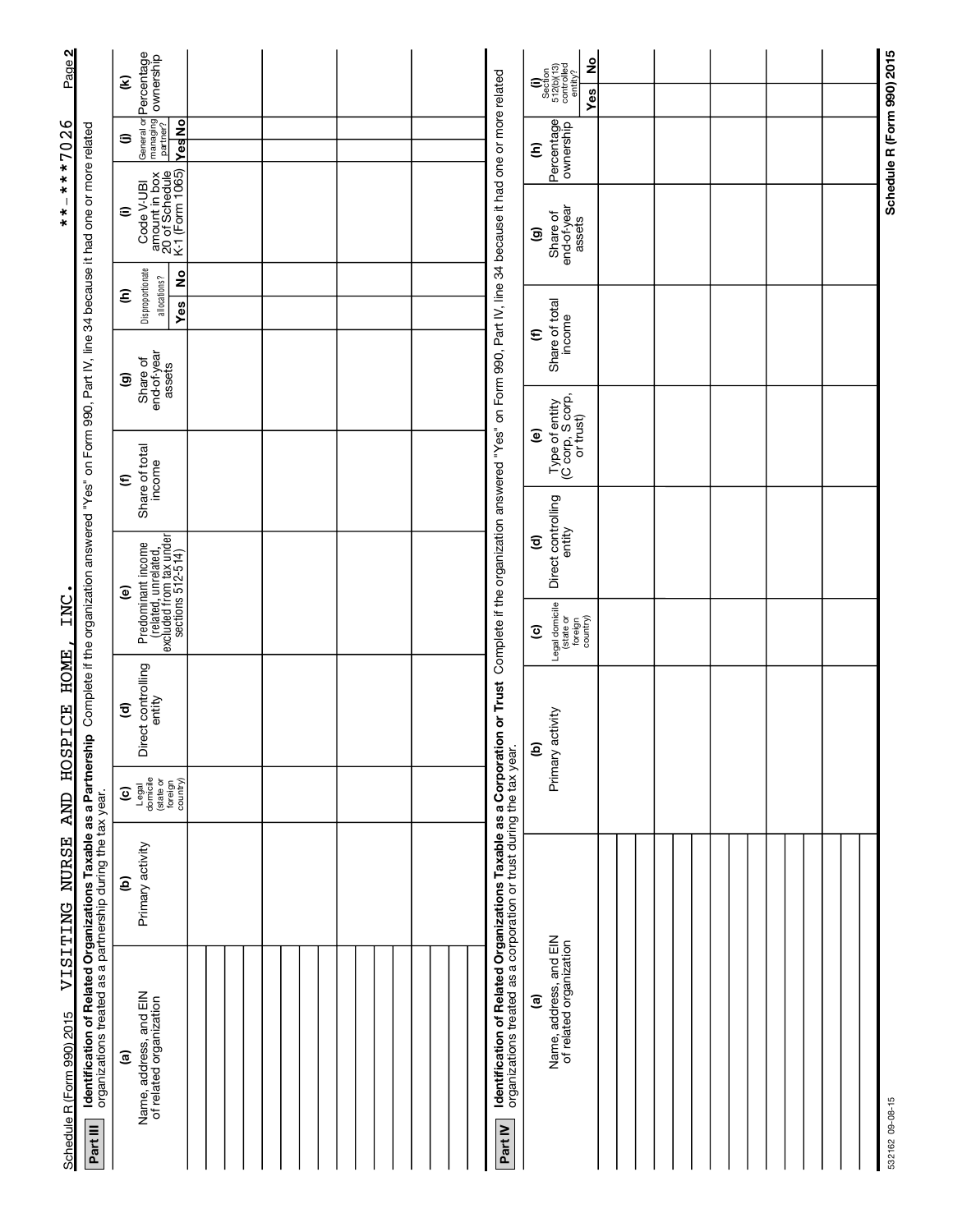Schedule R (Form 990) 2015 - VISITING NUKSE AND HOSPICE HOME, INC. THE SAME SAME SAME RADIO PAGE PAGE PAGE REG Schedule R (Form 990) 2015 VISITING NURSE AND HOSPICE HOME, INC. VISITING NURSE AND HOSPICE HOMES AND HOSPICE HOMES

**3**\*\*-\*\*\*7026 \*\*-\*\*\*7026

> Part V Transactions With Related Organizations Complete if the organization answered "Yes" on Form 990, Part IV, line 34, 35b, or 36. Complete if the organization answered "Yes" on Form 990, Part IV, line 34, 35b, or 36. **Part V Transactions With Related Organizations**

| Note. Complete line 1 if any entity is listed in Parts II, III, or IV of this schedule.                                                                                                             |                                 |                                           |                                       |                | Yes | $\frac{1}{2}$ |
|-----------------------------------------------------------------------------------------------------------------------------------------------------------------------------------------------------|---------------------------------|-------------------------------------------|---------------------------------------|----------------|-----|---------------|
| During the tax year, did the organization engage in any of the following transactions with one or more related organizations listed in Parts II-IV?                                                 |                                 |                                           |                                       |                |     |               |
| Receipt of (i) interest, (ii) annuities, (iii) royalties, or (iv) rent from a controlled entity<br>a                                                                                                |                                 |                                           |                                       | $\overline{a}$ |     | ×             |
| Gift, grant, or capital contribution to related organization(s)<br>ە                                                                                                                                |                                 |                                           |                                       | 윾              |     | X             |
| Gift, grant, or capital contribution from related organization(s)<br>ပ                                                                                                                              |                                 |                                           |                                       | $\frac{1}{2}$  |     | $\bowtie$     |
| Loans or loan guarantees to or for related organization(s)<br>ರ                                                                                                                                     |                                 |                                           |                                       | P              |     | $\bowtie$     |
|                                                                                                                                                                                                     |                                 |                                           |                                       |                |     |               |
| Loans or loan guarantees by related organization(s)<br>$\mathbf{o}$                                                                                                                                 |                                 |                                           |                                       | $\frac{6}{1}$  |     | X             |
|                                                                                                                                                                                                     |                                 |                                           |                                       |                |     |               |
| Dividends from related organization(s)                                                                                                                                                              |                                 |                                           |                                       | $\ddot{}$      |     |               |
| Sale of assets to related organization(s)<br>ō                                                                                                                                                      |                                 |                                           |                                       | $\overline{9}$ |     | ×∣×           |
| Purchase of assets from related organization(s)<br>£,                                                                                                                                               |                                 |                                           |                                       | ≑              |     | $\bowtie$     |
|                                                                                                                                                                                                     |                                 |                                           |                                       |                |     |               |
| Exchange of assets with related organization(s)                                                                                                                                                     |                                 |                                           |                                       | ₩              |     | X             |
| Lease of facilities, equipment, or other assets to related organization(s)                                                                                                                          |                                 |                                           |                                       | Ξ              |     | ×             |
|                                                                                                                                                                                                     |                                 |                                           |                                       |                |     |               |
| Lease of facilities, equipment, or other assets from related organization(s)<br>¥                                                                                                                   |                                 |                                           |                                       | ¥              |     | ×             |
| Performance of services or membership or fundraising solicitations for related organization(s)                                                                                                      |                                 |                                           |                                       | $\equiv$       |     | ×             |
| Performance of services or membership or fundraising solicitations by<br>E                                                                                                                          | related organization(s)         |                                           |                                       | $\mathbf{m}$   |     | X             |
| ed organization(s)<br>Sharing of facilities, equipment, mailing lists, or other assets with relat<br>c                                                                                              |                                 |                                           |                                       | $\tilde{=}$    |     | $\mathbf{x}$  |
|                                                                                                                                                                                                     |                                 |                                           |                                       |                |     | X             |
| Sharing of paid employees with related organization(s)<br>$\circ$                                                                                                                                   |                                 |                                           |                                       | $\frac{1}{2}$  |     |               |
|                                                                                                                                                                                                     |                                 |                                           |                                       |                |     |               |
| .<br>.<br>.<br>.<br>.<br>.<br>.<br>Reimbursement paid to related organization(s) for expenses<br>$\Omega$                                                                                           |                                 |                                           |                                       | 유              |     | X             |
| Reimbursement paid by related organization(s) for expenses<br>$\circ$                                                                                                                               |                                 |                                           |                                       | $\frac{1}{2}$  |     | ×             |
|                                                                                                                                                                                                     |                                 |                                           |                                       |                |     |               |
| Other transfer of cash or property to related organization(s)<br>L                                                                                                                                  |                                 |                                           |                                       | ÷              |     | X             |
| Other transfer of cash or property from related organization(s)                                                                                                                                     |                                 |                                           |                                       |                |     | ×             |
| S)                                                                                                                                                                                                  |                                 |                                           |                                       | مبر<br>ب       |     |               |
| If the answer to any of the above is "Yes," see the instructions for information on who must complete this line, including covered relationships and transaction thresholds.<br>$\boldsymbol{\sim}$ |                                 |                                           |                                       |                |     |               |
| Name of related organization<br>ම                                                                                                                                                                   | Transaction<br>type (a-s)<br>වු | Amount involved<br>$\widehat{\mathbf{c}}$ | Method of determining amount involved |                |     |               |
| Ξ                                                                                                                                                                                                   |                                 |                                           |                                       |                |     |               |
| ଷ୍ର                                                                                                                                                                                                 |                                 |                                           |                                       |                |     |               |
| මු                                                                                                                                                                                                  |                                 |                                           |                                       |                |     |               |
| E                                                                                                                                                                                                   |                                 |                                           |                                       |                |     |               |
| ඔ                                                                                                                                                                                                   |                                 |                                           |                                       |                |     |               |
| මු                                                                                                                                                                                                  |                                 |                                           |                                       |                |     |               |
| 532163 09-08-15                                                                                                                                                                                     |                                 |                                           | Schedule R (Form 990) 2015            |                |     |               |

**Schedule R (Form 990) 2015**

Schedule R (Form 990) 2015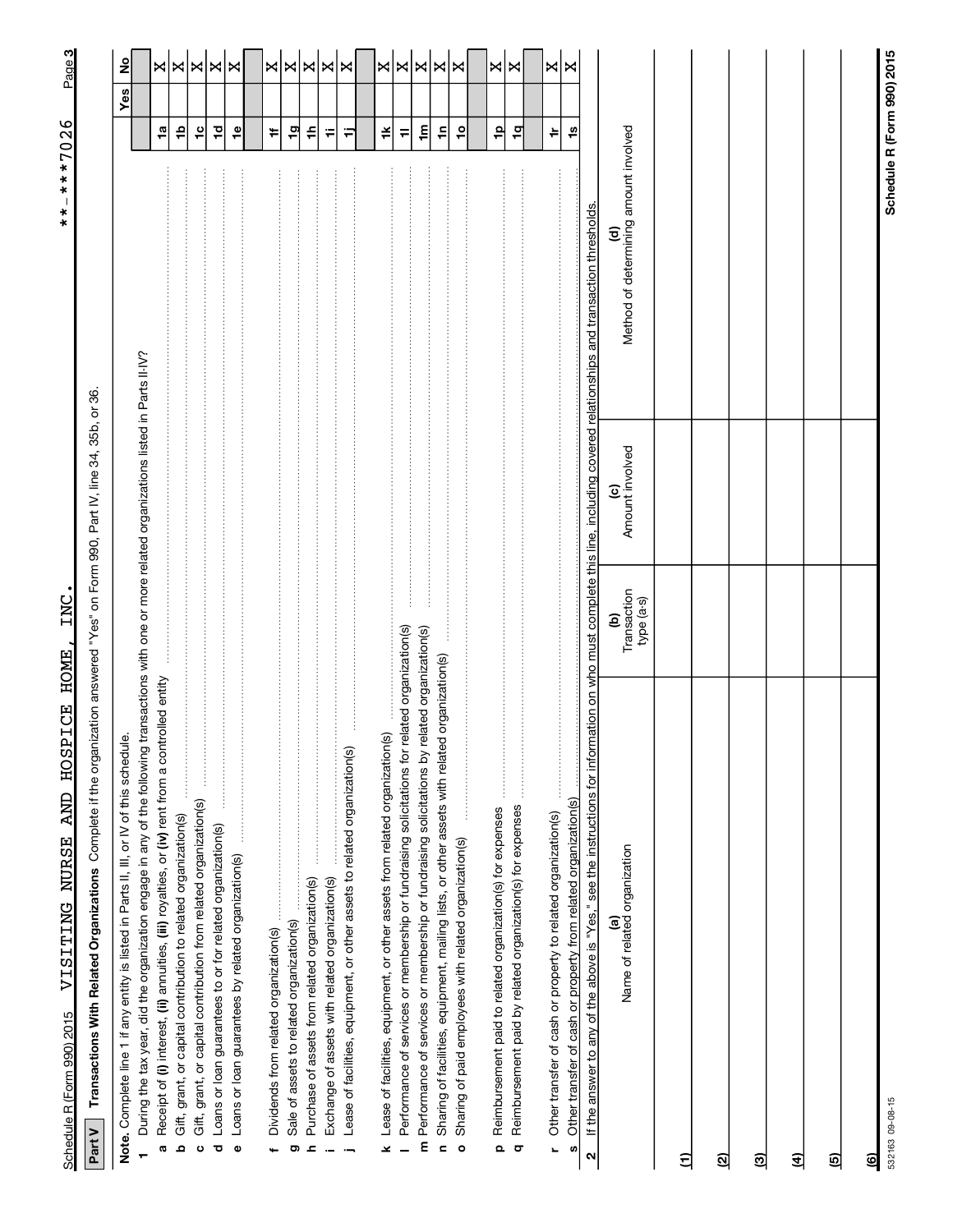| General or Percentage<br>managing<br>partner? Ownership<br>Ξ<br>Provide the following information for each entity taxed as a partnership through through which the organization conducted more than five percent of its activities (measured by total assets or gross revenue)<br><b>Yes</b> No<br>$\Rightarrow$<br>$\frac{1}{2}$ Code V-UBI<br>$\frac{1}{2}$ of Schedule K-1<br>(Form 1065)<br>$\widehat{=}$<br>tionate<br>allocations?<br>Dispropor-<br><b>Yes</b> No<br>ε<br>end-of-year<br>Share of<br>assets<br>ම<br>the organization answered "Yes" on Form 990, Part IV, line 37<br>Share of<br>income<br>total<br>$\boldsymbol{\epsilon}$<br>$\begin{bmatrix} \mathbf{c} \\ \mathbf{e} \\ \mathbf{a} \\ \mathbf{b} \\ \mathbf{b} \\ \mathbf{b} \\ \mathbf{b} \\ \mathbf{b} \\ \mathbf{b} \\ \mathbf{b} \\ \mathbf{b} \\ \mathbf{b} \\ \mathbf{b} \\ \mathbf{b} \\ \mathbf{b} \\ \mathbf{b} \\ \mathbf{b} \\ \mathbf{b} \\ \mathbf{b} \\ \mathbf{b} \\ \mathbf{b} \\ \mathbf{b} \\ \mathbf{b} \\ \mathbf{b} \\ \mathbf{b} \\ \mathbf{b} \\ \mathbf{b} \\ \mathbf{b} \\ \mathbf{b} \\ \mathbf{b} \\ \mathbf{$<br><b>Yes</b> No<br>$\begin{tabular}{ p_{\footnotesize \it redominant income} } \hline \textcolor{red}{\textcolor{black}{\mathsf{Predominant income}}}\textcolor{red}{\uparrow}} \\ & (\textcolor{red}{\textcolor{red}{\mathsf{related}}}, \textcolor{red}{\textcolor{red}{\mathsf{unrelated}}}, \textcolor{red}{\uparrow}} \\ \textcolor{red}{\textcolor{red}{\mathsf{exculated from tax under}}}\textcolor{red}{\textcolor{red}{\mathsf{For}}}\textcolor{red}{\uparrow}} \\ \hline \end{tabular}$<br>that was not a related organization. See instructions regarding exclusion for certain investment partnerships.<br>$\widehat{\mathbf{c}}$<br>(state or foreign<br>Legal domicile<br>country)<br>$\overline{c}$<br>Unrelated Organizations Taxable as a Partnership Complete if<br>Primary activity<br>$\widehat{e}$ |  | VISITING NURSE | AND HOSPICE | INC<br><b>HOME</b> |  |  | $\overline{\phantom{a}}$<br>$* * *$ | $***7026$ | Page 4 |
|-----------------------------------------------------------------------------------------------------------------------------------------------------------------------------------------------------------------------------------------------------------------------------------------------------------------------------------------------------------------------------------------------------------------------------------------------------------------------------------------------------------------------------------------------------------------------------------------------------------------------------------------------------------------------------------------------------------------------------------------------------------------------------------------------------------------------------------------------------------------------------------------------------------------------------------------------------------------------------------------------------------------------------------------------------------------------------------------------------------------------------------------------------------------------------------------------------------------------------------------------------------------------------------------------------------------------------------------------------------------------------------------------------------------------------------------------------------------------------------------------------------------------------------------------------------------------------------------------------------------------------------------------------------------------------------------------------------------------------------------------------------------------------------------------------------------------------------------------------------------------------------------------------------------------------------------------|--|----------------|-------------|--------------------|--|--|-------------------------------------|-----------|--------|
|                                                                                                                                                                                                                                                                                                                                                                                                                                                                                                                                                                                                                                                                                                                                                                                                                                                                                                                                                                                                                                                                                                                                                                                                                                                                                                                                                                                                                                                                                                                                                                                                                                                                                                                                                                                                                                                                                                                                               |  |                |             |                    |  |  |                                     |           |        |
|                                                                                                                                                                                                                                                                                                                                                                                                                                                                                                                                                                                                                                                                                                                                                                                                                                                                                                                                                                                                                                                                                                                                                                                                                                                                                                                                                                                                                                                                                                                                                                                                                                                                                                                                                                                                                                                                                                                                               |  |                |             |                    |  |  |                                     |           |        |
|                                                                                                                                                                                                                                                                                                                                                                                                                                                                                                                                                                                                                                                                                                                                                                                                                                                                                                                                                                                                                                                                                                                                                                                                                                                                                                                                                                                                                                                                                                                                                                                                                                                                                                                                                                                                                                                                                                                                               |  |                |             |                    |  |  |                                     |           |        |
|                                                                                                                                                                                                                                                                                                                                                                                                                                                                                                                                                                                                                                                                                                                                                                                                                                                                                                                                                                                                                                                                                                                                                                                                                                                                                                                                                                                                                                                                                                                                                                                                                                                                                                                                                                                                                                                                                                                                               |  |                |             |                    |  |  |                                     |           |        |
|                                                                                                                                                                                                                                                                                                                                                                                                                                                                                                                                                                                                                                                                                                                                                                                                                                                                                                                                                                                                                                                                                                                                                                                                                                                                                                                                                                                                                                                                                                                                                                                                                                                                                                                                                                                                                                                                                                                                               |  |                |             |                    |  |  |                                     |           |        |
|                                                                                                                                                                                                                                                                                                                                                                                                                                                                                                                                                                                                                                                                                                                                                                                                                                                                                                                                                                                                                                                                                                                                                                                                                                                                                                                                                                                                                                                                                                                                                                                                                                                                                                                                                                                                                                                                                                                                               |  |                |             |                    |  |  |                                     |           |        |
|                                                                                                                                                                                                                                                                                                                                                                                                                                                                                                                                                                                                                                                                                                                                                                                                                                                                                                                                                                                                                                                                                                                                                                                                                                                                                                                                                                                                                                                                                                                                                                                                                                                                                                                                                                                                                                                                                                                                               |  |                |             |                    |  |  |                                     |           |        |
|                                                                                                                                                                                                                                                                                                                                                                                                                                                                                                                                                                                                                                                                                                                                                                                                                                                                                                                                                                                                                                                                                                                                                                                                                                                                                                                                                                                                                                                                                                                                                                                                                                                                                                                                                                                                                                                                                                                                               |  |                |             |                    |  |  |                                     |           |        |
|                                                                                                                                                                                                                                                                                                                                                                                                                                                                                                                                                                                                                                                                                                                                                                                                                                                                                                                                                                                                                                                                                                                                                                                                                                                                                                                                                                                                                                                                                                                                                                                                                                                                                                                                                                                                                                                                                                                                               |  |                |             |                    |  |  |                                     |           |        |
|                                                                                                                                                                                                                                                                                                                                                                                                                                                                                                                                                                                                                                                                                                                                                                                                                                                                                                                                                                                                                                                                                                                                                                                                                                                                                                                                                                                                                                                                                                                                                                                                                                                                                                                                                                                                                                                                                                                                               |  |                |             |                    |  |  |                                     |           |        |
|                                                                                                                                                                                                                                                                                                                                                                                                                                                                                                                                                                                                                                                                                                                                                                                                                                                                                                                                                                                                                                                                                                                                                                                                                                                                                                                                                                                                                                                                                                                                                                                                                                                                                                                                                                                                                                                                                                                                               |  |                |             |                    |  |  |                                     |           |        |
|                                                                                                                                                                                                                                                                                                                                                                                                                                                                                                                                                                                                                                                                                                                                                                                                                                                                                                                                                                                                                                                                                                                                                                                                                                                                                                                                                                                                                                                                                                                                                                                                                                                                                                                                                                                                                                                                                                                                               |  |                |             |                    |  |  |                                     |           |        |
|                                                                                                                                                                                                                                                                                                                                                                                                                                                                                                                                                                                                                                                                                                                                                                                                                                                                                                                                                                                                                                                                                                                                                                                                                                                                                                                                                                                                                                                                                                                                                                                                                                                                                                                                                                                                                                                                                                                                               |  |                |             |                    |  |  |                                     |           |        |
|                                                                                                                                                                                                                                                                                                                                                                                                                                                                                                                                                                                                                                                                                                                                                                                                                                                                                                                                                                                                                                                                                                                                                                                                                                                                                                                                                                                                                                                                                                                                                                                                                                                                                                                                                                                                                                                                                                                                               |  |                |             |                    |  |  |                                     |           |        |
|                                                                                                                                                                                                                                                                                                                                                                                                                                                                                                                                                                                                                                                                                                                                                                                                                                                                                                                                                                                                                                                                                                                                                                                                                                                                                                                                                                                                                                                                                                                                                                                                                                                                                                                                                                                                                                                                                                                                               |  |                |             |                    |  |  |                                     |           |        |
|                                                                                                                                                                                                                                                                                                                                                                                                                                                                                                                                                                                                                                                                                                                                                                                                                                                                                                                                                                                                                                                                                                                                                                                                                                                                                                                                                                                                                                                                                                                                                                                                                                                                                                                                                                                                                                                                                                                                               |  |                |             |                    |  |  |                                     |           |        |
|                                                                                                                                                                                                                                                                                                                                                                                                                                                                                                                                                                                                                                                                                                                                                                                                                                                                                                                                                                                                                                                                                                                                                                                                                                                                                                                                                                                                                                                                                                                                                                                                                                                                                                                                                                                                                                                                                                                                               |  |                |             |                    |  |  |                                     |           |        |
|                                                                                                                                                                                                                                                                                                                                                                                                                                                                                                                                                                                                                                                                                                                                                                                                                                                                                                                                                                                                                                                                                                                                                                                                                                                                                                                                                                                                                                                                                                                                                                                                                                                                                                                                                                                                                                                                                                                                               |  |                |             |                    |  |  |                                     |           |        |
|                                                                                                                                                                                                                                                                                                                                                                                                                                                                                                                                                                                                                                                                                                                                                                                                                                                                                                                                                                                                                                                                                                                                                                                                                                                                                                                                                                                                                                                                                                                                                                                                                                                                                                                                                                                                                                                                                                                                               |  |                |             |                    |  |  |                                     |           |        |
|                                                                                                                                                                                                                                                                                                                                                                                                                                                                                                                                                                                                                                                                                                                                                                                                                                                                                                                                                                                                                                                                                                                                                                                                                                                                                                                                                                                                                                                                                                                                                                                                                                                                                                                                                                                                                                                                                                                                               |  |                |             |                    |  |  |                                     |           |        |
|                                                                                                                                                                                                                                                                                                                                                                                                                                                                                                                                                                                                                                                                                                                                                                                                                                                                                                                                                                                                                                                                                                                                                                                                                                                                                                                                                                                                                                                                                                                                                                                                                                                                                                                                                                                                                                                                                                                                               |  |                |             |                    |  |  |                                     |           |        |
|                                                                                                                                                                                                                                                                                                                                                                                                                                                                                                                                                                                                                                                                                                                                                                                                                                                                                                                                                                                                                                                                                                                                                                                                                                                                                                                                                                                                                                                                                                                                                                                                                                                                                                                                                                                                                                                                                                                                               |  |                |             |                    |  |  |                                     |           |        |
|                                                                                                                                                                                                                                                                                                                                                                                                                                                                                                                                                                                                                                                                                                                                                                                                                                                                                                                                                                                                                                                                                                                                                                                                                                                                                                                                                                                                                                                                                                                                                                                                                                                                                                                                                                                                                                                                                                                                               |  |                |             |                    |  |  |                                     |           |        |
|                                                                                                                                                                                                                                                                                                                                                                                                                                                                                                                                                                                                                                                                                                                                                                                                                                                                                                                                                                                                                                                                                                                                                                                                                                                                                                                                                                                                                                                                                                                                                                                                                                                                                                                                                                                                                                                                                                                                               |  |                |             |                    |  |  |                                     |           |        |
|                                                                                                                                                                                                                                                                                                                                                                                                                                                                                                                                                                                                                                                                                                                                                                                                                                                                                                                                                                                                                                                                                                                                                                                                                                                                                                                                                                                                                                                                                                                                                                                                                                                                                                                                                                                                                                                                                                                                               |  |                |             |                    |  |  |                                     |           |        |
|                                                                                                                                                                                                                                                                                                                                                                                                                                                                                                                                                                                                                                                                                                                                                                                                                                                                                                                                                                                                                                                                                                                                                                                                                                                                                                                                                                                                                                                                                                                                                                                                                                                                                                                                                                                                                                                                                                                                               |  |                |             |                    |  |  |                                     |           |        |
|                                                                                                                                                                                                                                                                                                                                                                                                                                                                                                                                                                                                                                                                                                                                                                                                                                                                                                                                                                                                                                                                                                                                                                                                                                                                                                                                                                                                                                                                                                                                                                                                                                                                                                                                                                                                                                                                                                                                               |  |                |             |                    |  |  |                                     |           |        |
|                                                                                                                                                                                                                                                                                                                                                                                                                                                                                                                                                                                                                                                                                                                                                                                                                                                                                                                                                                                                                                                                                                                                                                                                                                                                                                                                                                                                                                                                                                                                                                                                                                                                                                                                                                                                                                                                                                                                               |  |                |             |                    |  |  |                                     |           |        |

**4**\*\*-\*\*\*7026 \*\*-\*\*\*7026

532164 09-08-15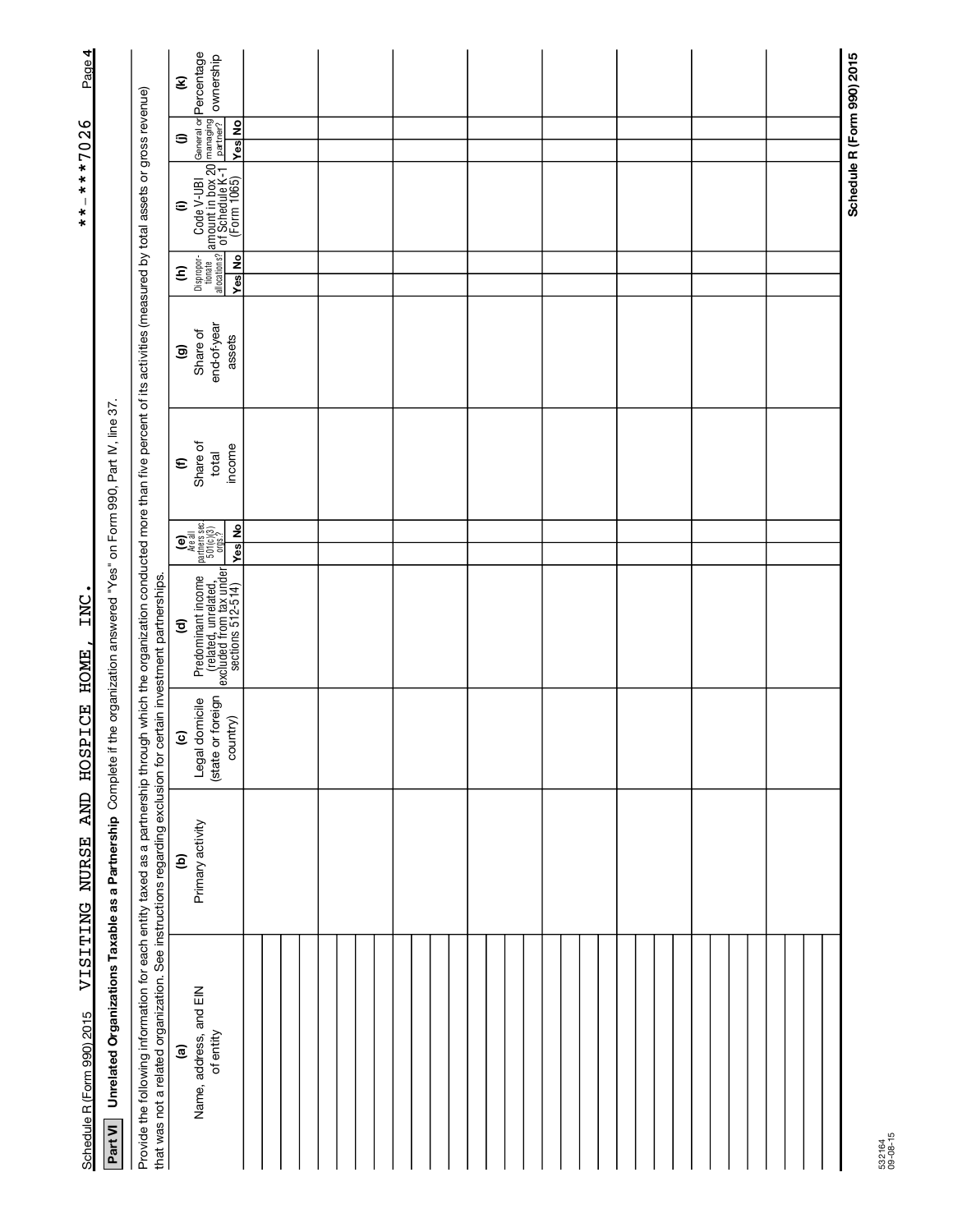### **Part VII Supplemental Information**

Provide additional information for responses to questions on Schedule R (see instructions).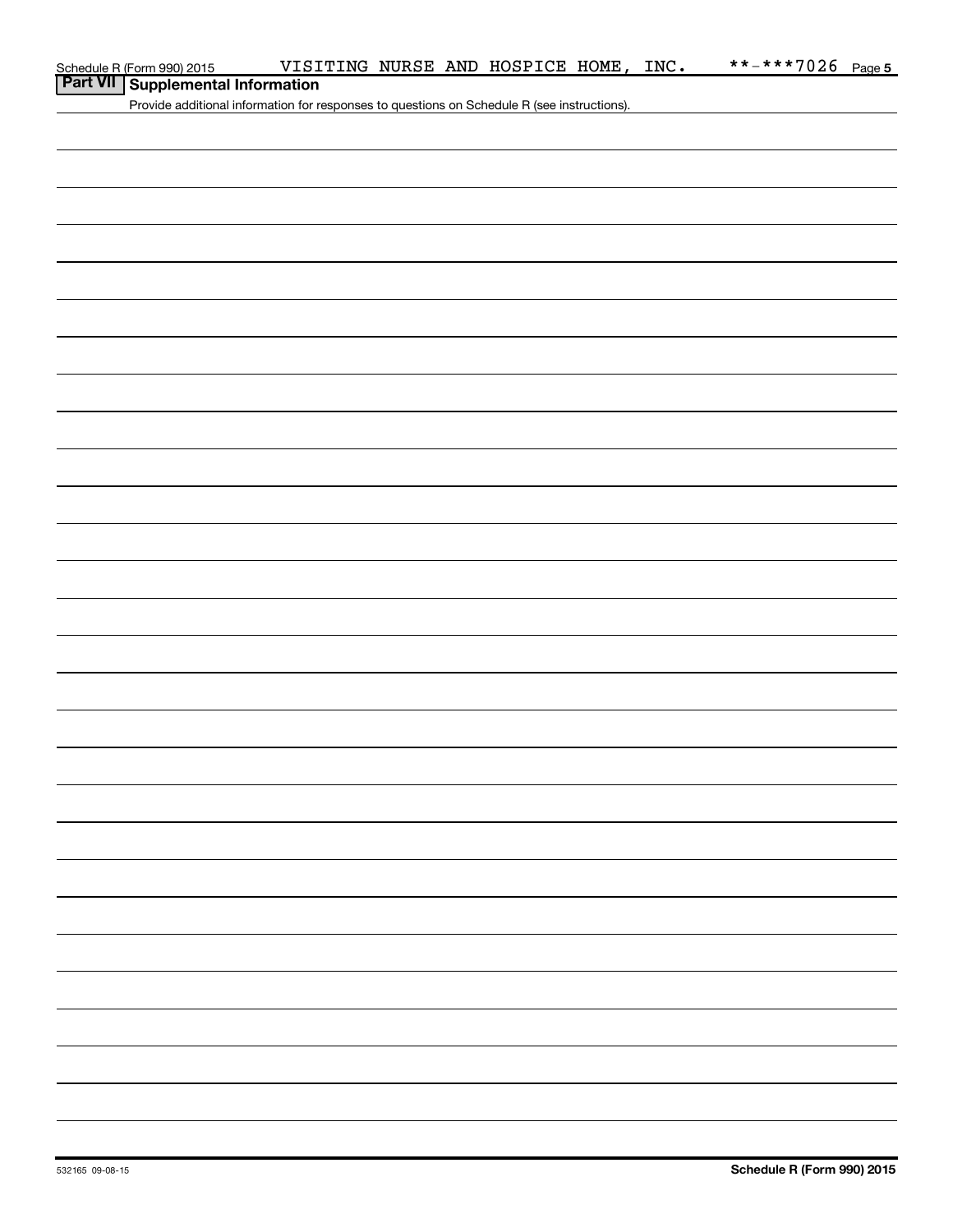**Indiana Department of Revenue Indiana Nonprofit Organization's Annual Report**

**For the Calendar Year or Fiscal Year**

MM/ DD/ YYYY MM/ DD/ YYYY Beginning 01 01 2015 and Ending 12 31 2015

**Due on the 15th day of the 5th month following the end of the tax year. NO FEE REQUIRED.**

Name of Organization Telephone Number

Address County Indiana Taxpayer Identification Number City State ZIP Code Federal Identification Number Printed Name of Person to Contact Contact Contact Contact Contact Contact Contact Contact Contact Contact Contact Contact Contact Contact Contact Contact Contact Contact Contact Contact Contact Contact Contact Contact Cont VISITING NURSE AND HOSPICE HOME INC 5910 HOMESTEAD ROAD FORT WAYNE, IN 46814

#### PHYLLIS HERMANN 260 2002 2003 2222

If you are filing a federal return, attach a completed copy of Form 990, 990EZ, or 990PF.

Note: If your organization has unrelated business income of more than \$1,000 as defined under Section 513 of the Internal Revenue Code, you **must also file Form IT-20NP.**

#### **Current Information**

1. Have any changes not previously reported to the Department been made in your governing instruments, (e.g.) articles of incorporation, bylaws, or other instruments of similar importance? If yes, attach a detailed description of changes.

.

- 2. Indicate number of years your organization has been in continuous existence. 72
- 3. Attach a schedule, listing the names, titles and addresses of your current officers.
- 4. Briefly describe the purpose or mission of your organization below.

VISITING NURSE AND HOSPICE HOME PROVIDES COMPASSIONATE MEDICAL CARE AND EMOTIONAL AND SPIRITUAL SUPPORT TO THOSE ENTERING THE LAST STAGES OF THEIR LIVES AND TO THEIR LOVED ONES.

Email Address:

*I declare under the penalties of perjury that I have examined this return, including all attachments, and to the best of my knowledge and belief, it is true, complete, and correct.*

|                                 | CEO                                                                                                                           |      |
|---------------------------------|-------------------------------------------------------------------------------------------------------------------------------|------|
| Signature of Officer or Trustee | Title                                                                                                                         | Date |
| Name of Person(s) to Contact    | Daytime Telephone Number                                                                                                      |      |
|                                 | <b>Important:</b> Please submit this completed form and/or extension to:<br>Indiana Department of Revenue, Tax Administration |      |
|                                 | P.O. Box 6481                                                                                                                 |      |
|                                 | Indianapolis, IN 46206-6481                                                                                                   |      |
| Eytonoione of Time to Eile      | Telephone: (317) 232-0129                                                                                                     |      |

**Extensions of Time to File**

The Department recognizes the Internal Revenue Service application for automatic extension of time to file, Form 8868. Please forward a copy **of your federal extension, identified with your Nonprofit Taxpayer Identification Number (TID), to the Indiana Department of Revenue, Tax Administration by the original due date to prevent cancellation of your sales tax exemption.**  Always indicate your Indiana Taxpayer Identification number on your request for an extension of time to file.

Reports post marked within thirty (30) days after the federal extension due date, as requested on Federal Form 8868, will be considered as timely filed. A copy of the federal extension must also be attached to the Indiana report. In the event that a federal extension is not needed, a taxpayer may request in writing an Indiana extension of time to file from the: Indiana Department of Revenue, Tax Administration, P.O. Box 6481, Indianapolis, IN 46206-6481, (317) 232-0129.

If Form NP-20 or extension is not timely filed, the taxpayer will be notified by the Department pursuant to I.C. 6-2.5-5-21(d), to file Form NP-20. If within sixty (60) days after receiving such notice the taxpayer does not file Form NP-20, the taxpayer's exemption from sales tax will be canceled.

# <u>T ITENIE NEEL ENII EIEEN HETE HIJT ALAN AAN ALAN HEIL HEIL HEIL HET</u>

Check if: Change of Address Amended Report Final Report: Indicate Date Closed

260 435 3222

ALLEN 2866242000

\*\* \*\*\*7026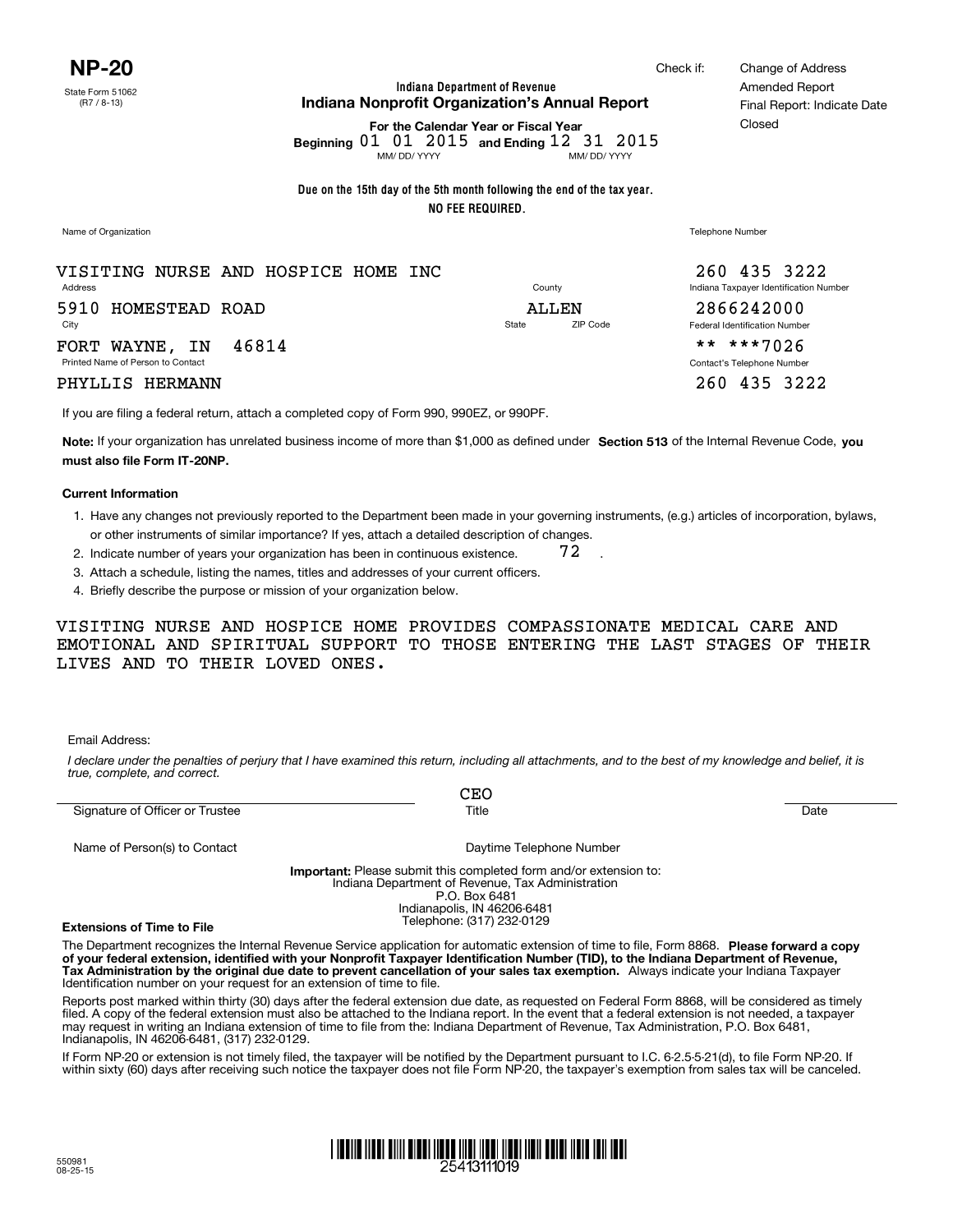|             |                                                                     |  | FORM NP-20 LIST OF OFFICERS, DIRECTORS AND TRUSTEES STATEMENT 1 |       |  |
|-------------|---------------------------------------------------------------------|--|-----------------------------------------------------------------|-------|--|
|             | NAME AND ADDRESS                                                    |  |                                                                 | TITLE |  |
|             | ADAIR, STEPHEN<br>5910 HOMESTEAD ROAD<br>FORT WAYNE, IN 46814       |  | DIRECTOR                                                        |       |  |
|             | CAVANAUGH RN, ANNE<br>5910 HOMESTEAD ROAD<br>FORT WAYNE, IN 46814   |  | <b>DIRECTOR</b>                                                 |       |  |
|             | BANDOR BRAUN, VICKI<br>5910 HOMESTEAD ROAD<br>FORT WAYNE, IN 46814  |  | SECRETARY                                                       |       |  |
|             | BAER, JEROME<br>5910 HOMESTEAD ROAD<br>FORT WAYNE, IN 46814         |  | <b>DIRECTOR</b>                                                 |       |  |
|             | BRUNNEMER, JAMES<br>5910 HOMESTEAD ROAD<br>FORT WAYNE, IN 46814     |  | <b>TREASURER</b>                                                |       |  |
|             | FREDERICK, ELIZABETH<br>5910 HOMESTEAD ROAD<br>FORT WAYNE, IN 46814 |  | <b>DIRECTOR</b>                                                 |       |  |
|             | BYERS, JOSEPH<br>5910 HOMESTEAD ROAD<br>FORT WAYNE, IN 46814        |  | VICE CHAIR                                                      |       |  |
|             | GUERRERO, EMILY<br>5910 HOMESTEAD ROAD<br>FORT WAYNE, IN 46814      |  | <b>DIRECTOR</b>                                                 |       |  |
|             | LANG, DR. HEIDI<br>5910 HOMESTEAD ROAD<br>FORT WAYNE, IN 46814      |  | <b>DIRECTOR</b>                                                 |       |  |
|             | FEHLHABER, BRIAN<br>5910 HOMESTEAD ROAD<br>FORT WAYNE, IN 46814     |  | <b>CHAIR</b>                                                    |       |  |
| YOST, DARYL | 5910 HOMESTEAD ROAD<br>FORT WAYNE, IN 46814                         |  | <b>DIRECTOR</b>                                                 |       |  |

~~~~~~~~~~~~~~~~~~~~~~~~~~~~~~~~~~~~~~~~~~~~~~~~~~~~~~~~~~~~~~~~~~~~~~~~~~~~~~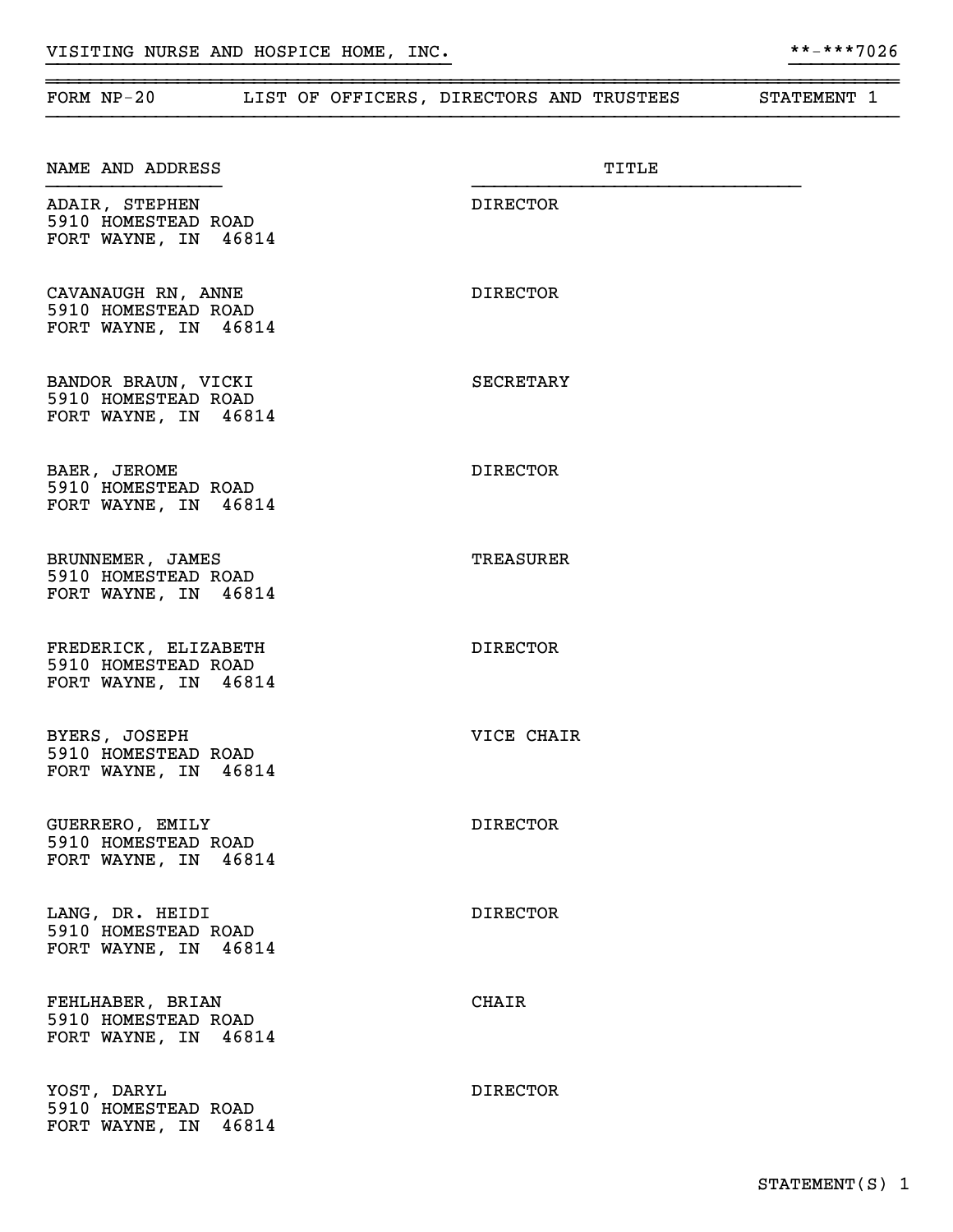## VISITING NURSE AND HOSPICE HOME, INC. \*\*-\*\*\*7026 }}}}}}}}}}}}}}}}}}}}}}}}}}}}}}}}}}}}} }}}}}}}}}}

MITCHELL, DAVITA DIRECTOR 5910 HOMESTEAD ROAD FORT WAYNE, IN 46814

NOVOTNY, KAY DIRECTOR 5910 HOMESTEAD ROAD FORT WAYNE, IN 46814

RIEVES, CHERYL DIRECTOR 5910 HOMESTEAD ROAD FORT WAYNE, IN 46814

SHELLABARGER, GRETCHEN DIRECTOR 5910 HOMESTEAD ROAD FORT WAYNE, IN 46814

ROPER, LAURISA DIRECTOR 5910 HOMESTEAD ROAD FORT WAYNE, IN 46814

BETTS, CINDY DIRECTOR 5910 HOMESTEAD ROAD FORT WAYNE, IN 46814

DEBRUCE, CARMEN DIRECTOR 5910 HOMESTEAD ROAD FORT WAYNE, IN 46814

SVITEK, JOSEPH DIRECTOR 5910 HOMESTEAD ROAD FORT WAYNE, IN 46814

GERARDOT, THAD DIRECTOR 5910 HOMESTEAD ROAD FORT WAYNE, IN 46814

HAYS, PATTI DIRECTOR 5910 HOMESTEAD ROAD FORT WAYNE, IN 46814

KLINE, DOUG DIRECTOR 5910 HOMESTEAD ROAD FORT WAYNE, IN 46814

SCHENKEL PE, CHRIS DIRECTOR 5910 HOMESTEAD ROAD FORT WAYNE, IN 46814